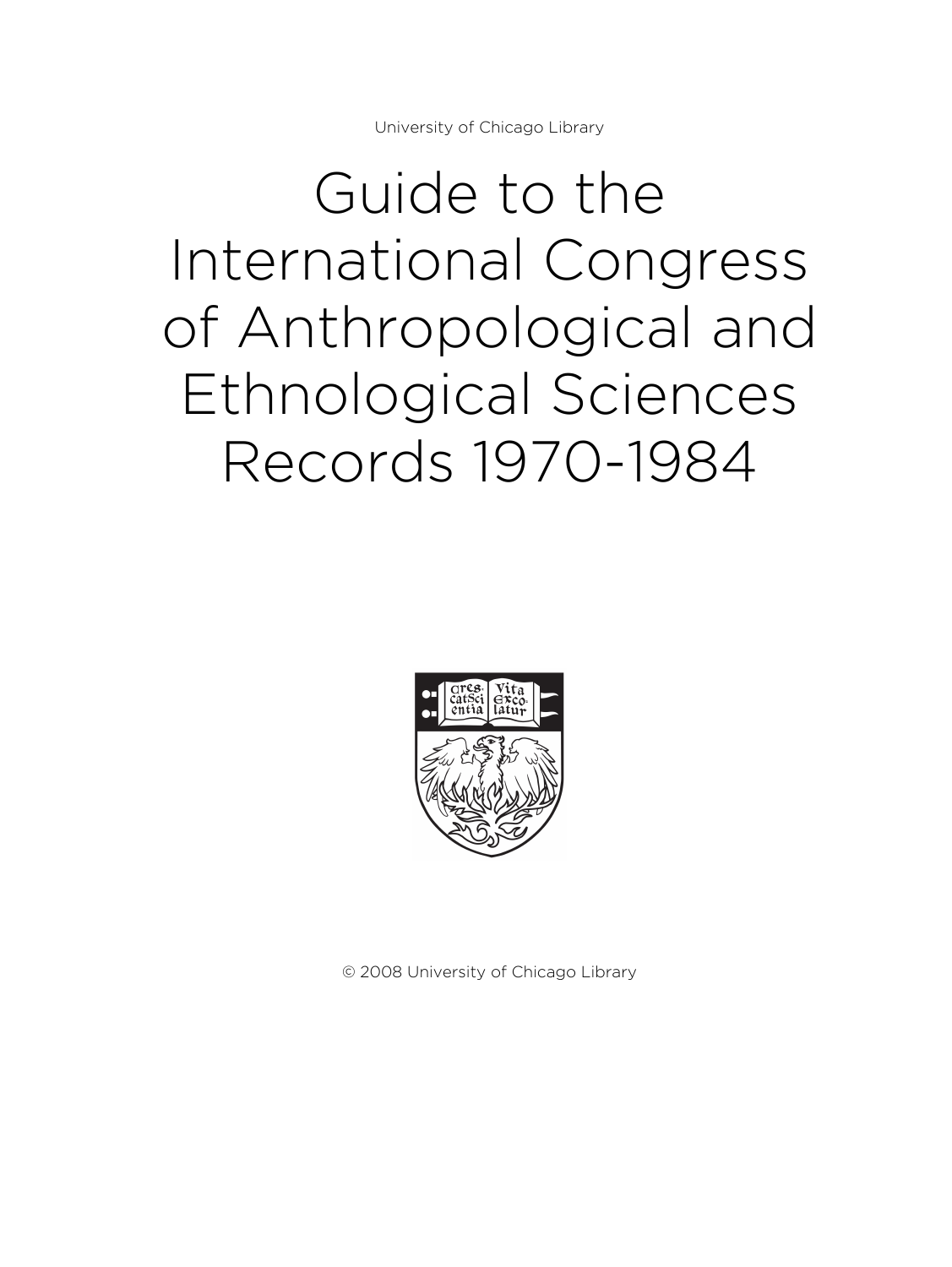# **Table of Contents**

| Descriptive Summary                                          | $\mathfrak{Z}$                             |
|--------------------------------------------------------------|--------------------------------------------|
| Information on Use                                           |                                            |
| Access                                                       |                                            |
| Citation                                                     | $\begin{array}{c} 3 \\ 3 \\ 4 \end{array}$ |
| <b>Historical Note</b>                                       |                                            |
| Scope Note                                                   |                                            |
| <b>Related Resources</b>                                     |                                            |
| Subject Headings                                             | 4555                                       |
| <b>INVENTORY</b>                                             |                                            |
| Series I: Administrative Records                             |                                            |
| Subseries 1: Mailing, Membership, and Registration lists     |                                            |
| Subseries 2: Foreign Students, registration forms            | 8                                          |
| Subseries 3: Card files                                      | 11                                         |
| Subseries 4: Permanent Council                               | 11                                         |
| Subseries 5: Panel Topics                                    | 15                                         |
| Subseries 6: Grants                                          | 15                                         |
| Subseries 7: Travel Arrangements                             | 17                                         |
| Subseries 8: Translators                                     | 19                                         |
| Subseries 9: Future Conferences                              | 19                                         |
| Subseries 10: General Materials                              | 19                                         |
| Series II: Correspondence, Papers and Registration Materials | 27                                         |
| Series III: Materials for Conference Packets                 | 63                                         |
| Series IV: Research on other Conferences and Institutions    | 65                                         |
| Series V: Materials for Cultural Programs                    | 67                                         |
| Series VI: Youth for Mankind Conference                      | 69                                         |
| Series VII: Photographs and Publicity for ICAES              | 72                                         |
| Series VIII: Publication Materials                           | 73                                         |
| Subseries 1: General Publication Materials                   | 73                                         |
| Subseries 2: Abstracts                                       | 76                                         |
| Subseries 3: Editorial Correspondence and Corrections        | 76                                         |
| Subseries 4: Conference Papers and Original Drafts           | 79                                         |
| Subseries 5: Proceedings for World Anthropology Publications | 108                                        |
| Series IX: Oversize                                          | 116                                        |
| Series X: Audio                                              | 117                                        |
| Series XI: Restricted                                        | 117                                        |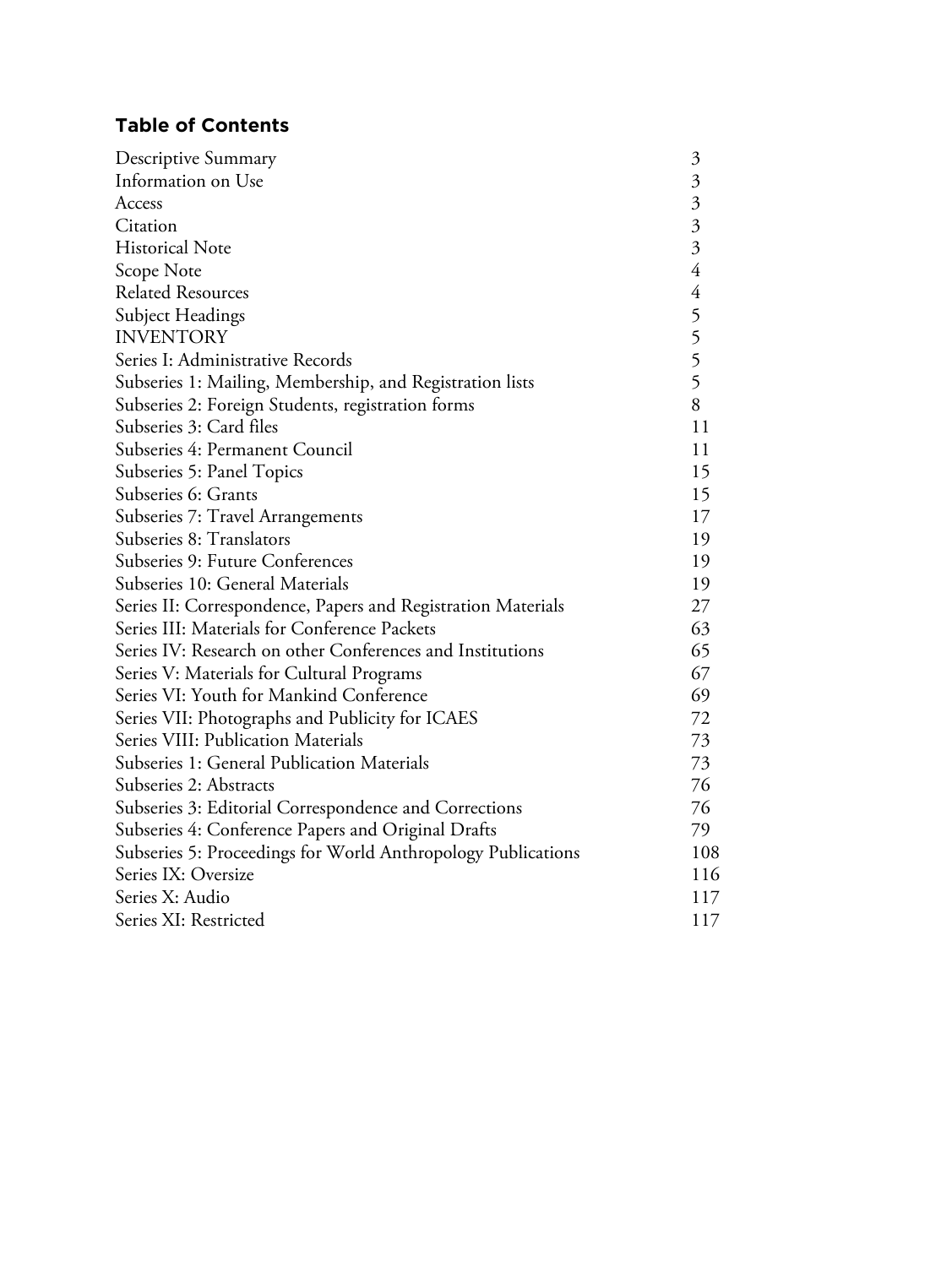## **Descriptive Summary**

| <b>Identifier</b> | <b>ICU.SPCL.ICAES</b>                                                                                                                                                                                                                                                                                                                                                                                                                                                                                                                                                                                                                                                                                                                          |
|-------------------|------------------------------------------------------------------------------------------------------------------------------------------------------------------------------------------------------------------------------------------------------------------------------------------------------------------------------------------------------------------------------------------------------------------------------------------------------------------------------------------------------------------------------------------------------------------------------------------------------------------------------------------------------------------------------------------------------------------------------------------------|
| <b>Title</b>      | International Congress of Anthropological and Ethnological Sciences.<br>Records                                                                                                                                                                                                                                                                                                                                                                                                                                                                                                                                                                                                                                                                |
| Date              | 1970-1984                                                                                                                                                                                                                                                                                                                                                                                                                                                                                                                                                                                                                                                                                                                                      |
| <b>Size</b>       | 73.5 linear feet (142 boxes)                                                                                                                                                                                                                                                                                                                                                                                                                                                                                                                                                                                                                                                                                                                   |
| <b>Repository</b> | Special Collections Research Center<br>University of Chicago Library<br>1100 East 57th Street<br>Chicago, Illinois 60637 U.S.A.                                                                                                                                                                                                                                                                                                                                                                                                                                                                                                                                                                                                                |
| <b>Abstract</b>   | The ICAES Records consist of the preparation materials and scholastic work<br>for the conference held in Chicago in 1973. The correspondence consists<br>of letters between Sol Tax and his secretaries to the conference participants<br>and between the editors and writers of the papers that were presented and<br>published. The materials also included the mock up materials and the final<br>packet for the conference participants, as well as press releases and final drafts<br>of the presentation papers. Conference participants included well known<br>intellectuals such as Margaret Mead, Prince Peter of Greece and Denmark, L.<br>Lomnitz, James Fernandez, Marshall Sahlins, McKim Marriott, June Nash,<br>and Alan Lomax. |

## **Information on Use**

## **Access**

Series XI contains personnel and financial material to which access is restricted until 2025. The remainder of the collection is open for research.

# **Citation**

When quoting material from this collection, the preferred citation is: International Congress of Anthropological and Ethnological Sciences. Records, [Box #, Folder #], Special Collections Research Center, University of Chicago Library

# **Historical Note**

The International Congress of Anthropological and Ethnological Sciences has met regularly around the world since the second World War. The Ninth Congress, held under the leadership of Professor Sol Tax in Chicago in 1973, hosted 4,000 scholars from more than 100 countries. In addition to the scholarly panels, the University of Chicago hosted the Youth for Mankind conference for high school students and cultural programs such an ethnographic opera by Gian Carlo Menotti and the American Folk Concert organized by Alan Lomax.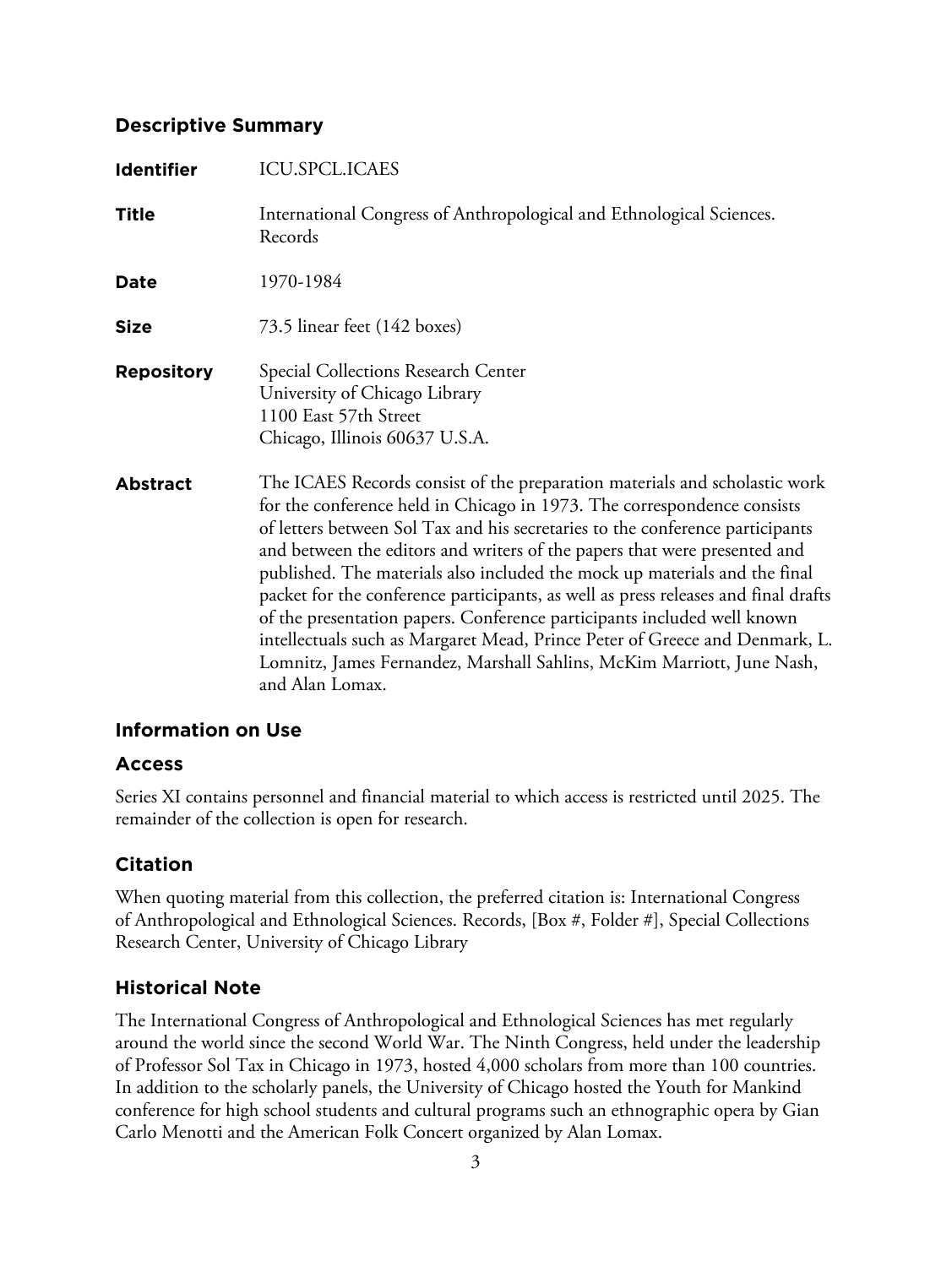## **Scope Note**

Series I: Administrative Records, include membership and registration lists in addition to information on permanent council meetings, panel topics, grants, travel and hotel arrangements, translators, and preparations for future conferences.

Series II: Correspondence, includes abstracts for papers, papers, orders for papers, registrations and general correspondence.

Series III: Materials for conference packets, includes drafts, letters, and mock ups for brochures, posters and publicity. The completed conference packet is also included.

Series IV contains research materials and information on other anthropological conferences.

Series V: Cultural Programs includes materials about the opera, Tamu Tamu by Gian Carlo Menotti, and the American Folk Concert arranged by Alan Lomax specifically for the conference.

Series VI: Youth for Mankind, contains correspondence, organizational and publicity materials for the conference for high school students in the summer of 1973.

Series VII: contains photographs of the conference participants and press releases.

Series VIII contains materials regarding publication of conference materials and proceedings, including correspondence from publishers, editors and authors, abstracts, conference papers, original drafts and the Proceeding for World Anthropology Publications.

Series IX contains posters, press materials and charts.

Series X contains reel to real tapes, cassette tapes and cds of recorded conference panels.

Series XI contains personnel and financial material to which access is restricted for fifty years.

## **Related Resources**

The following related resources are located in the Department of Special Collections: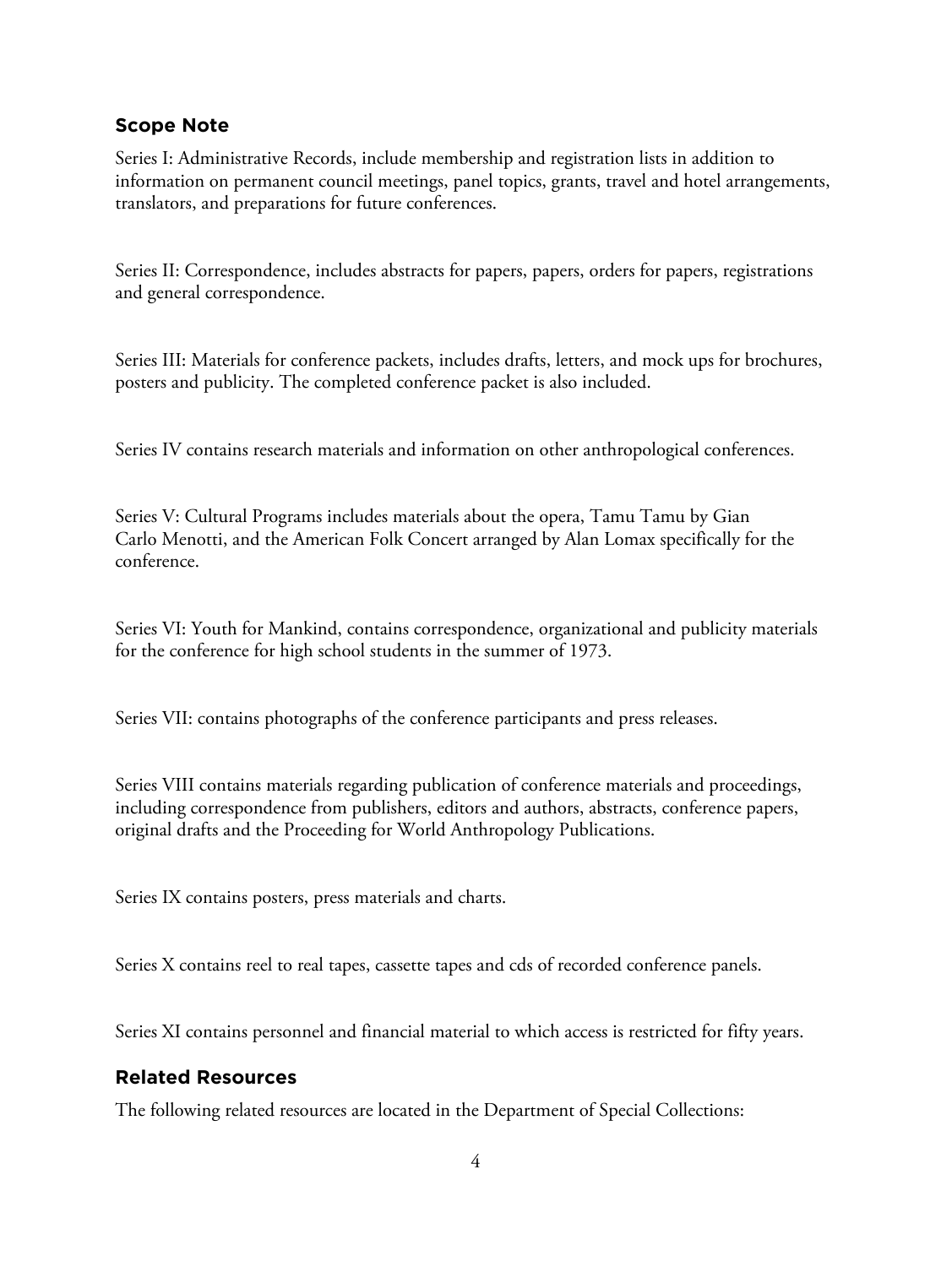http://www.lib.uchicago.edu/e/spcl/select.html

## **Subject Headings**

- Tax, Sol, 1907-
- International Congress of Anthropological and Ethnological Sciences
- Anthropology
- Ethnography

## **INVENTORY**

## **Series I: Administrative Records**

## **Subseries 1: Mailing, Membership, and Registration lists**

**Box 1 Folder 1** Mailing list, completed additions, 1971 **Box 1 Folder 2** List of members, 1970 **Box 1 Folder 3** Corrections to mailing lists, 1972 **Box 1 Folder 4** Mailing lists to Ford and Asia foundations, Dept. of Anthropology., undated **Box 1 Folder 5** Mailing list, undated **Box 1 Folder 6** Participant list, membership, undated **Box 1 Folder 7** American Canadian mailing list, 1973 **Box 1 Folder 8** Youth for Mankind mailing list, undated **Box 1 Folder 9** Editors' mailing list, 1973 **Box 1 Folder 10** Mailing list, membership list for, "consultation on Ethnicity in Education," second circular, 1972 **Box 1 Folder 11**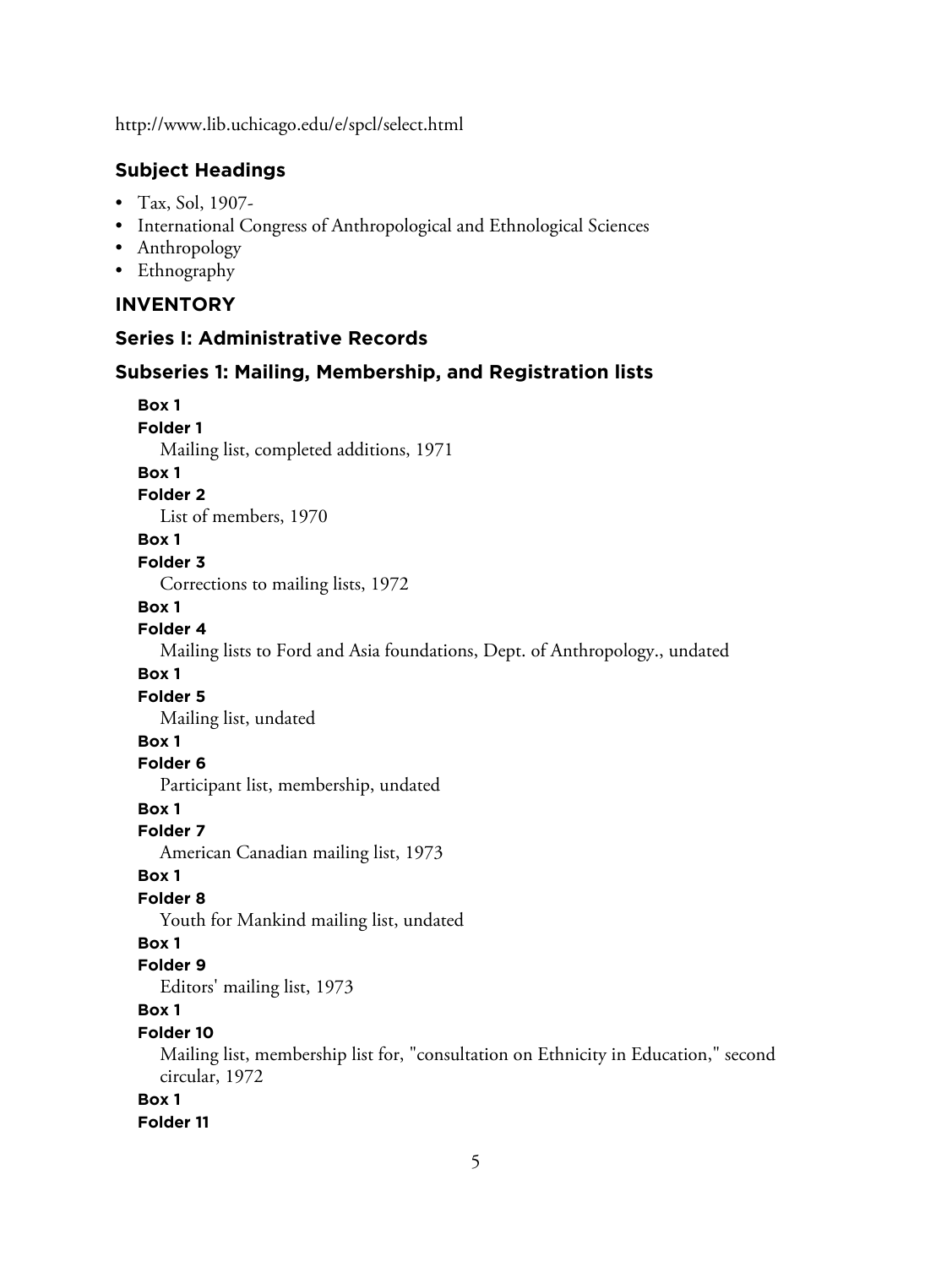Mailing labels, C.A. directory, Institutional Assoc. from 1969 **Box 1 Folder 12** Foreign registrants mailing list except Yugoslavia, 1973 **Box 1 Folder 13** Official delegates from institutions, 1973 **Box 2 Folder 1** Hirschfield, membership list, undated **Box 2 Folder 2** Computer print out membership list, 1973 **Box 2 Folder 3** IUAES/ICAES, membership lists, publishers correspondence with editors, 1973 **Box 2 Folder 4** Cancelled memberships, 1973-1974 **Box 2 Folder 5** Paid, no file membership, undated **Box 2 Folder 6** People, general file, 1971-1975 **Box 2 Folder 7** People, 1975 **Box 2 Folder 8** Registration by country, ICAES, 1973 **Box 3 Folder 1** Congress member lists, undated **Box 3 Folder 2** Registration statistics, 1972 **Box 3 Folder 3** Third circular reply, 1972-1973 **Box 3 Folder 4** Third circular reply, 1973 **Box 3 Folder 5** Third circular reply form, Proceedings, Ted Cloak correspondence, 1973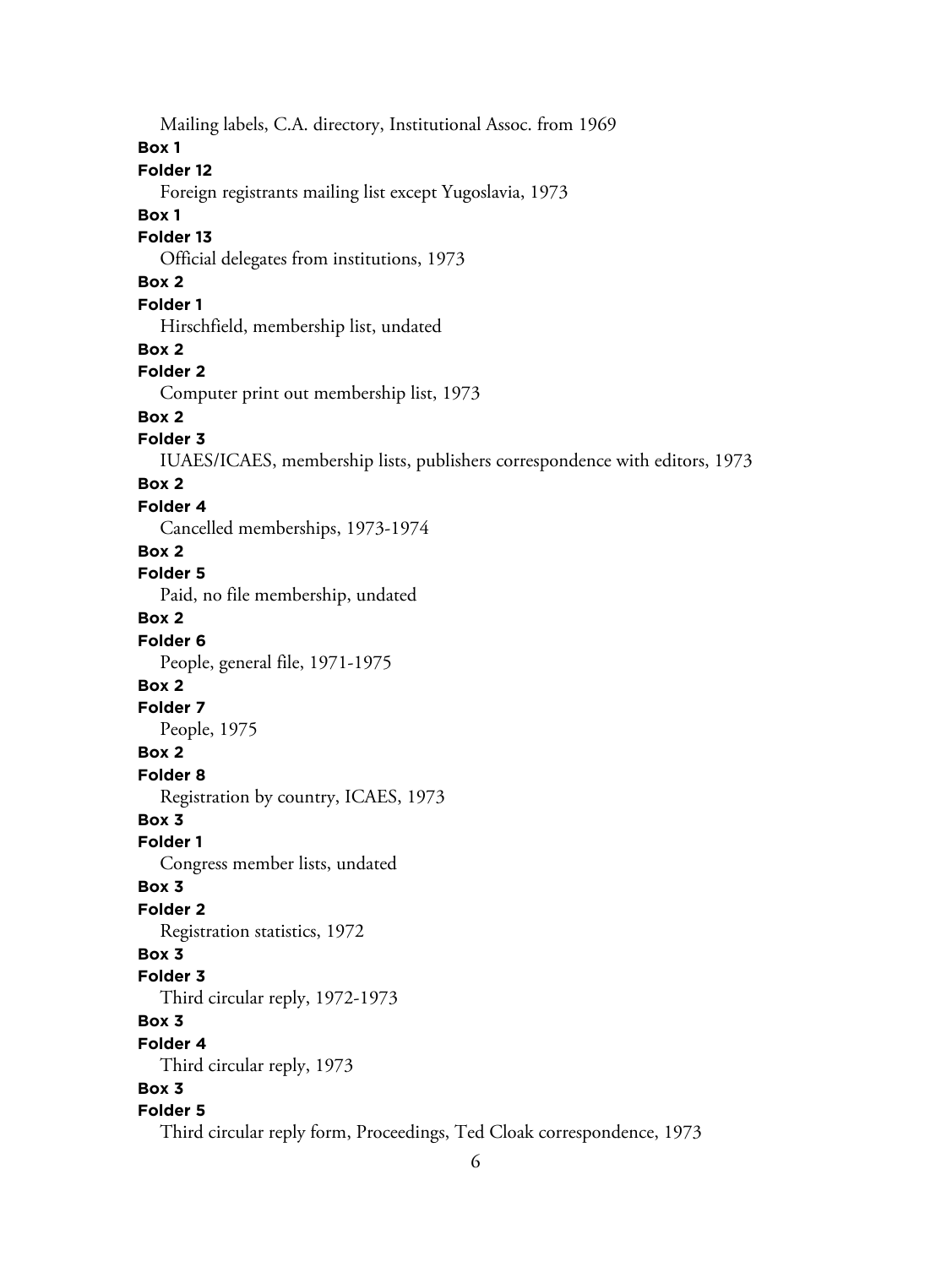**Box 3 Folder 6** Form D, registration fees, 1974 **Box 3 Folder 7** New registration and changes of address, fall 1974 **Box 3 Folder 8** List of congress registrants, 1974 **Box 4 Folder 1** Mailing list of third world participants, undated **Box 4 Folder 2** Registered Foreign Students, 1972 **Box 4 Folder 3** Southeast Asia, 1973 **Box 4 Folder 4** Oceania, 1973 **Box 4 Folder 5** Eastern Europe, 1973 **Box 4 Folder 6** East Asia, Mongolia, Taiwan, Korea, undated **Box 4 Folder 7** Africa, 1972 **Box 4 Folder 8** North Africa, 1972 **Box 4 Folder 9** Western Europe, 1973 **Box 4 Folder 10** Cuba, 1972 **Box 4 Folder 11** Czechoslovakia, 1973 **Box 4 Folder 12** South Asia, 1973 **Box 4**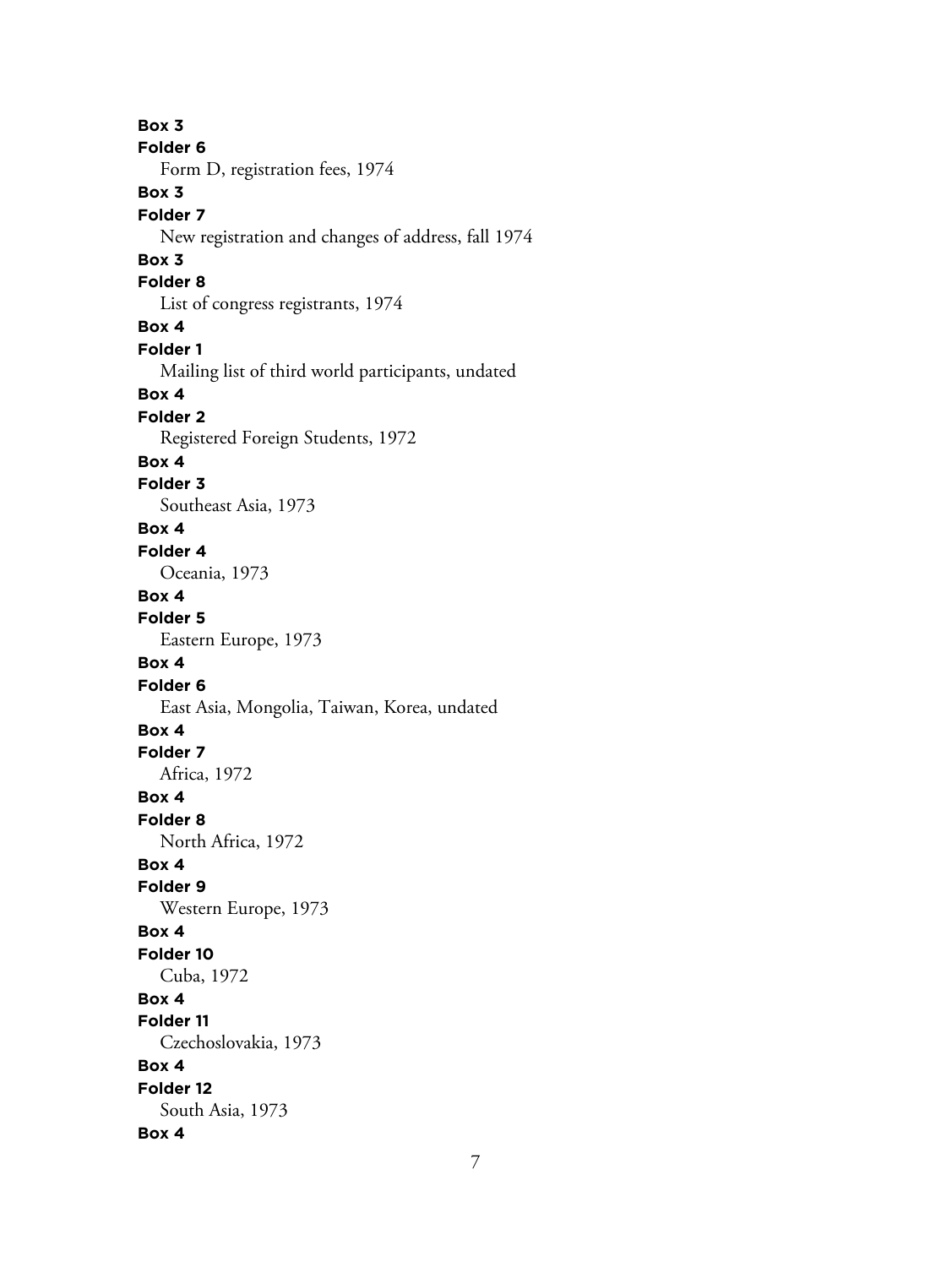**Folder 13** China, 1971 **Box 4 Folder 14** Japan (Nakane correspondence), 1972 **Box 4 Folder 15** South and Central America, 1973 **Box 4 Folder 16** U.S.S.R. (Bromley correspondence), 1973-1975 **Box 4 Folder 17** Registration lists-Russian, 1973 **Box 4 Folder 18** Membership list, 1974

# **Subseries 2: Foreign Students, registration forms**

**Box 5 Folder 1** Registration forms, A, undated **Box 5 Folder 2** Registration forms, B, undated **Box 5 Folder 3** Registration forms, C, undated **Box 5 Folder 4** Registration forms, D, undated **Box 5 Folder 5** Registration forms, E, undated **Box 5 Folder 6** Registration forms, G, undated **Box 5 Folder 7** Registration forms, H, undated **Box 5 Folder 8** Registration forms, I-J, undated **Box 5 Folder 9** Registration forms, K, undated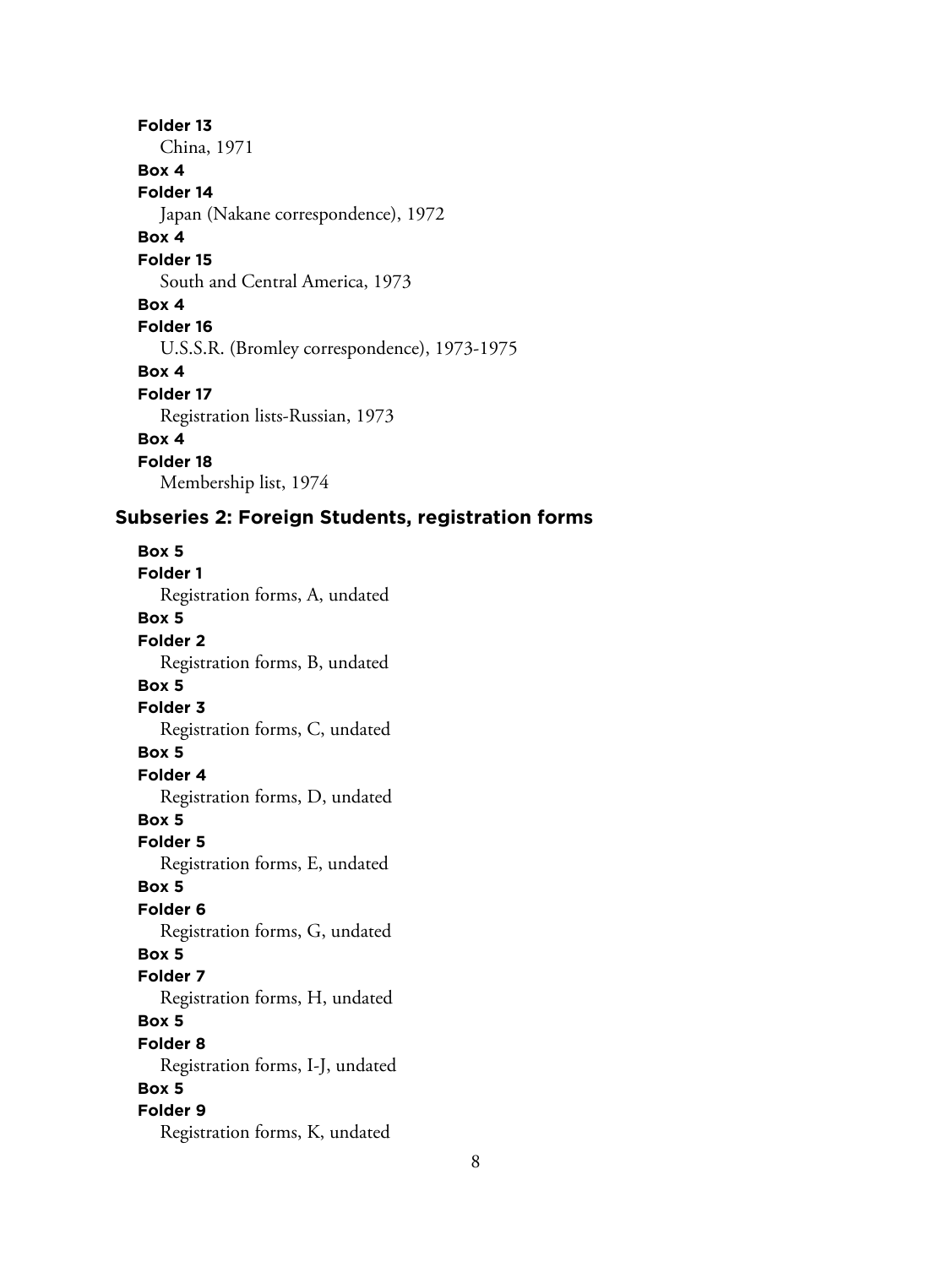**Box 5 Folder 10** Registration forms, L, undated **Box 5 Folder 11** Registration forms, M, undated **Box 5 Folder 12** Registration forms, N, undated **Box 5 Folder 13** Registration forms, O, undated **Box 5 Folder 14** Registration forms, P-Q, undated **Box 5 Folder 15** Registration forms, R, undated **Box 5 Folder 16** Registration forms, S, undated **Box 5 Folder 17** Registration forms, T, undated **Box 5 Folder 18** Registration forms, U-V, undated **Box 5 Folder 19** Registration forms, W, undated **Box 6 Folder 1** Registration forms, X,Y,Z, undated **Box 6 Folder 2** Notes, 1974 **Box 6 Folder 3** Student registration forms, A, undated **Box 6 Folder 4** Student registration forms, B, undated **Box 6 Folder 5** Student registration forms, C, undated **Box 6**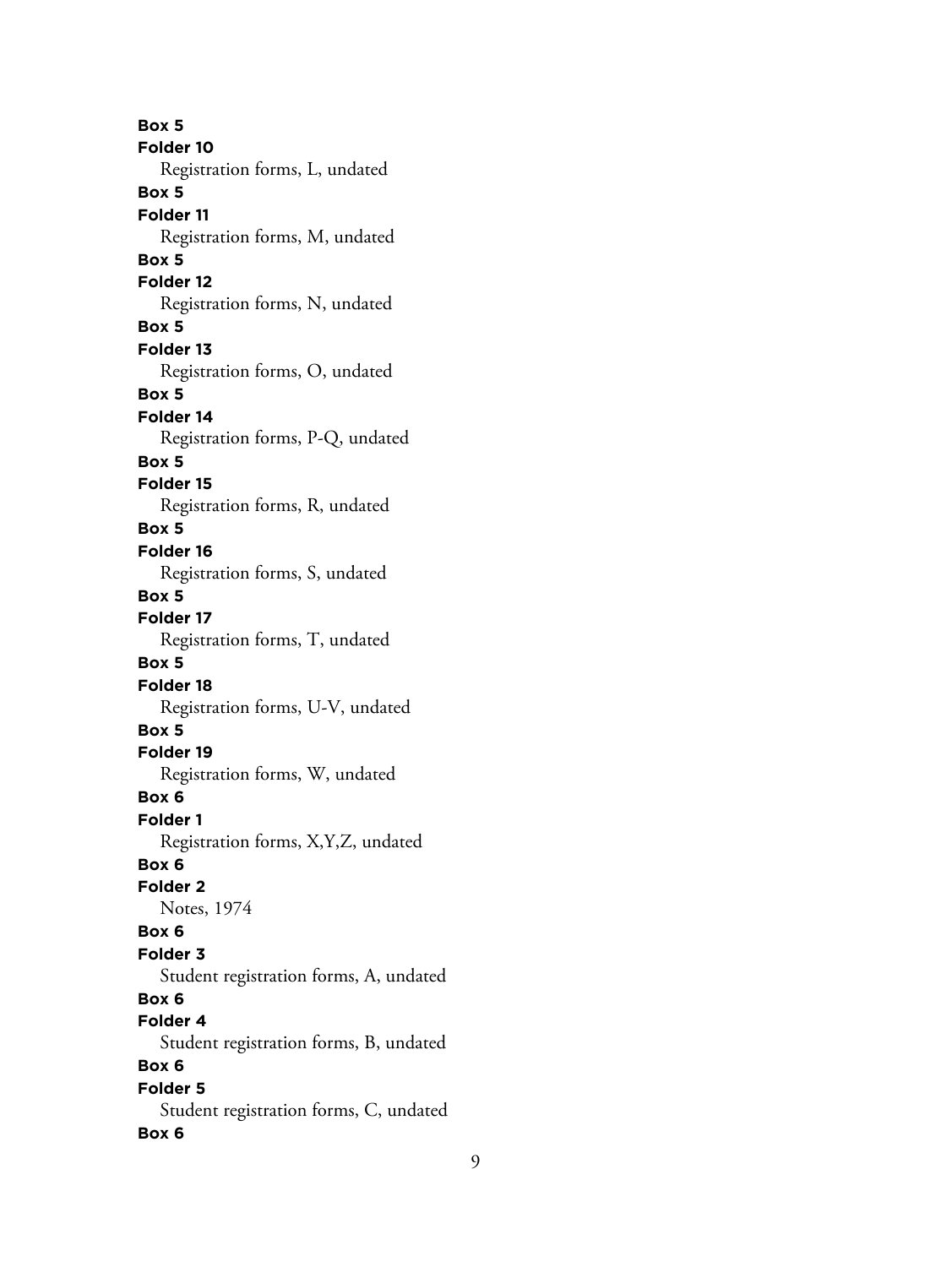**Folder 6** Student registration forms, D, undated **Box 6 Folder 7** Student registration forms, E, undated **Box 6 Folder 8** Student registration forms, F, undated **Box 6 Folder 9** Student registration forms, G, undated **Box 6 Folder 10** Student registration forms, H, undated **Box 6 Folder 11** Student registration forms, I, undated **Box 6 Folder 12** Student registration forms, J, undated **Box 6 Folder 13** Student registration forms, K, undated **Box 6 Folder 14** Student registration forms, L, undated **Box 6 Folder 15** Student registration forms, M, undated **Box 6 Folder 16** Student registration forms, N, undated **Box 6 Folder 17** Student registration forms, O, undated **Box 7 Folder 1** Student registration forms, P, undated **Box 7 Folder 2** Student registration forms, Q, undated **Box 7 Folder 3** Student registration forms, R, undated **Box 7 Folder 4**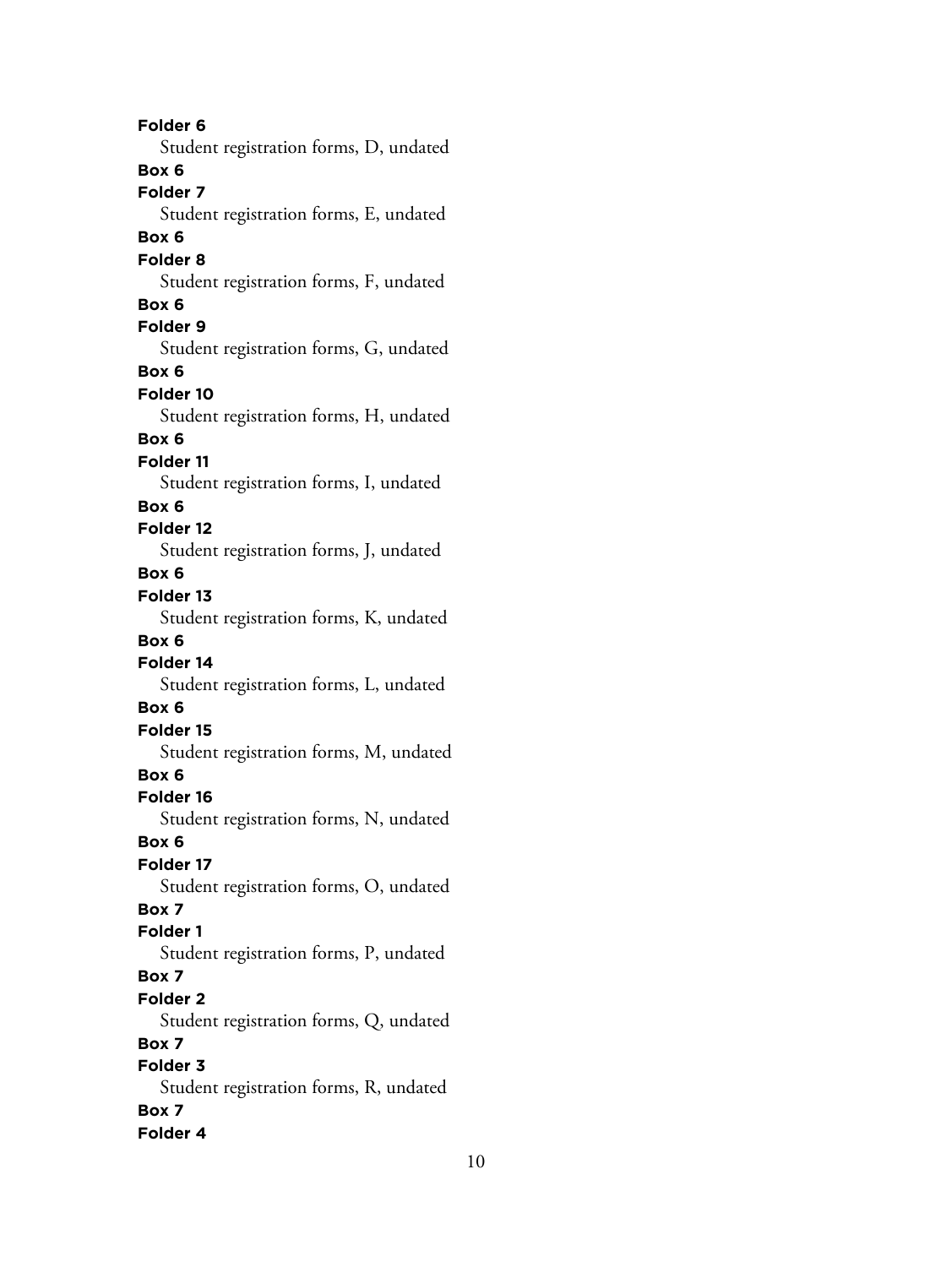Student registration forms, S, undated **Box 7 Folder 5** Student registration forms, T, undated **Box 7 Folder 6** Student registration forms, U, V, undated **Box 7 Folder 7** Student registration forms, W, undated **Box 7 Folder 8** Student registration forms, X, Y, Z, undated **Box 7 Folder 9** Europe, registration and abstracts, 1972 **Box 7 Folder 10**

The Indian Ocean areas, 1972

## **Subseries 3: Card files**

#### **Box 8**

Index cards for foreign registrants, undated

#### **Box 9**

Index cards for Associates Registration for ICAES, undated

## **Box 10**

Index cards, registrations

#### **Box 11**

Index cards, Original registrations, undated

## **Box 11**

Microfilm, undated

## **Box 12**

Index cards with addresses for Youth for Mankind registrations and student volunteers, undated

## **Box 13**

Registration index cards, 1973

#### **Box 14**

Index cards, registration cards, addresses

## **Box 14**

Rubber Stamps

## **Subseries 4: Permanent Council**

| <b>Box 15</b>                                    |
|--------------------------------------------------|
| Folder 1                                         |
| IUAES Commissions, Reports and Resolutions, 1973 |
| <b>Box 15</b>                                    |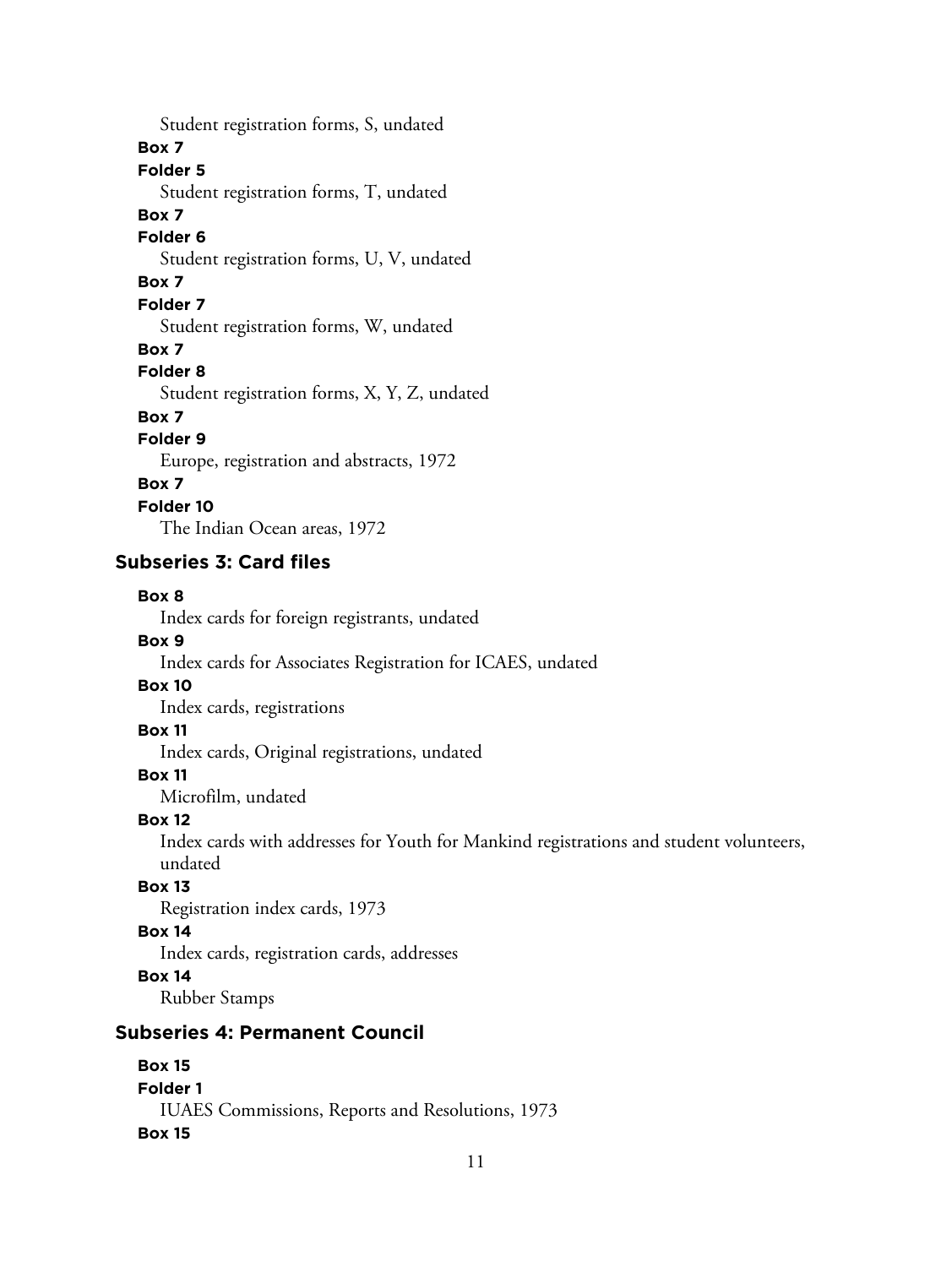#### **Folder 2**

Union and Congress Membership lists, Money for people to come, Commerce Dept., Break down of people, undated

## **Box 15**

#### **Folder 3**

Permanent Council Meeting including F. Barth, Copenhagen, 1971

## **Box 15**

## **Folder 4**

IUAES statutes, undated

#### **Box 15**

#### **Folder 5**

IUAES, 1964-1965

#### **Box 15**

#### **Folder 6**

Financial, 1977

#### **Box 15**

#### **Folder 7**

University of Chicago, letter to Edward H. Levi, 1969

## **Box 15**

#### **Folder 8**

Financial memos, post-congress, 1974

#### **Box 15**

**Folder 9** Sample form, C, \$25.00 letter form, 1974

#### **Box 15**

**Folder 10**

membership list, undated

#### **Box 15**

#### **Folder 11**

List for emergency fund, travel, 1973

#### **Box 15**

#### **Folder 12**

Registration, material related to, 1973

#### **Box 16**

## **Folder 1**

Membership fees, 1973

#### **Box 16**

#### **Folder 2**

American Council of Learned Societies-Copenhagen travel grant correspondence, 1971

## **Box 16**

# **Folder 3**

NEH, introduction, 1973

## **Box 16**

#### **Folder 4**

Corporation accounts, Werner-Gren science conference program, 1972

#### **Box 16**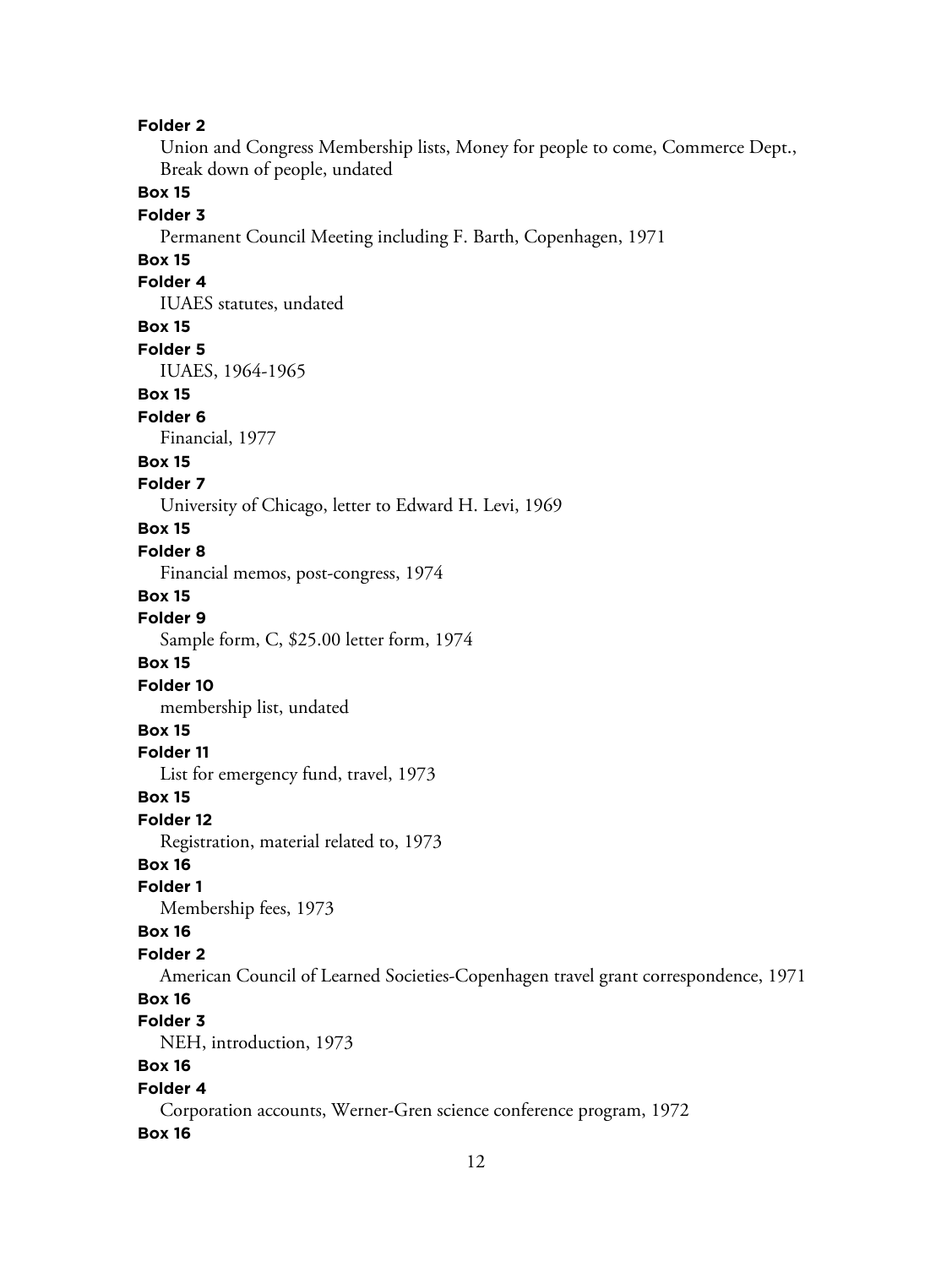**Folder 5** Budget, 1972 **Box 16 Folder 6** Registration fee, 1971 **Box 16 Folder 7** Membership lists, 1973 **Box 16 Folder 8** Grants, information and question are, 1973 **Box 16 Folder 9** AAA, letter to departments, addenda, 1,2,3, undated **Box 16 Folder 10** Lists of conference members, grant applications, 1973 **Box 16 Folder 11** Budget, Sept 1973 **Box 16 Folder 12** Budget, 1972-1973 **Box 16 Folder 13** Funding II, undated **Box 17 Folder 1** Report of the Secretary general, 1970-1 **Box 17 Folder 2** "Sundry dope" on sessions, organizers, correspondence with Ted Cloak, 1973 **Box 17 Folder 3** History of scheduling, June 1973 **Box 17 Folder 4** Index cards, ideas for panels, 1973 **Box 17 Folder 5** Preparation for Proceedings, 1972-1973 **Box 17 Folder 6** Membership list paid, undated **Box 17 Folder 7**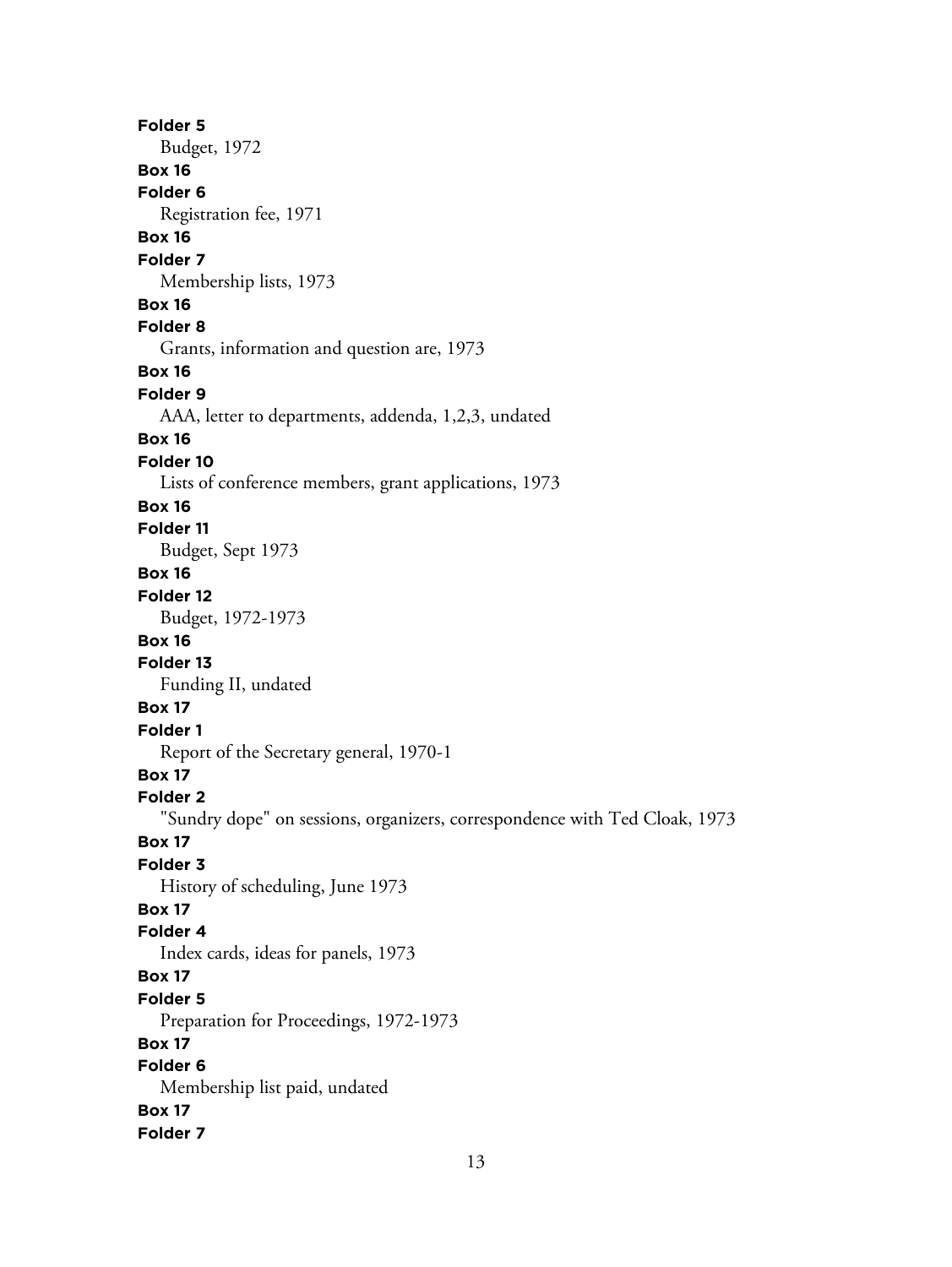Membership checks received, undated **Box 17 Folder 8** Money book, undated **Box 17 Folder 9** Membership, hotel list, 1973 **Box 17 Folder 10** Log of long distance calls, 1977 **Box 17 Folder 11** Mail log, paper orders, 1973 **Box 18 Folder 1** Proposal to Permanent Council, 1971 **Box 18 Folder 2** Poland at the 9th congress, 1973 **Box 18 Folder 3** D Plenary Sessions, general information, speakers, IUAES, 1975 **Box 18 Folder 4** IUAES after Tokyo, (Kraeder-Tax), 1968 **Box 18 Folder 5** IUAES and International congress, Sol Tax's notes, 1972 **Box 18 Folder 6** Permanent Council, Belshaw, Kraeder, 1971-1976 **Box 18 Folder 7** Congress, Tokyo, 1968 **Box 19 Folder 1** IUAES, NRC Committees, Kraeder-Tax, before Tokyo congress, 1968 **Box 19 Folder 2** ISSC Meeting Paris, June 1974 **Box 19 Folder 3** UNESCO • US National Commission for UNESCO, 1974 • ICOM-UNESCO, 1972 **Box 19**

14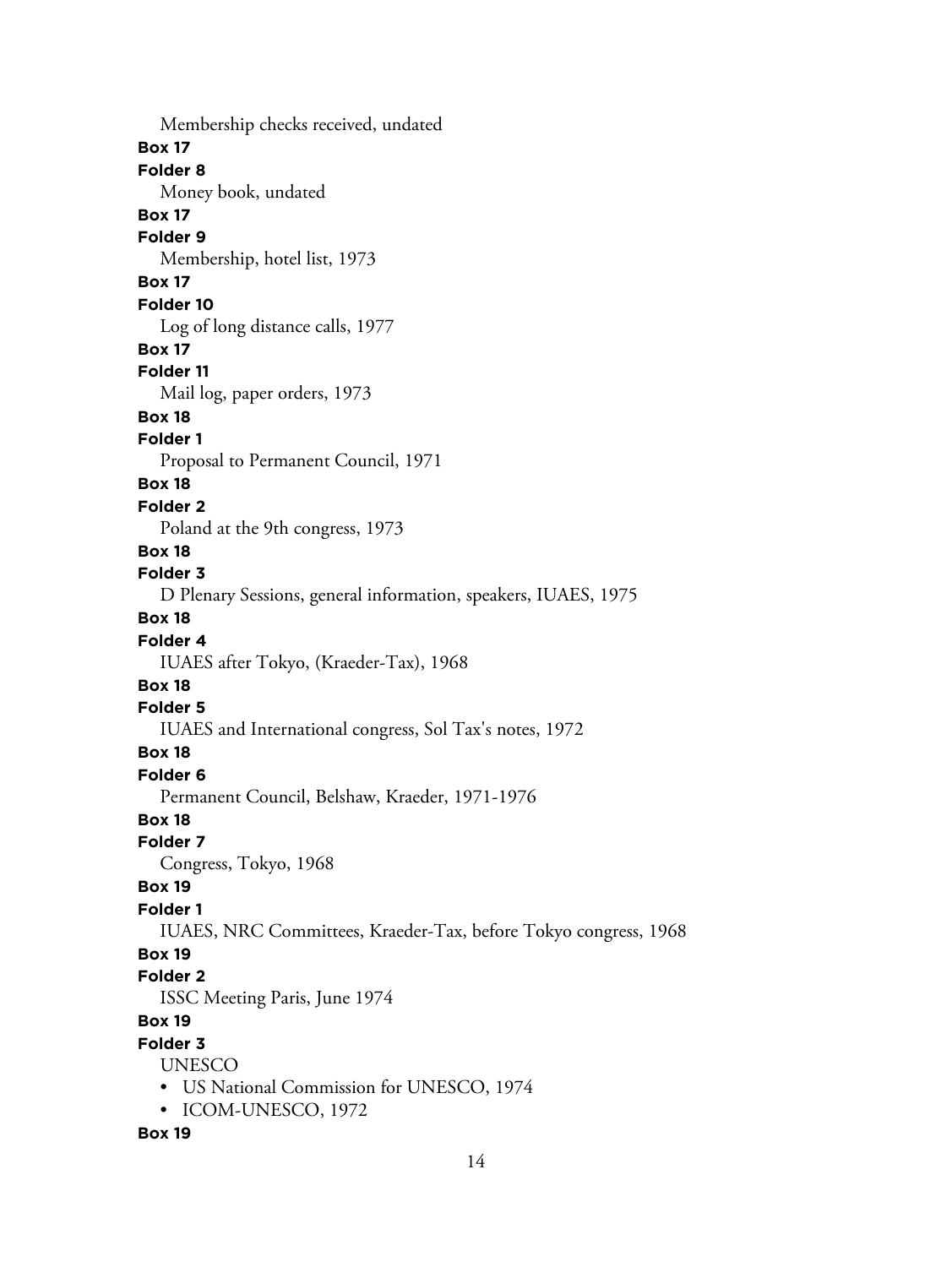**Folder 4** Americanist congress-Rome, Sept. 1972 **Box 19 Folder 5** Permanent Council, 1973 **Box 19 Folder 6** Archeo-Astronomy, 1973 **Box 19 Folder 7** The Atlantic, 1972

# **Subseries 5: Panel Topics**

**Box 20 Folder 1**

Linguistics, 1973

## **Box 20**

**Folder 2**

Man and the Primates, 1971

# **Box 20**

**Folder 3**

Nature and the development of man

## **Box 20**

**Folder 4**

Paleoanthropology: The Pleistocene, abstracts, 1972

# **Box 20**

**Folder 5**

Plan of Program Development, undated

## **Box 20**

**Folder 6**

Ritual, Cults and Shamanism, 1972

## **Box 20**

**Folder 7**

Session numbers for scholarly sessions and activities, undated

## **Box 20**

**Folder 8**

Salvage archaeology, 1973

## **Subseries 6: Grants**

**Box 20 Folder 9** National Endowment for Humanities, 1975 **Box 20 Folder 10** Development Office, 1972 **Box 20**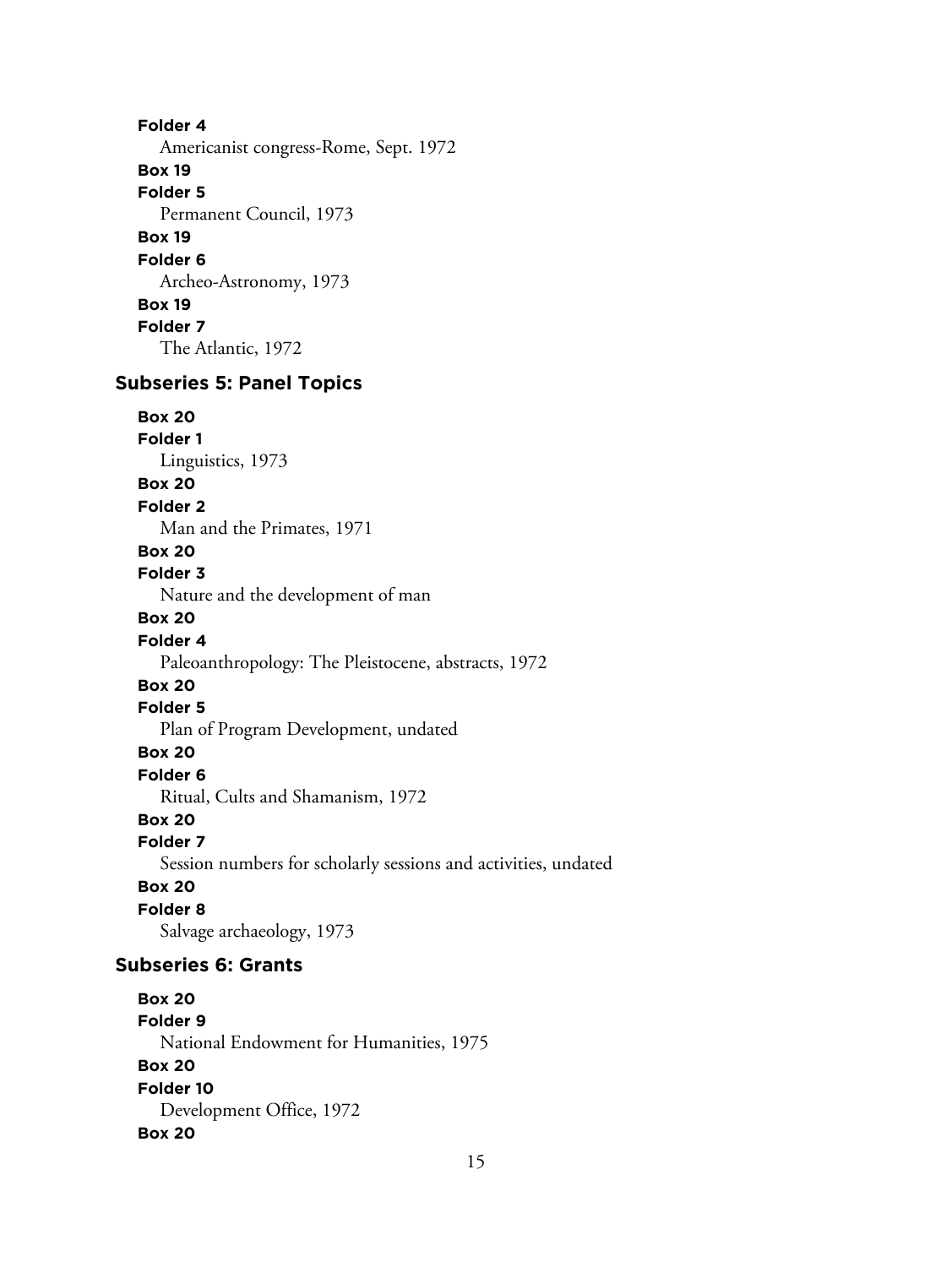**Folder 11** Department of Commerce, grants, 1974 **Box 21 Folder 1** Agricultural development council, 1972 **Box 21 Folder 2** American Anthropological Association, 1971 **Box 21 Folder 3** American Anthropological Association, 1971-1972 **Box 21 Folder 4** Asian Foundation, 1974 **Box 21 Folder 5** CIPSH (D'ormesson), 1976 **Box 21 Folder 6** Feldstein and Company, 1974 **Box 21 Folder 7** Ford Foundation, general grant, 1973-1974 **Box 22 Folder 1** Ford Foundation/Fuchs, 1974 **Box 22 Folder 2** Ford Foundation, Bangladesh, 1973-1974 **Box 22 Folder 3** Fromm Music Foundation, 1972 **Box 22 Folder 4** IREX, 1974 **Box 22 Folder 5** Institution of International Education, 1973 **Box 22 Folder 6** Institutional Sponsors, 1971 **Box 22 Folder 7** National Research Council, 1972 **Box 22 Folder 8**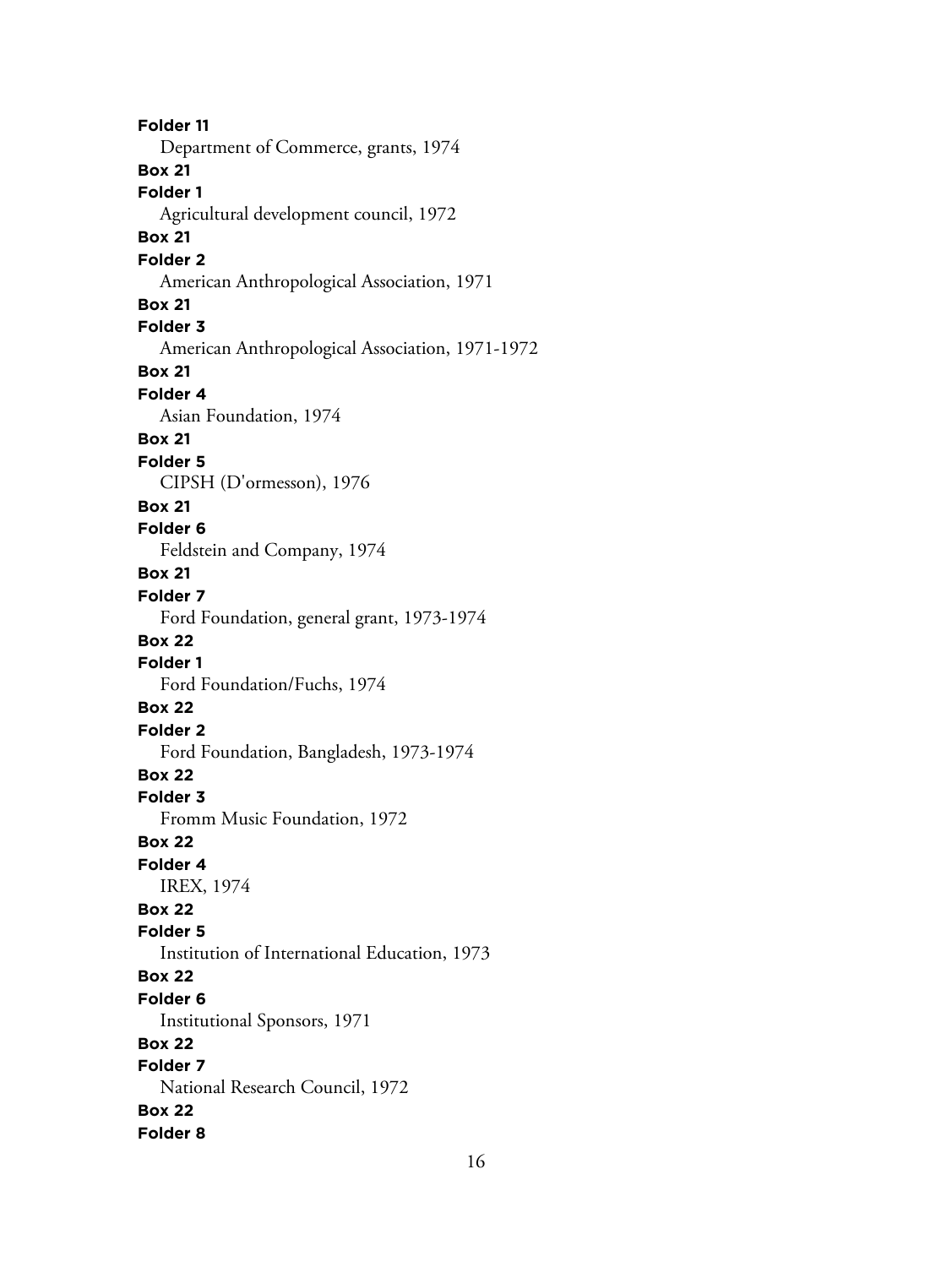National Science Foundation, 1972-1976 **Box 22 Folder 9** National Science Foundations, printed material only, undated **Box 23 Folder 1** Russell Sage Foundation, 1972 **Box 23 Folder 2** State Department and Percy Stevenson, 1973 **Box 23 Folder 3** UNESCO, 1973 **Box 23 Folder 4** Werner Gren, 1974 **Box 23 Folder 5** Copies of bills and invoices, 1974 **Box 23 Folder 6** Invoices, 1972-1975 **Subseries 7: Travel Arrangements Box 23 Folder 7** Charters, 1973 **Box 23**

# **Folder 8**

Capitol International Airways, London Charter cancelled, 1973

**Box 23**

## **Folder 9**

Paris Charter Correspondence with C. Bouloux, 1973

## **Box 23**

**Folder 10**

Charter information, 1973

## **Box 24**

**Folder 1**

Other travel agencies, 1972

#### **Box 24 Folder 2**

Other travel agencies, 1973

## **Box 24**

## **Folder 3**

Originals, travel and registration packets, 1973

## **Box 24**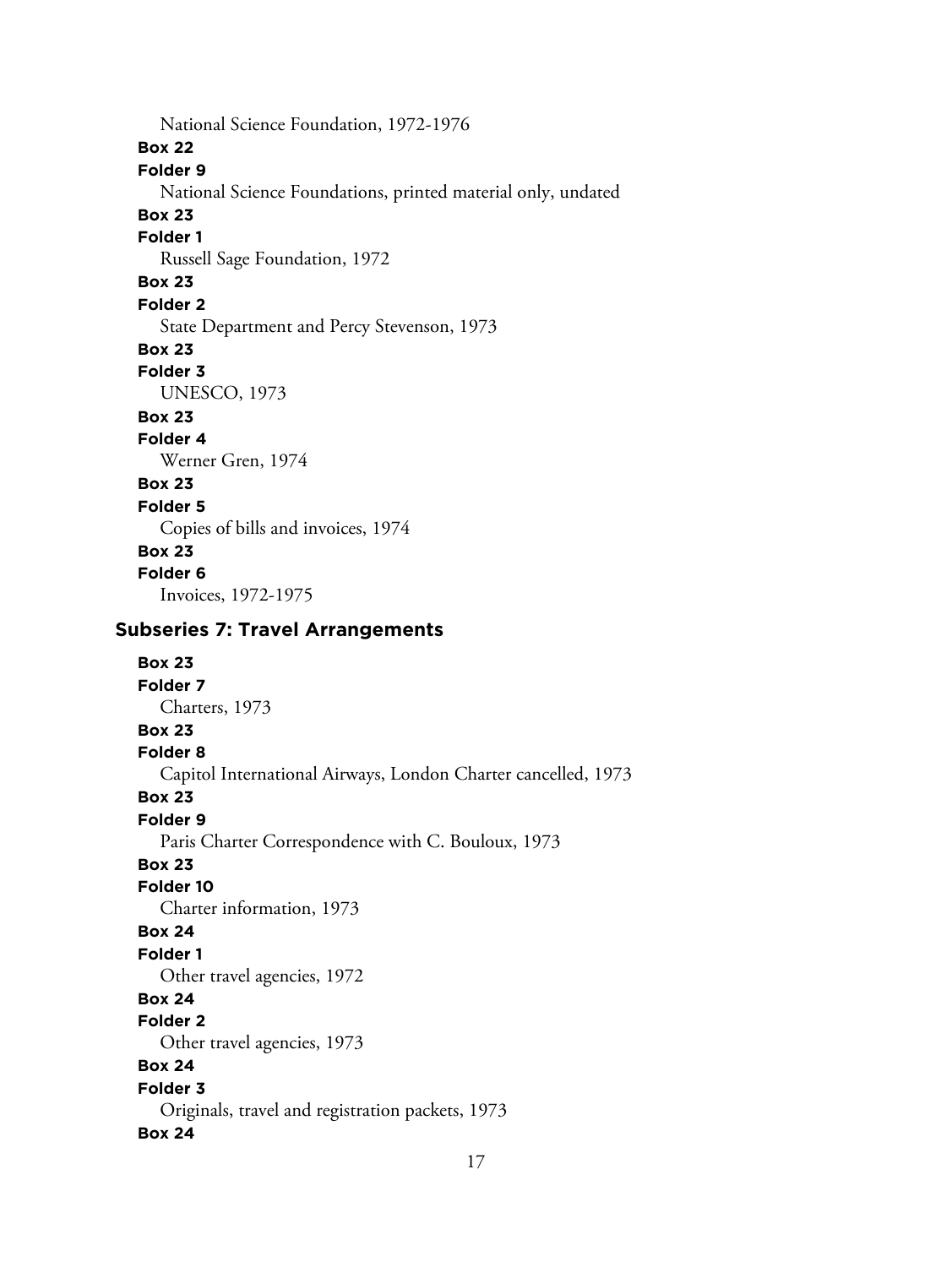**Folder 4** Travel, undated **Box 24 Folder 5** Transport, 1973 **Box 25 Folder 1** Returned charter forms from participants, 1973-1975 **Box 25 Folder 2** Returned charter forms from participants, 1973-1975 **Box 25 Folder 3** Conrad Hilton Hotel, 1973 **Box 25 Folder 4** Information sent to Hilton, rooms and bills, 1974 **Box 25 Folder 5** Conrad Hilton, bill and analysis, 1974 **Box 26 Folder 1** "4" Hotel, 1973 **Box 26 Folder 2** Other hotels, (not Conrad Hilton), 1972 **Box 26 Folder 3** Hotel suites, 1972-1973 **Box 26 Folder 4** Special requests for space and equipment, 1972 **Box 26 Folder 5** Auditorium, 1972 **Box 26 Folder 6** Meeting rooms, 1972 **Box 26 Folder 7** Hotel contracts, 1973 **Box 26 Folder 8** Regional-Conrad Hilton, Nov 1971 **Box 26 Folder 9**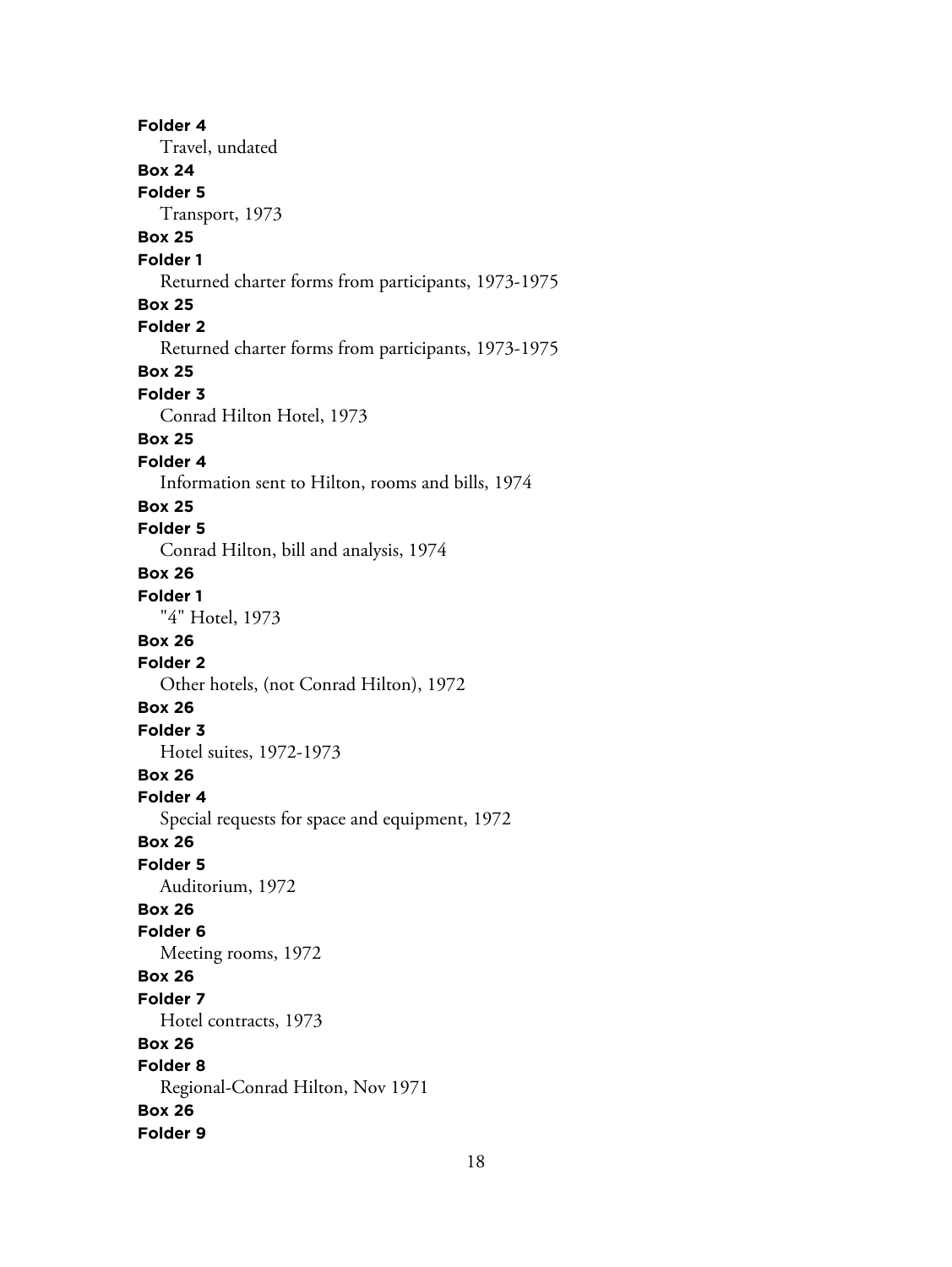Planning Meeting, Conrad Hilton, rooms for members, Chicago, March 1973 **Box 26**

**Folder 10**

Center for Continuing Education, Guest Room Rates, 1973

## **Box 26**

#### **Folder 11**

Lists sent to the Hilton, 1973

## **Subseries 8: Translators**

```
Box 26
```

```
Folder 12
```
Simultaneous translation, tape transcripts, 1973

#### **Box 26**

#### **Folder 13**

Equipment and Systems, taping and recording of congress, 1973

#### **Box 26**

## **Folder 14**

Translator contracts, undated

## **Box 26**

#### **Folder 15**

Tapes Listing, undated

#### **Box 26**

**Folder 16**

Translation equipment, 1973

#### **Box 27**

## **Folder 1**

Simultaneous translation, interpretation services, 1971-1977

## **Subseries 9: Future Conferences**

## **Box 27 Folder 2** Future congresses, location advertising, Las Vegas and Israel, 1975 **Box 27 Folder 3** Future congresses, location advertising, Hawaii, 1971, 1975 **Box 27 Folder 4**

Future congresses, location advertising, 1975

# **Subseries 10: General Materials**

**Box 27 Folder 5** A, 1972 **Box 27 Folder 6** Acceptance letters, (forms), 1973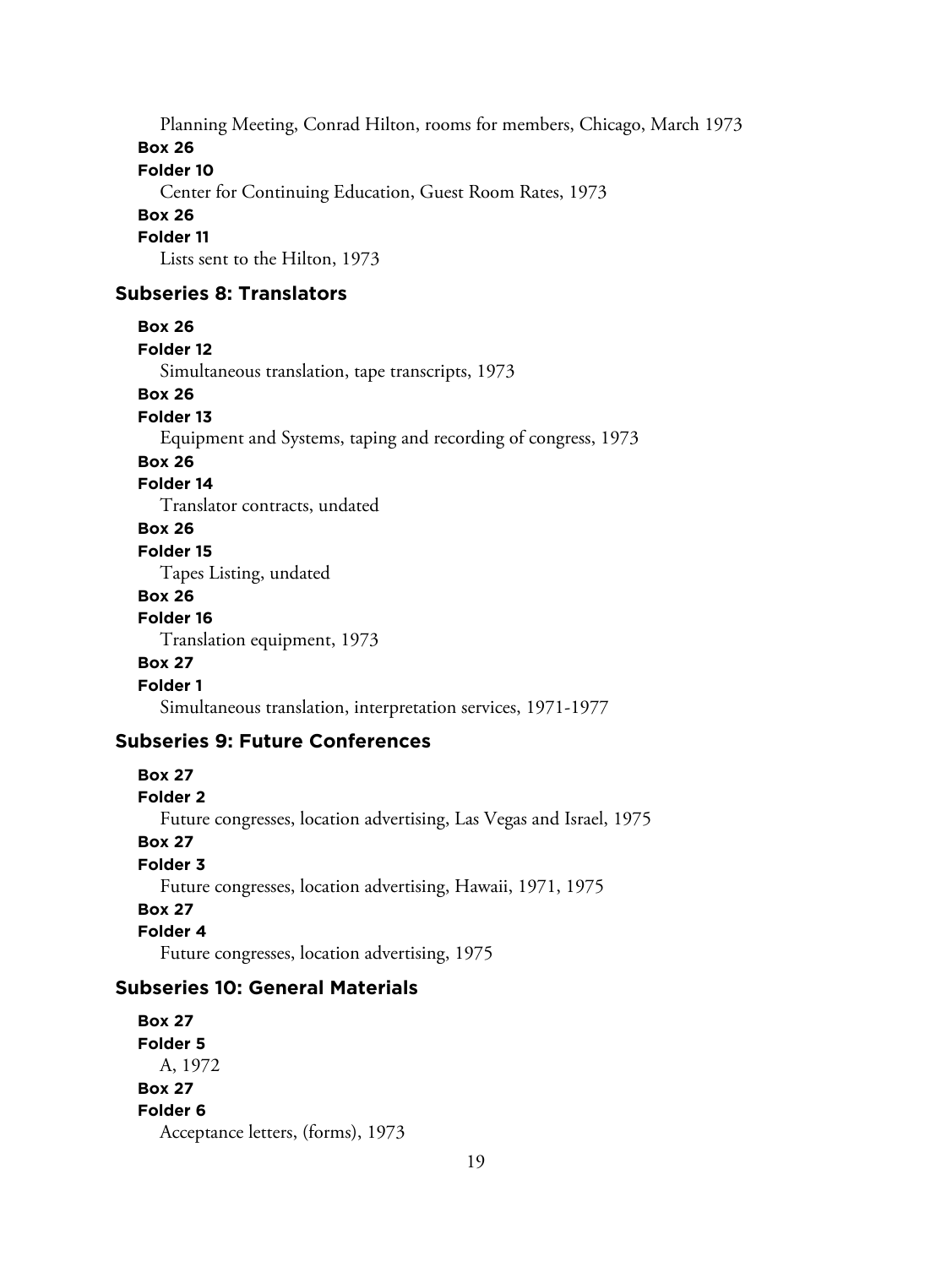**Box 27 Folder 7** Advertisements, 1973 **Box 27 Folder 8** Appointment calendar with notes, 1970-1971 **Box 28 Folder 1** Bibliography conference, 1974 **Box 28 Folder 2** Books, inventories, sales reports, general, undated **Box 28 Folder 3** Budget for Chicago Metro Film Project, 1972 **Box 28 Folder 4** Catalogue of papers-supplement, 1973 **Box 28 Folder 5** Charts, 1973 **Box 28 Folder 6** Chicago Convention, 1973 **Box 28 Folder 7** Chicago Guide, 1973 **Box 28 Folder 8** First circular, July 1971 **Box 28 Folder 9** Second Circular, 1972 **Box 28 Folder 10** Third Circular, 1973 **Box 28 Folder 11** Computerization, 1973 **Box 28 Folder 12** Computerization, 1973 **Box 28 Folder 13** Conference paperwork, 1973 **Box 29**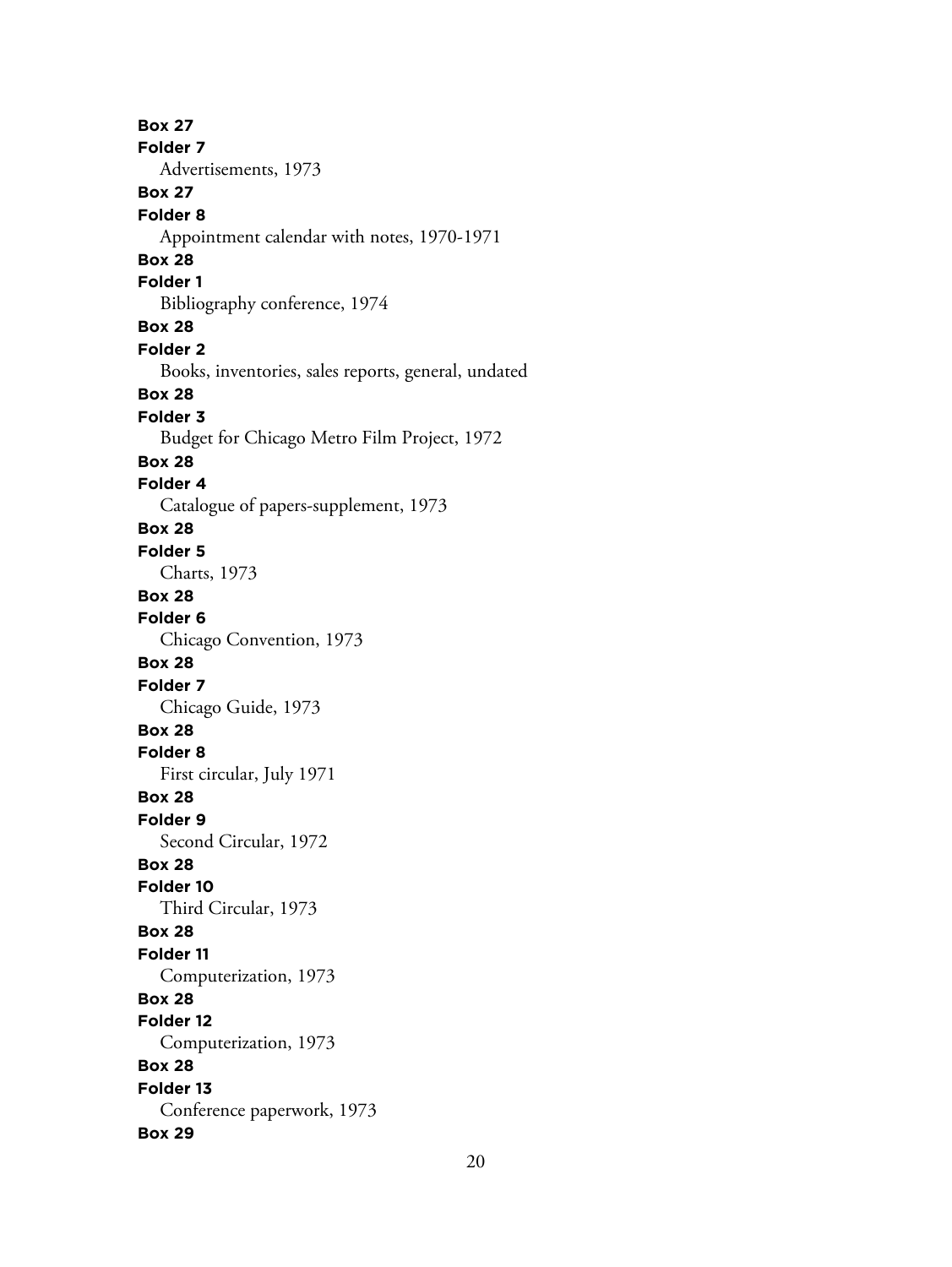**Folder 1** Congress and Union, changed dates, correspondence with Sol Tax, 1977 **Box 29 Folder 2** Countries and population, circa 1973 **Box 29 Folder 3** Countries and population, 1972 **Box 29 Folder 4** Countries and population, 1972 **Box 29 Folder 5** Current Anthropology History, 1957 **Box 29 Folder 6** Drafts and correspondence, 1972 **Box 29 Folder 7** Drafts and correspondence, circa 1973 **Box 29 Folder 8** Drafts and correspondence, 1973 **Box 29 Folder 9** Draft of form letters and old notes, 1975 **Box 30 Folder 1** Draft of form letters and old notes, 1975 **Box 30 Folder 2** Ebony, 1974 **Box 30 Folder 3** Finance Committee report, 1977 **Box 30 Folder 4** French translation of IUAES constitution, 1977 **Box 30 Folder 5** General research materials, 1974 **Box 30 Folder 6** Geographic Distribution, 1973-1975 **Box 30 Folder 7**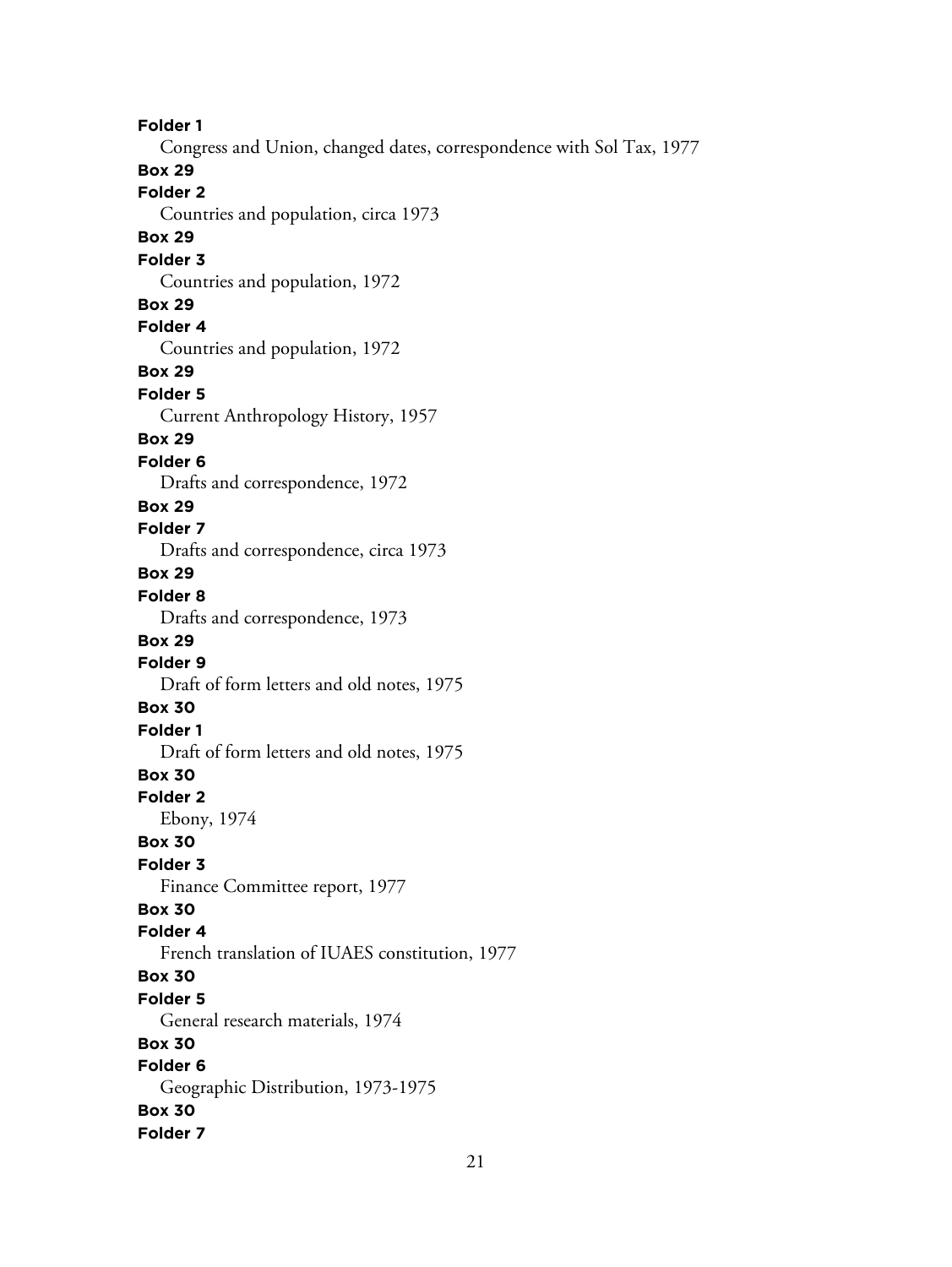Geographic Distribution Registration, 1972 **Box 30 Folder 8** Geographic Distribution materials, 1972 **Box 30 Folder 9** Good ideas which never happened, 1973 **Box 30 Folder 10** Historical Development of Papers Categories, 1971 **Box 30 Folder 11** Developing Papers, 1973 **Box 30 Folder 12** Developing Papers, 1972 **Box 31 Folder 1** Paperwork, drafts, 1973 **Box 31 Folder 2** Paperwork, drafts, 1973 **Box 31 Folder 3** Program, 1973 **Box 31 Folder 4** Index cards, circa 1973 **Box 31 Folder 5** Various notes, circa 1973 **Box 32 Folder 1** Various materials, including correspondence, 1973 **Box 32 Folder 2** Keyword index, 1972 **Box 32 Folder 3** Insurance, 1973 **Box 32 Folder 4** Invitations, 1972 **Box 32 Folder 5** IRC, circa 1973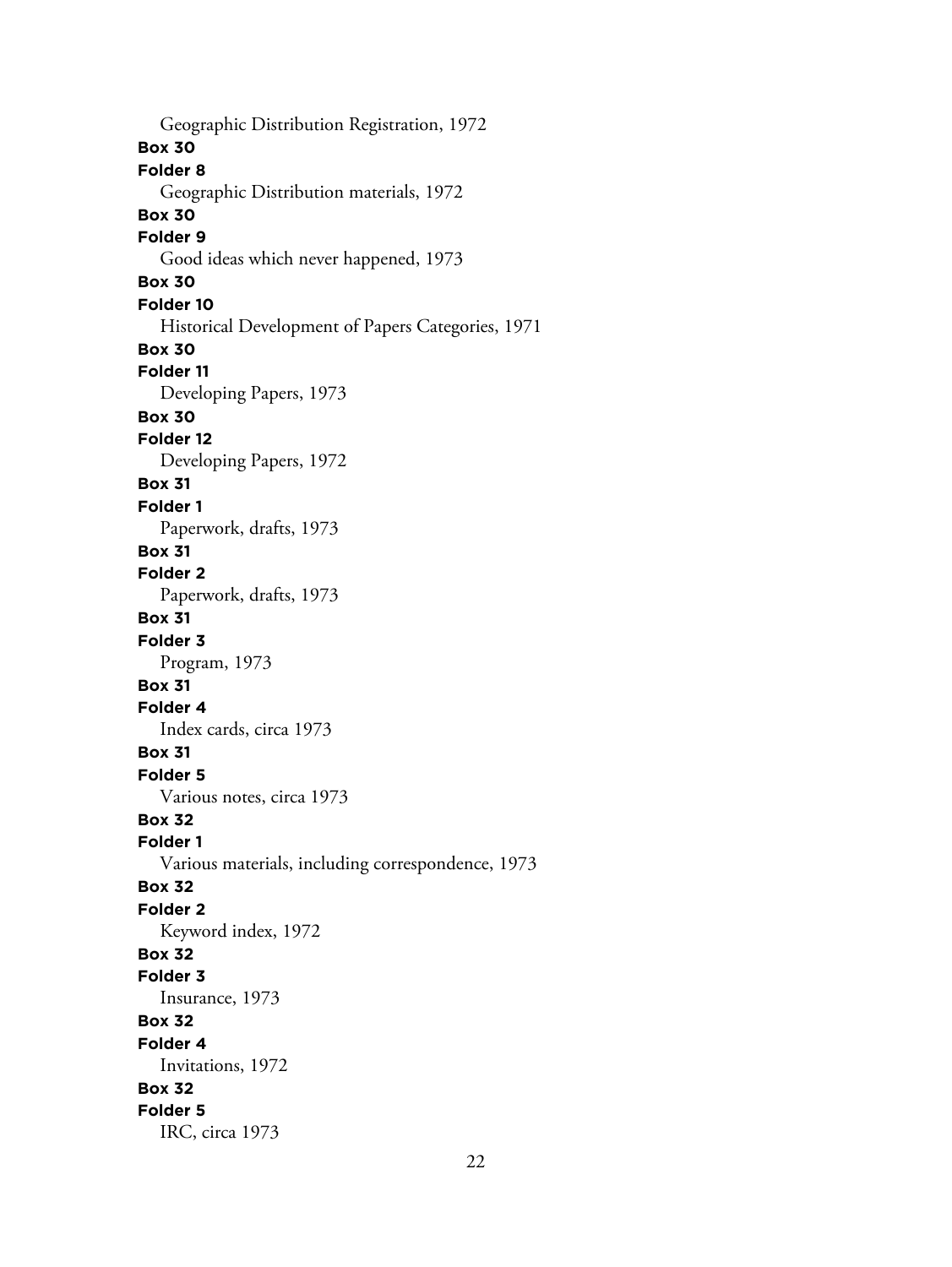**Box 32**

#### **Folder 6**

IUAES, calendar, 1971-1974

## **Box 32**

#### **Folder 7**

IUAES, Research and Development Projects Committee, 1977

## **Box 32**

### **Folder 8**

Form letter originals, 1973-1974

## **Box 32**

#### **Folder 9**

Form letter originals for duplication, 1971

## **Box 32**

### **Folder 10**

Form letters, copies, 1973

## **Box 32**

## **Folder 11**

Letters to participants to be drafted, notes, 1972

## **Box 32**

### **Folder 12**

Master file-letters to participants, circa 1973

## **Box 32**

#### **Folder 13**

Master file, letters, 1971-1972

## **Box 33**

## **Folder 1**

Materials on more than 600 local resources including the Chicago Public Library, 1972

## **Box 33**

## **Folder 2**

Local sites information, Illinois Department of Business, undated

## **Box 33**

## **Folder 3**

Manuscript Reply, reassign or other problems, 1973

## **Box 33**

## **Folder 4**

Mass copied preparation materials, 1973

## **Box 33**

## **Folder 5**

D.N. Mjumdar commemorative vol., 1978

## **Box 33**

# **Folder 6**

Money to come, budget revisions, 1972

## **Box 33**

#### **Folder 7** Money to come, sources, 1973

## **Box 33**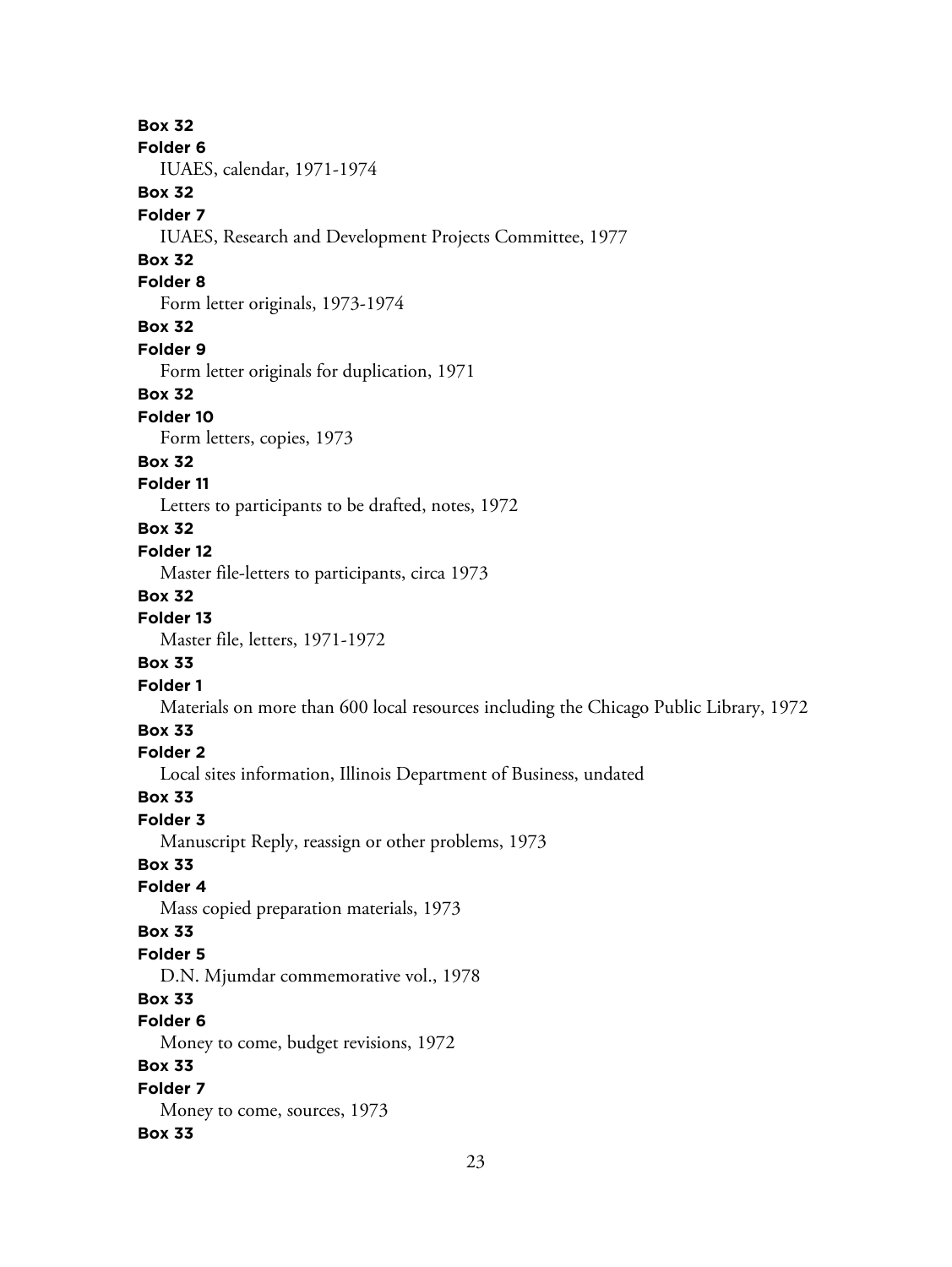**Folder 8** Mouton catalogs, 1973 **Box 33 Folder 9** Pamphlets from Mouton publishers, 1973 **Box 33 Folder 10** Gay Neuberger, 1977 **Box 33 Folder 11** Gay Neuberger, notes, plenary sessions, 1972 **Box 33 Folder 12** Notes for book, 1973 **Box 33 Folder 13** Notes, 1973 **Box 33 Folder 14** Notes to new secretary, file index, 1974-1977 **Box 33 Folder 15** Old notes, 1973 **Box 33 Folder 16** Notes, 1973-1978 **Box 34 Folder 1** Notes, 1973-1979 **Box 34 Folder 2** Office procedures, 1974 **Box 34 Folder 3** Original forms, 1972 **Box 34 Folder 4** Originals form letters, reports, 1972 **Box 34 Folder 5** Organizing members, 1975 **Box 34 Folder 6** Papers, 1978 **Box 34 Folder 7**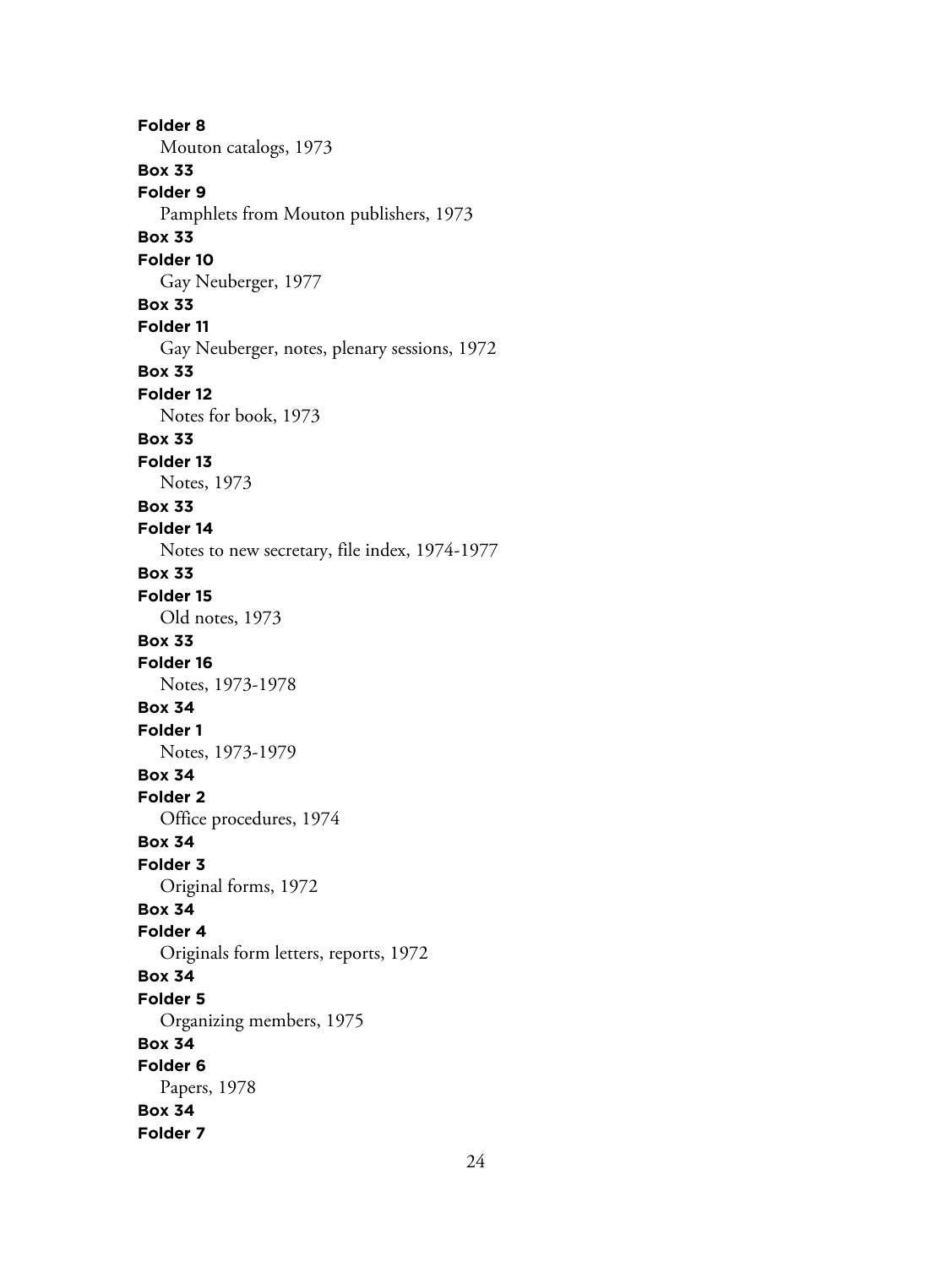Out of the conference, 1973-1972 **Box 34 Folder 8** Papers list, 1974 **Box 34 Folder 9** List of papers not in catalog, undated **Box 35 Folder 1** Papers released, 1975 **Box 35 Folder 2** Planning conference, stage II, Oct 1972 **Box 35 Folder 3** Closing plenary session, 1978 **Box 35 Folder 4** People to help, congress service corps, 1973 **Box 35 Folder 5** People to help, Chicago staff, 1973 **Box 35 Folder 6** People to help, outside people, circa 1973 **Box 35 Folder 7** Pre-conference, 1972 **Box 35 Folder 8** Pre-congress conference letter, list information, circa 1973 **Box 35 Folder 9** Preface-Sol Tax and Gay Neuberger, 1977 **Box 35 Folder 10** Printing corporations, 1973 **Box 35 Folder 11** Printing and publication, 1972 **Box 35 Folder 12** Proposed Paper, registrations, 1972 **Box 35 Folder 13** Randy's summaries, Kelly, 1978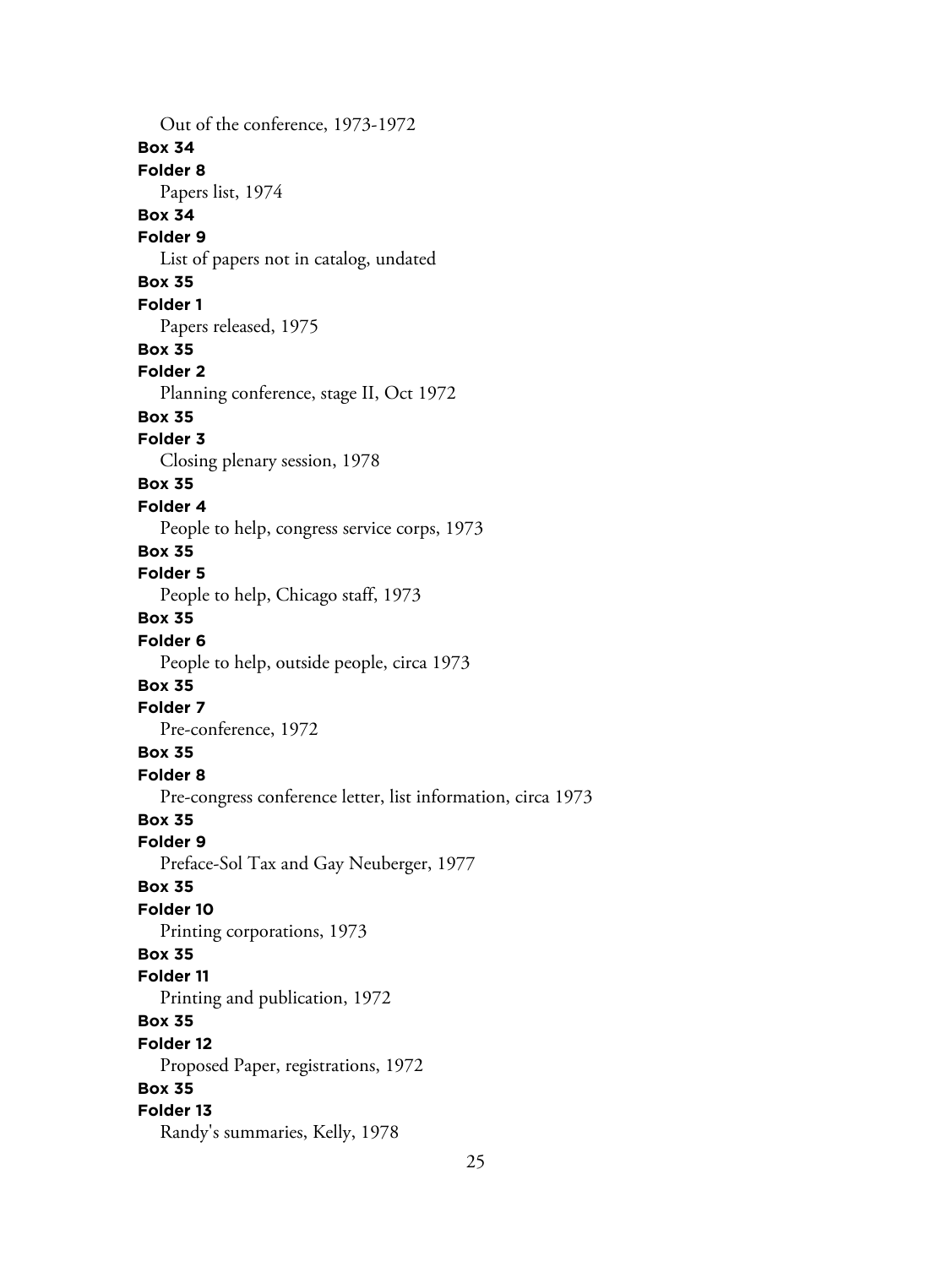**Box 35 Folder 14** Reports to Sol Tax, office procedure, mailings, circa 1973 **Box 35 Folder 15** Reviews from clip service, 1973 **Box 35 Folder 16** Reviews, bibliography, 1973 **Box 36 Folder 1** Congressional record, 1973 **Box 36 Folder 2** State of analyses of contents of volume summaries, 1974 **Box 36 Folder 3** Statistical counts, undated **Box 36 Folder 4** Stationary, undated **Box 36 Folder 5** Sol Tax, drafts and the first revisions of the World Anthropology prefaces **Box 36 Folder 6** Tax, Sol, notes, undated **Box 36 Folder 7** Tax, Sol, notes, 1974 **Box 36 Folder 8** Tax, Sol, Originals and drafts, 1977 **Box 36 Folder 9** Tax, Sol, Originals and drafts, undated **Box 36 Folder 10** USA delegation in Rome, 1976 **Box 36 Folder 11** Visits and metro project, 1972 **Box 37 Folder 1** West Africa, French volume, "Subsistence and economic systems, 1978 **Box 37**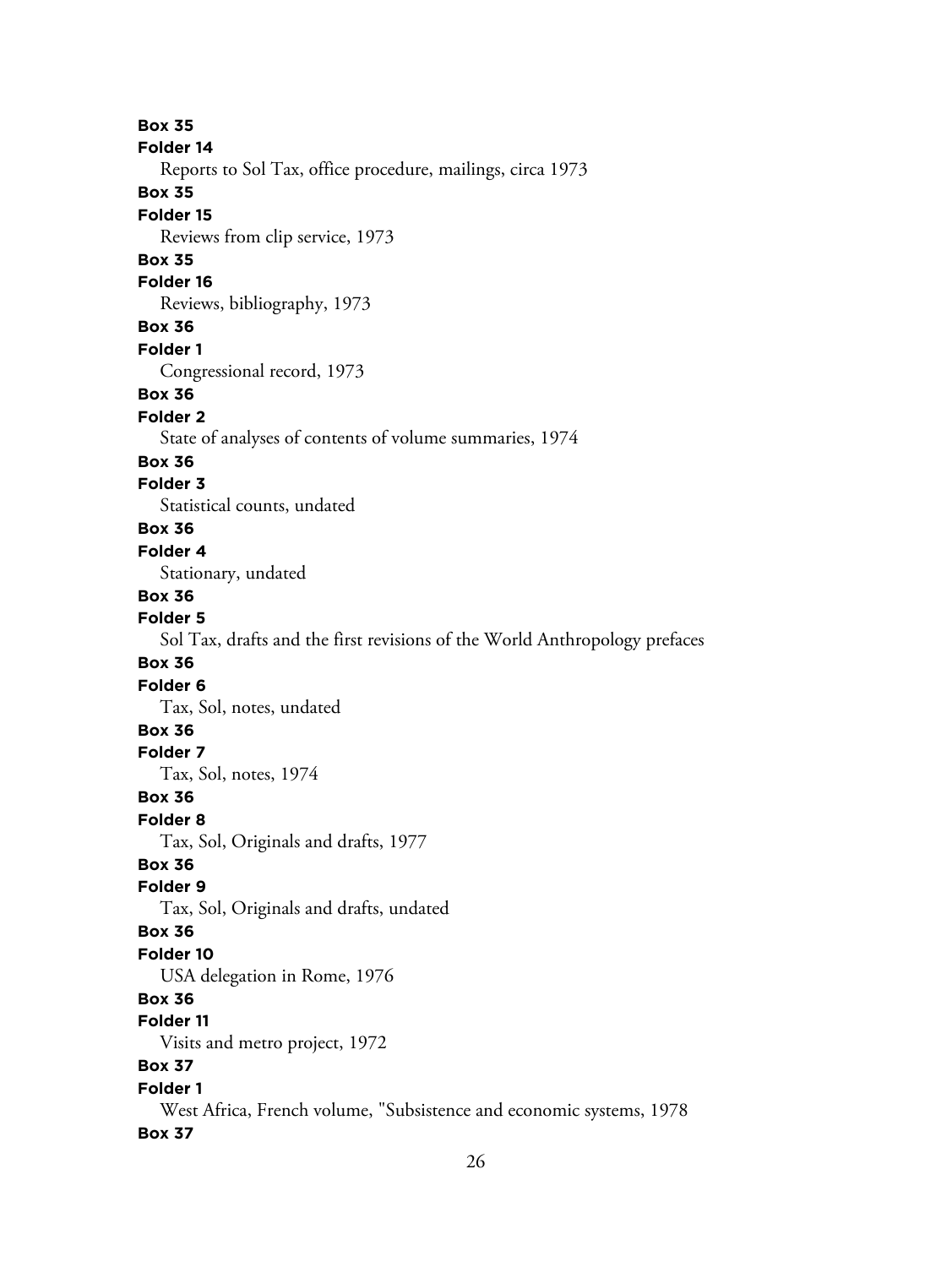**Folder 2**

Withdrawals from congress service corps, 1973

## **Series II: Correspondence, Papers and Registration Materials**

**Box 37 Folder 3** Address, A, 1973 **Box 37 Folder 4** Congress Service Corps, A, 1973 **Box 37 Folder 5** Registration, A, 1972-1973 **Box 37 Folder 6** A-ACH, 1973 **Box 37 Folder 7** ACI-ADA, 1972-1973 **Box 37 Folder 8** ADO-AHM, 1973 **Box 37 Folder 9** AIT-ALV, 1973 **Box 37 Folder 10** AMA-ANT, 1973-1974 **Box 37 Folder 11** ANT-ARE, 1973 **Box 38 Folder 1** ARE-ALE, 1973 **Box 38 Folder 2** AL-ATHE, 1973 **Box 38 Folder 3** Adams, Richard N., 1972 **Box 38 Folder 4** Albert, Ethel, 1973 **Box 38 Folder 5** American Indians, 1969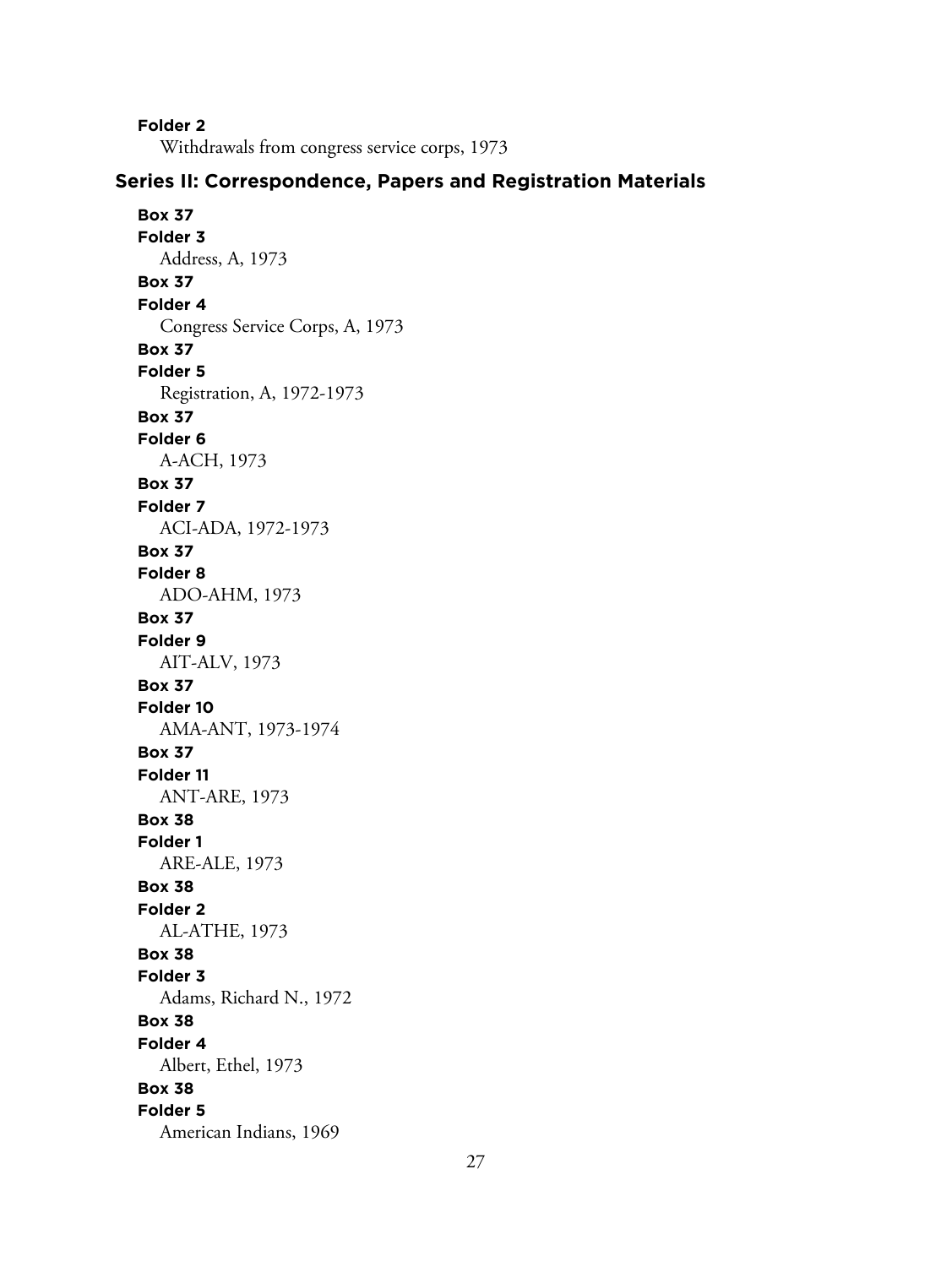## **Box 38**

#### **Folder 6**

Ananti, 1972-1973

## **Box 38**

**Folder 7**

Andersen, Raoul, 1974

# **Box 38**

## **Folder 8**

Andersen, Raoul, 1974

## **Box 38**

**Folder 9**

Araki, Hiroyuki, 1973

#### **Box 39**

**Folder 1**

Arens, W., 1973

#### **Box 39**

**Folder 2**

Armstrong, R.D., 1973

## **Box 39**

#### **Folder 3**

Arnott, Margarett, 1972-1976

## **Box 39**

## **Folder 4**

Aschenbrenner, Joyce and Lloyd Collins, from the conference, "The developmental process of urbanism," 1972-1974

# **Box 39**

## **Folder 5**

Aschenbrenner, Joyce and Lloyd Collins, from the conference, "The developmental process of urbanism," 1972-1974

# **Box 39**

**Folder 6**

Ayad, B., 1973

# **Box 39**

**Folder 7** Address, B, 1973

## **Box 39**

## **Folder 8**

Congress Service Corps, B, 1973

#### **Box 39**

**Folder 9**

#### Registration, B, 1973

**Box 39**

#### **Folder 10**

BAB-BAN, 1973

#### **Box 40 Folder 1**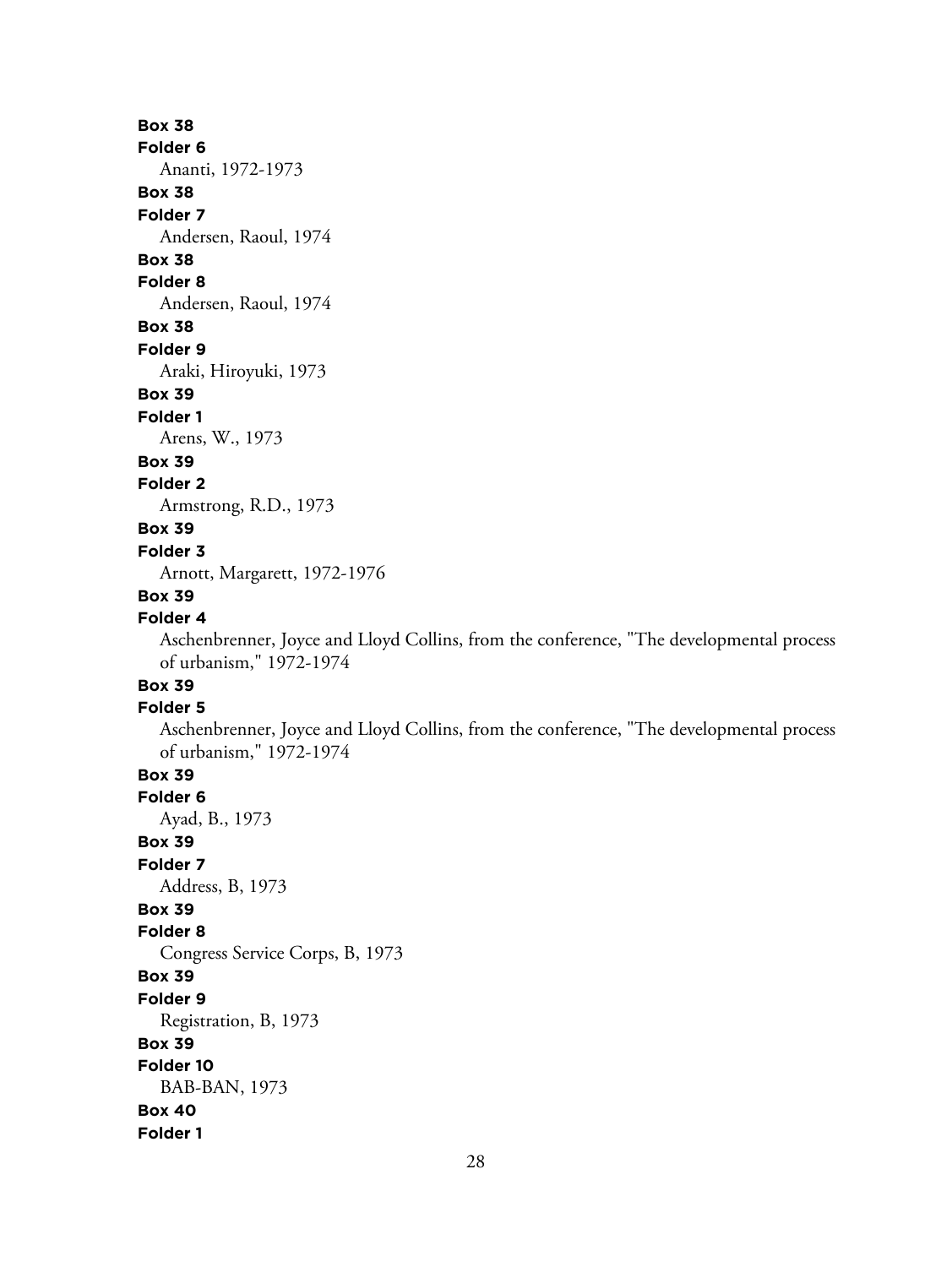BANG-BAR, 1973 **Box 40 Folder 2** BART-BATH, 1973-1974 **Box 40 Folder 3** BAU-BED, 1973 **Box 40 Folder 4** BEFU-BEN, 1973 **Box 40 Folder 5** BENN-BHO, 1972 **Box 40 Folder 6** BHU-BIN, 1973 **Box 40 Folder 7** BIRN-BOI, undated **Box 41 Folder 1** BOL-BOS, 1972-1973 **Box 41 Folder 2** BOST-BRE, 1973 **Box 41 Folder 3** BREM-BRO, 1972 **Box 41 Folder 4** BRO-BUC, 1973-1974 **Box 41 Folder 5** BUD-BYE, 1972 **Box 41 Folder 6** Ballesti, T., photographs, 1972-1973 **Box 41 Folder 7** Banks, David, 1976 **Box 41 Folder 8** Baradon, A., 1974 **Box 42 Folder 1** Bansal, I.J.S., 1973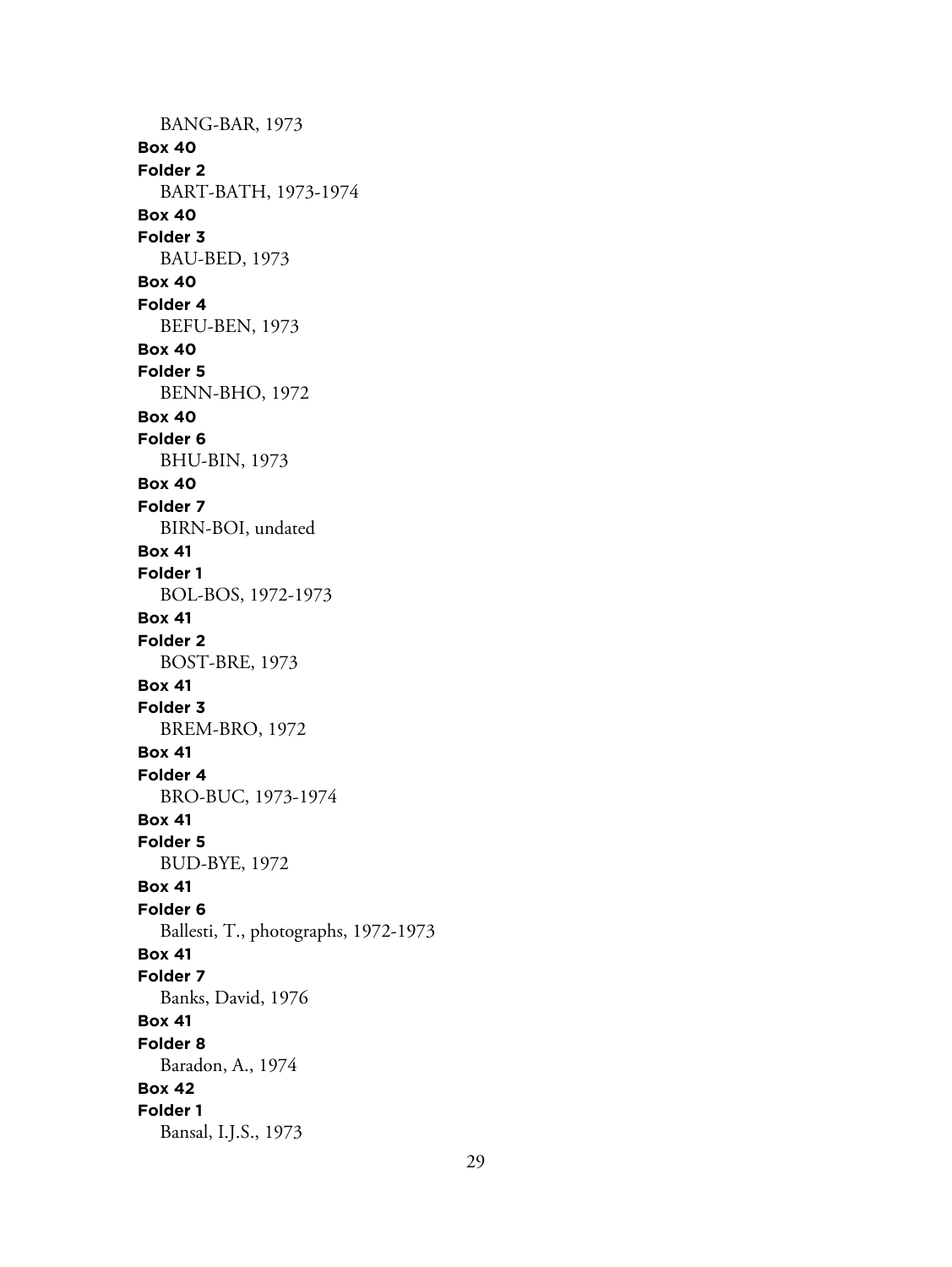**Box 42 Folder 2** Barraclough, S., 1973 **Box 42 Folder 3** Bascom, Wm., 1974 **Box 42 Folder 4** Belcove, Janet Seca and Allan, 1973 **Box 42 Folder 5** Ben-Ami, I. 1973 **Box 42 Folder 6** Berdichewsky, Bernardo, 1974 **Box 42 Folder 7** Bernardi, Bernardo, 1976 **Box 42 Folder 8** Bharti, A., 1974-1976 **Box 42 Folder 9** Bhowmik, K.L., 1973 **Box 42 Folder 10** Blacking, John, 1973 **Box 42 Folder 11** Bokongo, S., 1973 **Box 42 Folder 12** Bornkamp, Ari, undated **Box 42 Folder 13** Bratanic, Branimir, 1973 **Box 42 Folder 14** Bratanic, Branimir, 1972 **Box 42 Folder 15** Bronley, Yu.V., 1975 **Box 42 Folder 16** Browman, David L., June-Dec, 1973 **Box 42**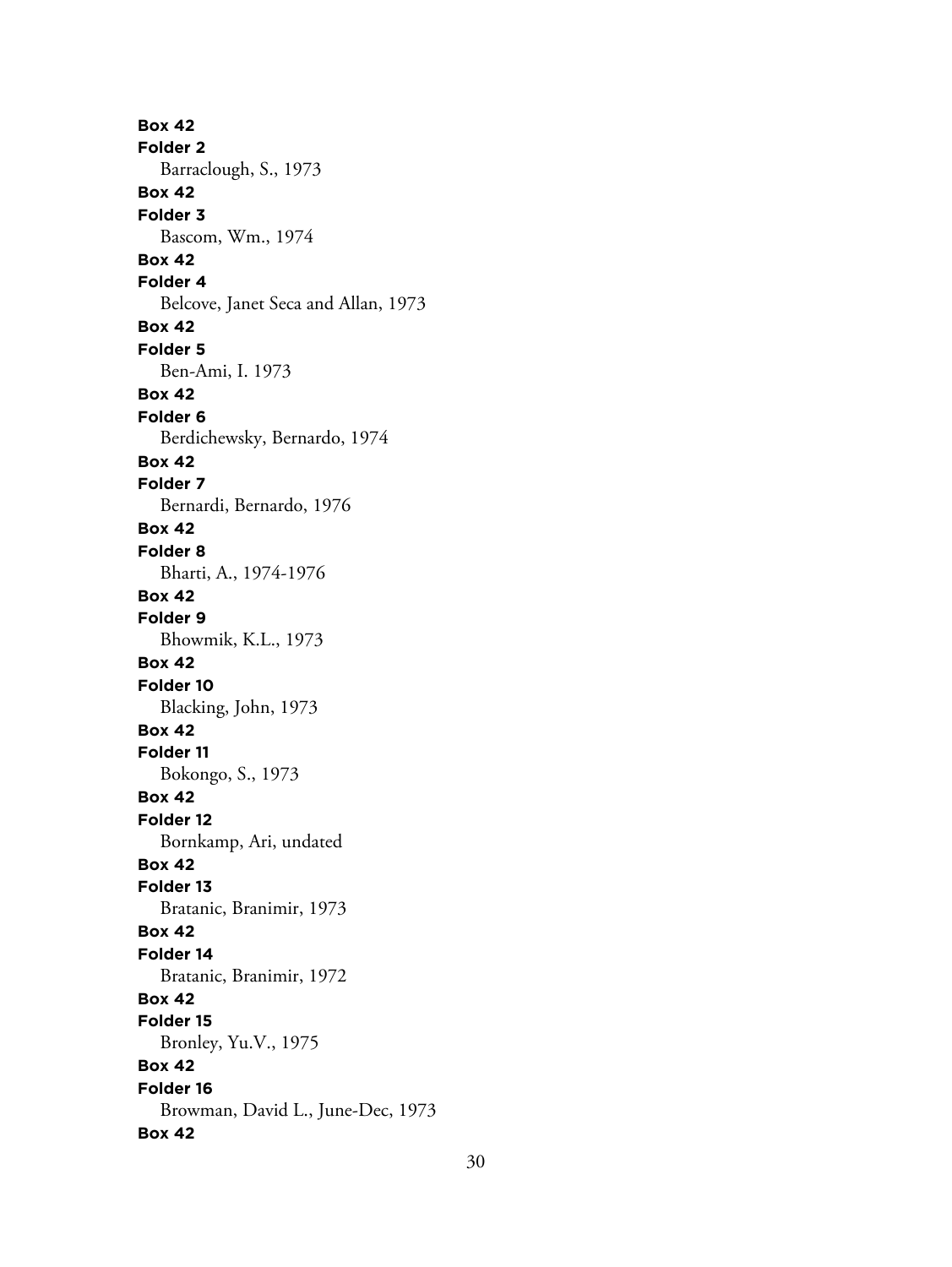**Folder 17** Browman, David L., Jan-May, 1973 **Box 42 Folder 18** Browman, David L., 1974 **Box 43 Folder 1** Brues, Alice, 1976 **Box 43 Folder 2** Bryce, R.S., 1972 **Box 43 Folder 3** Burger, Henry, 1973 **Box 43 Folder 4** Burnett, J., 1972 **Box 43 Folder 5** Butzer, Elizabeth, 1976 **Box 43 Folder 6** Address, C, 1973 **Box 43 Folder 7** Congress Service Corps, C, 1973 **Box 43 Folder 8** Registration, C, 1973 **Box 43 Folder 9** C, 1971 **Box 43 Folder 10** CAB-CAR, 1973 **Box 43 Folder 11** CARE-CER, 1973 **Box 44 Folder 1** CHA-CHI, 1973 **Box 44 Folder 2** CHI-CL, 1973 **Box 44 Folder 3**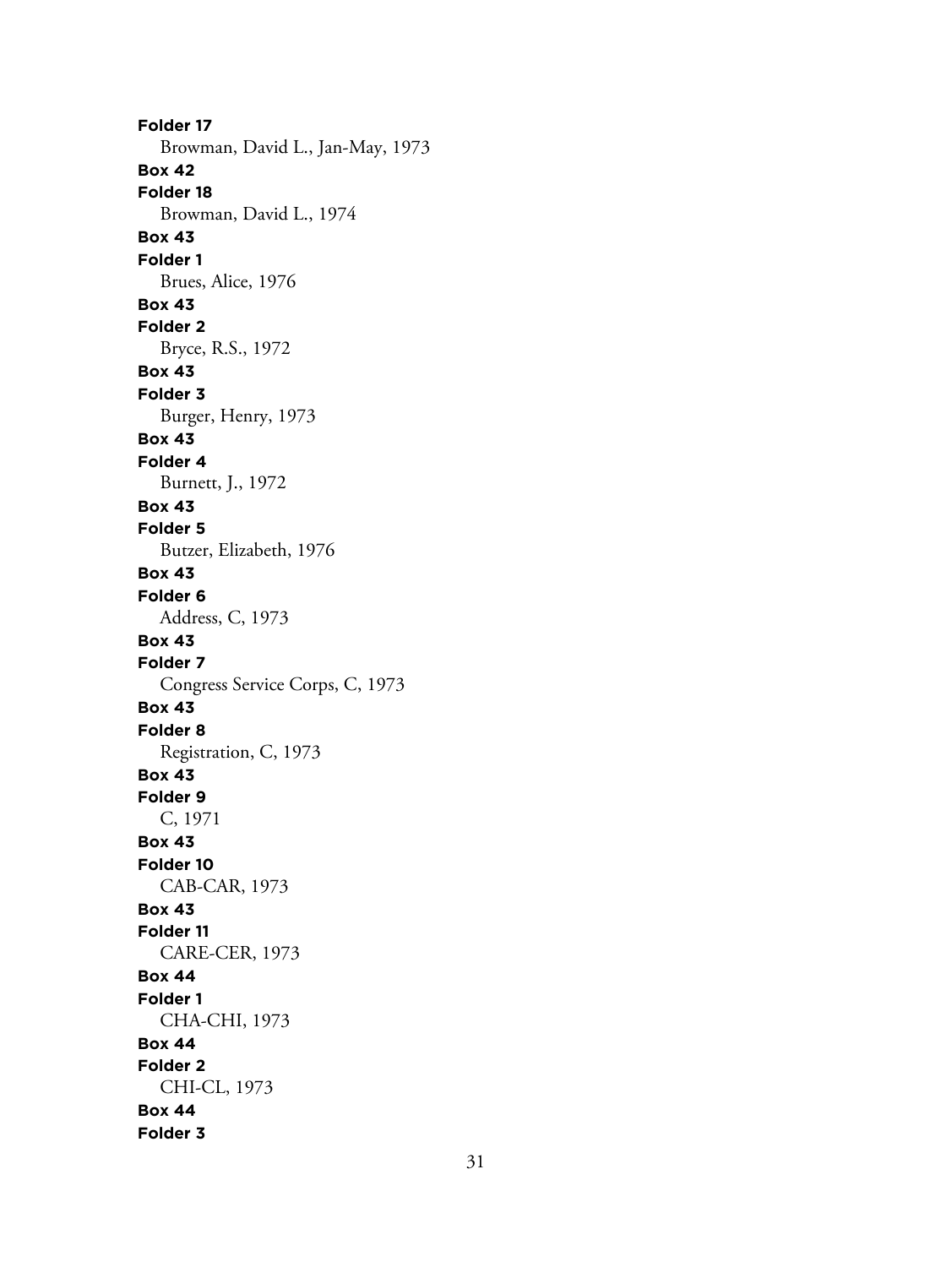CLAIR-COL, 1973 **Box 44 Folder 4** COLL-CONG, 1973 **Box 44 Folder 5** CONK-COR, 1972 **Box 44 Folder 6** COR-CZ, 1973 **Box 45 Folder 1** Calhoun, C., and Ianni, 1975 **Box 45 Folder 2** Camino, D.C. A., 1973 **Box 45 Folder 3** Cantacuzino, Georges, 1974-1976 **Box 45 Folder 4** Cardona, Ramiro and Simmons, 1974 **Box 45 Folder 5** Carter, Gwen, 1972 **Box 45 Folder 6** Caulfield, M., 1972-1973 **Box 45 Folder 7** Chakraborty, R. 1973 **Box 45 Folder 8** Chamal, M.C., 1973 **Box 45 Folder 9** Chance, Norman, 1972 **Box 45 Folder 10** Chiarelli, B, 1971-1973 **Box 45 Folder 11** Choy, E. 1972 **Box 45 Folder 12** Clark, G.A. (Richards), 1973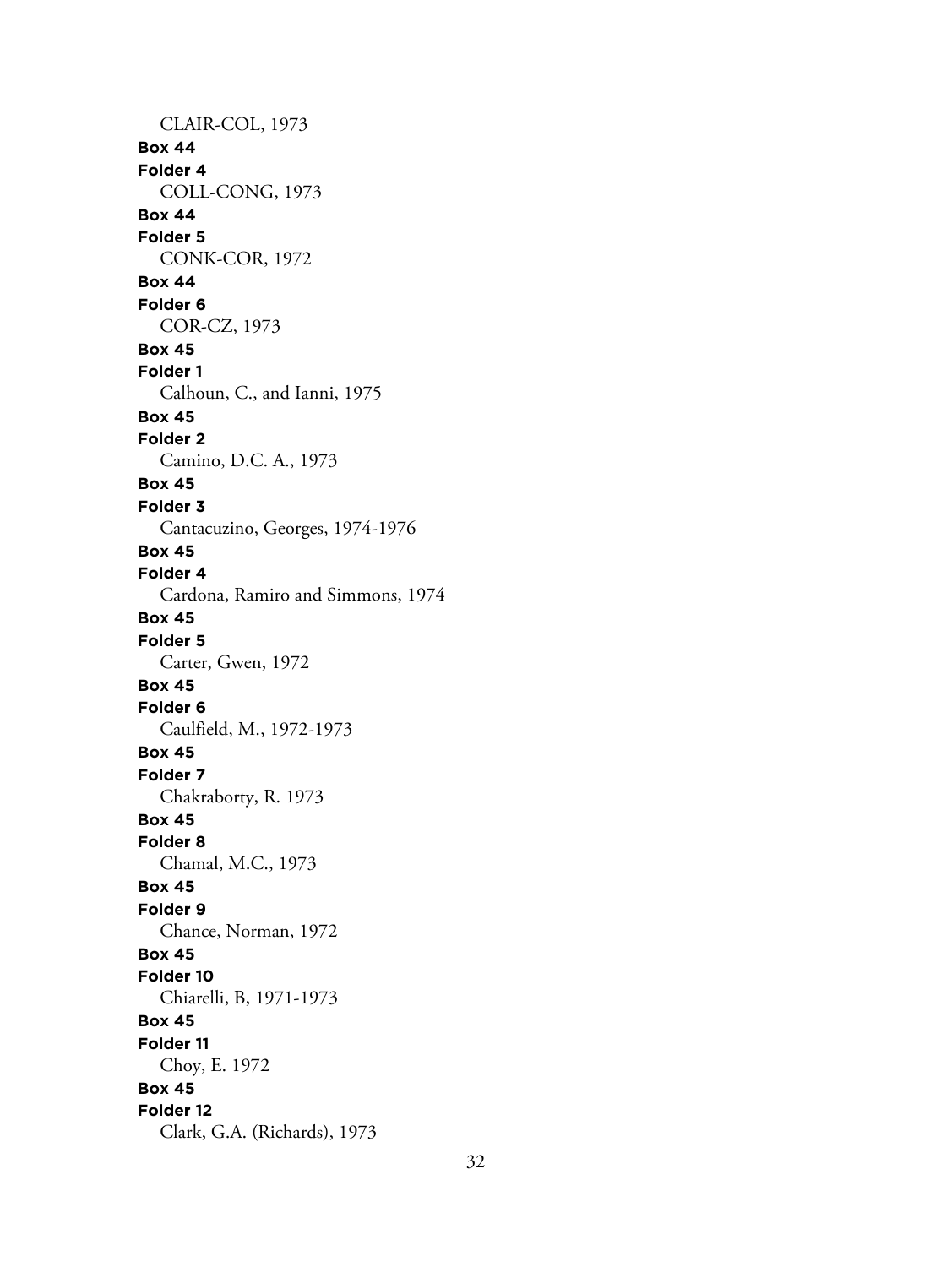**Box 45 Folder 13** Clark, Maragret, 1973 **Box 45 Folder 14** Churchill, Edmund, 1972 **Box 45 Folder 15** Cloak, Ted, 1976 **Box 45 Folder 16** Cloak, Ted, 1973 **Box 45 Folder 17** Cohn, B, 1972 **Box 45 Folder 18** Colby, B. 1972 **Box 45 Folder 19** Colllier, D. 1972 **Box 45 Folder 20** Colorado River Tribe proposal, 1973 **Box 45 Folder 21** Cordwell, Justine, 1972-1973 **Box 46 Folder 1** Cordwell, Justine, conference on asthetics, 1973 **Box 46 Folder 2** Coutts, P.J.F, 1973 **Box 46 Folder 3** CRAM, 1973 **Box 46 Folder 4** Cuisinier, J., 1973 **Box 46 Folder 5** Address, D, 1973 **Box 46 Folder 6** Congress Service Corps, D, 1973 **Box 46**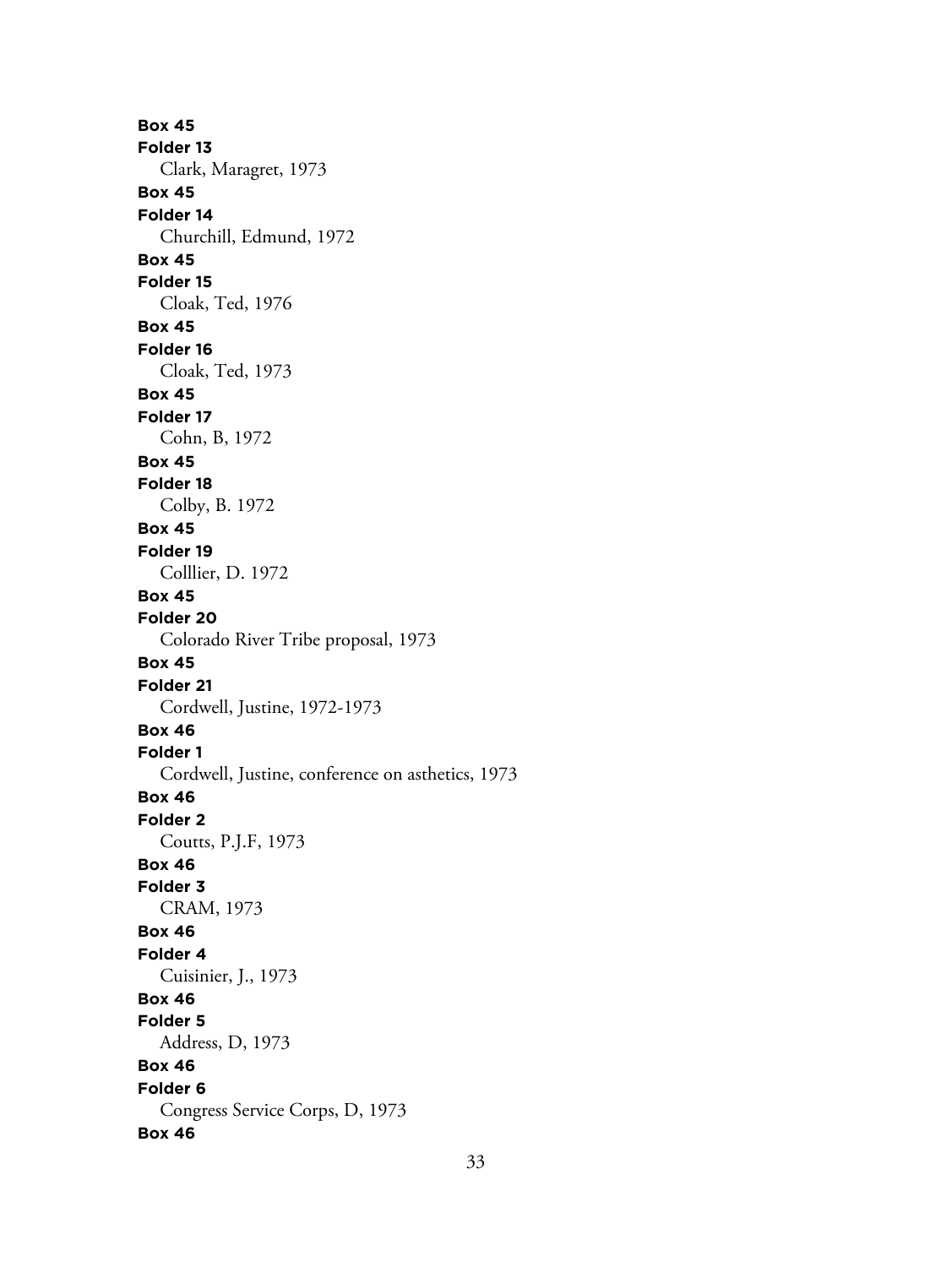**Folder 7** Registration, D, 1973 **Box 46 Folder 8** D, 1971 **Box 46 Folder 9** DA-DAT, 1973 **Box 46 Folder 10** DAV-DE, 1974 **Box 47 Folder 1** DE LAU-DER, 1973 **Box 47 Folder 2** DES-DIA, 1973 **Box 47 Folder 3** DIAS-DOM, 1972 **Box 47 Folder 4** DOMO-DUC, 1973 **Box 47 Folder 5** DUG-DUM, 1973 **Box 47 Folder 6** DUN, 1973 **Box 47 Folder 7** Dahlberg, Albert A. and Graer, 1973-1976 **Box 47 Folder 8** Damon, Albert, 1972 **Box 47 Folder 9** David, Ken, 1974 **Box 48 Folder 1** David, K. undated **Box 48 Folder 2** Degh, Linda, 1976 **Box 48 Folder 3**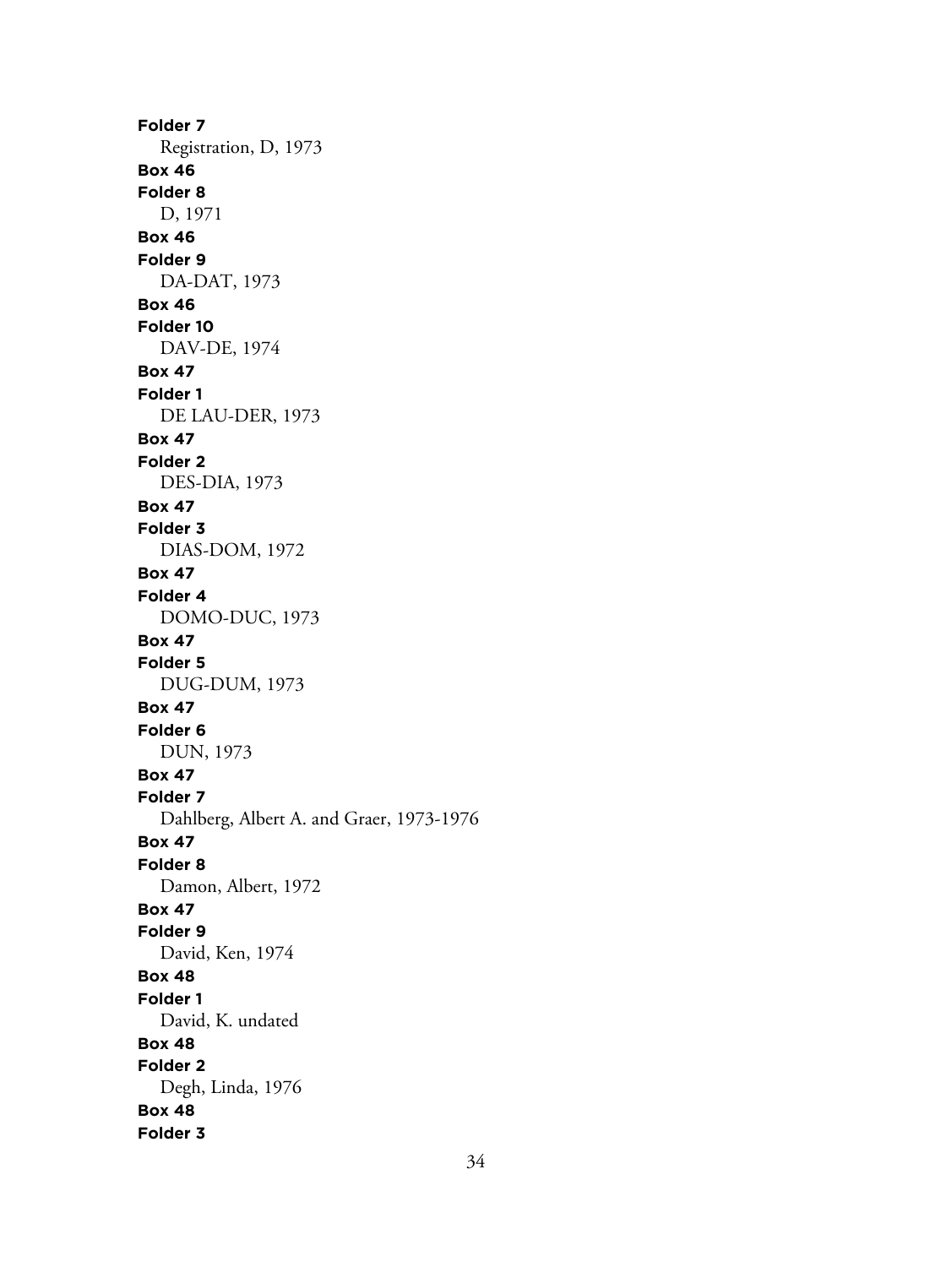Delange-Fry, J. 1973 **Box 48 Folder 4** Decsy, Gyula, 1971 **Box 48 Folder 5** Derkach, Nadia, 1970 **Box 48 Folder 6** Despres, Leon M., 1972-1976 **Box 48 Folder 7** Despres, Leon M., 1974 **Box 48 Folder 8** de Vos, George, 1973 **Box 48 Folder 9** Diamond, Stanley, 1974 **Box 48 Folder 10** Dorson, Richard M., 1970's **Box 49 Folder 1** Dorson, Richard M., post conference, 1974 **Box 49 Folder 2** du Tuit, Brian M., 1973 **Box 49 Folder 3** Dundes, Alan, 1974 **Box 49 Folder 4** Doughty, 1972 **Box 49 Folder 5** Dumett, R.E., 1974 **Box 49 Folder 6** Dunare, Nicholoas, 1973 **Box 49 Folder 7** Duffy, James, 1972 **Box 49 Folder 8** Dunn, Ethel and Steven, 1973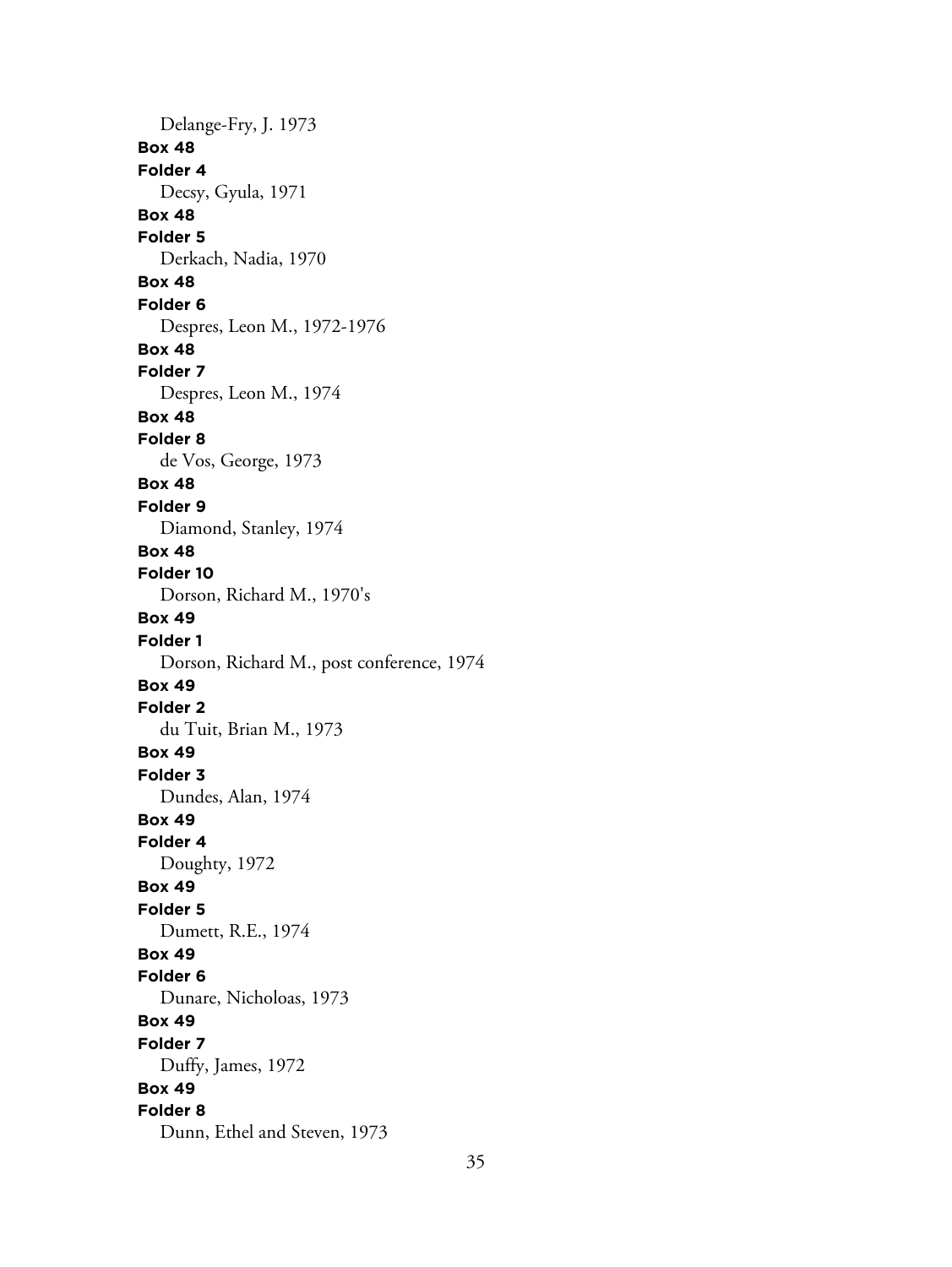**Box 49 Folder 9** Durbin, M. 1972 **Box 49 Folder 10** Address, E, 1973 **Box 49 Folder 11** Congress Service Corps, E, 1973 **Box 49 Folder 12** Registration, E, 1973 **Box 49 Folder 13** E, 1971 **Box 49 Folder 14** EA-EL, 1974 **Box 49 Folder 15** ELL-ERE, 1973 **Box 49 Folder 16** ERI-EWE **Box 49 Folder 17** Ehrenfels, U.R. von, 1974 **Box 49 Folder 18** Elmendorf, Mary, 1973 **Box 49 Folder 19** Elson, Benjamin, 1971 **Box 49 Folder 20** Engel, J, 1973 **Box 49 Folder 21** Everett Michael, 1975 **Box 50 Folder 1** Ewers, J.C., undated **Box 50 Folder 2** Address, F, 1973 **Box 50**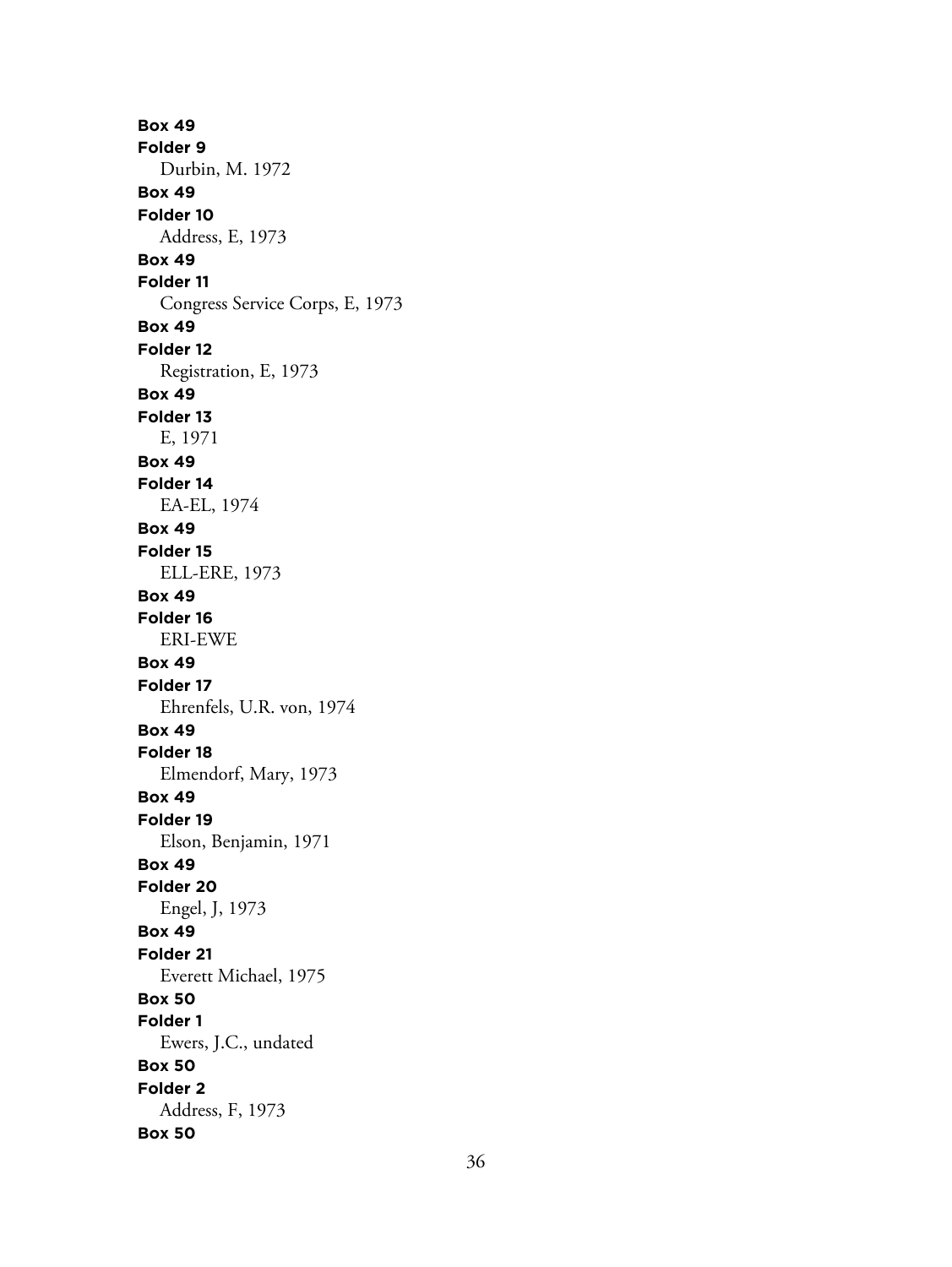**Folder 3** Congress Service Corps, F, 1973 **Box 50 Folder 4** Registration, F, 1973 **Box 50 Folder 5** F, 1971 **Box 50 Folder 6** FAC-FER, 1973 **Box 50 Folder 7** FERE-FI, 1973 **Box 50 Folder 8** FIS-FL, 1973 **Box 50 Folder 9** FLO-FOS, 1971 **Box 50 Folder 10** FOU-FRE, 1974 **Box 51 Folder 1** FREY-FUN, 1973 **Box 51 Folder 2** FUR, 1974 **Box 51 Folder 3** Fernandez-Guizzetti, G., 1973 **Box 51 Folder 4** Fernandez, James, 1972 **Box 51 Folder 5** Fenton, Kathleen, 1973-1974 **Box 51 Folder 6** Fillmore, Charles, 1972 **Box 51 Folder 7** Fisher, James, 1974 **Box 51 Folder 8**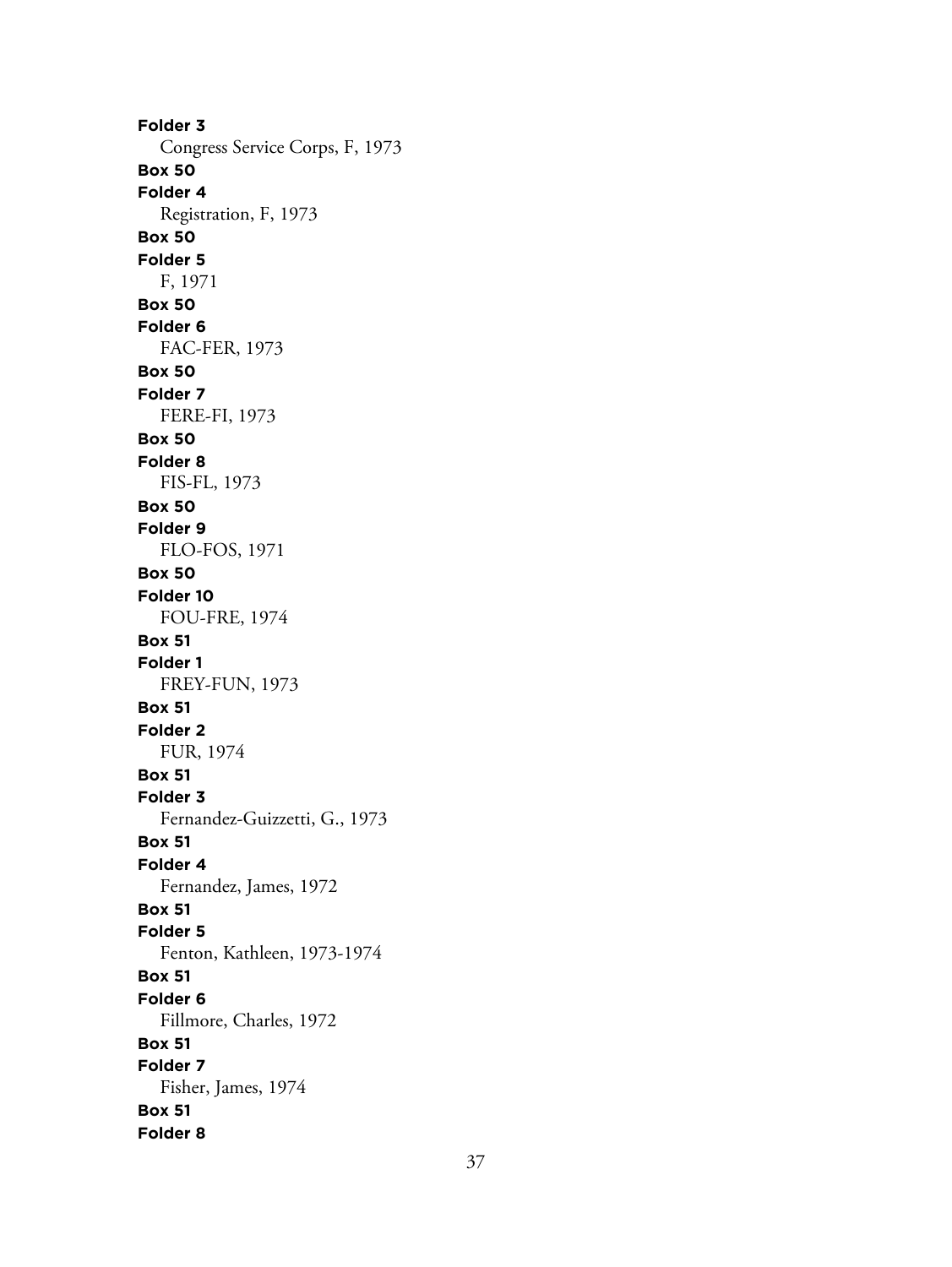Fitzhugh, W., 1973 **Box 51 Folder 9** Frank, Andre Gunder, 1973 **Box 51 Folder 10** Frankenberg, R, 1973 **Box 51 Folder 11** Freedman, Maurice, 1973 **Box 51 Folder 12** Freedman, Maurice, 1979 **Box 51 Folder 13** Freedman, Maurice, 1974 **Box 51 Folder 14** Freedman, R.L, 1973-1975 **Box 52 Folder 1** Freeman, L.G., 1972-1973 **Box 52 Folder 2** Frese, Herman H., 1972 **Box 52 Folder 3** Friedmann, N.S. de, 1973 **Box 52 Folder 4** Friedman, S., 1972 **Box 52 Folder 5** Fuchs, Estelle, 1974 **Box 52 Folder 6** Address, G, 1973 **Box 52 Folder 7** Congress Service Corps, G, 1973 **Box 52 Folder 8** Registration, G, 1973 **Box 52 Folder 9** G, 1973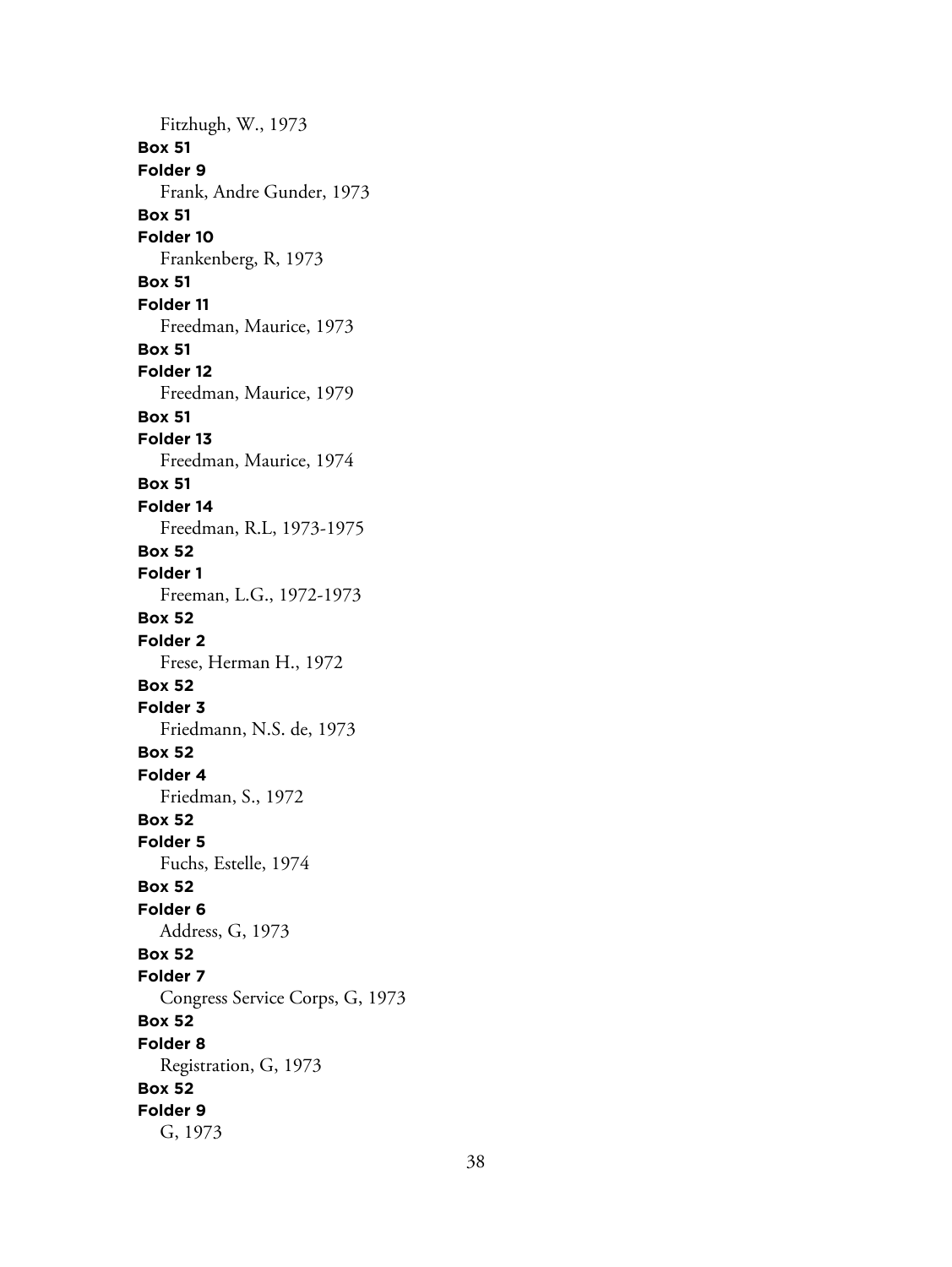**Box 52 Folder 10** G, 1972-1973 **Box 52 Folder 11** GAG-GAM, 1973 **Box 52 Folder 12** GAN-GAU, 1973 **Box 52 Folder 13** GAV-GHO, 1972 **Box 52 Folder 14** GIA-GIV, 1973 **Box 52 Folder 15** GJ-GOL, 1973 **Box 53 Folder 1** GOLD-GOT, 1973 **Box 53 Folder 2** GRA-GRE, 1973 **Box 53 Folder 3** GREEN-GRO, 1972 **Box 53 Folder 4** GRO-GU, 1971-1973 **Box 53 Folder 5** Ganguly, P, 1975 **Box 53 Folder 6** Gast, M., 1972 **Box 53 Folder 7** Gearing, Fred O., CAE, 1973 **Box 53 Folder 8** Ghabbour, S.I., 1973 **Box 53 Folder 9** Ghosh, A.K, 1973 **Box 53**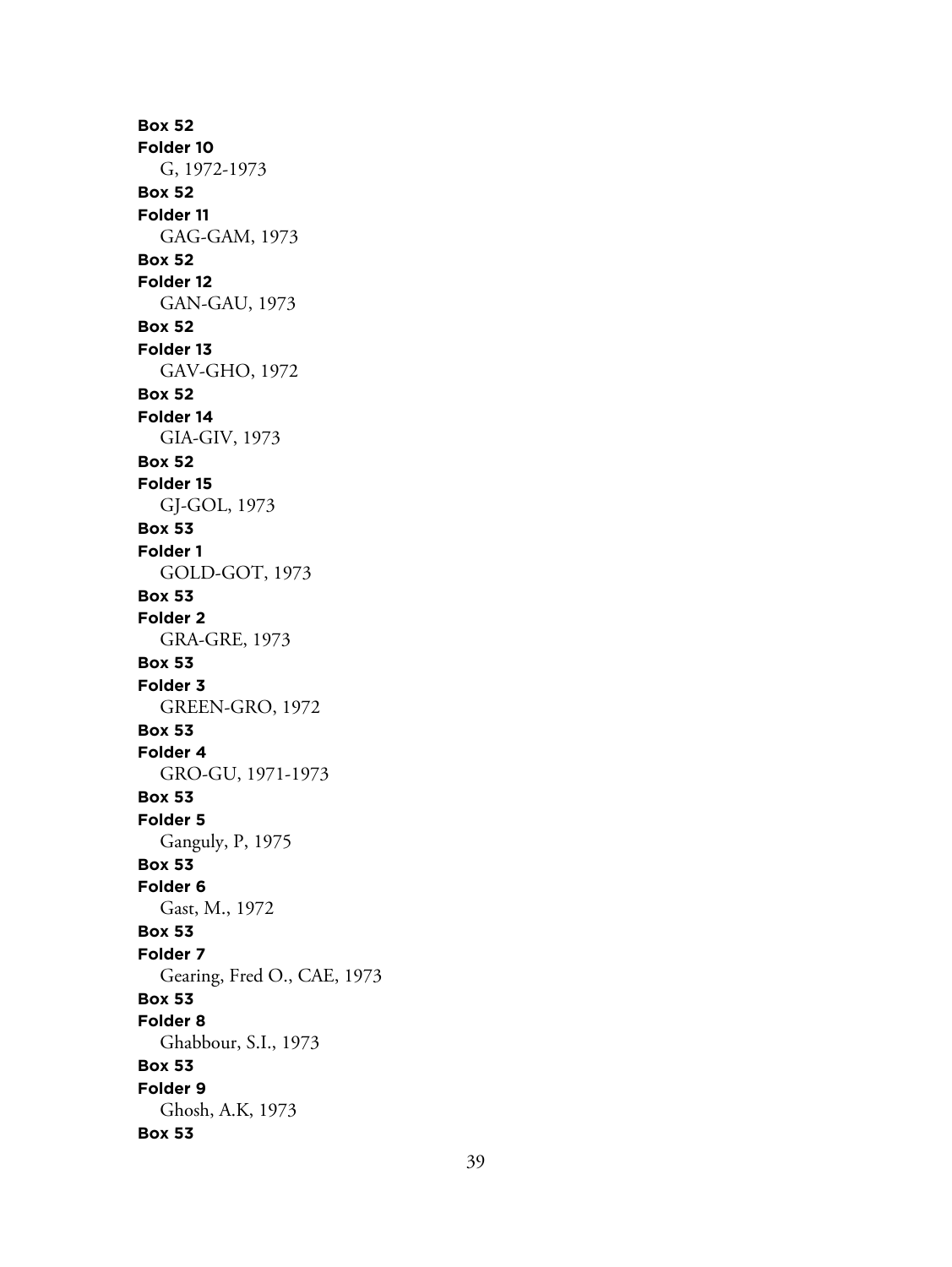**Folder 10** Gladwin, Thomas, 1972 **Box 54 Folder 1** Goldberg, H.E., 1972 **Box 54 Folder 2** Greverus, Ina-Maria, 1973 **Box 54 Folder 3** Gonzalez, Nanci, 1973 **Box 54 Folder 4** Gooch, D.B, 1972-1974 **Box 54 Folder 5** Gráfik, Imre, 1972 **Box 54 Folder 6** Grollig, F., 1974 **Box 54 Folder 7** Gruber, Jacob, 1973 **Box 54 Folder 8** Gyula, Ortutay, 1972 **Box 54 Folder 9** Address, H, 1973 **Box 54 Folder 10** Congress Service Corps, H, 1973 **Box 54 Folder 11** Registration, H, 1973 **Box 54 Folder 12** H, 1973 **Box 54 Folder 13** HAA-HAM, 1973 **Box 54 Folder 14** HAN-HAR, 1973 **Box 54 Folder 15**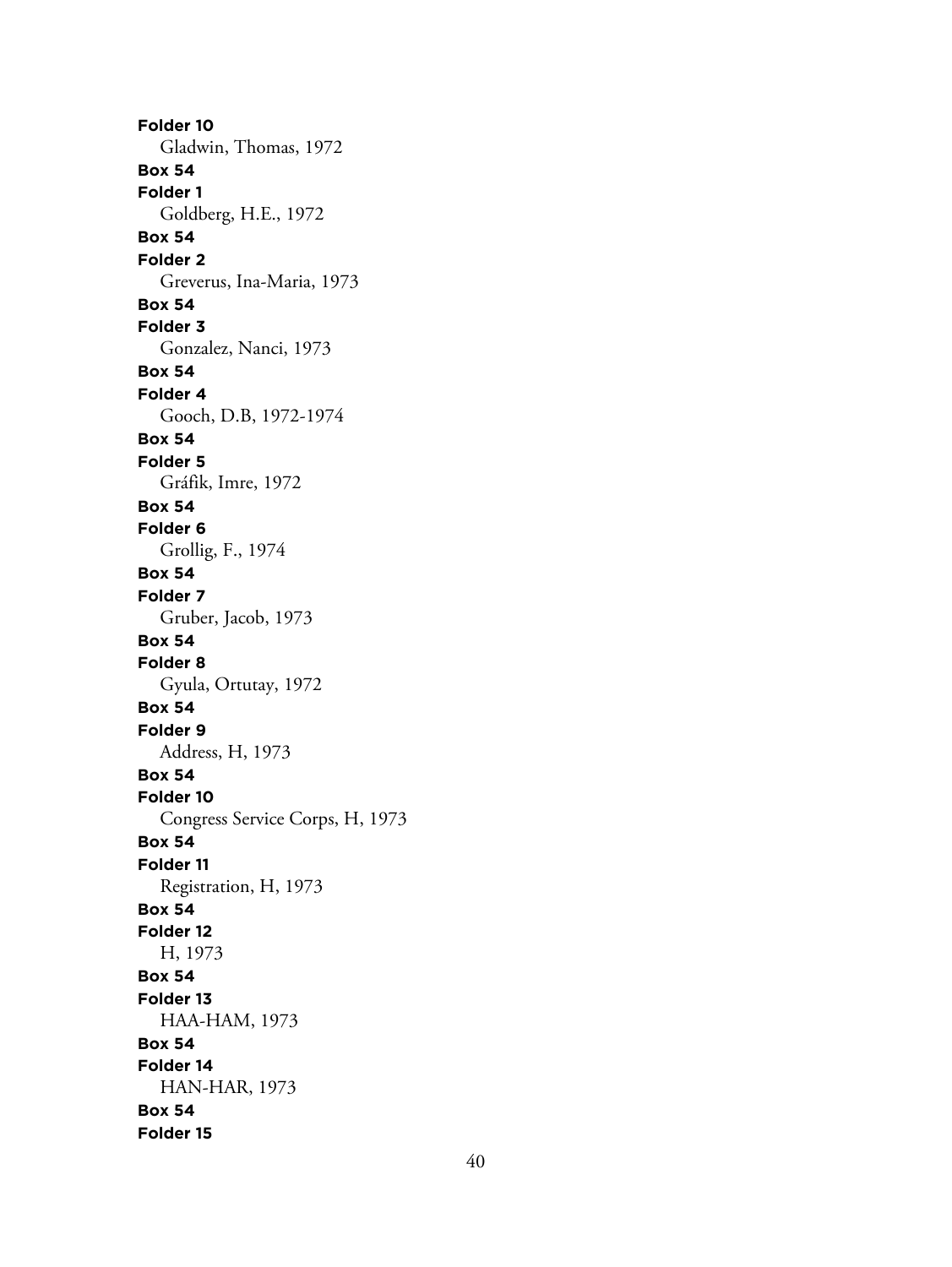HAR-HAS, 1973 **Box 55 Folder 1** HAT-HEI, 1972-1973 **Box 55 Folder 2** HEL-HIG, 1972-1977 **Box 55 Folder 3** HIG-HOL, 1973 **Box 55 Folder 4** HOL-HUI, 1973 **Box 55 Folder 5** HUI-HUM, 1972-1973 **Box 55 Folder 6** Hall, Robert, 1973 **Box 55 Folder 7** Hamamsy, Laila Shukry el, 1973 **Box 56 Folder 1** Hamer, John H., 1972 **Box 56 Folder 2** Hanna, Judith, 1973 **Box 56 Folder 3** Harlan, Jack R., 1974-1979 **Box 56 Folder 4** Haydu, George G., 1973 **Box 56 Folder 5** Hennigsen, Gustave, 1973 **Box 56 Folder 6** Henry, Francis, 1974 **Box 56 Folder 7** Hockings, Paul, editor, 1972-1982 **Box 56 Folder 8** Hockings, Paul, 1972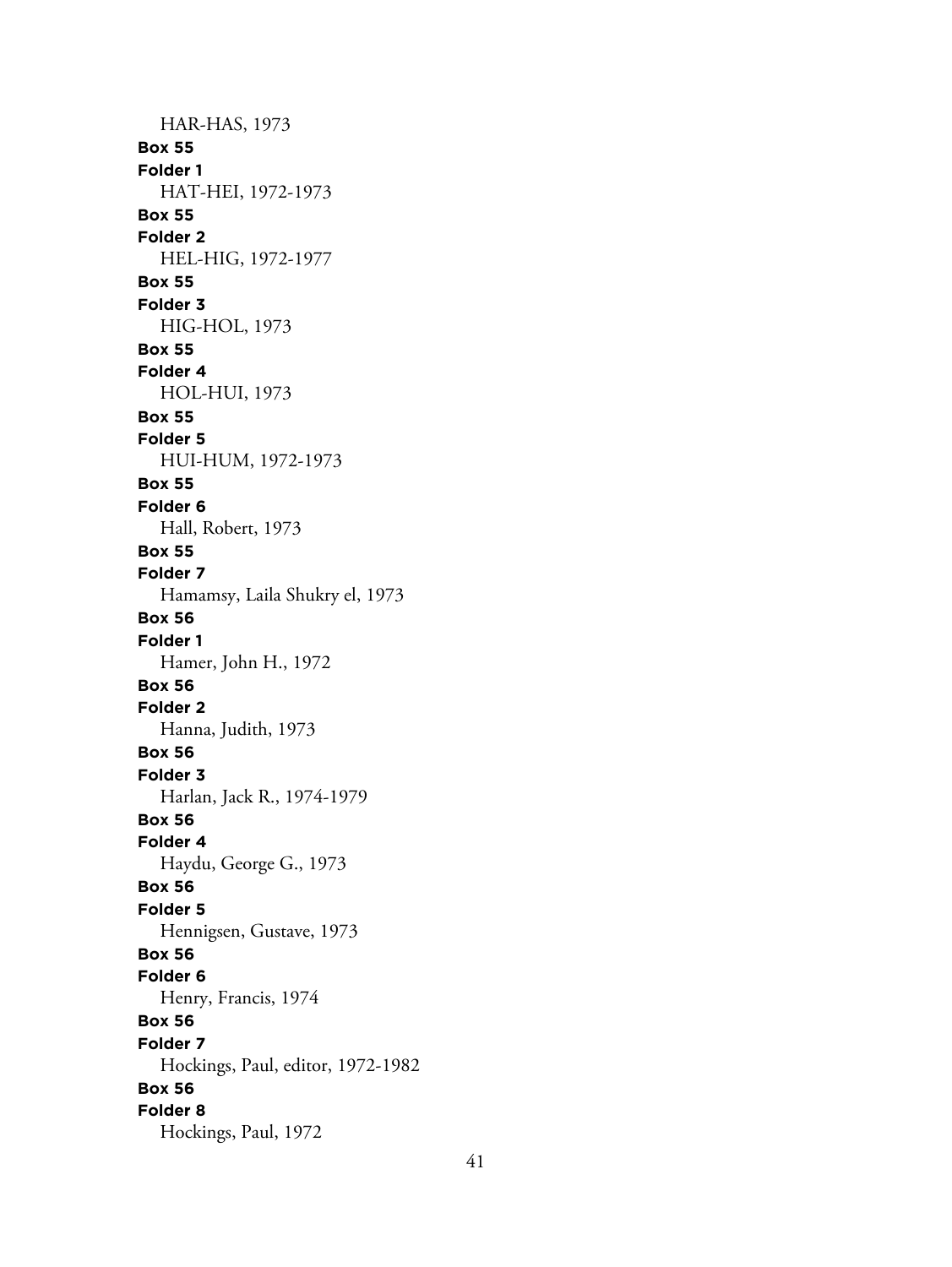**Box 56 Folder 9** Hofer, T., 1973-1975 **Box 56 Folder 10** Holbek, B., 1978 **Box 56 Folder 11** Holloman, R., 1972 **Box 56 Folder 12** Holloway, Ralph, 1972 **Box 56 Folder 13** Address, I, 1973 **Box 56 Folder 14** Congress Service Corps, I, 1973 **Box 56 Folder 15** Registration, I, 1973 **Box 56 Folder 16** I, J, 1973 **Box 56 Folder 17** IBS-IS, 1973 **Box 57 Folder 1** ISA-ITS, 1973-1975 **Box 57 Folder 2** ICAES, various, 1973-1974 **Box 57 Folder 3** Institutions R.E.P., 1973 **Box 57 Folder 4** Isard, Walter, 1973 **Box 57 Folder 5** ISSC, 1976 **Box 57 Folder 6** Iwanska, A., 1973 **Box 57**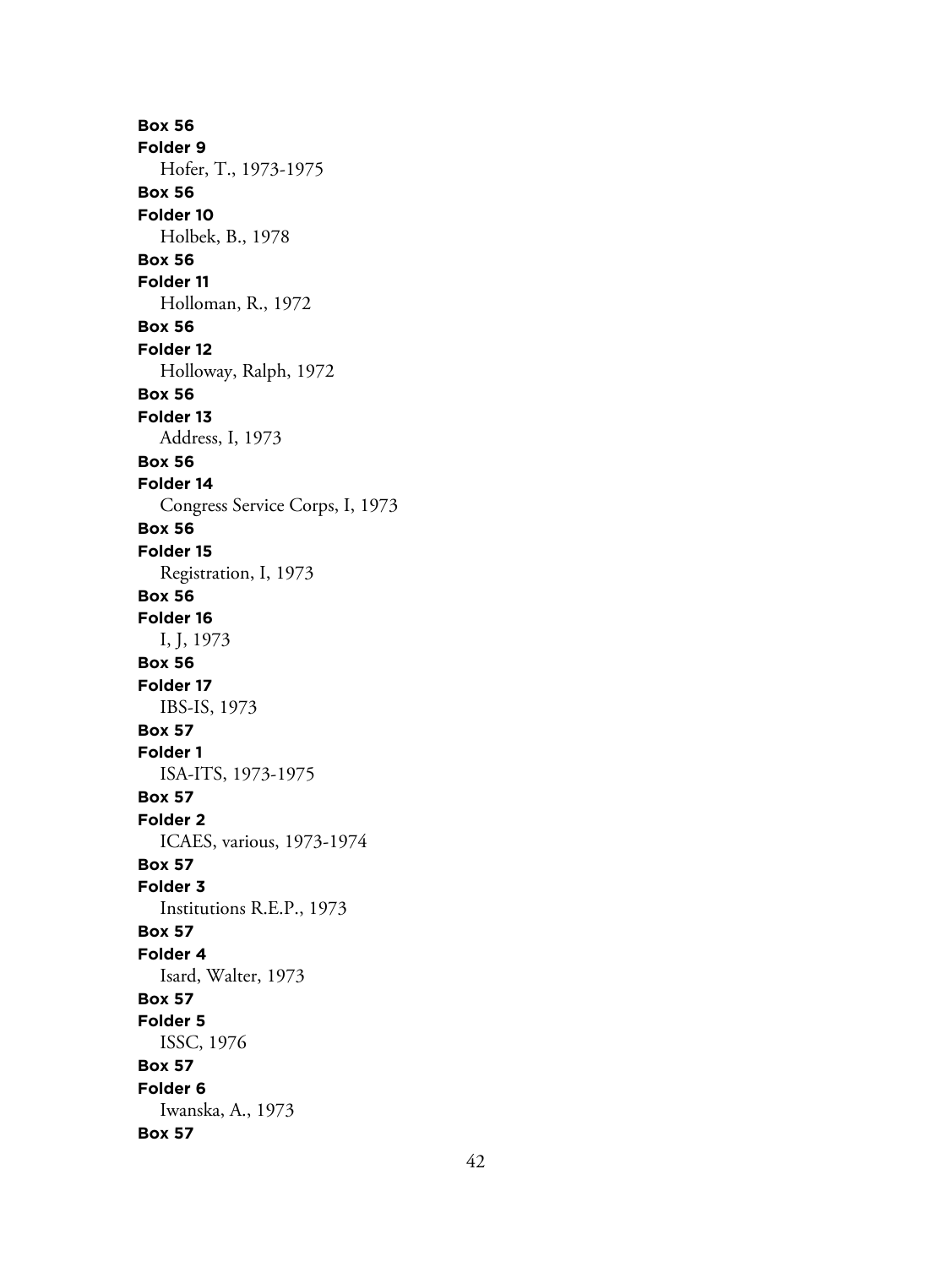**Folder 7** IWGIA, 1973-1977 **Box 57 Folder 8** Addresses, J, 1973 **Box 57 Folder 9** Congress Service Corps, I, 1973 **Box 57 Folder 10** J, registration, 1971 **Box 57 Folder 11** J-JAC, 1973-1975 **Box 57 Folder 12** JACK-JAG, 1973 **Box 57 Folder 13** JAN-JEL, 1973 **Box 58 Folder 1** JEN-JOH, 1973 **Box 58 Folder 2** JOL-JUR, 1973 **Box 58 Folder 3** Address, K, 1973 **Box 58 Folder 4** Congress Service Corps, K, 1973 **Box 58 Folder 5** Registration, K, 1973 **Box 58 Folder 6** K, 1973 **Box 58 Folder 7** KAB-KAR, 1972 **Box 58 Folder 8** KAR-KEH, 1973 **Box 58 Folder 9**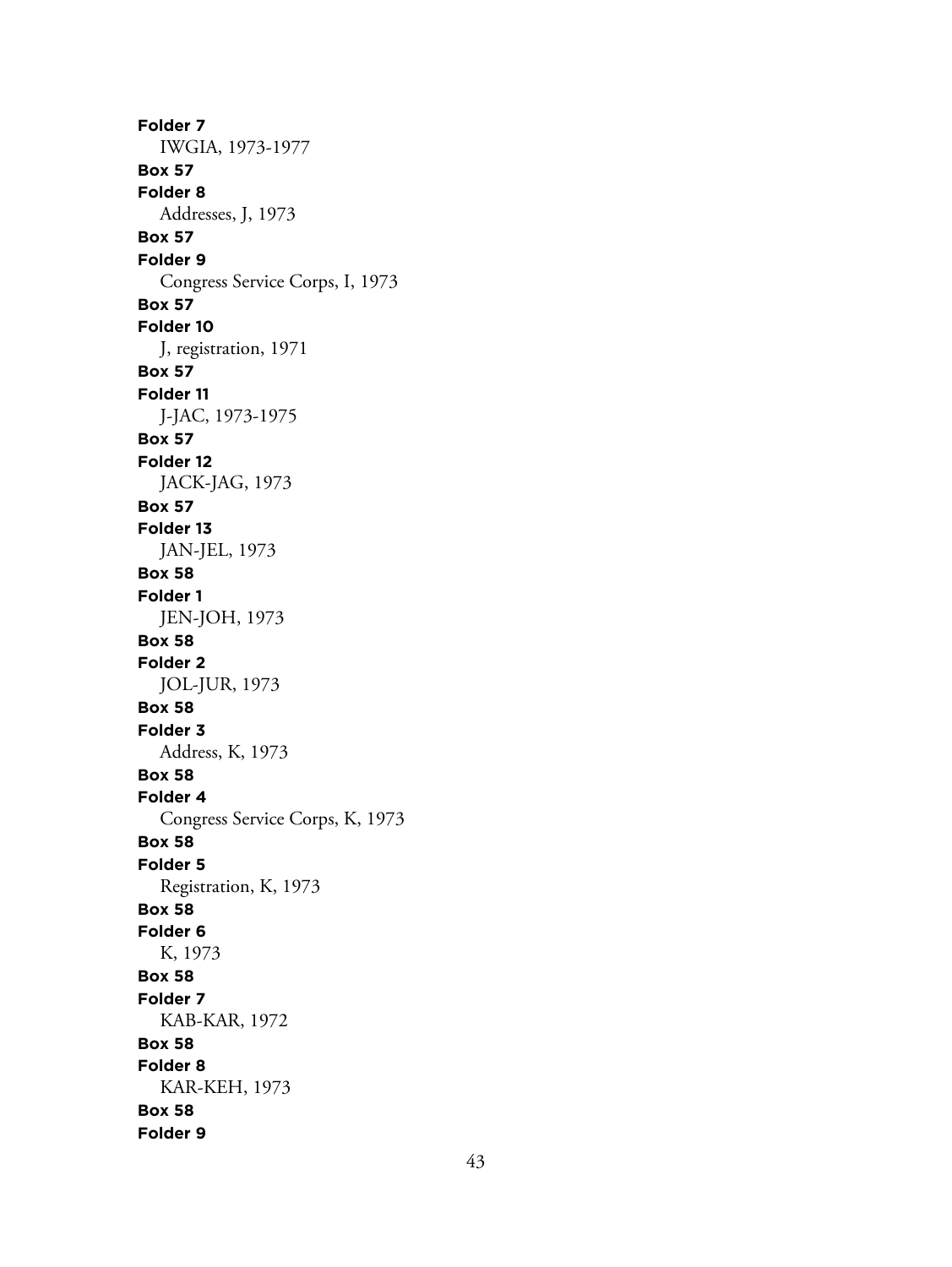KEH-KES, 1973 **Box 59 Folder 1** KET-KIM, 1973 **Box 59 Folder 2** KIMM-KIN, 1973 **Box 59 Folder 3** KNEZ-KOR, 1973 **Box 59 Folder 4** KOR-KOZ, 1973 **Box 59 Folder 5** KRA-KUD, 1973 **Box 59 Folder 6** KUE-KU, 1973 **Box 60 Folder 1** Katz, S.H., 1973 **Box 60 Folder 2** Kelly's file, undated **Box 60 Folder 3** Kemper, Robert, 1972 **Box 60 Folder 4** Khatri, A.P., 1973 **Box 60 Folder 5** Kimball, Solon T., 1972 **Box 60 Folder 6** Kinzer, N.S. and R.P. Schaedel, 1973 **Box 60 Folder 7** Koen, ?, 1973 **Box 60 Folder 8** Kosová, Mária, 1973 **Box 60 Folder 9** Kunstadter, Pete, 1972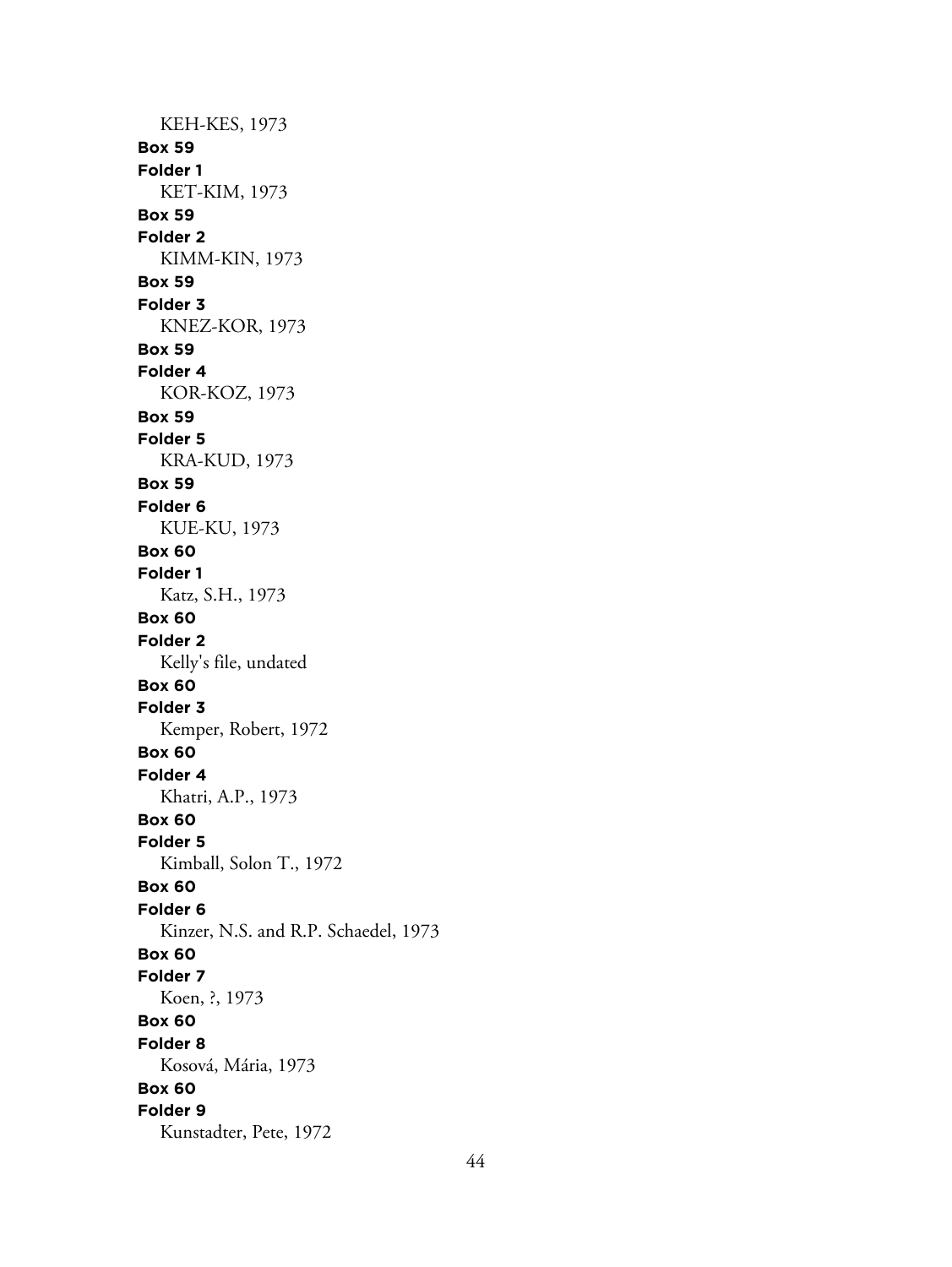**Box 60 Folder 10** Kurais, M. 1973 **Box 60 Folder 11** Kurta, D.V., 1974 **Box 60 Folder 12** Address, L, 1973 **Box 60 Folder 13** Congress Service Corps, L, 1973 **Box 60 Folder 14** Registration, L, 1973 **Box 60 Folder 15** L, 1973 **Box 60 Folder 16** LAB-LAR, 1973 **Box 60 Folder 17** LARS-LEA, 1973-1974 **Box 61 Folder 1** LAU-LOU, 1973 **Box 61 Folder 2** LEAK-LEIG, 1973 **Box 61 Folder 3** LEI-LEO, 1972-1973 **Box 61 Folder 4** LEV-LIP, 1973 **Box 61 Folder 5** LIS-LLV, 1973 **Box 61 Folder 6** LOVE-LY, 1973 **Box 62 Folder 1** Lasker, Gabriel, 1971 **Box 62**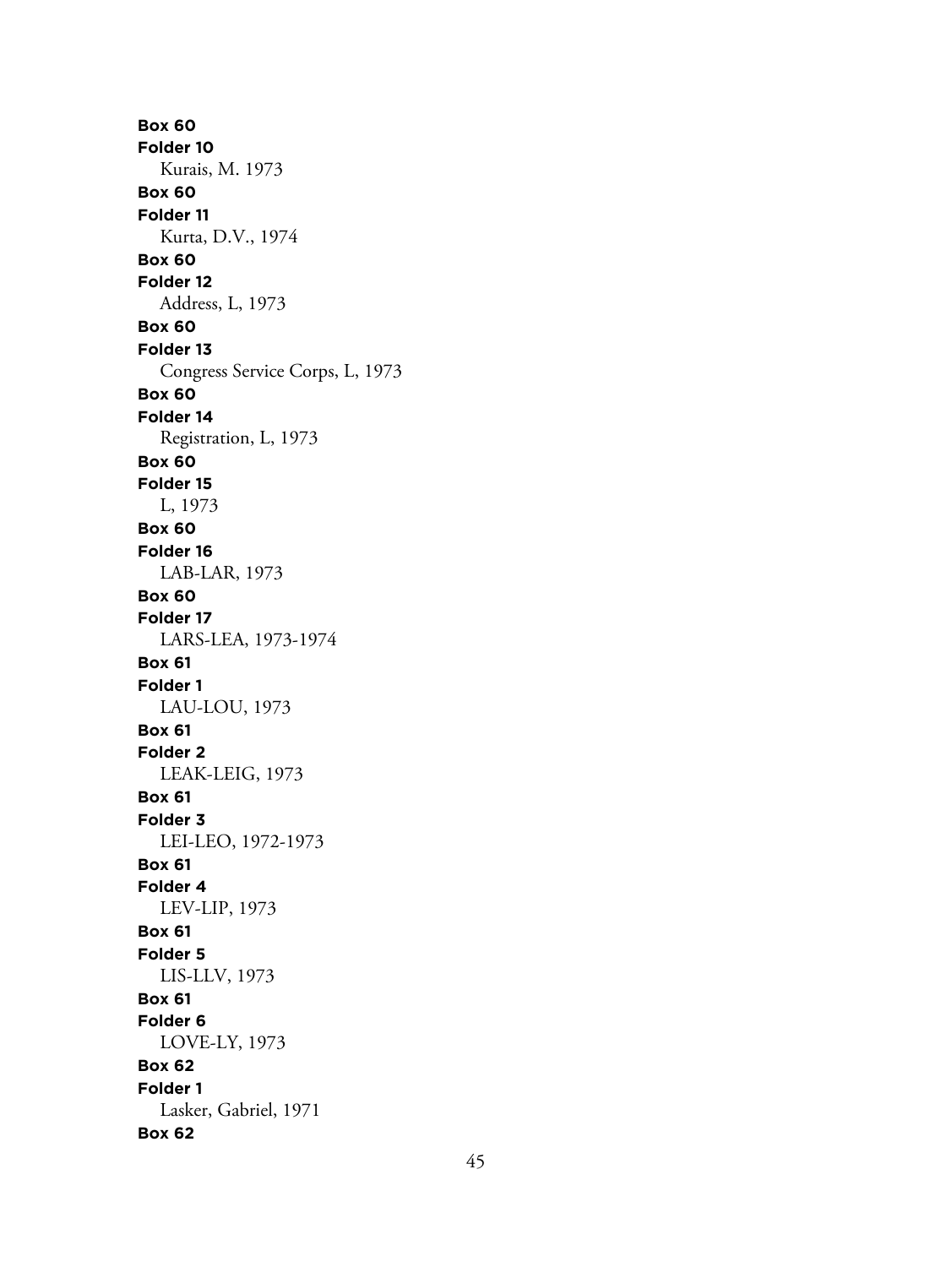**Folder 2** Lebeuf, Jean Paul, 1973 **Box 62 Folder 3** Leiderman, P.H., 1971 **Box 62 Folder 4** Linares, Olga, 1972 **Box 62 Folder 5** Lomax, Alan, 1973 **Box 62 Folder 6** Loos, William, 1972 **Box 62 Folder 7** Address, M, 1973 **Box 62 Folder 8** Congress Service Corps, M, 1973 **Box 62 Folder 9** Registration, M, 1973 **Box 62 Folder 10** M, 1973 **Box 62 Folder 11** M-MAB, 1973-1978 **Box 62 Folder 12** MAH-MAR, 1973 **Box 62 Folder 13** MAR-MARW, 1972-1973 **Box 63 Folder 1** MARW-MAT, 1973 **Box 63 Folder 2** MAT-MCC, 1972-1973 **Box 63 Folder 3** MCCA-MEG, 1972-1975 **Box 63 Folder 4**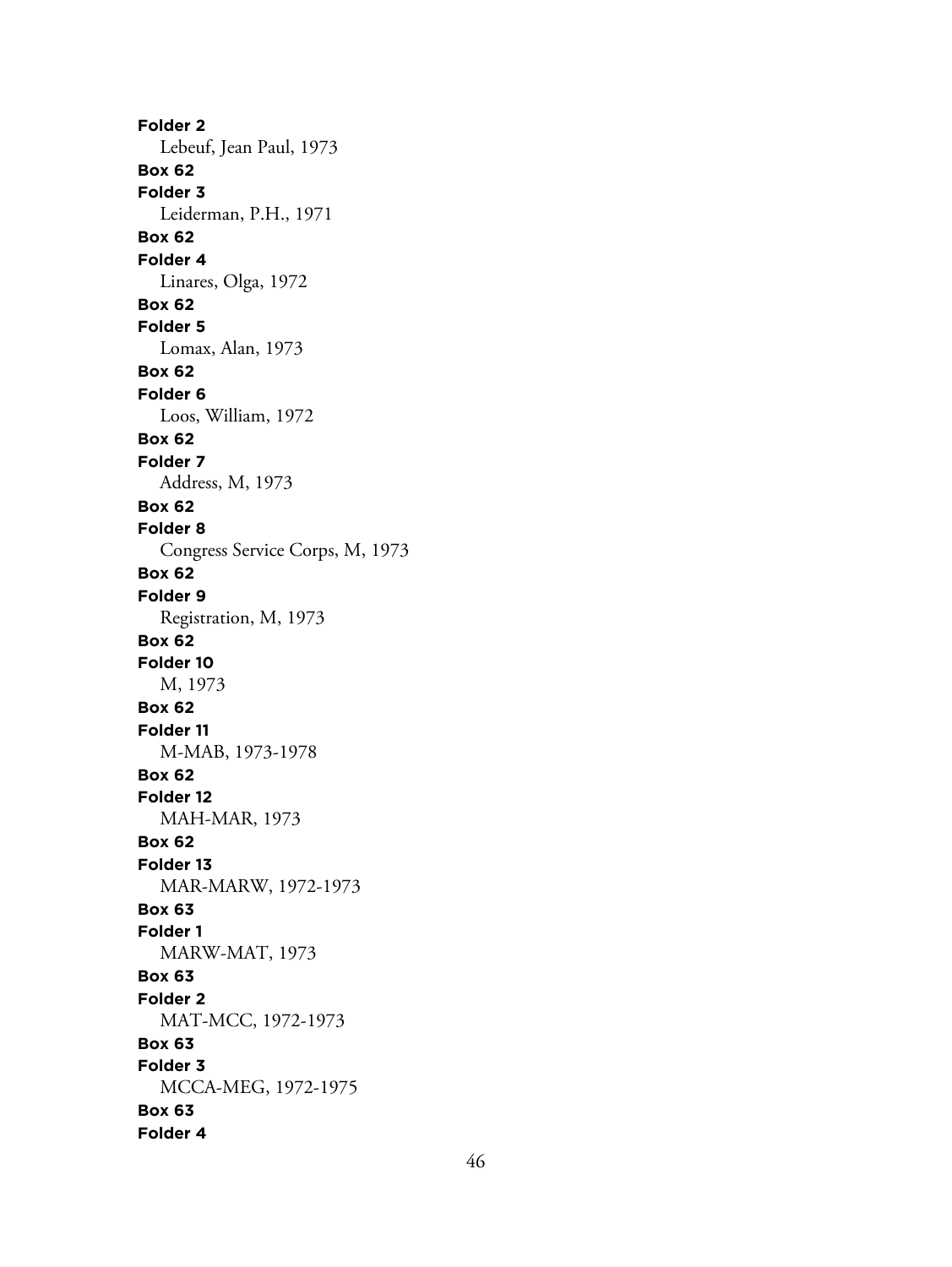MEI-MIG, 1972-1973 **Box 63 Folder 5** MIK-MIT, 1973 **Box 63 Folder 6** MITCH-MOIA, 1973 **Box 64 Folder 1** MOL-MOR, 1973 **Box 64 Folder 2** MORI-MOY, 1973 **Box 64 Folder 3** MUK-MY, 1973 **Box 64 Folder 4** Machado-Bonet, 1973 **Box 64 Folder 5** Maher, Peter, 1972 **Box 64 Folder 6** Makarius, R., 1973 **Box 64 Folder 7** Malhotra, K.C., 1973 **Box 64 Folder 8** Malman, ?, 1972 **Box 64 Folder 9** Maretzki, Tom, 1973 **Box 64 Folder 10** Mead, Margret, 1977 **Box 64 Folder 11** Martin, Paul S. 1972 **Box 64 Folder 12** Marinov, V. 1973 **Box 64 Folder 13** Martin, P.S., 1972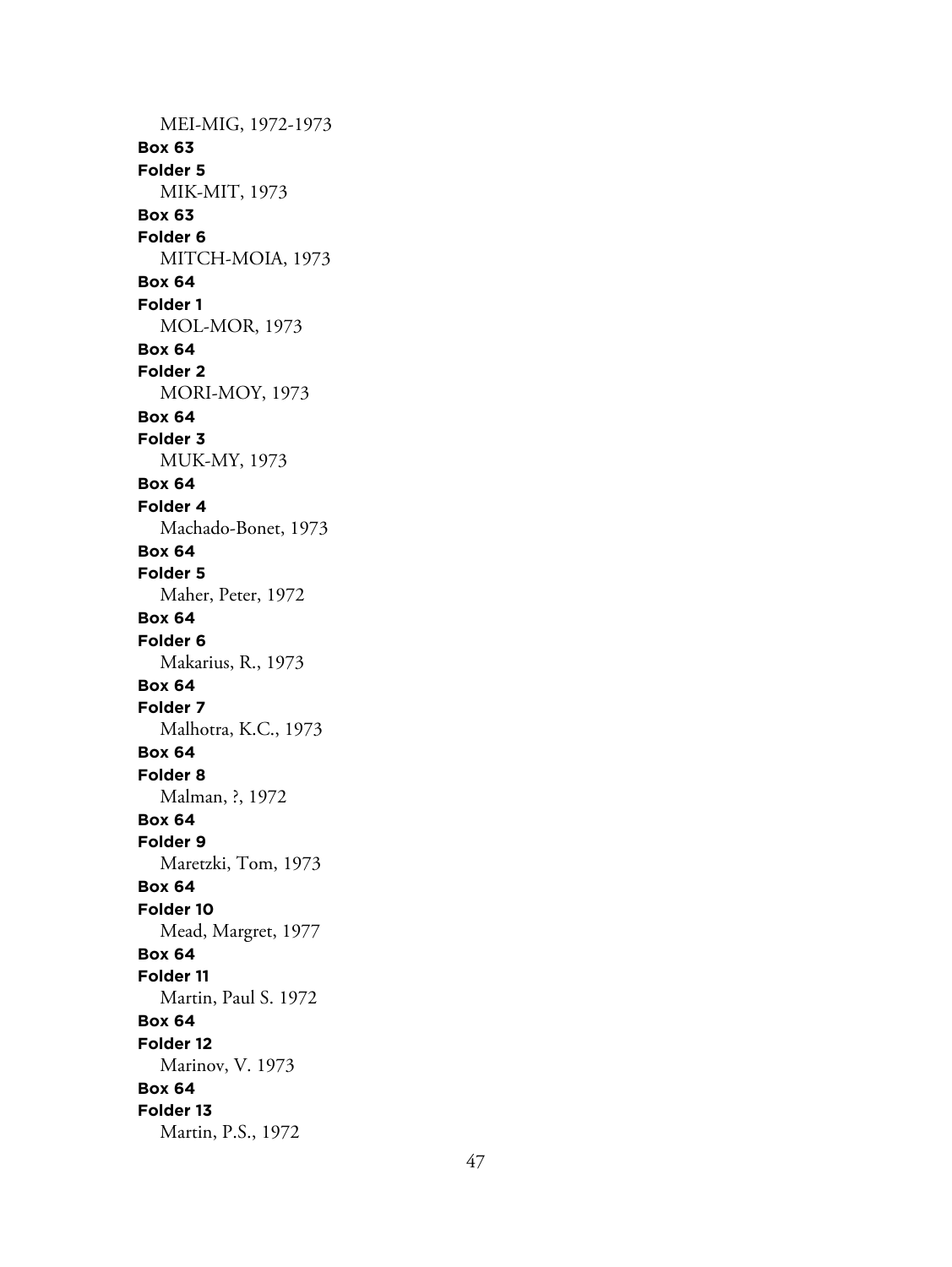**Box 64 Folder 14** Maruyama, M, 1973-1974 **Box 64 Folder 15** Maruyama, M, 1973-1976 **Box 64 Folder 16** Maruyama, M, 1973-1976 **Box 65 Folder 1** Maruyama, M, 1973-1976 **Box 65 Folder 2** Maximilian, C., 1971 **Box 65 Folder 3** McNeill, W, 1973 **Box 65 Folder 4** McNeill, W, 1973 **Box 65 Folder 5** Moutan, 1931-1974 **Box 65 Folder 6** Addresses N, 1973 **Box 65 Folder 7** Congress Service Corps, N, 1973 **Box 65 Folder 8** Registration, N, 1973 **Box 65 Folder 9** N, 1973 **Box 65 Folder 10** NA-NAR, 1973 **Box 65 Folder 11** NAS-NES, 1973 **Box 65 Folder 12** NET-NEW, 1973 **Box 65**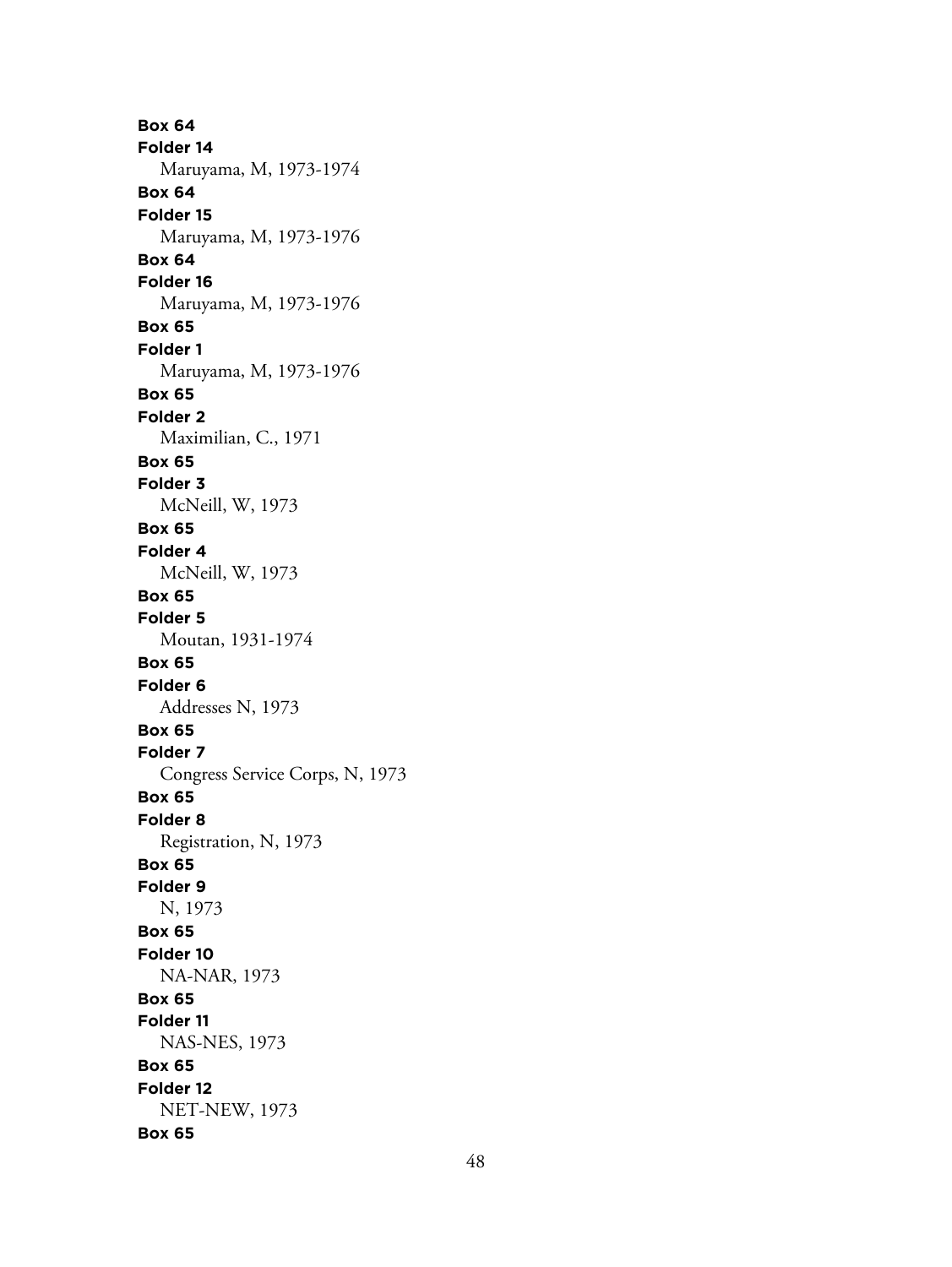**Folder 13** NEWT-NSU, 1973 **Box 66 Folder 1** NUK-NZ, 1973 **Box 66 Folder 2** Nash, June, 1973 **Box 66 Folder 3** Nash, M., 1973 **Box 66 Folder 4** Nelson, Benjamin, 1973 **Box 66 Folder 5** Nettl, Bruno, 1971 **Box 66 Folder 6** Nishimura, Asahitaro, 1973 **Box 66 Folder 7** Nishimura, Asahitaro, 1971-1973 **Box 66 Folder 8** Nzimiro, I., 1974 **Box 66 Folder 9** Addresses O, 1973 **Box 66 Folder 10** Congress Service Corps, O, 1973 **Box 66 Folder 11** Registration, O, 1973 **Box 66 Folder 12** O, 1973 **Box 66 Folder 13** OB-OLD, 1973 **Box 66 Folder 14** OLE-OPE, 1973 **Box 66 Folder 15**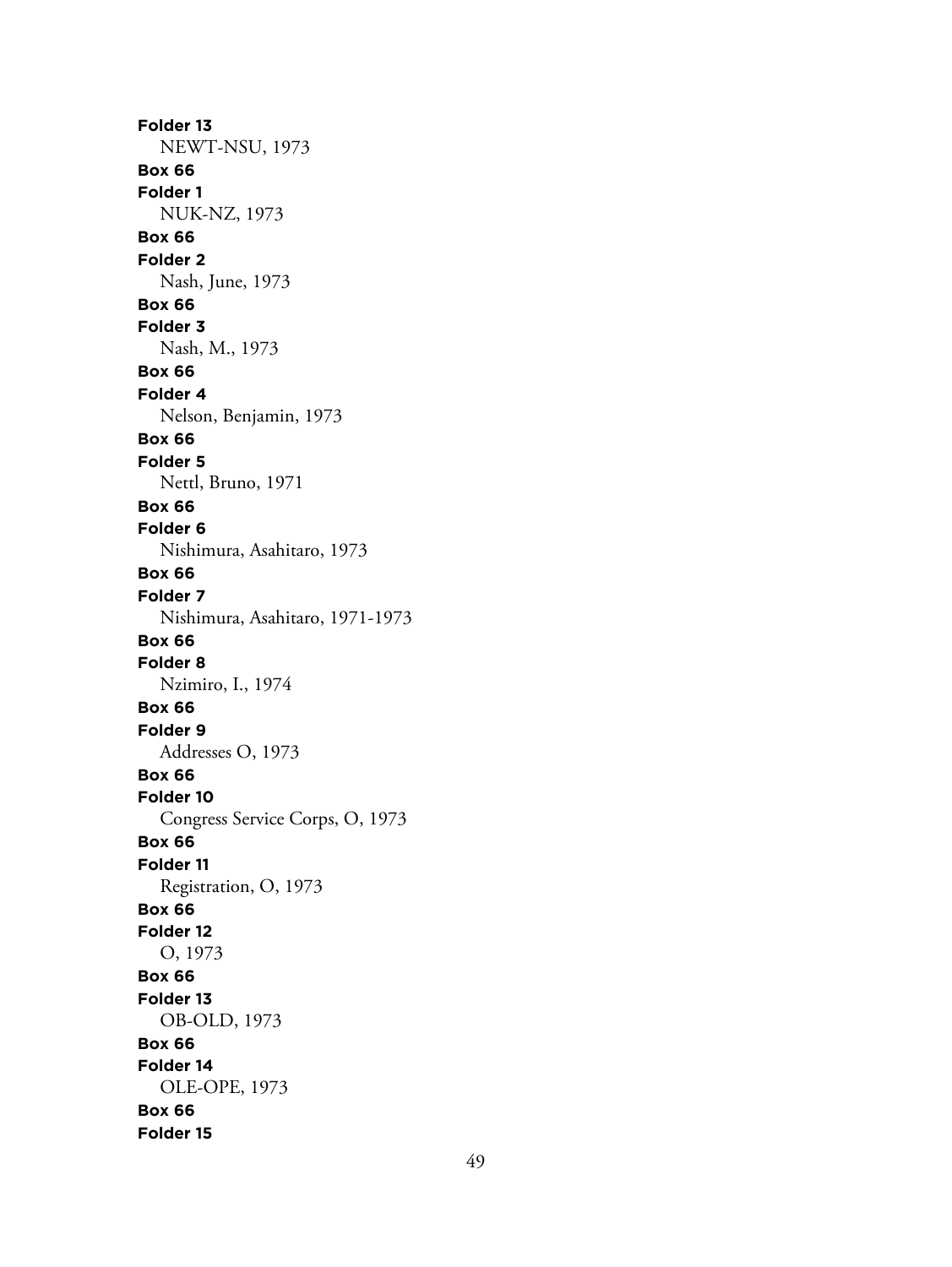OPR-OSI **Box 66 Folder 16** OS-OY, 1973 **Box 66 Folder 17** Addresses P, 1973 **Box 67 Folder 1** Congress Service Corps, P, 1973 **Box 67 Folder 2** Registration, P, 1973 **Box 67 Folder 3** PA-PAR, 1973 **Box 67 Folder 4** PAR-PED, 1973 **Box 67 Folder 5** PEE-PET, 1973 **Box 67 Folder 6** PET-PIS, 1973 **Box 67 Folder 7** PIT-POTTS, 1973 **Box 67 Folder 8** POU-PRI, 1973 **Box 68 Folder 1** PRIDE-PUT, 1973 **Box 68 Folder 2** Parrott, ?, 1973 **Box 68 Folder 3** Percy, Charles and Adali Stevenson, 1973 **Box 68 Folder 4** Plath, David W., and Ikeda, 1973 **Box 68 Folder 5** Q, 1973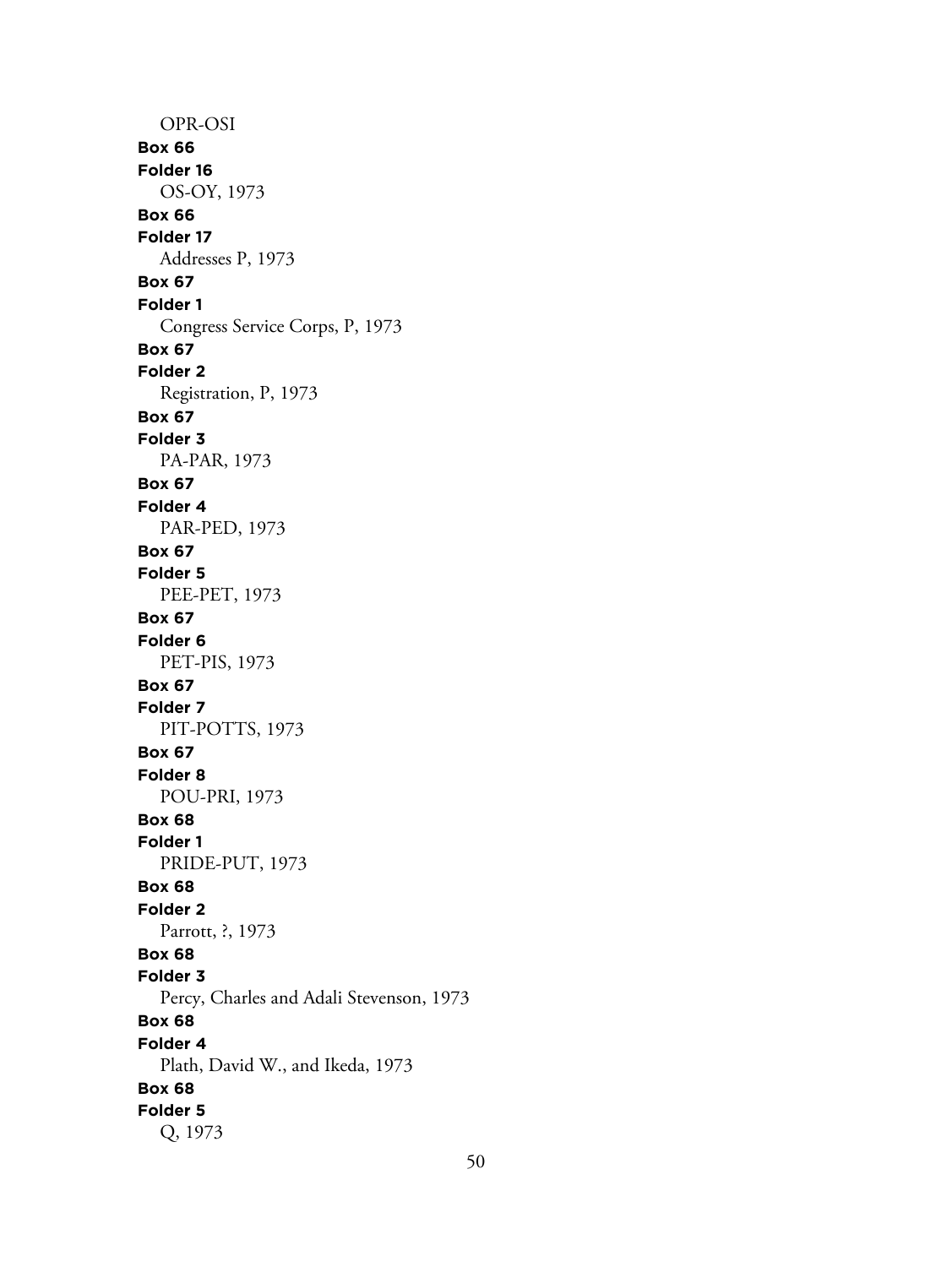**Box 68 Folder 6** Addresses R, 1973 **Box 68 Folder 7** Congress Service Corps, R, 1973 **Box 68 Folder 8** Registration, R, 1973 **Box 68 Folder 9** R, 1973 **Box 68 Folder 10** RAB-RAM, 1973 **Box 68 Folder 11** RAM-RAU, 1973 **Box 69 Folder 1** RAUL-RI, 1973 **Box 69 Folder 2** RID-ROC, 1973 **Box 69 Folder 3** ROD-ROS, 1973 **Box 69 Folder 4** ROSE-ROSS, 1973 **Box 69 Folder 5** RUT-RZ, 1973 **Box 69 Folder 6** Rehfisch, Farnham, 1959 **Box 69 Folder 7** Reynolds, Barrie, Kehoe and Starr, 1974 **Box 69 Folder 8** Riddell, James, 1973 **Box 69 Folder 9** Ritter, Eric, 1972 **Box 69**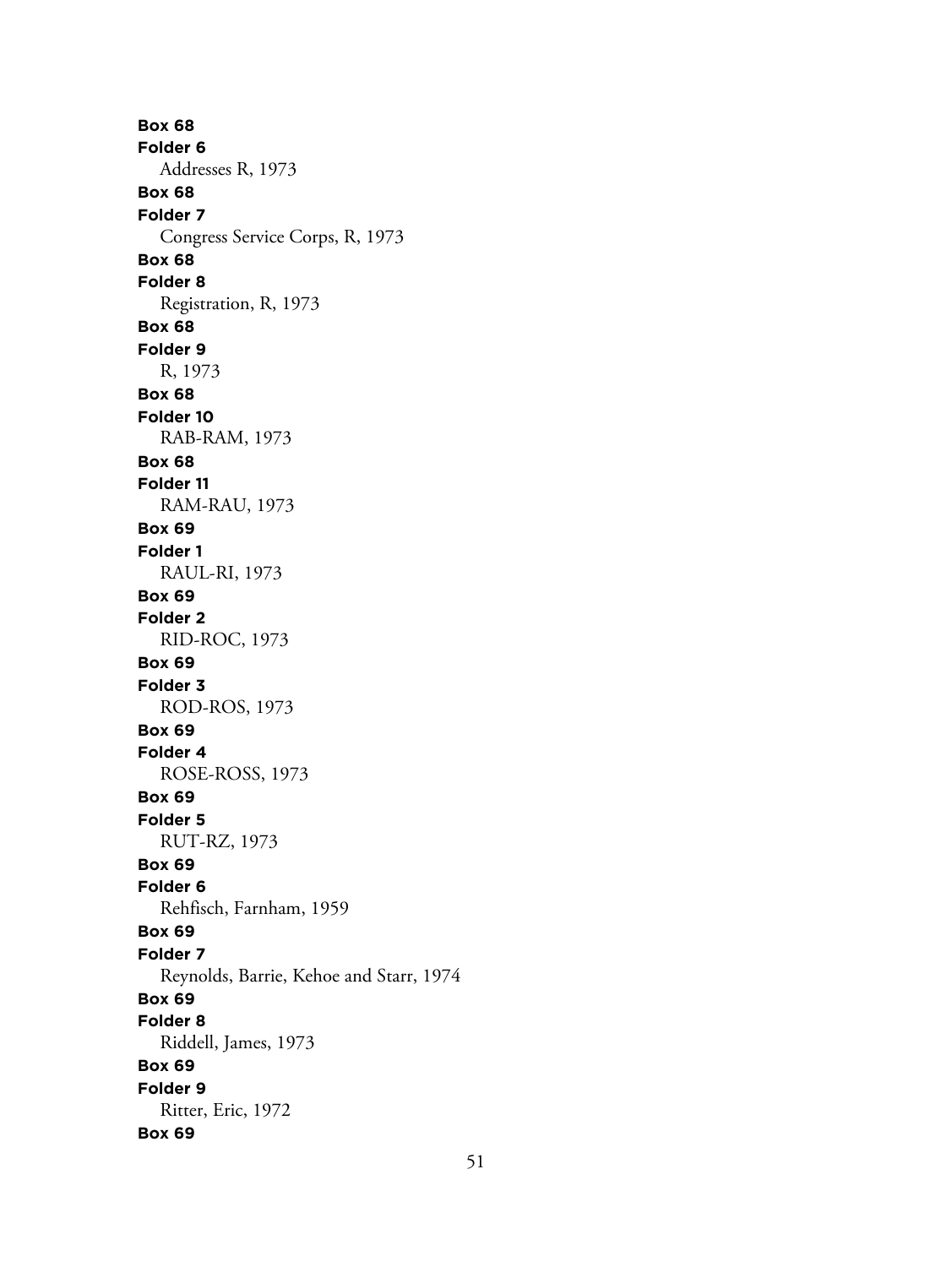**Folder 10** Ritter, H.H., 1973 **Box 69 Folder 11** P. Rodionoff-Peck, 1977 **Box 69 Folder 12** Rohan, C., 1972 **Box 69 Folder 13** Rossi, Ino, 1972 **Box 70 Folder 1** Rossi-Landi, F., 1973 **Box 70 Folder 2** Rossi-Landi, F., 1973 **Box 70 Folder 3** Rouse, Irving, 1972 **Box 70 Folder 4** Ruby, Jay, 1971-1972 **Box 70 Folder 5** Addresses S, 1973 **Box 70 Folder 6** Congress Service Corps, S, 1973 **Box 70 Folder 7** Registration, S, 1973 **Box 70 Folder 8** S, 1973 **Box 70 Folder 9** S-SAL, 1973 **Box 71 Folder 1** SALO-SAR, 1973 **Box 71 Folder 2** SAR-SCH, 1973 **Box 71 Folder 3**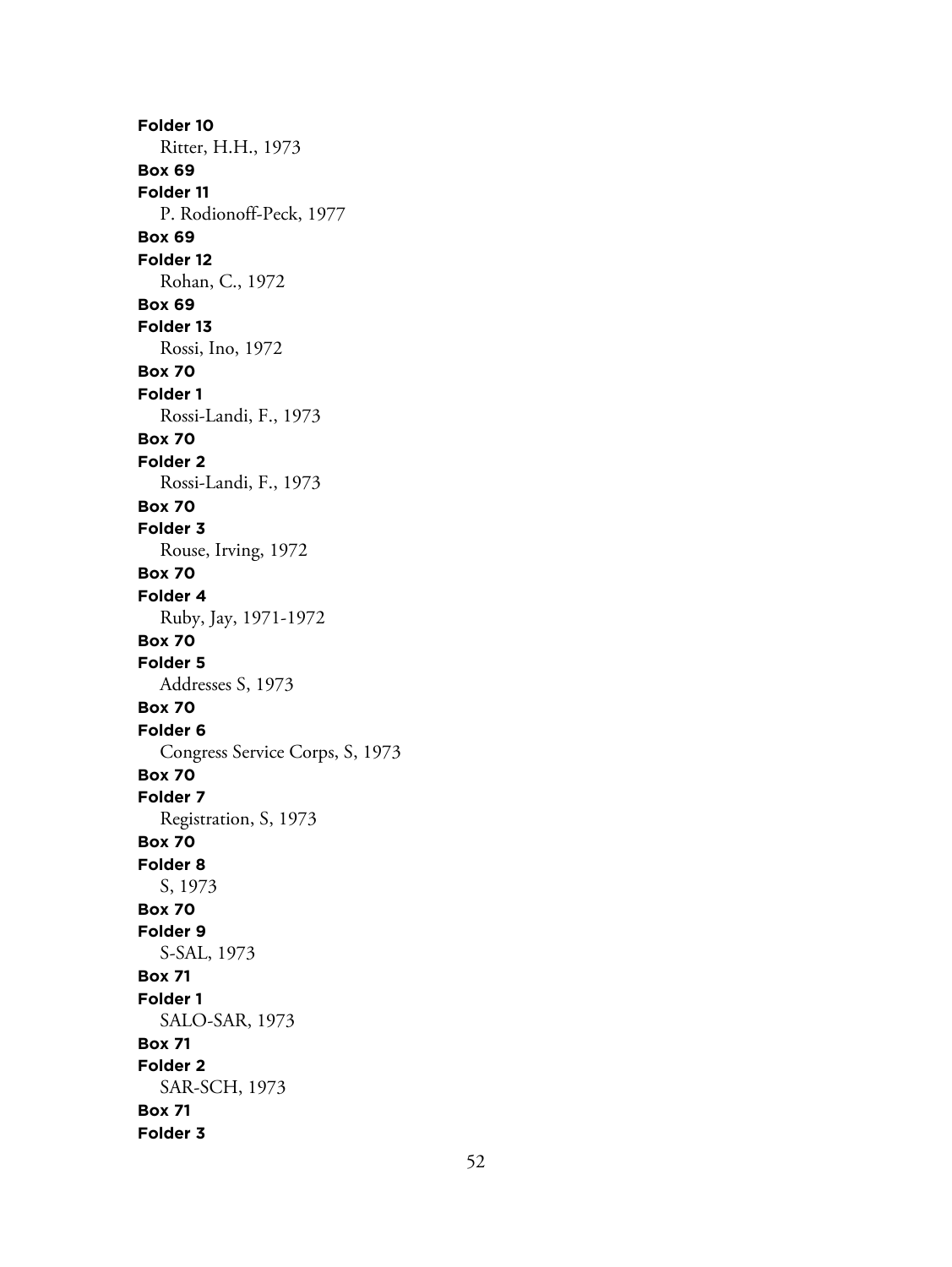SCH, 1973 **Box 71 Folder 4** SCH-SEA, 1973 **Box 71 Folder 5** SEAT-SEL, 1973 **Box 71 Folder 6** SEL-SHA, 1973 **Box 72 Folder 1** SHAN-SHE, 1973 **Box 72 Folder 2** SHE-SI, 1978 **Box 72 Folder 3** SIM, 1973 **Box 72 Folder 4** SIM, 1973 **Box 72 Folder 5** SMITH-SUT, 1973 **Box 73 Folder 1** SOR-SP, 1973 **Box 73 Folder 2** SPI-STA, 1973 **Box 73 Folder 3** STA-STE,1973 **Box 73 Folder 4** STE-STR, 1973 **Box 73 Folder 5** STU-SWA, 1973 **Box 73 Folder 6** SWA-SZ, 1973 **Box 73 Folder 7** Sánchez-Cámara, Florencio, 1974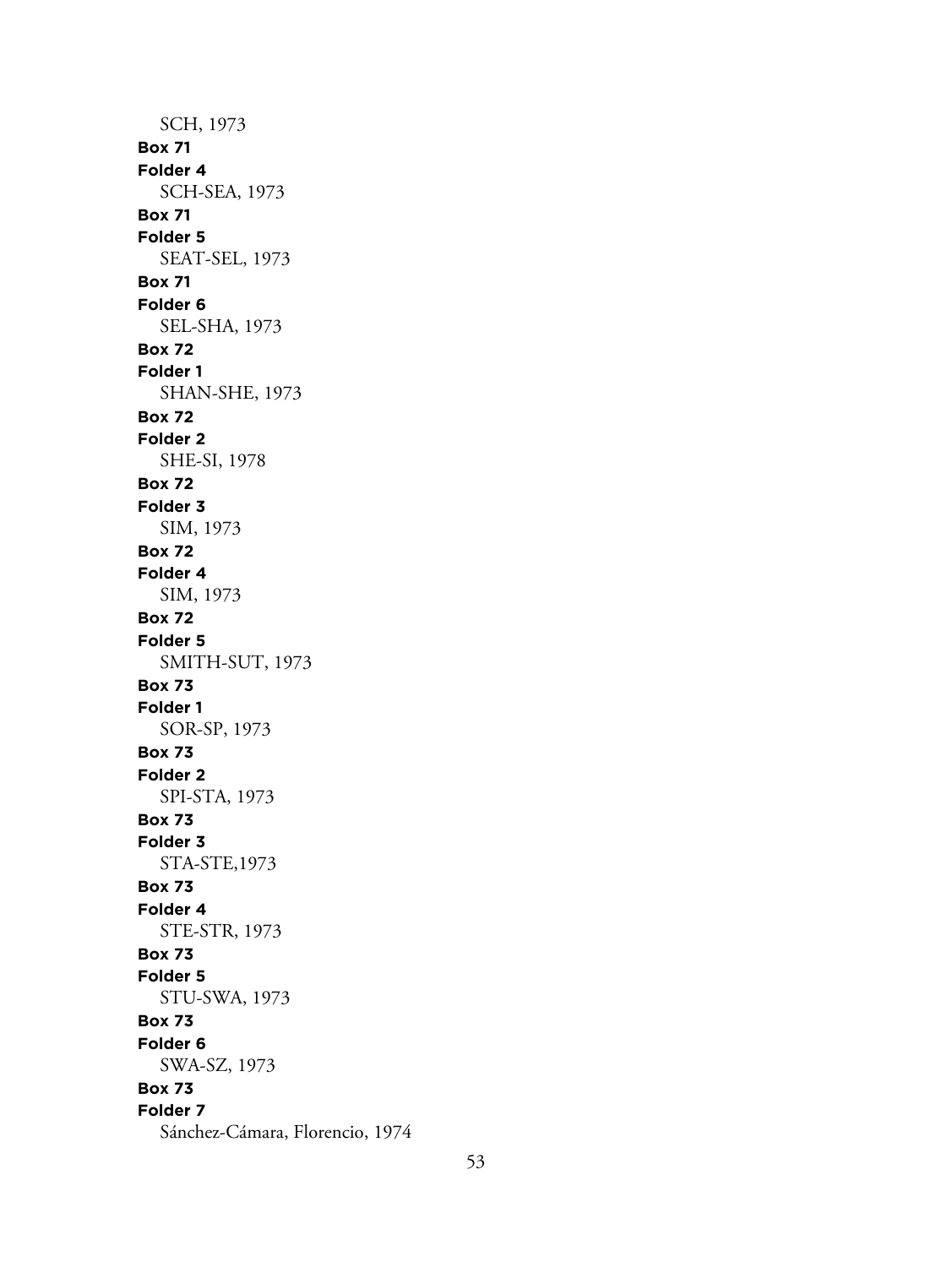**Box 73 Folder 8** Sanford, Margret, undated **Box 73 Folder 9** Schema, "Quadrant," 1976 **Box 74 Folder 1** Scholte, Robert, 1972 **Box 74 Folder 2** Schwidetsky, J., 1972 **Box 74 Folder 3** Seaton, S. Lee, 1978 **Box 74 Folder 4** Sebeok, Thomas, 1973 **Box 74 Folder 5** Shedlick, E. 1982 **Box 74 Folder 6** Shimkin, D. 1973 **Box 74 Folder 7** Shimkin, D. and Peltz, 1973-1978 **Box 74 Folder 8** Shimkin, D., W. Miller, and H.P. Lundogaarde, 1973 **Box 74 Folder 9** Sibley, Willis E., 1974 **Box 74 Folder 10** Spiegel, Hedwig, 1973 **Box 74 Folder 11** Silverberg, Jim, 1973 **Box 74 Folder 12** Sliverstein, Michael, 1971 **Box 74 Folder 13** Singh, R. 1974 **Box 74**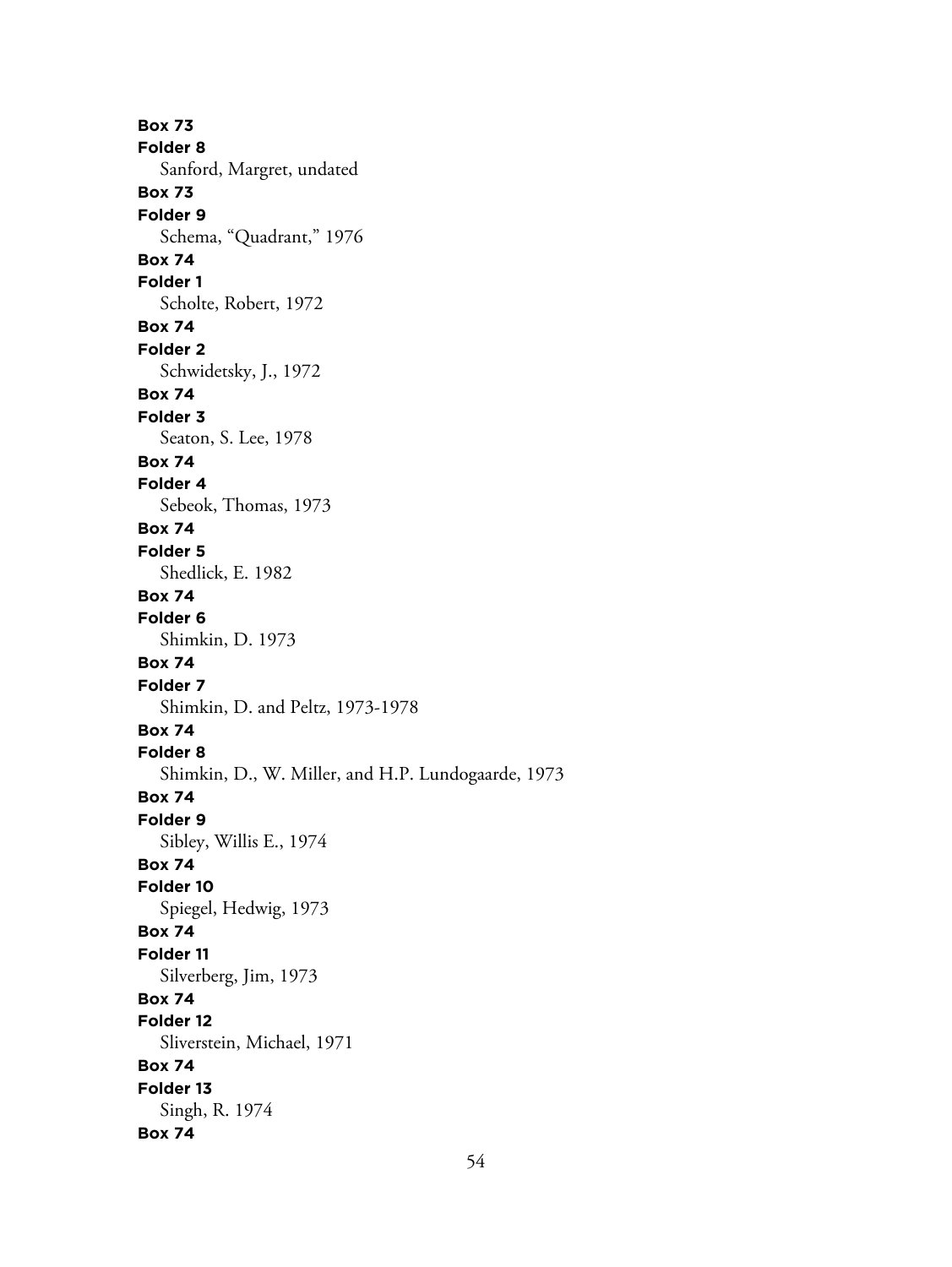**Folder 14** Simpson, Ruth D., photos, 1973-1974 **Box 74 Folder 15** Smith, Susan E., 1973 **Box 74 Folder 16** Stanley, Andrew B., 1972 **Box 74 Folder 17** Stanley, Samuel, 1974 **Box 75 Folder 1** Stini, William, 1974 **Box 75 Folder 2** Sumi, T. 1973 **Box 75 Folder 3** Swanson, E. 1974 **Box 75 Folder 4** Swartz, Ben K., 1975-1978 **Box 75 Folder 5** Swartz, Ben K., 1972-1974 **Box 75 Folder 6** Swartz, Ben K., 1974 **Box 75 Folder 7** Szwed, John and Wagner, E., 1972 **Box 75 Folder 8** Addresses T, 1973 **Box 75 Folder 9** Congress Service Corps, T, 1973 **Box 75 Folder 10** Registration, T, 1973 **Box 75 Folder 11** T, 1973 **Box 75 Folder 12**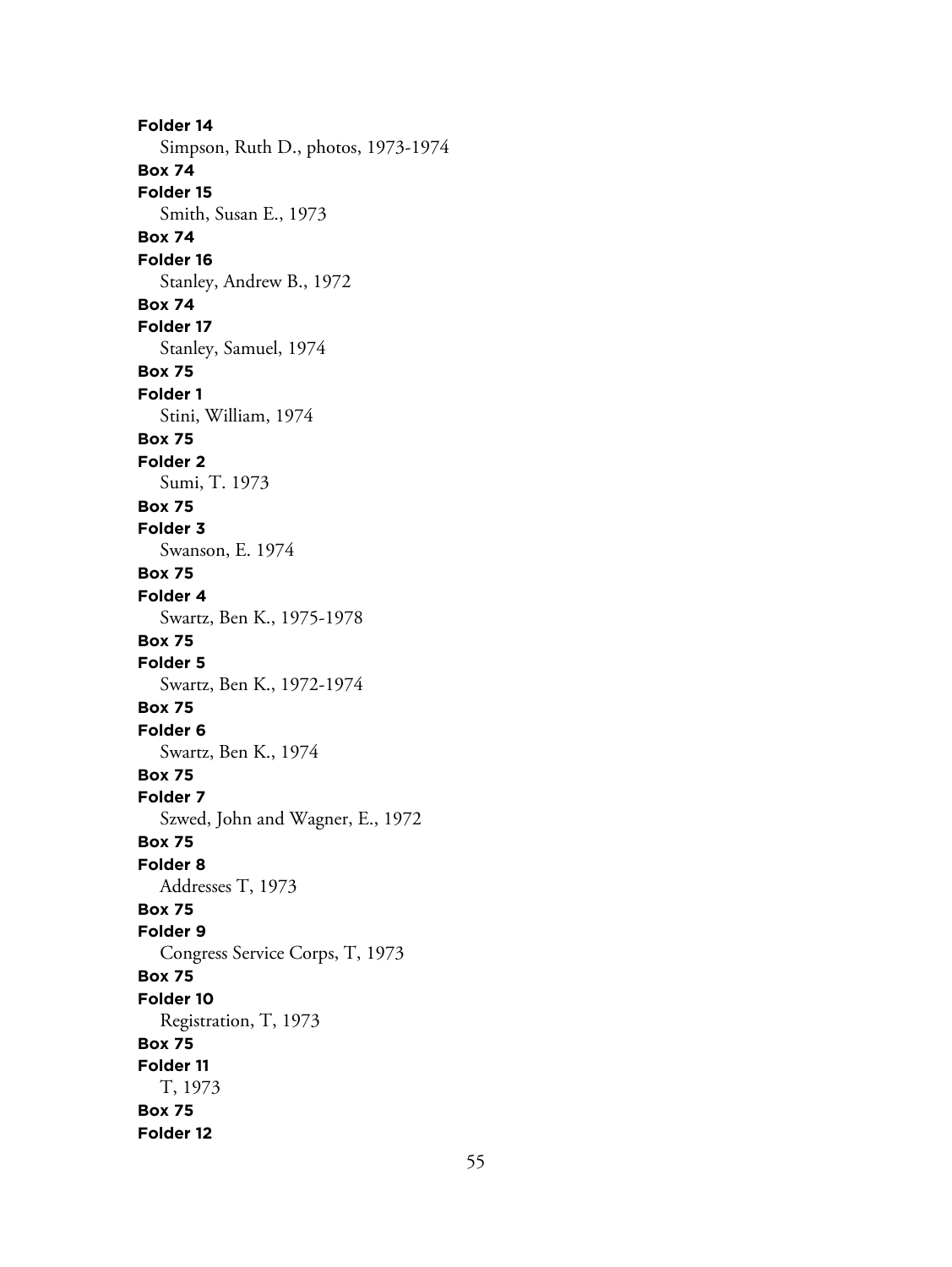T-TATM 1973 **Box 75 Folder 13** TAY-THI, 1973 **Box 76 Folder 1** THO, 1973 **Box 76 Folder 2** TSC-TW, 1973 **Box 76 Folder 3** Takla, P.T., 1973 **Box 76 Folder 4** Takeda, C, 1973 **Box 76 Folder 5** Thomas, Anthony, 1973 **Box 76 Folder 6** Thorensen, T., 1975 **Box 76 Folder 7** Tkach, Karen, 1972 **Box 76 Folder 8** Tkach, Karen, 1973 **Box 76 Folder 9** Tkach, Karen, 1974 **Box 76 Folder 10** Tkach, Karen, 1974 **Box 76 Folder 11** Tkach, Karen, 1975-77 **Box 77 Folder 1** Tkach, Karen, 1976 **Box 77 Folder 2** Tkach, Karen, 1977 **Box 77 Folder 3** Tkach, Karen, 1978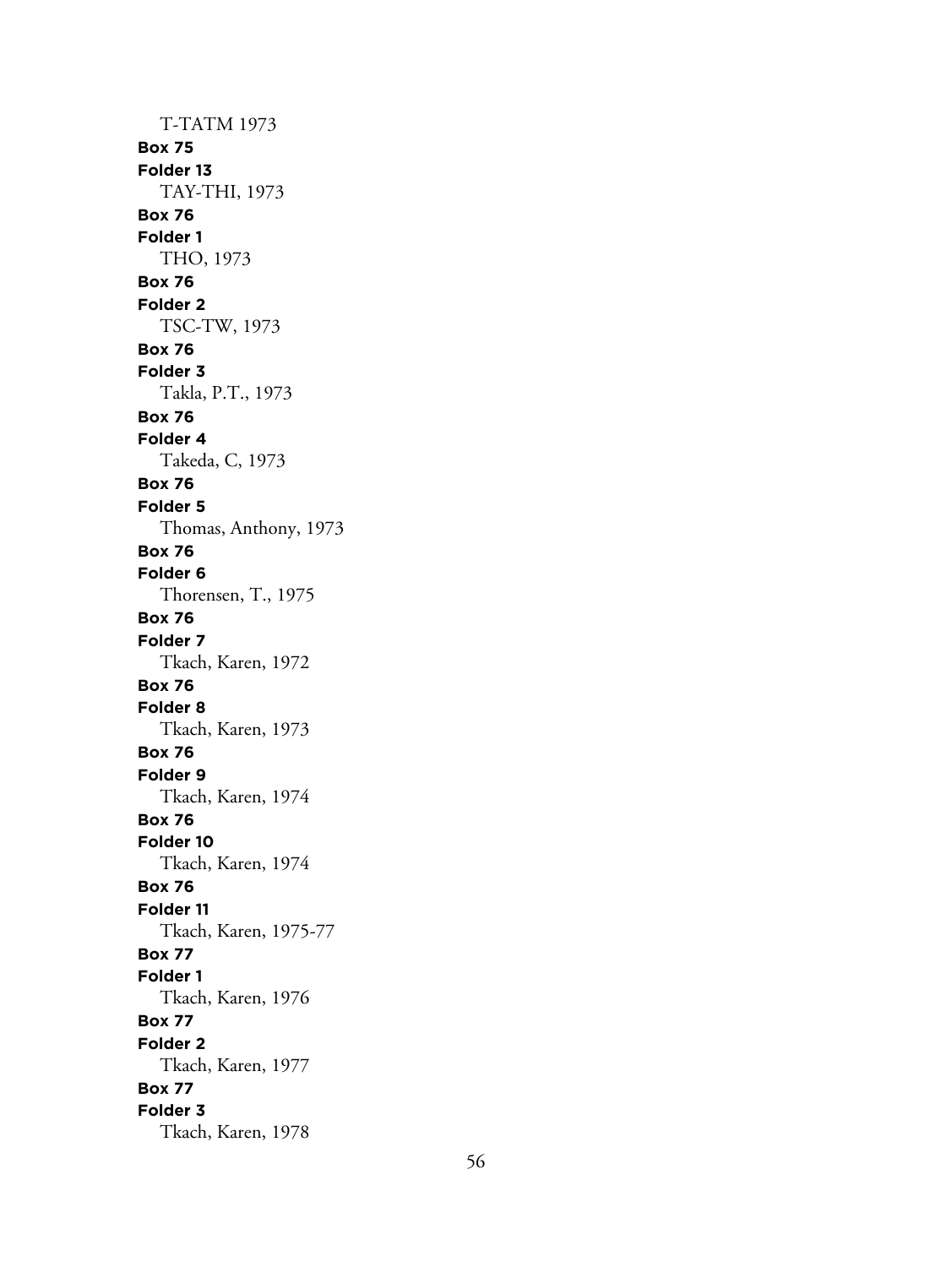**Box 77 Folder 4** Tkach, Karen, 1979 **Box 77 Folder 5** Topper, M.D., 1973 **Box 77 Folder 6** Töpper, Sigrid, 1973-1975 **Box 77 Folder 7** Treide, Dietrich, 1972 **Box 77 Folder 8** Tuttle, Russell, 1976 **Box 77 Folder 9** U, 1973 **Box 77 Folder 10** U-V, 1973 **Box 77 Folder 11** Addresses V, 1973 **Box 77 Folder 12** Congress Service Corps, V, 1973 **Box 77 Folder 13** Registration, V, 1973 **Box 77 Folder 14** VAL, 1973 **Box 77 Folder 15** VAR-VER, 1972 **Box 78 Folder 1** VER, 1973 **Box 78 Folder 2** VON-VU, 1973 **Box 78 Folder 3** Vallee, M.M., 1973 **Box 78**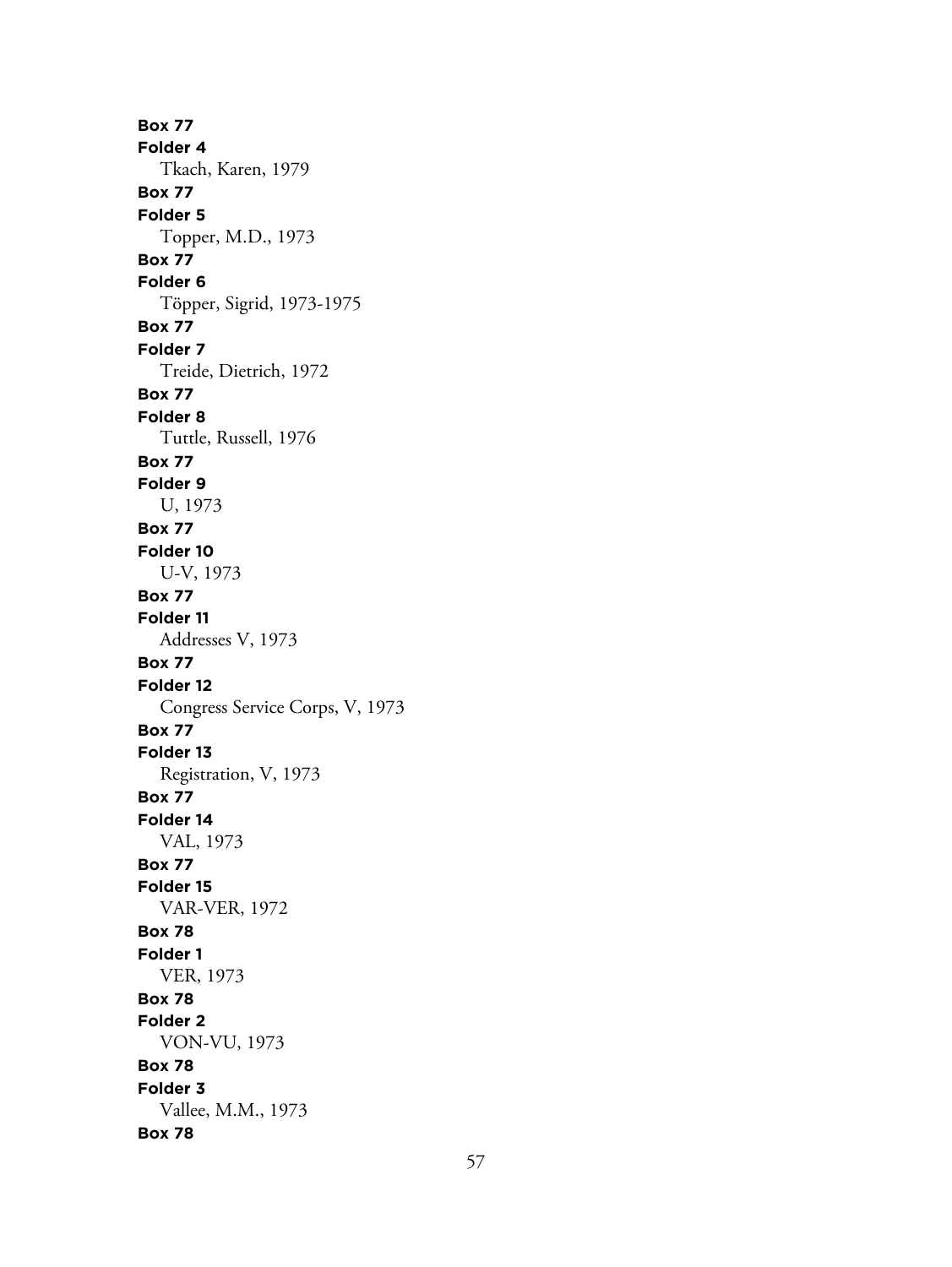**Folder 4** Vidyarthi, L.P., 1973 **Box 78 Folder 5** Von Koenigs Wald, 1973 **Box 78 Folder 6** Van Zindren Bakker, E.M., 1973-1974 **Box 78 Folder 7** Voight, Vilmos, 1973 **Box 78 Folder 8** Vulcanescu, R. (Romanian folk card), 1973 **Box 78 Folder 9** Addresses W, 1973 **Box 78 Folder 10** Congress Service Corps, W, 1973 **Box 78 Folder 11** Registration, W, 1973 **Box 78 Folder 12** W, 1973 **Box 78 Folder 13** WAC, 1973 **Box 78 Folder 14** WAL-WEB, 1973 **Box 79 Folder 1** WEI-WIE, 1973 **Box 79 Folder 2** WIG-WIN, 1973 **Box 79 Folder 3** WING-WUR, 1973 **Box 79 Folder 4** Wadar, L., 1972 **Box 79 Folder 5**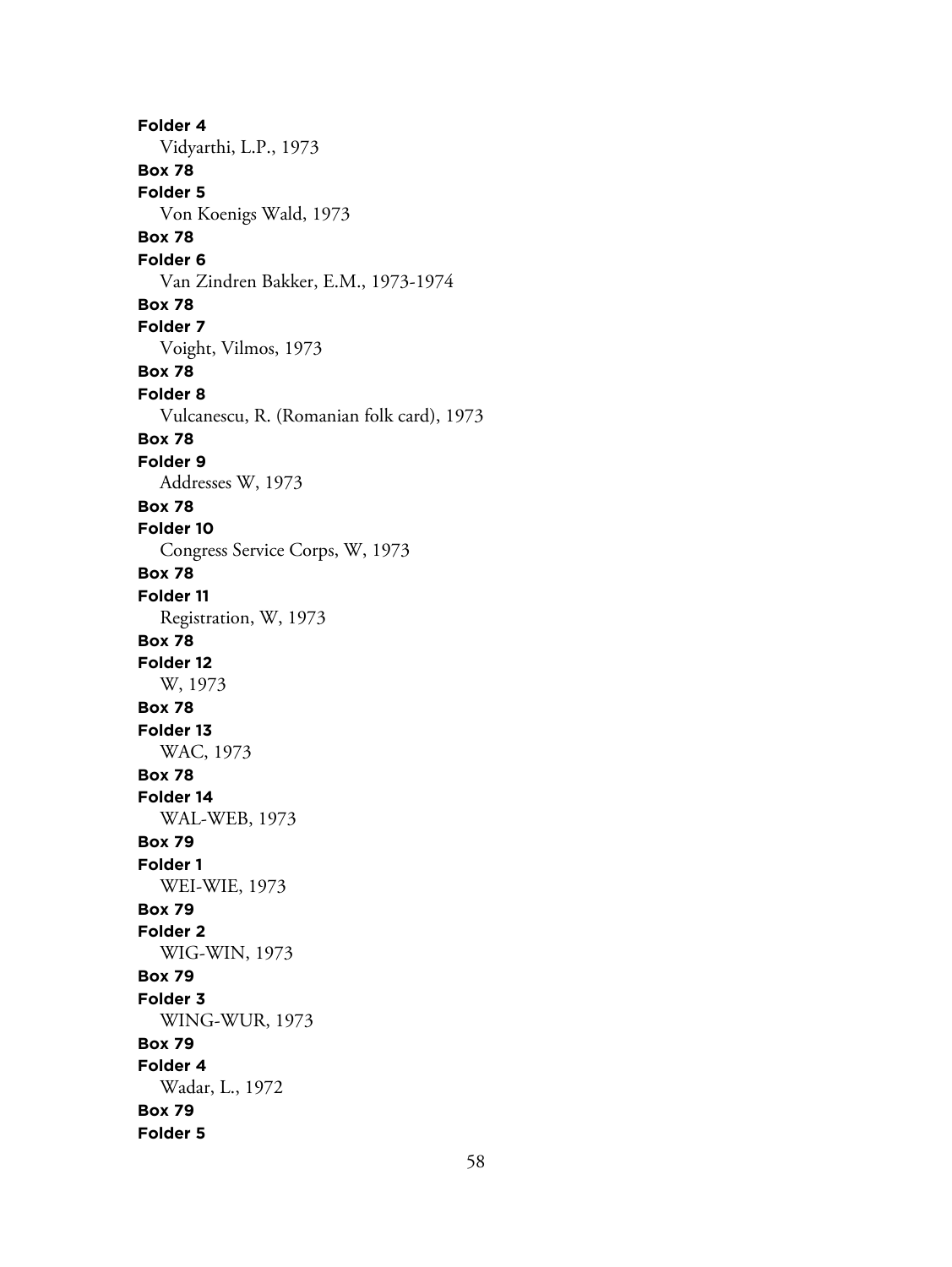Wagner, E., 1972 **Box 79 Folder 6** Watanabe, H., 1973 **Box 79 Folder 7** Weiner, J.E., 1973 **Box 79 Folder 8** Werner, Oswald, undated **Box 79 Folder 9** Westermeyer, Joseph, 1973 **Box 79 Folder 10** Weissleder, F, 1974 **Box 79 Folder 11** Weissleder, Wolfgang, undated **Box 79 Folder 12** Welte, C.R., 1973 **Box 79 Folder 13** Williams, B.J., 1974 **Box 79 Folder 14** Williams, Thomas, 1973 **Box 80 Folder 1** Williams, Thomas, 1973 **Box 80 Folder 2** Wolanski, N. 1973 **Box 80 Folder 3** Wolf, C.P., 1972 **Box 80 Folder 4** Wood, H.B., 1973 **Box 80 Folder 5** X, 1973 **Box 80 Folder 6** X, Y, Z, 1973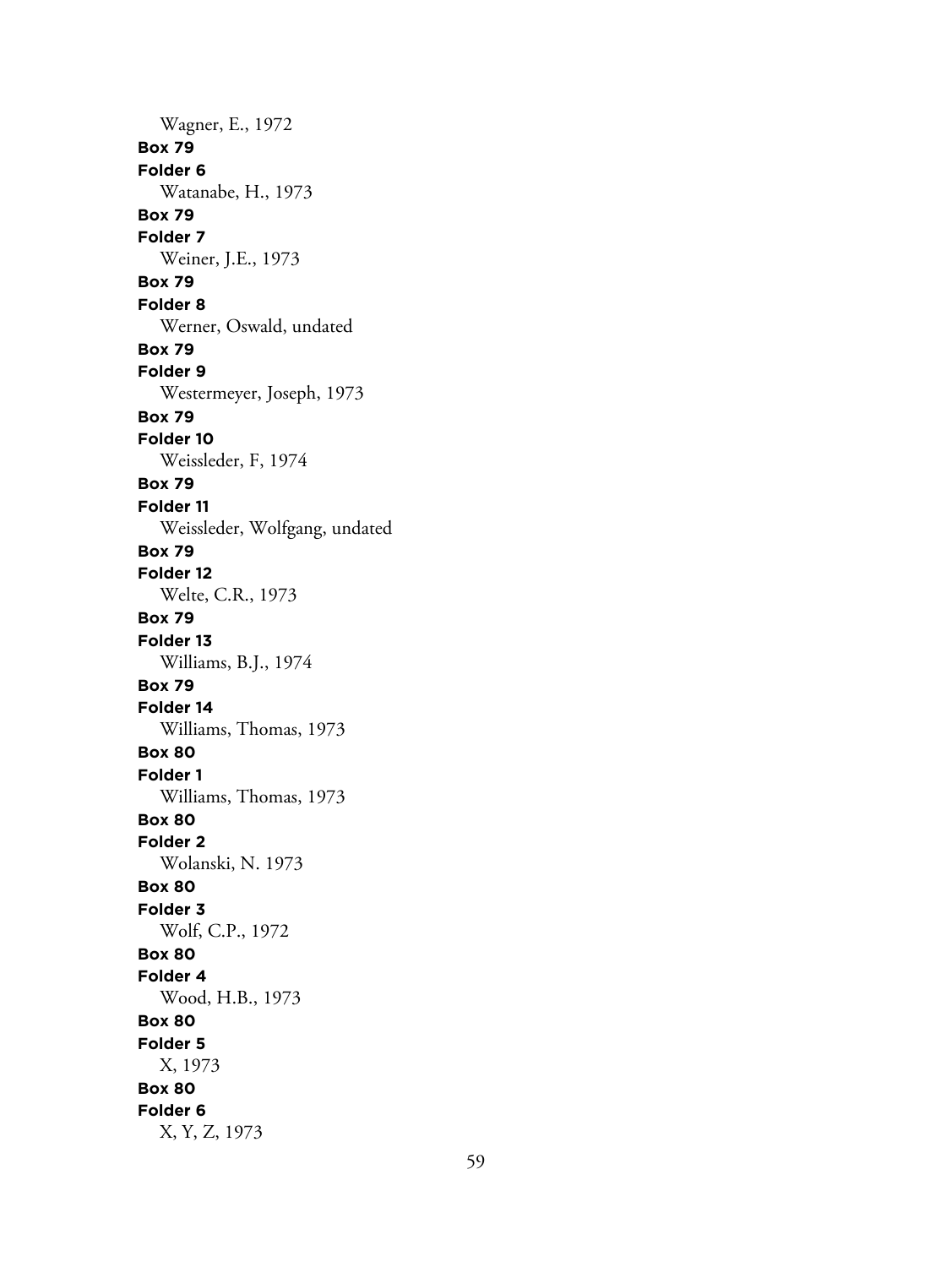**Box 80 Folder 7** Addresses, Y, 1973 **Box 80 Folder 8** Congress Service Corps, Y, 1973 **Box 80 Folder 9** Registration, Y, 1973 **Box 80 Folder 10** YA-YNG, 1972-1973 **Box 80 Folder 11** YO-YU, 1973 **Box 80 Folder 12** Yonemura, S., 1973 **Box 80 Folder 13** Addresses Z, 1973 **Box 80 Folder 14** Congress Service Corps, Z, 1973 **Box 80 Folder 15** Registration, Z, 1973 **Box 80 Folder 16** Z, 1973 **Box 80 Folder 17** Zamora, Mario D., 1973 **Box 80 Folder 18** Zaongo, B.J., **Box 81 Folder 1** Various correspondence, 1973 **Box 81 Folder 2** Various correspondence, 1967 **Box 81 Folder 3** Various correspondence, undated **Box 81**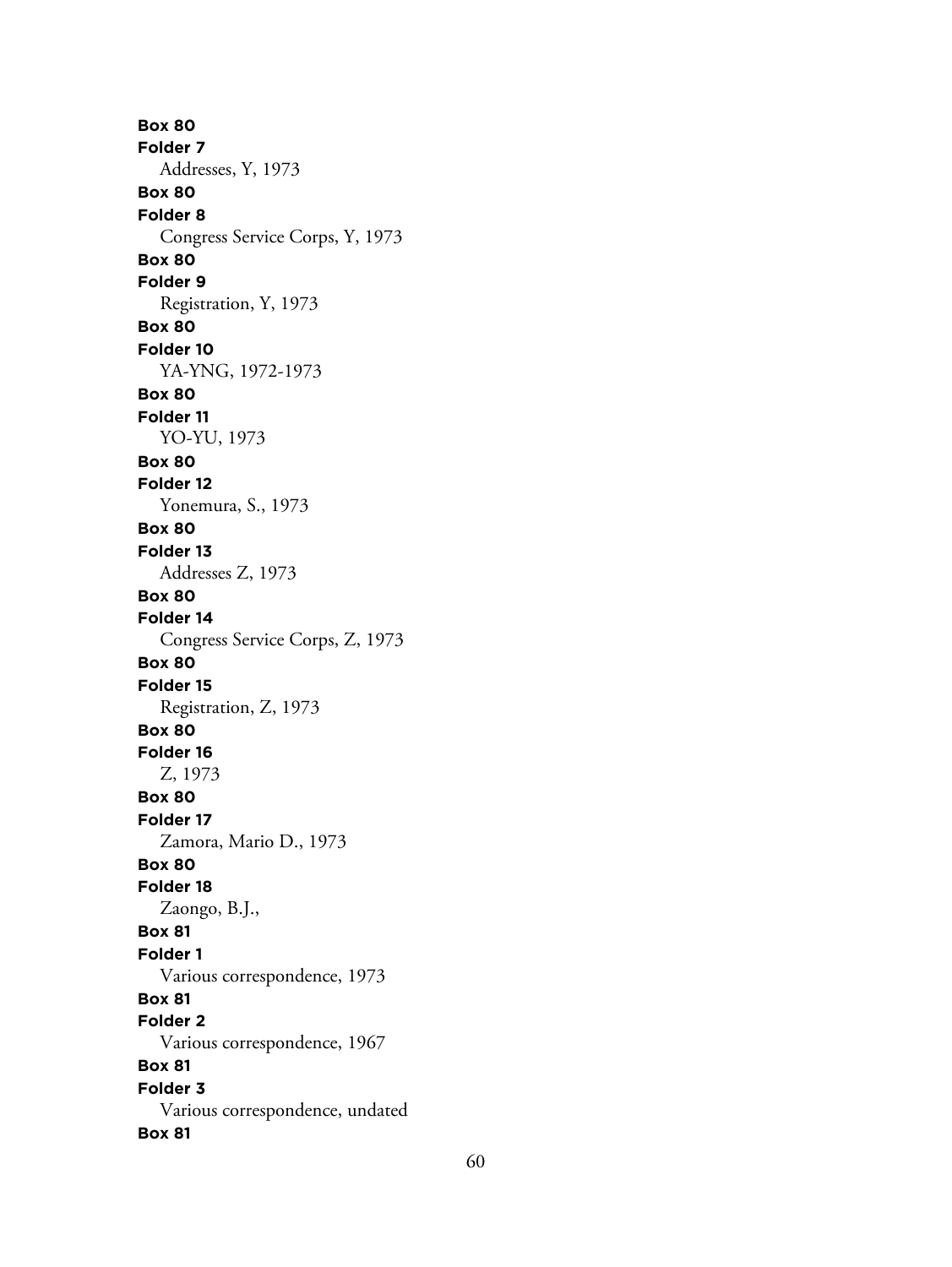#### **Folder 4**

Various correspondence, 1973

### **Box 81**

**Folder 5**

Various correspondence, 1973

## **Box 81**

#### **Folder 6**

Various correspondence, 1973

#### **Box 81**

## **Folder 7**

Various correspondence, general inquiries, 1973-1976

# **Box 82**

## **Folder 1**

Various correspondence, money request by countries, duplicates, 1973

# **Box 82**

## **Folder 2**

Various correspondence, Originals of letter from organizers/editor to potential participants, 1973-1974

# **Box 82**

### **Folder 3**

Various correspondence, Receipt letter, 1975

#### **Box 82**

### **Folder 4**

Various correspondence, Third World newsletters and unanswered correspondence, 1973

## **Box 82**

#### **Folder 5**

Various correspondence, Third World letters, replies and notes, 1973

# **Box 82**

# **Folder 6**

Various correspondence, 1973

#### **Box 83**

#### **Folder 1**

Various correspondence, A, replacement file, undated

# **Box 83**

## **Folder 2**

Various correspondence, A, letters with no follow up, Thank you letters to those intending to participate, 1973

# **Box 83**

# **Folder 3**

Various correspondence, B, replacement file, undated

# **Box 83**

## **Folder 4**

Various correspondence, B, letters with no follow up, Thank you letters to those intending to participate, 1973

# **Box 83**

#### **Folder 5**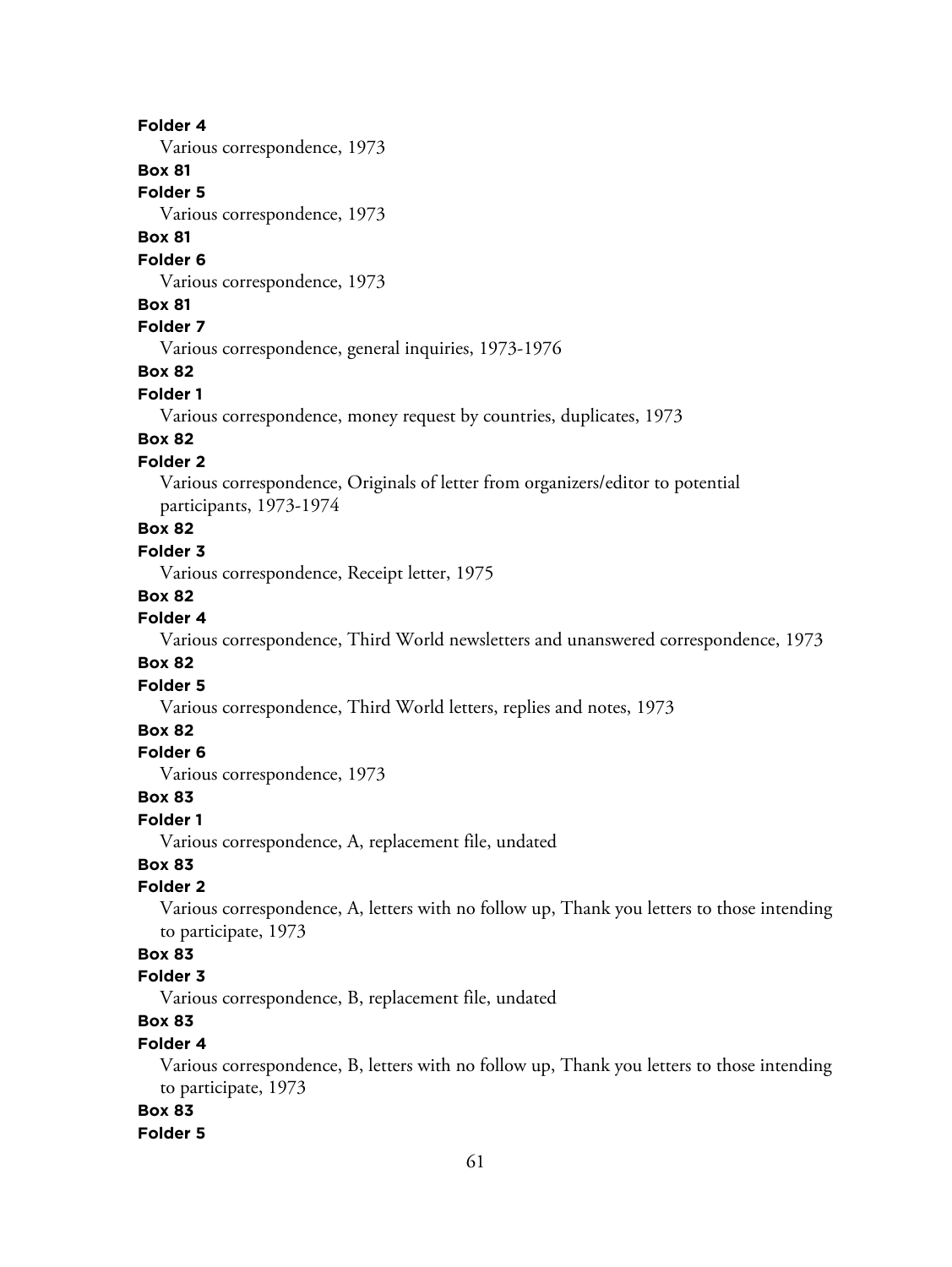Various correspondence, C, replacement file, undated **Box 83 Folder 6** Various correspondence, D-E, replacement file, 1976 **Box 83 Folder 7** Various correspondence, H, replacement file, 1975 **Box 83 Folder 8** Various correspondence, K, replacement file, 1975 **Box 83 Folder 9** Various correspondence, L, replacement file, order forms, 1975-1976 **Box 83 Folder 10** M, Order forms, 1973 **Box 83 Folder 11** Roberta McGowan, boxed paper orders filled by Monarch printing corp., 1973 **Box 83 Folder 12** N-O, order forms, 1973 **Box 83 Folder 13** P-Q, order forms, 1973 **Box 83 Folder 14** Paper order, undated **Box 83 Folder 15** Pope, P., paper orders, 1973 **Box 84 Folder 1** Pope, P., paper orders, 1973 **Box 84 Folder 2** Pope, P., paper orders, 1973 **Box 84 Folder 3** Pope, P., paper orders, 1973 **Box 84 Folder 4** R, orders for reprints, 1973 **Box 85 Folder 1** S, orders for reprints, 1974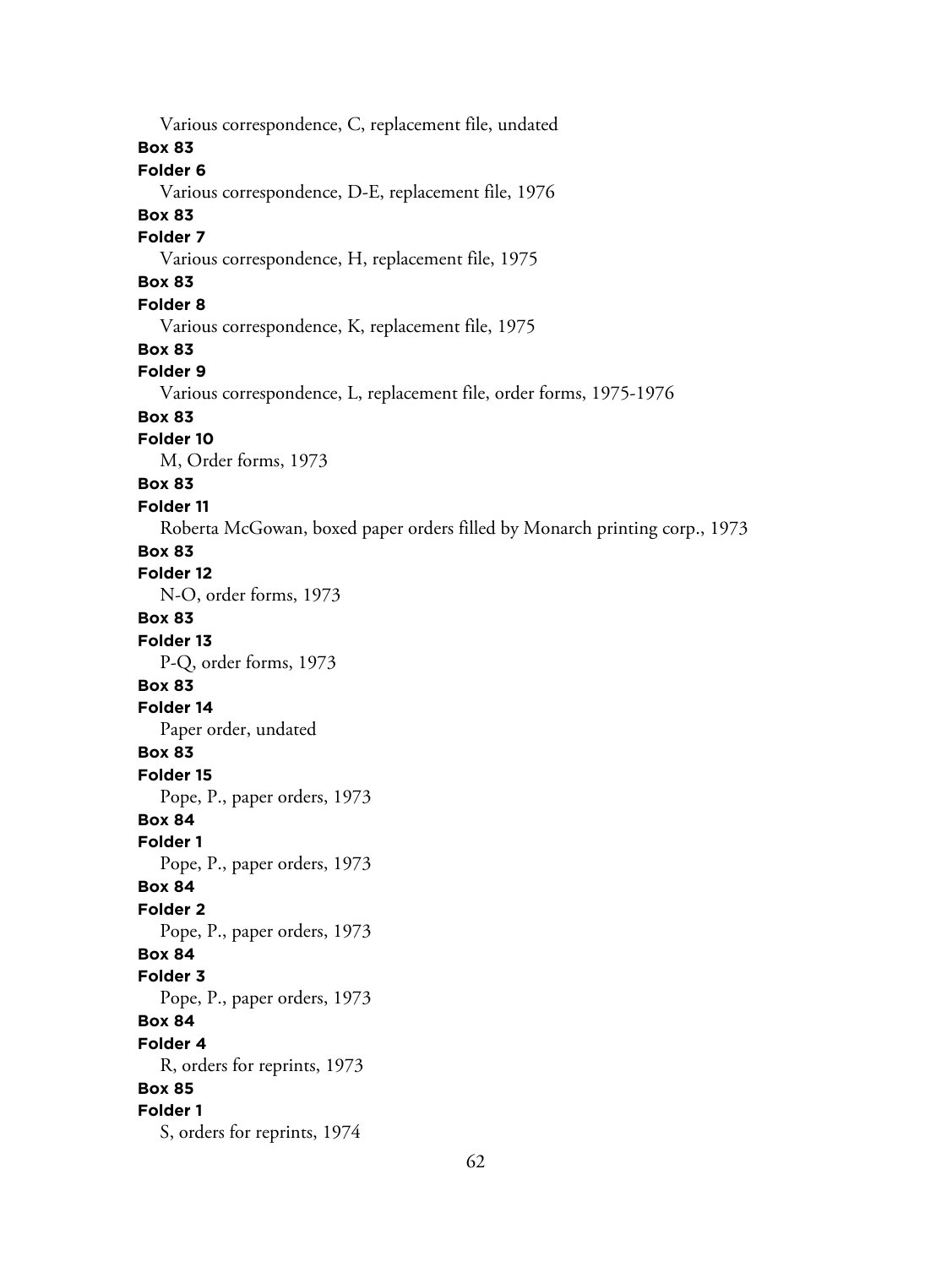## **Box 85**

#### **Folder 2**

T, orders for reprints, 1974

# **Box 85**

**Folder 3**

W, orders for reprints, 1974

# **Box 85**

**Folder 4**

U-V, orders for reprints, 1974

### **Box 85**

**Folder 5**

X, Y, Z, orders for reprints, 1973-1974

### **Box 85**

**Folder 6**

Orders for reprints, 1973

### **Box 85**

### **Folder 7**

Letter explaining the general catalog, undated

## **Box 85**

### **Folder 8**

Orders not yet completed, undated

## **Box 85**

## **Folder 9**

Orders for reprints, requests for catalogues, letters from those who never received papers, 1973

# **Box 86**

# **Folder 1**

Papers in stock, 1973

# **Box 86**

**Folder 2**

Reproduction of conference papers, 1972

# **Box 86**

#### **Folder 3**

Special paper orders, 1973

## **Box 86**

# **Folder 4**

Paper orders, (queries), 1973-1975

# **Series III: Materials for Conference Packets**

# **Box 86 Folder 5** Materials for conference packets, 1973 **Box 86 Folder 6** Conference packet mock up, 1973 **Box 86**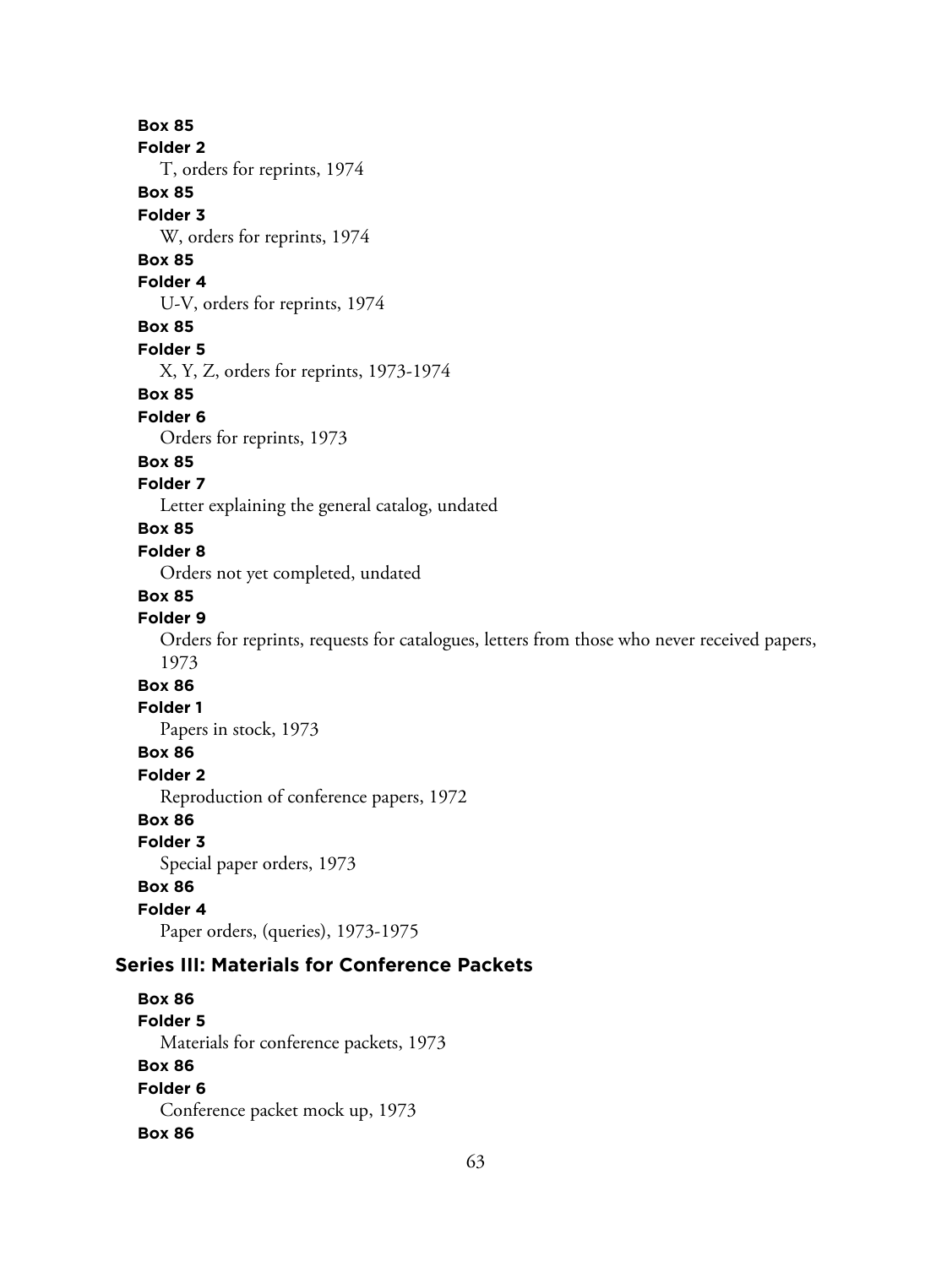**Folder 7** Chicago guide, 1973 **Box 86 Folder 8** Conference binder, blue, 1973 **Box 87 Folder 1** Conference binder, green, 1973 **Box 87 Folder 2** Congress brochures, 1973 **Box 87 Folder 3** Congress logo and picture symbols from ICAES, final program, printers originals, 1973 **Box 87 Folder 4** Information for participant packets, 1973 **Box 87 Folder 5** Printer's originals for packets, 1973 **Box 87 Folder 6** ISR Newsletter, 1976 **Box 87 Folder 7** List of Papers, 1973 **Box 87 Folder 8** List of Papers, 1973 **Box 87 Folder 9** Maps and graphic presentations, undated **Box 87 Folder 10** Map packet, 1973 **Box 87 Folder 11** Plan of the congress, 1973 **Box 87 Folder 12** Program lists for the conference, 1973 **Box 87 Folder 13** Program, final draft for packet, 1973 **Box 88 Folder 1**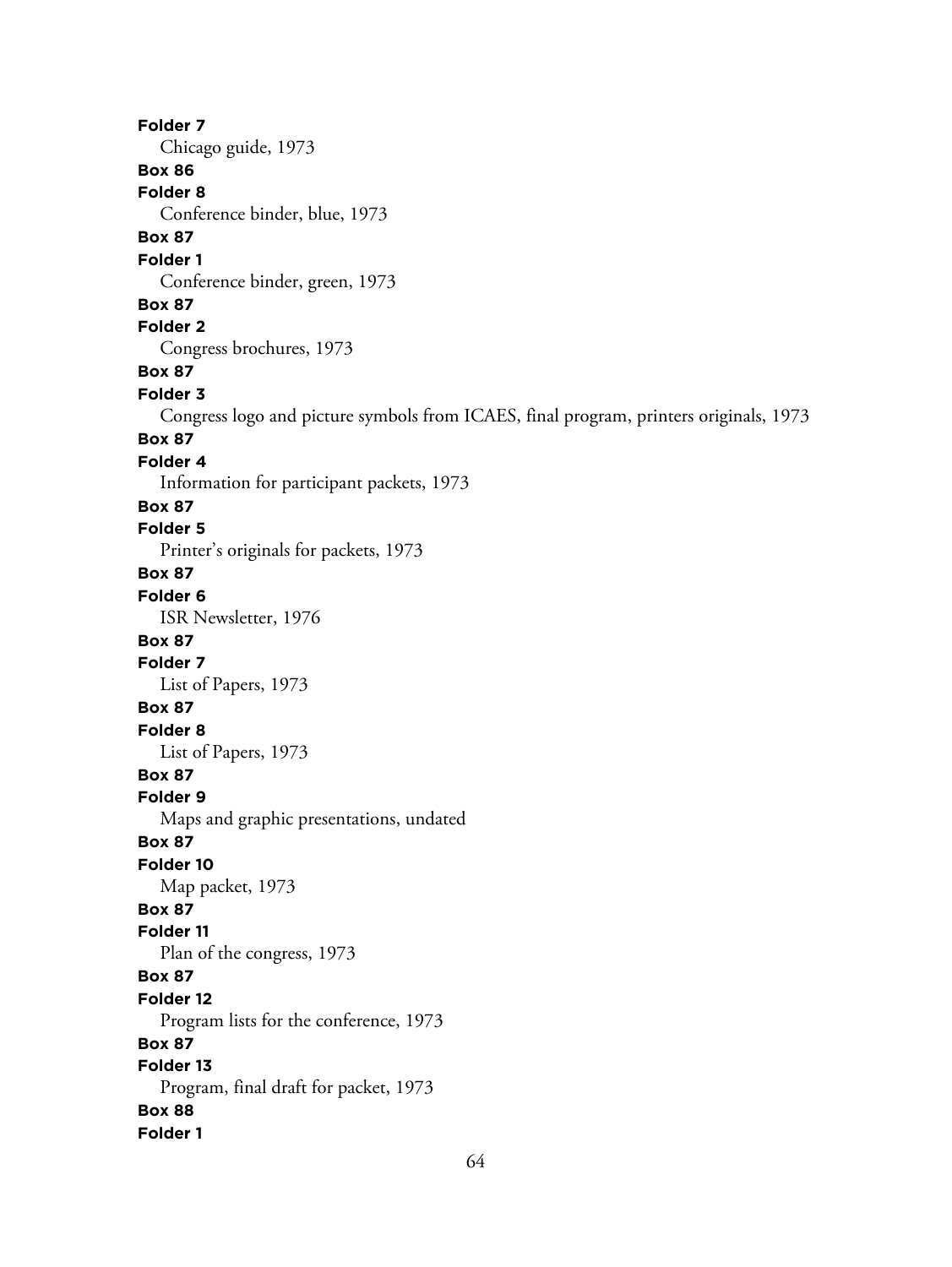Special events, preliminary information, IXTH INT'L Congress, 1972-1973

## **Box 88**

## **Folder 2**

Union and Congress, introduction, 1971-3

# **Box 88**

# **Folder 3**

Xeroxes from conference organizations, preliminary information, 1971-1982

# **Box 88**

# **Folder 4**

Xeroxes from conference organizations, preliminary information, 1971-1982

## **Box 88**

# **Folder 5**

Xeroxes from conference organizations, preliminary information, 1971-1982

# **Box 88**

## **Folder 6**

Xeroxes from conference organizations, preliminary information, 1971-1982

# **Box 88**

# **Folder 7**

Xeroxes from conference organizations, preliminary information, 1971-1982

# **Box 88**

# **Folder 8**

Xeroxes from conference organizations, preliminary information, 1971-1982

# **Box 89**

## **Folder 1**

Xeroxes from conference organizations, preliminary information, 1971-1982

# **Series IV: Research on other Conferences and Institutions**

## **Box 89**

## **Folder 2**

AAA Annual Management, NY, 1971

## **Box 89**

## **Folder 3**

Casiana, Gaceta Gazette Las Casian, organizing for the 500th year celebration of birth of de Las Casas includes correspondence with Gertrude Bloom, 1974

## **Box 89**

# **Folder 4**

Chicago metro project, 1972

## **Box 89**

# **Folder 5**

Chicago metro project, 1972

# **Box 89**

#### **Folder 6**

C.I.P.S.H. d'Ormesson, 1967-1976

## **Box 89**

# **Folder 7**

Commission on Ethnocide and Genocide, 1974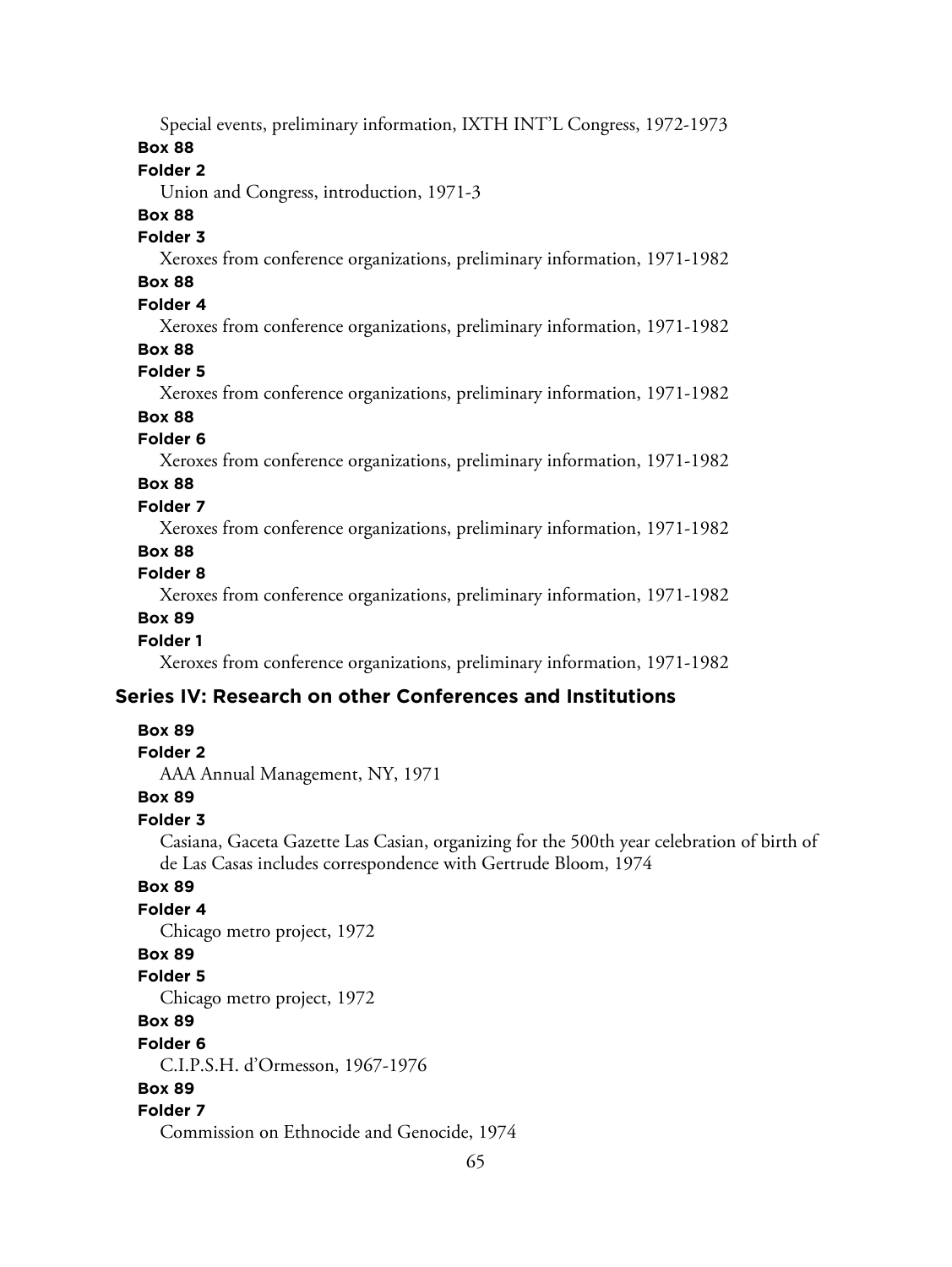**Box 89 Folder 8** Commission on Museum and Relations to ICOM/ Gessian, 1974 **Box 89 Folder 9** The Court of Man, 1973 **Box 89 Folder 10** Ethnic Groups, Illinois consultation on ethnicity in education, history of Chicago, 1972 **Box 90 Folder 1** Georgia Mobile Lab, proceedings, 1973 **Box 90 Folder 2** Indigena, contribution form, undated **Box 90 Folder 3** International Union Congress, Kraeder, 1973 **Box 90 Folder 4** Israel conference, 1982-1984 **Box 90 Folder 5** Live conferences, 1972 **Box 90 Folder 6** Local interests, Chicago Public Library, 1972 **Box 90 Folder 7** Local interest, Field Museum, 1972 **Box 90 Folder 8** Local interest, University of Chicago, Quad. Club, 1972 **Box 90 Folder 9** Local interest, urbanologist, 1972 **Box 90 Folder 10** Mobilization of Anthropological Knowledge, IUAES 1977 **Box 90 Folder 11** Osh Kosh conference, 1972 **Box 90 Folder 12** Program Center for Continuing education, 1972 **Box 90**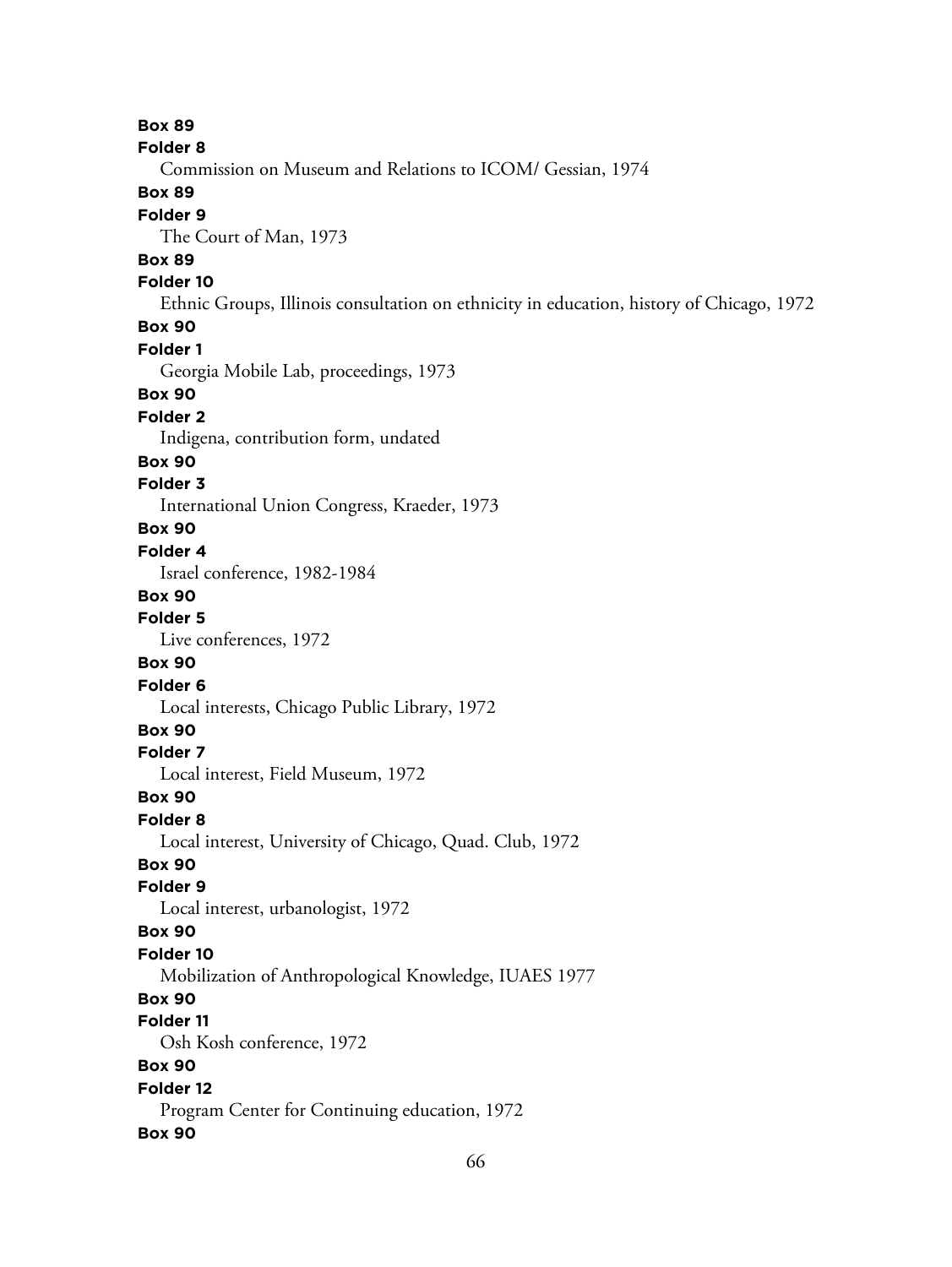### **Folder 13**

Smithsonian conferences, 1973

## **Box 90**

**Folder 14**

Unisist, undated

# **Box 90**

## **Folder 15**

Urgent Anthropology Commission, 1973, 1

#### **Box 90**

## **Folder 16**

U.S. Delegation and Advisory Council, 1973

**Box 91**

#### **Folder 1**

World Population, Commission on Population, United Nation, 1973

## **Series V: Materials for Cultural Programs**

#### **Box 91**

#### **Folder 2**

American Folk Concert, reviews and news clippings, tickets, 1973

# **Box 91**

# **Folder 3**

American Folk Concert Records from Smithsonian, restricted financial material?, 1973

### **Box 91**

#### **Folder 4**

American Folk Concert, Lomax, Alan, 1973

# **Box 91**

#### **Folder 5**

Archaeology, Illinois archaeology tours, 1973

• Book fair, arts and crafts fair, publisher's exhibits, 1972-1973

## **Box 91**

#### **Folder 6**

Book fair, arts and crafts fair, publisher's exhibits, 1972-1973

## **Box 91**

### **Folder 7**

Book fair, 1973

## **Box 91**

#### **Folder 8**

Commemorative Stamp, 1972

# **Box 91**

**Folder 9**

ICAES Denim Bag, 1973

#### **Box 91**

**Folder 10**

#### Exhibits, 1972

**Box 91**

#### **Folder 11**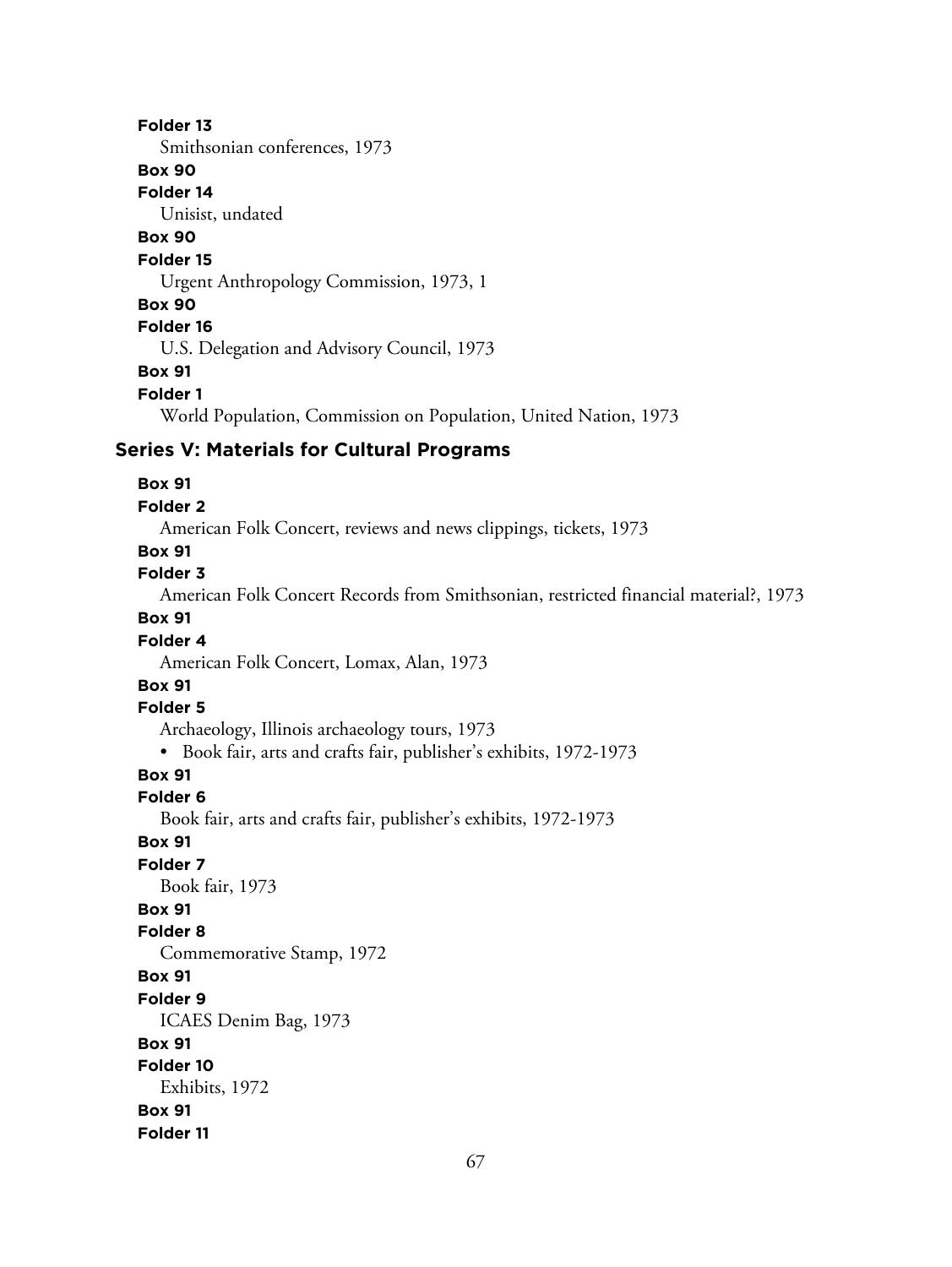Exhibits, 1972

#### **Box 92**

#### **Folder 1**

Exhibits, Food, Science and Technology, 1970

#### **Box 92**

#### **Folder 2**

Film Festival, Chicago Children's Choir, 1973

# **Box 92**

# **Folder 3**

Society of Eastern Arts, 1973

#### **Box 92**

#### **Folder 4**

Special events, 1972

# **Box 92**

## **Folder 5**

Special events, archaeology tour, mobile exhibit, museum visits, art exhibits, undated

#### **Box 92 Folder 6**

# Special events, children's choir, Tamu Tamu, archaeology tour, American folk concert, see oversize, undated

**Box 92**

#### **Folder 7**

Tamu Tamu, Gian Carlo Menotti, Letters, 1973

#### **Box 92**

#### **Folder 8**

Tamu Tamu, 1973-1974

# **Box 92**

# **Folder 9**

Tamu Tamu, Gian Carlo Menotti, correspondence and reviews, 1973

# **Box 92**

#### **Folder 10**

Tamu Tamu, Gian Carlo Menotti, letter, review, 1972

#### **Box 92**

#### **Folder 11**

Tamu Tamu, NY Times, 1973

#### **Box 92**

#### **Folder 12**

Tamu Tami. News clippings, 1973

## **Box 92**

# **Folder 13**

Tamu Tamu, opera photographs, 1973

# **Box 92**

# **Folder 14**

Tamu Tamu, 1973 **Box 93**

## **Folder 1**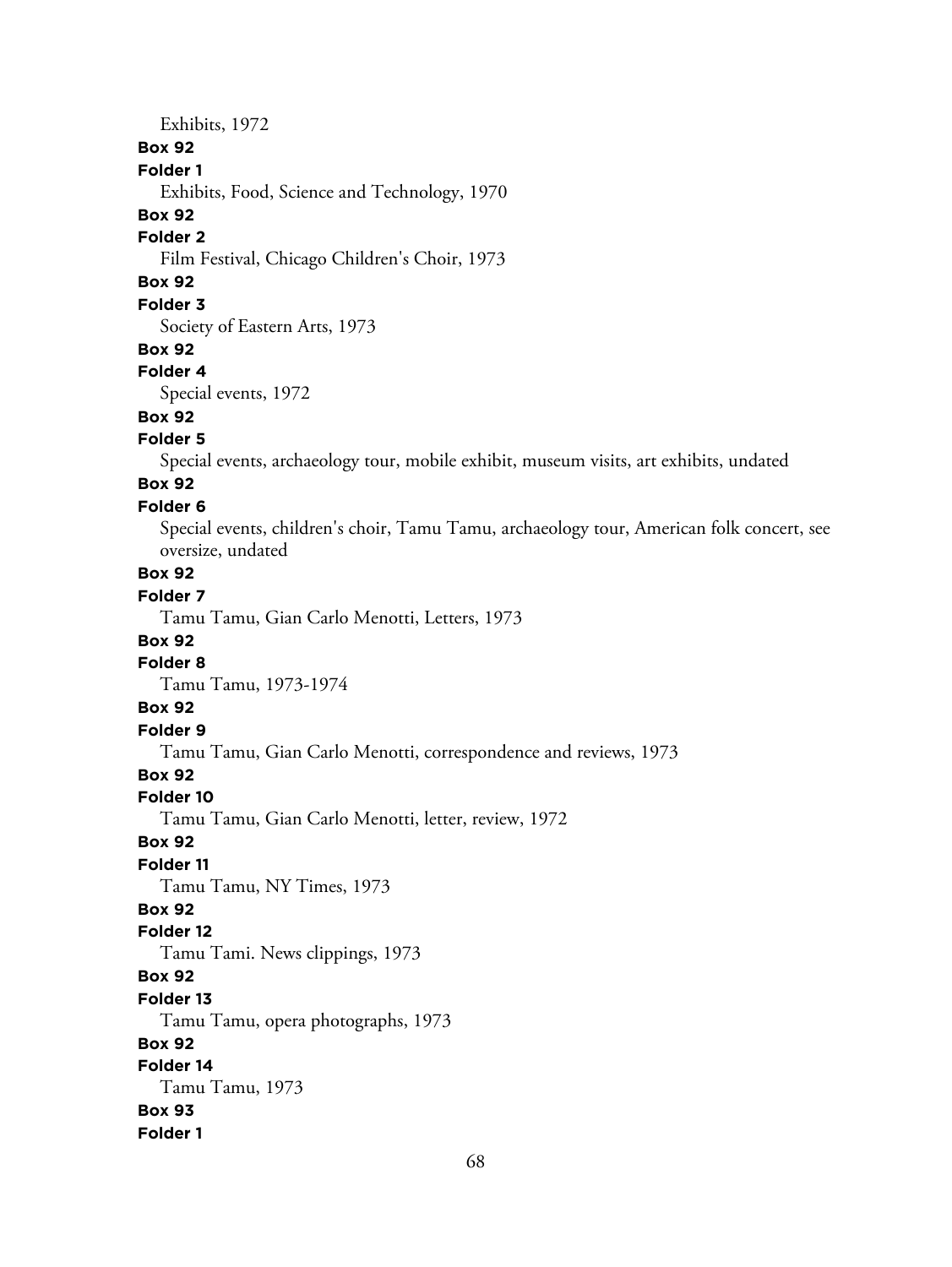Tamu Tamu, reviews, 1973

# **Series VI: Youth for Mankind Conference**

**Box 93 Folder 2** Budget, 1973

**Box 93**

#### **Folder 3**

Conference, actual schedules, 1973

### **Box 93**

**Folder 4**

Correspondence, responses, bills, 1973

#### **Box 93**

#### **Folder 5**

Correspondence, Children's International Summer Villages, requests and responses, 1973

#### **Box 93**

#### **Folder 6**

Correspondence, Children's International Summer Villages, information and lists, 1968-1972

# **Box 93**

**Folder 7**

Correspondence, unfiled, 1973

# **Box 93**

#### **Folder 8**

Correspondence, never filed, summer conference planner, 1973

# **Box 93**

### **Folder 9**

Correspondence to Sol Tax, unanswered, 1977

#### **Box 93**

**Folder 10**

CPC, relations with high schools, 1972

#### **Box 93**

**Folder 11**

De Paul University, 1973

#### **Box 93**

#### **Folder 12**

Embassies, correspondence, 1973

#### **Box 93**

#### **Folder 13**

Embassies, carbons of embassy addresses, 1973

# **Box 94**

#### **Folder 1**

Embassies, Letters to China and Russia, 1973

### **Box 94**

## **Folder 2**

Embassies, correspondence, A-B, 1973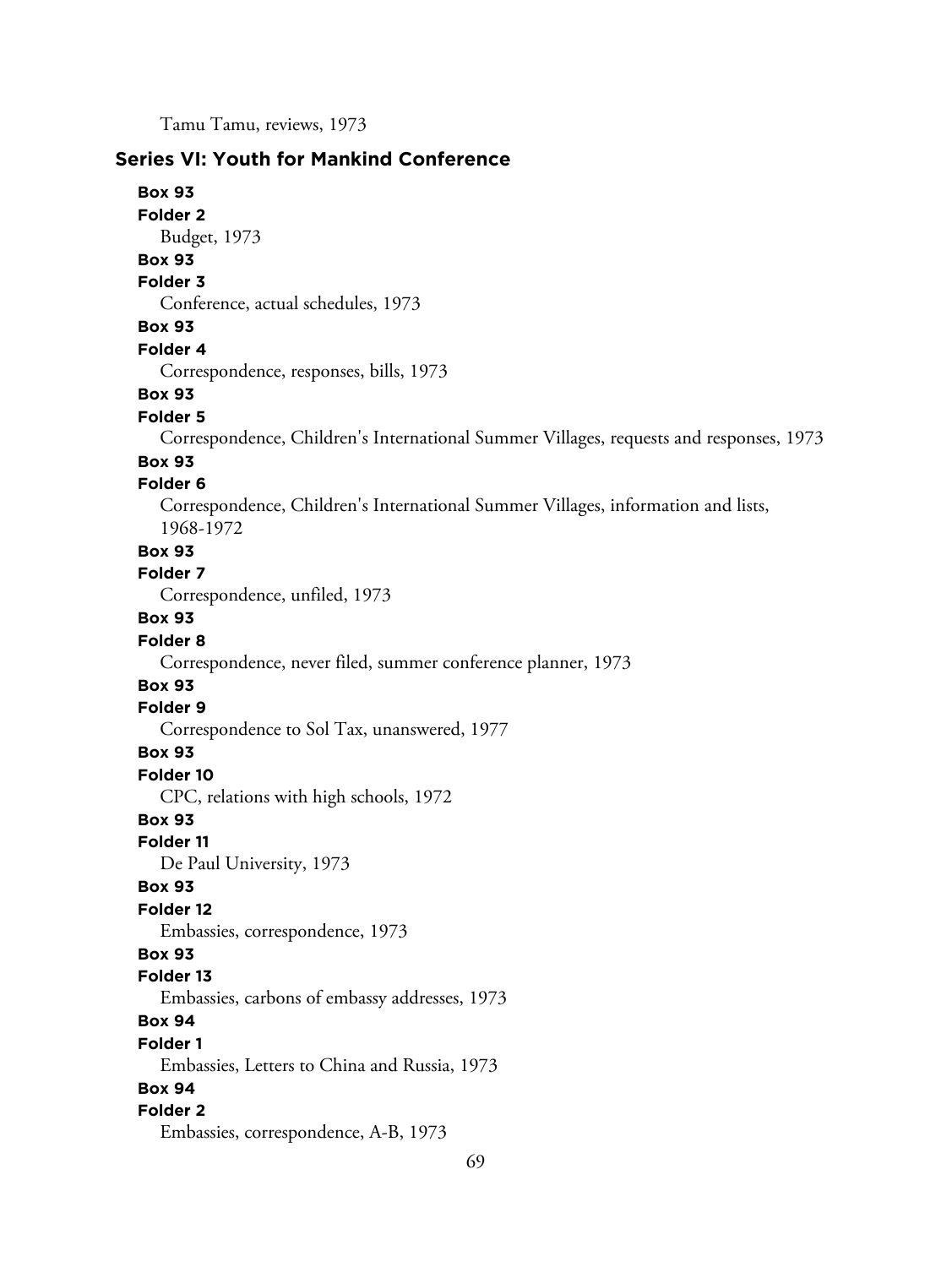**Box 94 Folder 3** Embassies, correspondence, C-D, 1973 **Box 94 Folder 4** Embassies, correspondence, E-F, 1973 **Box 94 Folder 5** Embassies, correspondence, G-H, 1973 **Box 94 Folder 6** Embassies, correspondence, I, J, K, 1973 **Box 94 Folder 7** Embassies, correspondence, L-M, 1973 **Box 95 Folder 1** Embassies, correspondence, N-P, 1973 **Box 95 Folder 2** Embassies, correspondence, R-S, 1973 **Box 95 Folder 3** Embassies, correspondence, T-Z, 1973 **Box 95 Folder 4** Embassies, US Embassy, no response, 1973 **Box 95 Folder 5** French translation, information sheet, 1973 **Box 95 Folder 6** Fund raising efforts, foundation cover letters, 1972-1973 **Box 95 Folder 7** Fund raising efforts, foundation answers, (mostly declining to fund YFM), 1973 **Box 96 Folder 1** Fund raising efforts, independent source donations, 1973 **Box 96 Folder 2** Fund raising efforts, Material donations, 1973 **Box 96 Folder 3** Fund raising efforts, funding sources, 1973 **Box 96**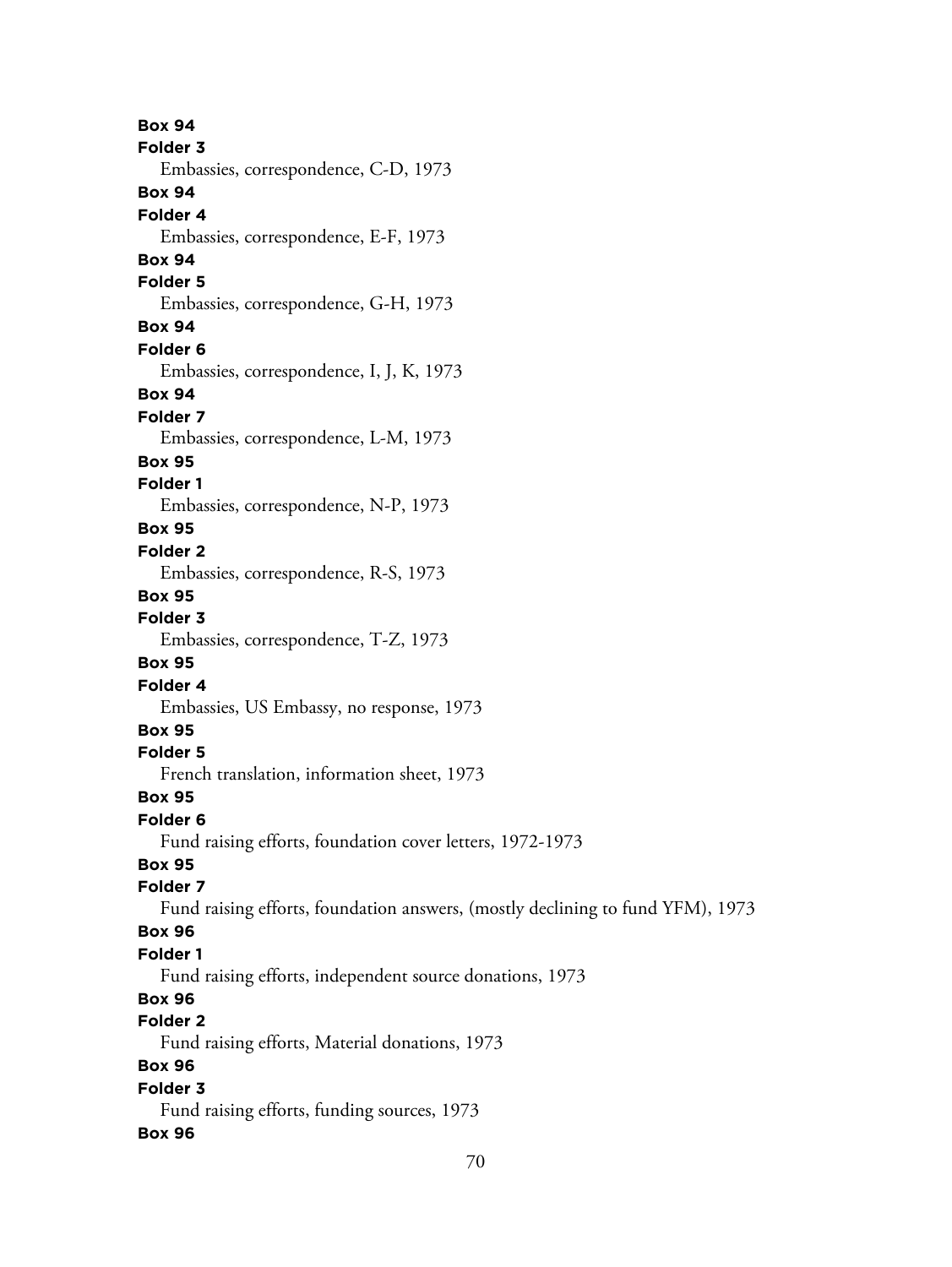**Folder 4** HS youth, conference meeting, committee and student interest slips, 1973 **Box 96 Folder 5** Members, 1973 **Box 96 Folder 6** Notes, 1972 **Box 96 Folder 7** Organization, undated **Box 96 Folder 8** Packets and form letters, 1973 **Box 96 Folder 9** Conference packet, 1973 **Box 96 Folder 10** Participants, definite, 1973 **Box 96 Folder 11** Letter to definite participants, 1973 **Box 96 Folder 12** Peripheral organizations, contacted, brochures, 1973 **Box 96 Folder 13** Peripheral organizations, contacted, brochures, 1973 **Box 97 Folder 1** Planning Bulletins, 1973 **Box 97 Folder 2** Planning Bulletins, 1973 **Box 97 Folder 3** Planning Committee, Chicago, people lists, undated **Box 97 Folder 4** Planning Committee, bulletins, undated **Box 97 Folder 5** Planning, facilities, 1973 **Box 97 Folder 6**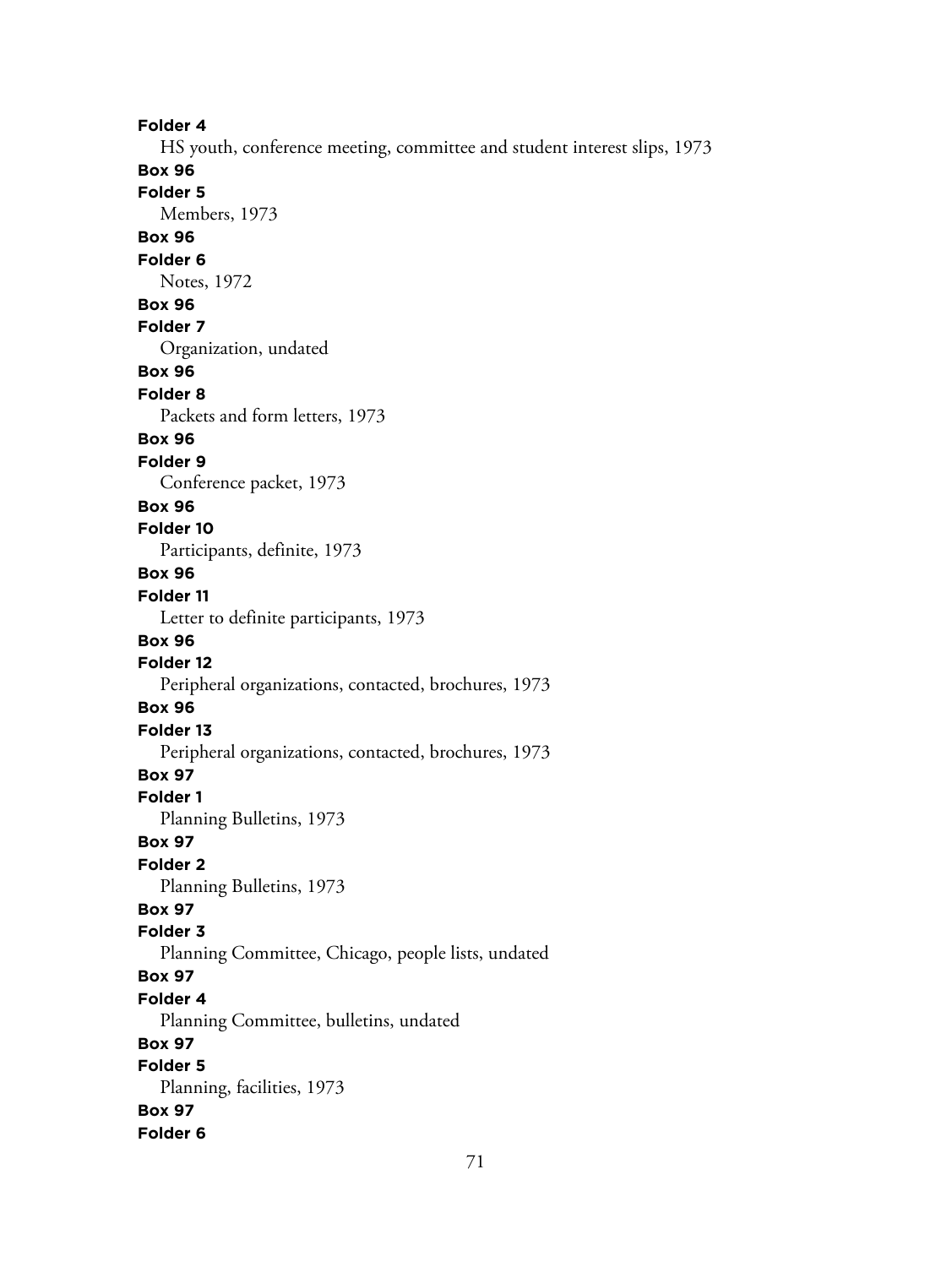Post conference, publicity, 1973 **Box 97 Folder 7** Post conference correspondence, 1973 **Box 97 Folder 8** Public relations and advertising, 1973 **Box 97 Folder 9** Research grant application, program, 1973 **Box 97 Folder 10** Resume and information sheets, 1973 **Box 97 Folder 11** Resume, draft (handwritten), 1973 **Box 97 Folder 12** Resume and information sheets, 1973 **Box 98 Folder 1** Resume, drafts, 1973 **Box 98 Folder 2** Resume, 4th draft, 1973 **Box 98 Folder 3** Resume, evolution of drafts and final product, 1973 **Box 98 Folder 4** School directories for Illinois and Chicago, 1971-1972 **Box 98 Folder 5** Stationary, 1973 **Box 98 Folder 6** Tax, Sol, instigating preparations for the YFM conference), 1972 **Box 98 Folder 7** Various, seminar plans, calendar, facilities, 1973 **Box 98 Folder 8** Various, 1973

# **Series VII: Photographs and Publicity for ICAES**

**Box 98**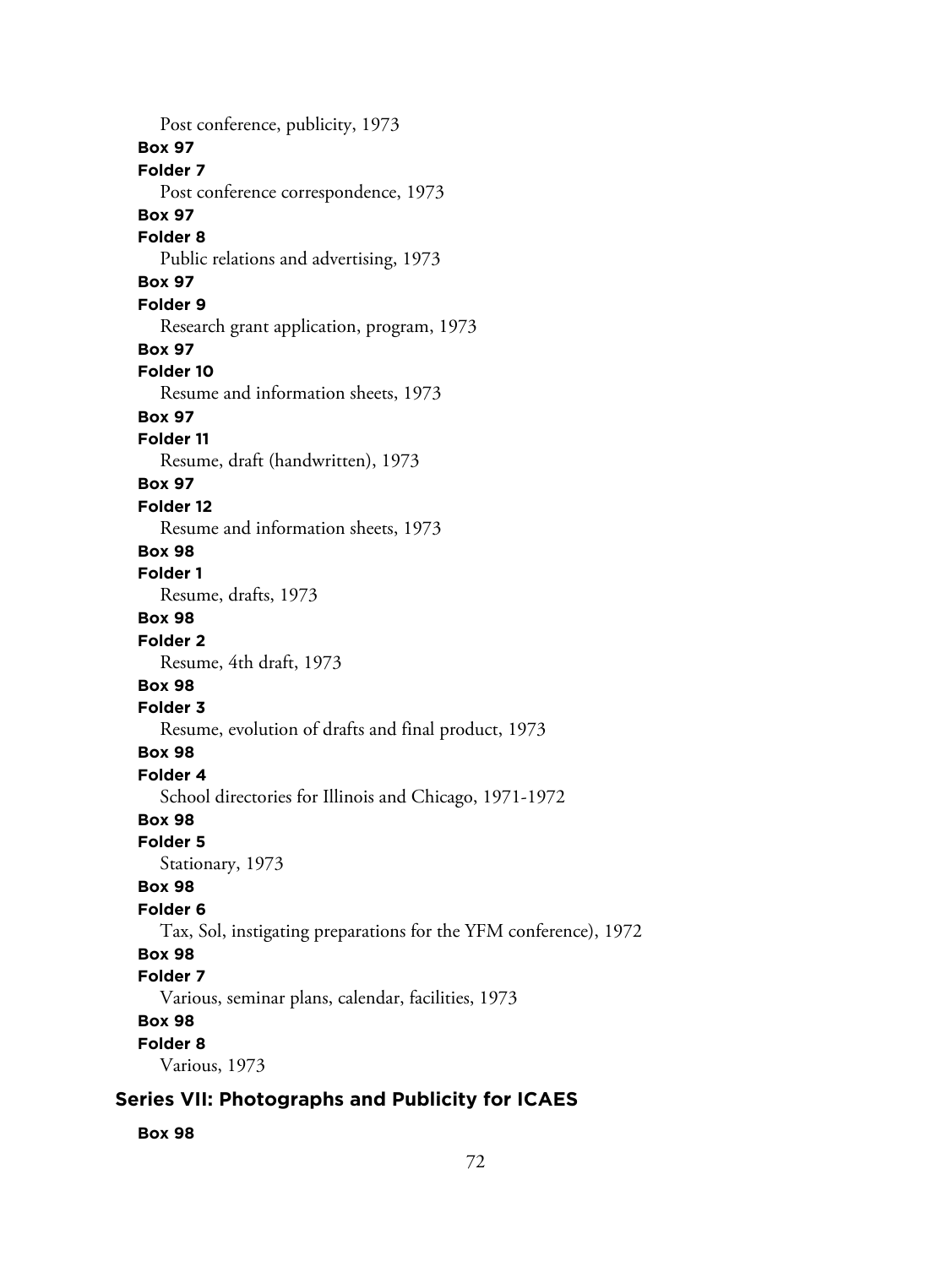**Folder 9** Photographs of Sol Tax, Ronald Swartz, J. Cordwell, Sam Stanley, K. Red Corn and Perry Ialor, 1973 **Box 98 Folder 10** Photograph, Youth for Mankind, 1973 **Box 98 Folder 11** Chronicle, news clippings, 1973 **Box 98 Folder 12** News clippings, 1973 **Box 98 Folder 13** Photographs, unidentified participants, 1973 **Box 98 Folder 14** Man of Mankind, news clipping, 1973 **Box 98 Folder 15** Media, Radio, Television, Literature, advanced interest, 1973 **Box 98 Folder 16** Media during congress, 1973 **Box 98 Folder 17** Press release, 1973 **Box 99 Folder 1** News clippings, 1973 **Box 99 Folder 2** News clippings, 1973 **Box 99 Folder 3** News clippings, 1973 **Box 99 Folder 4** Press releases, 1973 **Box 99 Folder 5** The Times Literary Supplement, 1973 **Series VIII: Publication Materials**

## **Subseries 1: General Publication Materials**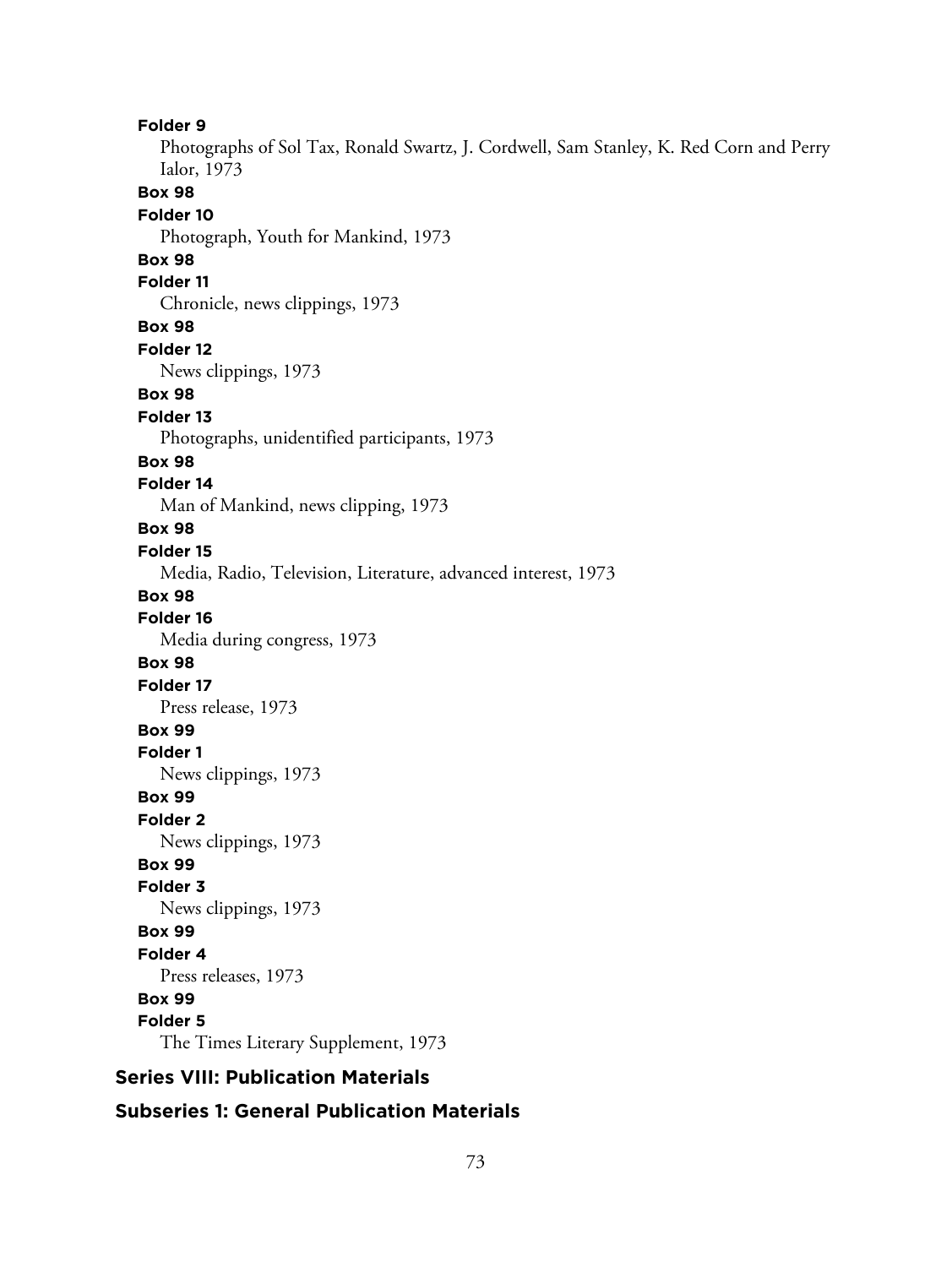**Box 99 Folder 6** Book editor outline, 1973 **Box 99 Folder 7** Brochures, World Anthropology volume list, 1972 **Box 99 Folder 8** Central paragraphs to general editor's preface, undated **Box 99 Folder 9** CK's index, 1972 **Box 99 Folder 10** Comité de patronage, 1975 **Box 99 Folder 11** Copy editing, (Mer), 1973 **Box 99 Folder 12** Copyright information, 1972 **Box 99 Folder 13** Druke, Mary, status of individual papers for publication, 1973 **Box 99 Folder 14** Editors, 1873 **Box 99 Folder 15** Editors, 1873 **Box 99 Folder 16** Things to tell and ask editors, 1972-1973 **Box 100 Folder 1** Forward, preface and introduction, 1973 **Box 100 Folder 2** Indexing of book, 1974-1975 **Box 100 Folder 3** Lists of editors, 1975 **Box 100 Folder 4** List, projected volumes, 1974 **Box 100**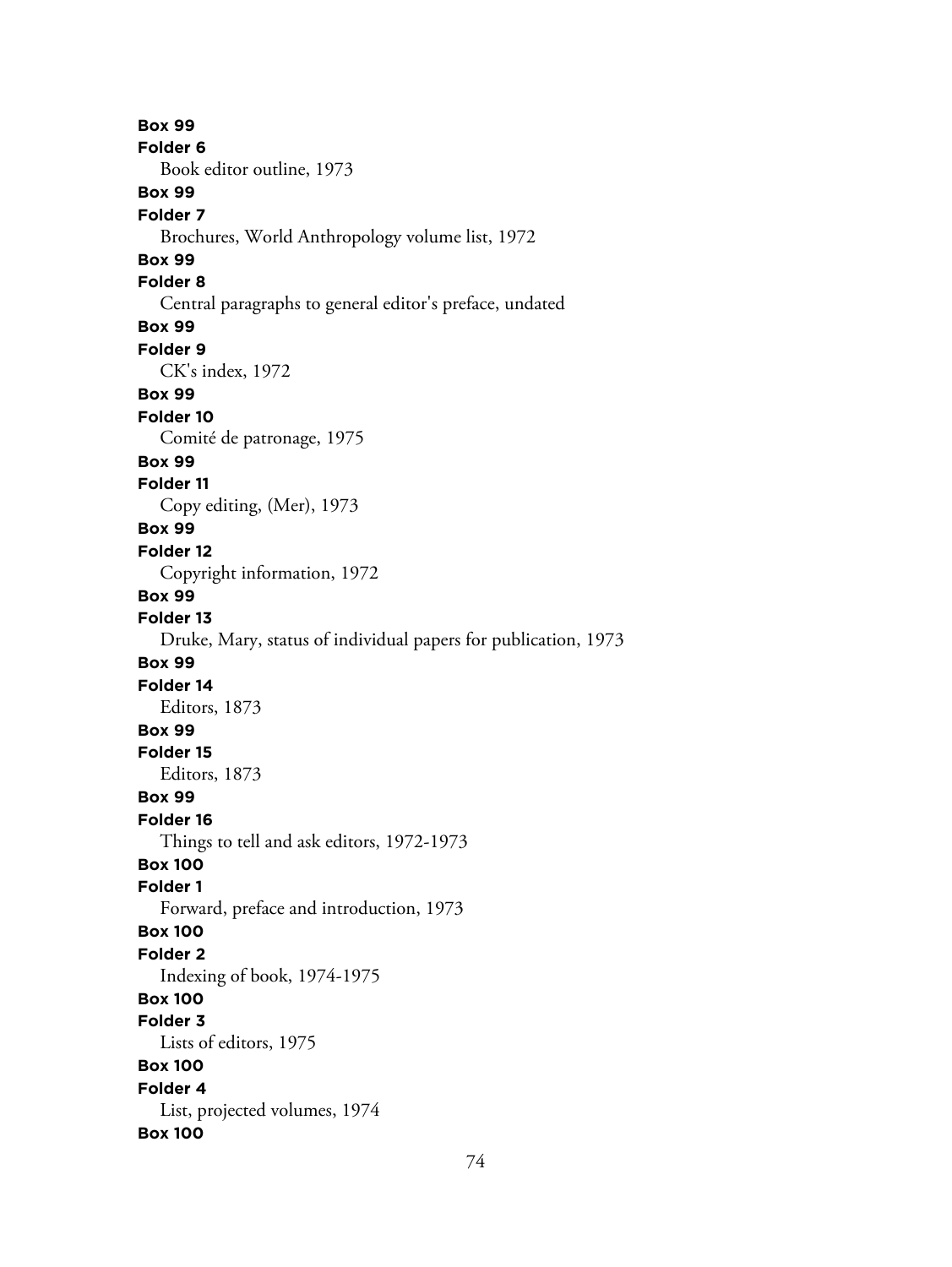**Folder 5** Meeting to schedule World Anthropology production, 1975-1977 **Box 100 Folder 6** Monthly sales reports from Mouton Publishers, 1978 **Box 100 Folder 7** Mouton Publishers and Aldine Publishing, correspondence, 1978 **Box 100 Folder 8** Mouton Publishers and Aldine Publishing, correspondence, 1977 **Box 100 Folder 9** Mouton Publishers and Barnkamp, 1975-1977 **Box 100 Folder 10** Mouton Publishers, 1974 **Box 100 Folder 11** Mouton Publishers, Peter de Ridder, 1973 **Box 100 Folder 12** Mouton Publishers, Peter de Ridder, 1973 **Box 100 Folder 13** Mouton Publishers, Peter de Ridder, 1973 **Box 100 Folder 14** Reviews, undated **Box 100 Folder 15** Mouton Publishers and Mer, 1973-1974 **Box 100 Folder 16** Mouton Publishers and Mer, 1973 **Box 100 Folder 17** Notes on papers, orders, volumes and inventories, undated **Box 100 Folder 18** Potential editors, 1973-1973 **Box 101 Folder 1** Royalty reports, 1978 **Box 101 Folder 2**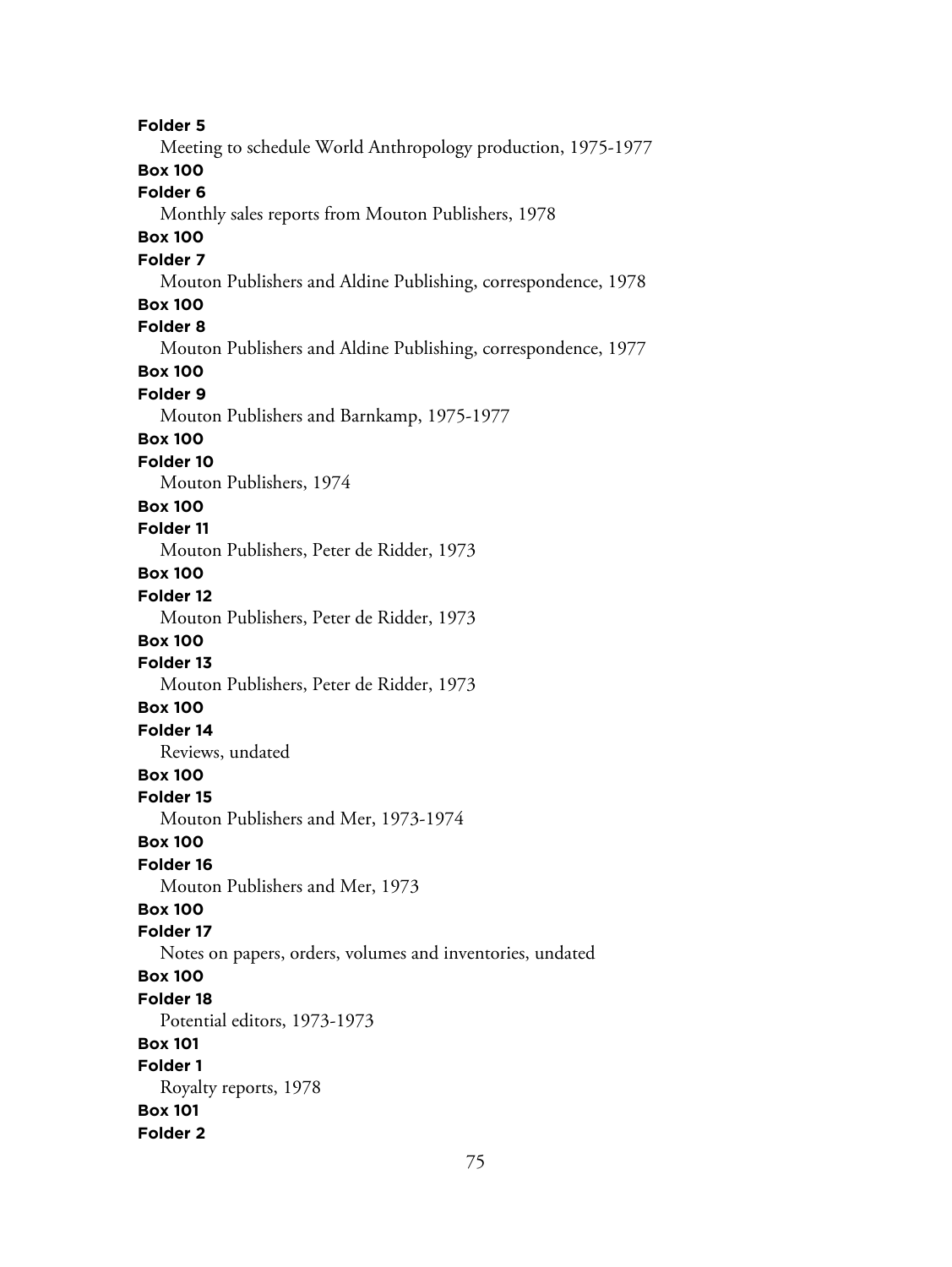Secondary publication, 1974 **Box 101 Folder 3** Various materials, 1971 **Box 101 Folder 4** U.S. distribution and promotion (Aldine), 1975

## **Subseries 2: Abstracts**

**Box 101 Folder 5** Registration cards, abstracts, 1972 **Box 101 Folder 6** Abstracts, 1973 **Box 101 Folder 7** Abstracts, 1973 **Box 101 Folder 8** Abstracts, 1973 **Box 101 Folder 9** Abstracts, 1973 **Box 101 Folder 10** Abstracts, Russian, undated

#### **Box 101 Folder 11**

Abstracts, Volume, shipping, mailing, 1973

## **Subseries 3: Editorial Correspondence and Corrections**

**Box 102 Folder 1** Givens, R.D. and Martin Nettleship, 1974 **Box 102 Folder 2** Givens, R.D. and Martin Nettleship, 1974 **Box 102 Folder 3** Holloman, R., correspondence, 1973 **Box 102 Folder 4** Holloman, R., correspondence, 1973 **Box 102 Folder 5**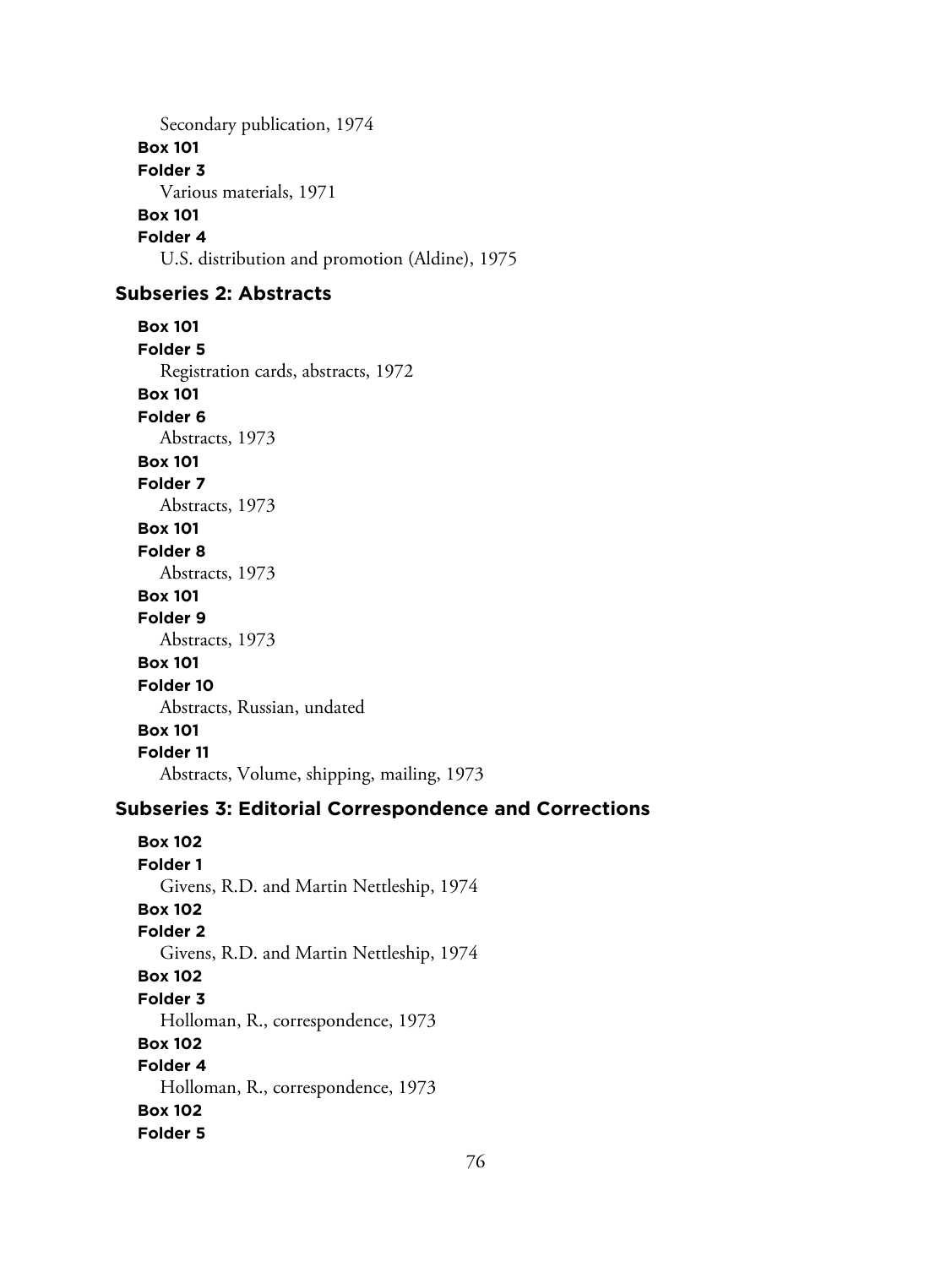Holloman, R., and Leo Depres, correspondence, 1971-1973 **Box 102 Folder 6** Holloman, R., and Leo Depres, correspondence, 1972 **Box 102 Folder 7** Holloman, R., 1972 **Box 102 Folder 8** Huizer, Gerrit and Brue Mannheim, correspondence, 1973-1976 **Box 102 Folder 9** IUAES, correspondence with editors and publishers, 1972 **Box 102 Folder 10** Mouton publishers, M. Maruyama, corrections and insults, 1978 **Box 102 Folder 11** M. Maruyama, 1978 **Box 103 Folder 1** McCormack, William correspondence with S.A. Wurm, 1972 **Box 103 Folder 2** McCormack, William correspondence with S.A. Wurm, 1972 **Box 103 Folder 3** McCormack, William correspondence with S.A. Wurm, 1972 **Box 103 Folder 4** McCormack, William correspondence with S.A. Wurm, 1972 **Box 103 Folder 5** McCormack, William correspondence with S.A. Wurm, 1975-1977 **Box 103 Folder 6** Maddock, Kenneth, correspondence, 1975-1978 **Box 103 Folder 7** Mavalwala, J., correspondence, 1973 **Box 104 Folder 1** Meier, Otten, senior editor, (part of ms is missing), post congress, 1976 **Box 104 Folder 2** Charles Merbs and Giles, correspondence, 1976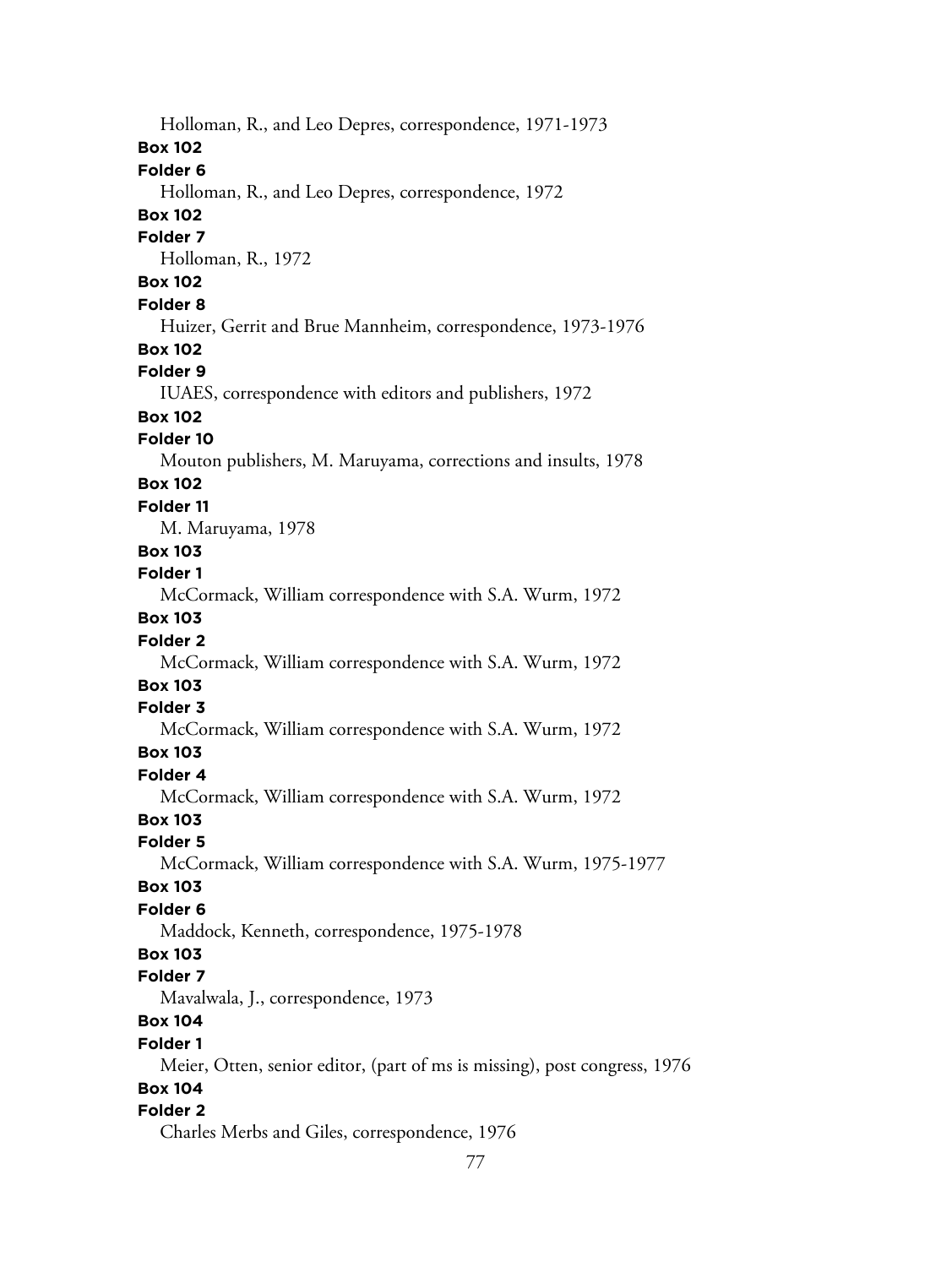**Box 104 Folder 3** Merbs, Charles, correspondence, undated **Box 104 Folder 4** Nash, June and Jorge Dandler, correspondence, 1973 **Box 104 Folder 5** Newell, William H., correspondence, 1974 **Box 104 Folder 6** Osh Kosh, 1974 **Box 104 Folder 7** Polgar, Steven, correspondence, 1974 **Box 104 Folder 8** Pitt, David C., correspondence, 1973 **Box 104 Folder 9** Preston, James, correspondence, 1973-1978 **Box 104 Folder 10** Quimby, George, correspondence, 1973 **Box 105 Folder 1** Safa, Helen and Brian M. du Toit, correspondence, 1974 **Box 105 Folder 2** Raphael, Dana, correspondence, 1974 **Box 105 Folder 3** Raphael, Dana, correspondence, 1974 **Box 105 Folder 4** Rapoport, Amos, correspondence, 1974 **Box 105 Folder 5** Rapoport, Amos, correspondence, 1974 **Box 105 Folder 6** Rohrlich,-Leavitt, Ruby, correspondence, 1973 **Box 105 Folder 7** Reeds, Charles, correspondence, 1974 **Box 106**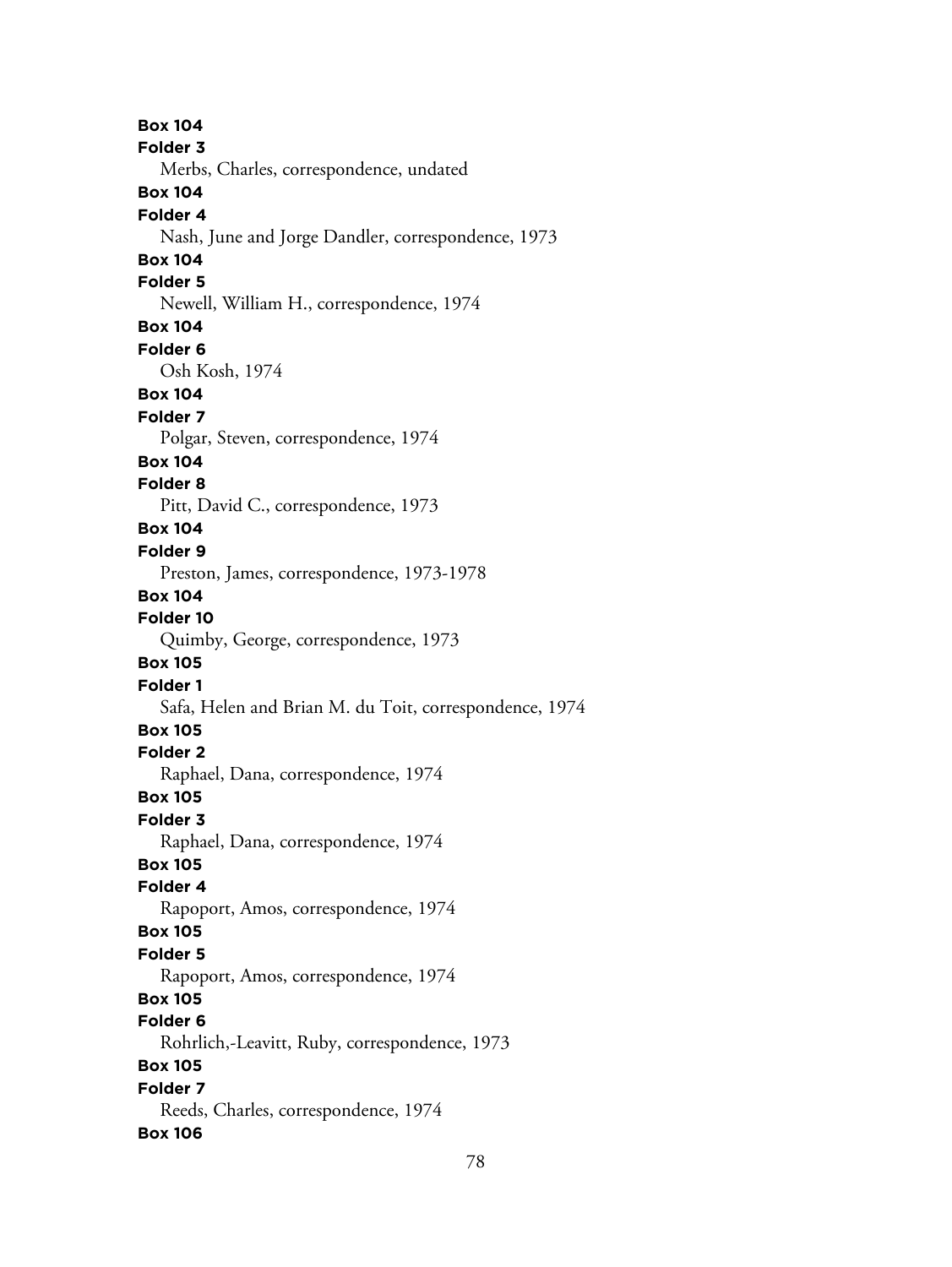### **Folder 1**

Rohrlich, Leavitt, correspondence, 1973

### **Box 106**

**Folder 2**

Rubin, Vera, correspondence, 1975

## **Box 106**

#### **Folder 3**

Sliverberg, James, 1972-1978

## **Subseries 4: Conference Papers and Original Drafts**

## **Box 106**

## **Folder 4**

 $A-AI$ .

- Abromova, Z.A., conference papers, 1973
- Abdushelishvily, M.B., conference papers, 1973
- Abramson, S.M, conference papers, 1973
- Adams, John W. and Alice B. Kasakoff, conference paper, 1973
- Adams, Robert McC., conference paper, 1973
- Afendreas, Evangelos A., conference paper, 1973
- Agajanov S.G. and A. Kavryev, conference paper, 1973
- Ahmed, Nizam Uddin, conference papers, 1973
- Alekseeva, T.I., conference paper, 1973
- Alexeenko, E.A., conference paper, 1973
- Al Faruqi, L.I., conference paper, 1973

## **Box 106**

# **Folder 5**

AM-AZ

- Amos, Ajato, draft, 1973
- Andersen, Raoul, draft, 1974
- Andreev, I.L., conference paper, 1973
- Andreev, I.L., conference paper, 1973
- Andrianove, B.V. and N.N. Cheboxaron, conference paper, 1973
- Araki, Hiroyuki, draft, 1973
- Arens, William, reprint, undated
- Armstrong, Robert G., conference paper, 1973
- Aschenbrenner, Joyce and Lloyd Collins, undated
- Arutyunyan, Yu. V., conference paper, 1973
- Atallah, Borham, conference paper, 1973
- Atherton, John H., conference paper, 1973
- Atkinson, M. Jourdan, conference paper and draft, 1973

# **Box 106**

## **Folder 6**

Abdel-Hameed, F. draft, 1973

## **Box 106**

## **Folder 7**

Abu-Laban, Baha, draft. 1973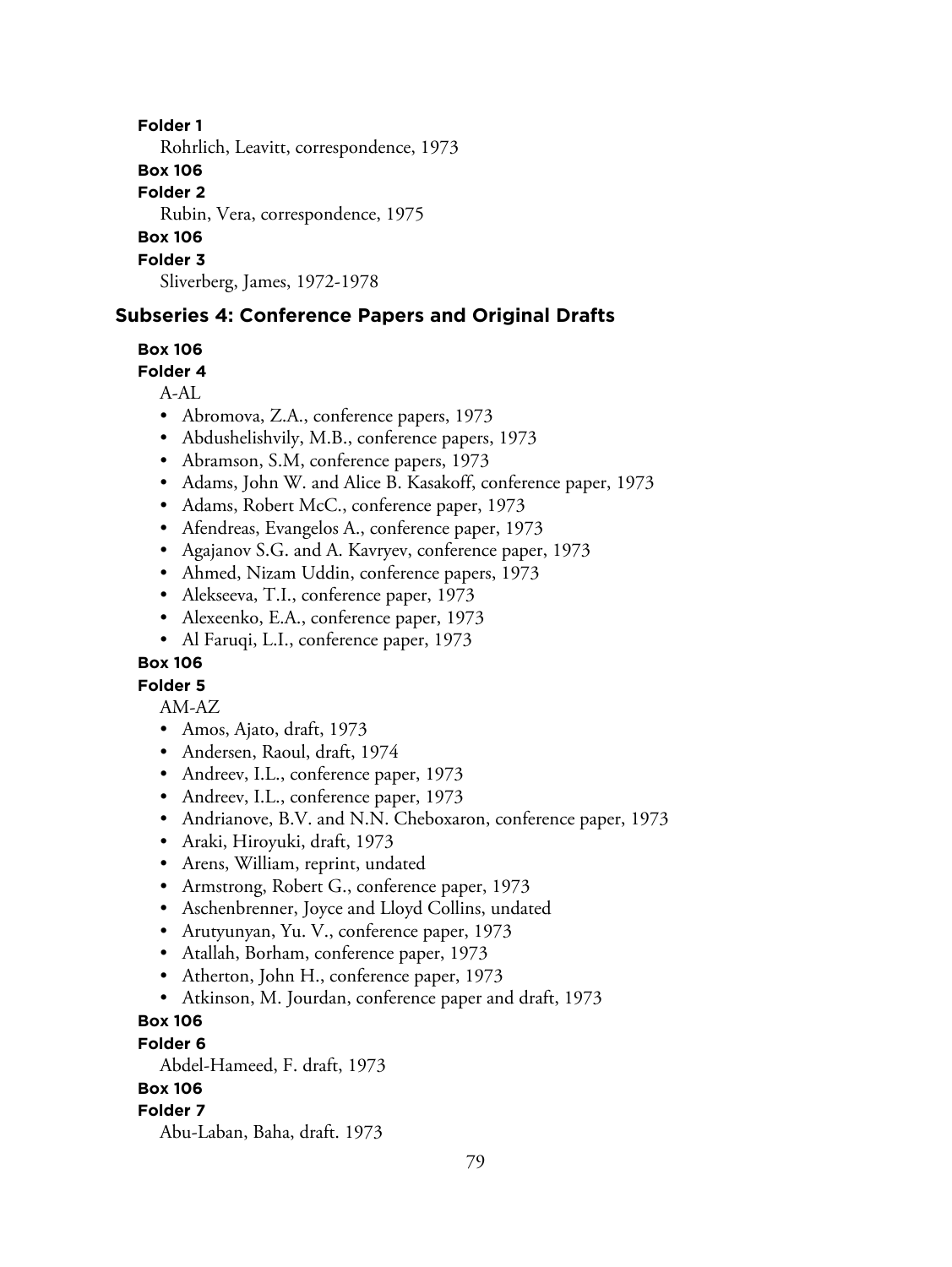#### **Folder 8**

Aignor, J.S. draft, 1974

## **Box 106**

#### **Folder 9**

Allen, Bettie Scott, draft, 1974

# **Box 106**

#### **Folder 10**

Albert, Stuart, draft, 1973

## **Box 106**

### **Folder 11**

Anonymous, "Background of Comedy," draft, 1972

## **Box 106**

## **Folder 12**

Anonymous, "Ethnology, Modern Problems in the USSR," bibliography, undated

## **Box 106**

## **Folder 13**

Anonymous, "Identity and Opposition," draft, 1973

# **Box 107**

## **Folder 1**

Anonymous, untitled draft, 1973

## **Box 107**

## **Folder 2**

Atkinson, Jourdan, draft, proofs, and correspondence, 1973

## **Box 107**

## **Folder 3**

## BA

- Bacon, Edmund, draft, 1973
- Baffoun, Alya, draft, undated
- Bali, R.S., draft, 1973
- Ballonof, Paul A. conference paper, 1973
- Banerjee, A.R., conference paper, 1973
- Bank, David J., draft, 1974
- Baran, Jitka S.L, conference paper, 1973
- Barnlund, Dean C., conference paper, 1973
- Bansal, I.J.S., conference paper, 1973
- Barwicke, Laura J. draft, 1973
- Baskakov, N.A., conference paper, 1973
- Bassing, Allen, conference paper, 1973
- Basu, Amitabha, conference paper, 1973
- Bernardi, B., reprint, undated
- Bharati, M. reprint, undated

## **Box 107**

## **Folder 4**

## BE

• Bean, Susan S., conference paper, 1973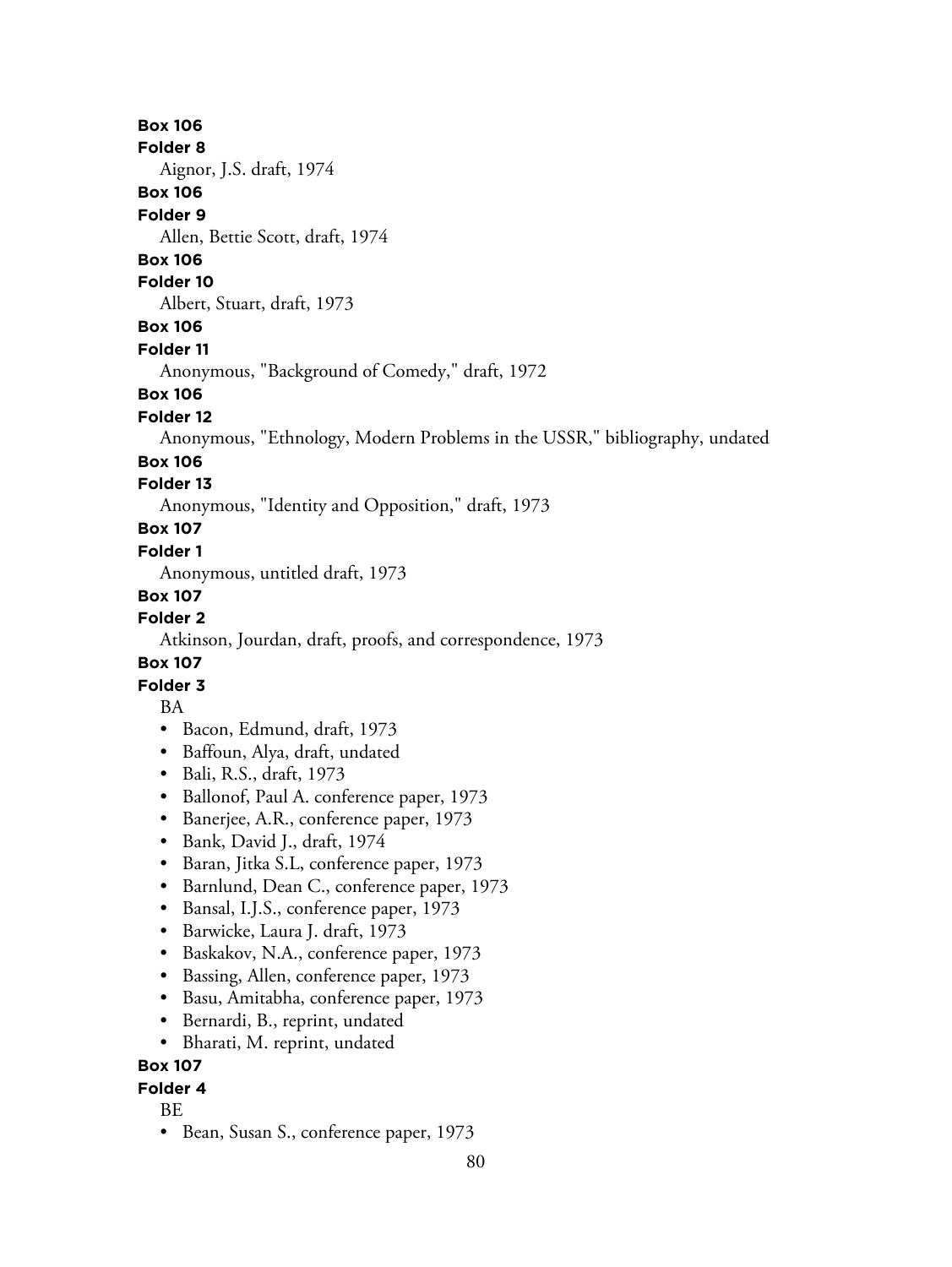- Beckford, George L., conference paper, 1973
- Bedaux, R.M.A., conference paper, 1973
- Belin-Millerson, J. conference paper, 1973
- Ben-Ami, Issachar, conference paper and draft, 1973
- Benoist, Jean, conference paper, 1973
- Benoit, Emile, draft, 1973
- Ben-Salem, Idlia, conference paper and French translation, 1973
- Bernier, Ronald M., conference paper, 1973
- Berthoud, Gerald, conference paper, 1973

#### **Folder 5**

BH-BO

- Bhanu, V. Vijaya, conference paper, 1973
- Bianco, Caro, conference paper, 1973
- Bishop, Charles A., conference papers, 1973
- Borgenhammar, Edgar, draft, 1973
- Bosse, William R. drat, 1973
- Bouloux, C., G. Jaeger and Y. Marty, conference paper, 1973
- Breton, Yvan, conference paper, 1973
- Bringeus, Nils-Arvid, conference paper, 1973
- Brink, Pamela, J., conference paper, 1973
- Brook. S.I., conference paper, 1973
- Brown, Margaret Kimball, conference paper, 1973

#### **Box 107**

### **Folder 6**

BU

- Buchdahl, David, conference paper, 1973
- Bunak, V.V., conference paper, 1973
- Butzer, Karl W., conference paper, 1973

## **Box 107**

#### **Folder 7**

Battesti, T., drafts, 1973

#### **Box 107**

### **Folder 8**

Berg, K.W., drafts, 1973

## **Box 107**

## **Folder 9**

Bharti, A, correspondence, draft, conference paper, reprint, 1973

## **Box 107**

#### **Folder 10**

Billingham, B.W. and Barry I. Isaac, conference paper, 1973

### **Box 107**

## **Folder 11**

Bonet, Ofelia Macado, conference paper, 1973

#### **Box 107**

#### **Folder 12**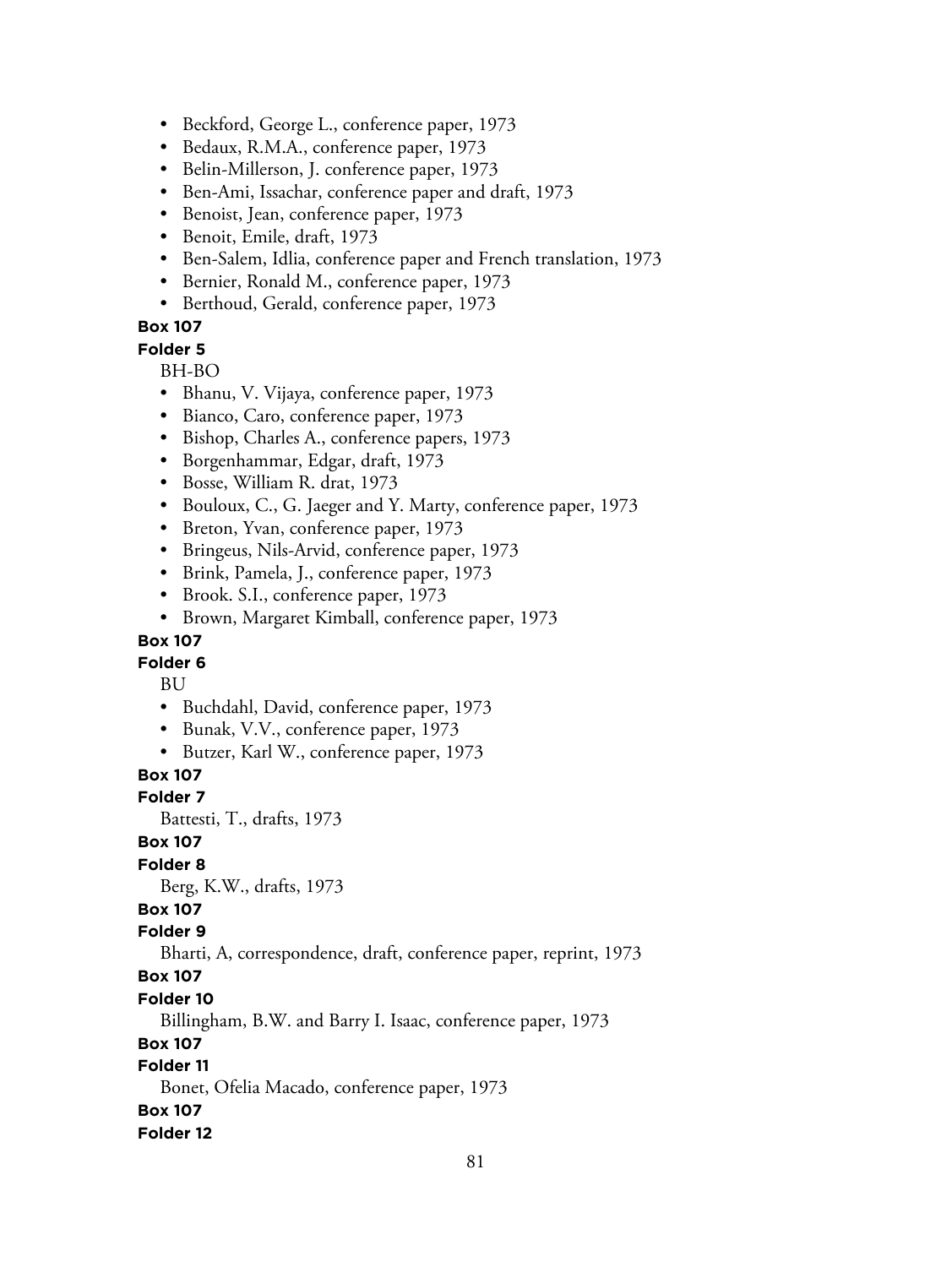Bredahl-Peterson, F.E., 1973

## **Box 108**

## **Folder 1**

Bowman, David L., Introductions for editions, 1975

# **Box 108**

## **Folder 2**

Buechler, J.M.H., paper for publication, 1973-1975

# **Box 108**

## **Folder 3**

Busygin, E.P. and N.V. Zorin, conference paper, 1973

## **Box 108**

# **Folder 4**

## CA-CH

- Camejo, Acton, conference paper, 1973
- Cantacuzino, Georges, conference paper, 1973
- Capitanio, Mariantonia, conference paper, 1973
- De Carmargo e Almeida, F., and Lourdes Rego Novaes, conference paper, 1973
- Cartwright, R.A., conference paper, 1973
- De Carvalho-Neto, Paulo, conference paper with translation, 1973
- Casey, Albert E., cornellia Holland, Worth W. Barham, J.G. Casey, Barbar Long, and Eleanor L. Downey, abstract, 1973
- Castell, Richard W. conference paper, 1973
- Cattarinussi, Bernardo, conference paper, 1973
- Chakravartti, M. R., abstract, 1973
- Chamla, M.C., conference paper, 1973
- Chao, Paul, conference paper, 1973
- Chatterjee, B.K. and G.D. Kumar, conference paper, 1973
- Chaudhuri, Buddhadeb, conference paper, 1973
- Chesnow, Ai.V., conference paper, 1973
- Chevrette, Louis, conference paper, 1973
- Chevannes, Barry, conference paper, 1973
- Chiao, Chien, conference paper, 1973
- Chikovani, M.J., conference paper, 1973
- Chipp, Sylvia A., conference paper, 1973
- Chlenov, M.A., conference paper, 1973
- Chritianssona Noel D. Broadbent, conference paper, 1973

## **Box 108**

## **Folder 5**

CI-CL

- Ciaovârnache, Marta and M. Bâlan, M., conference paper, 1973
- Clark, Woodrow W., conference paper, 1973
- Cloak Jr., F.T., conference paper, 1973
- Closs, Alois, conference paper with translation, 1973

## **Box 108**

## **Folder 6**

CO-CU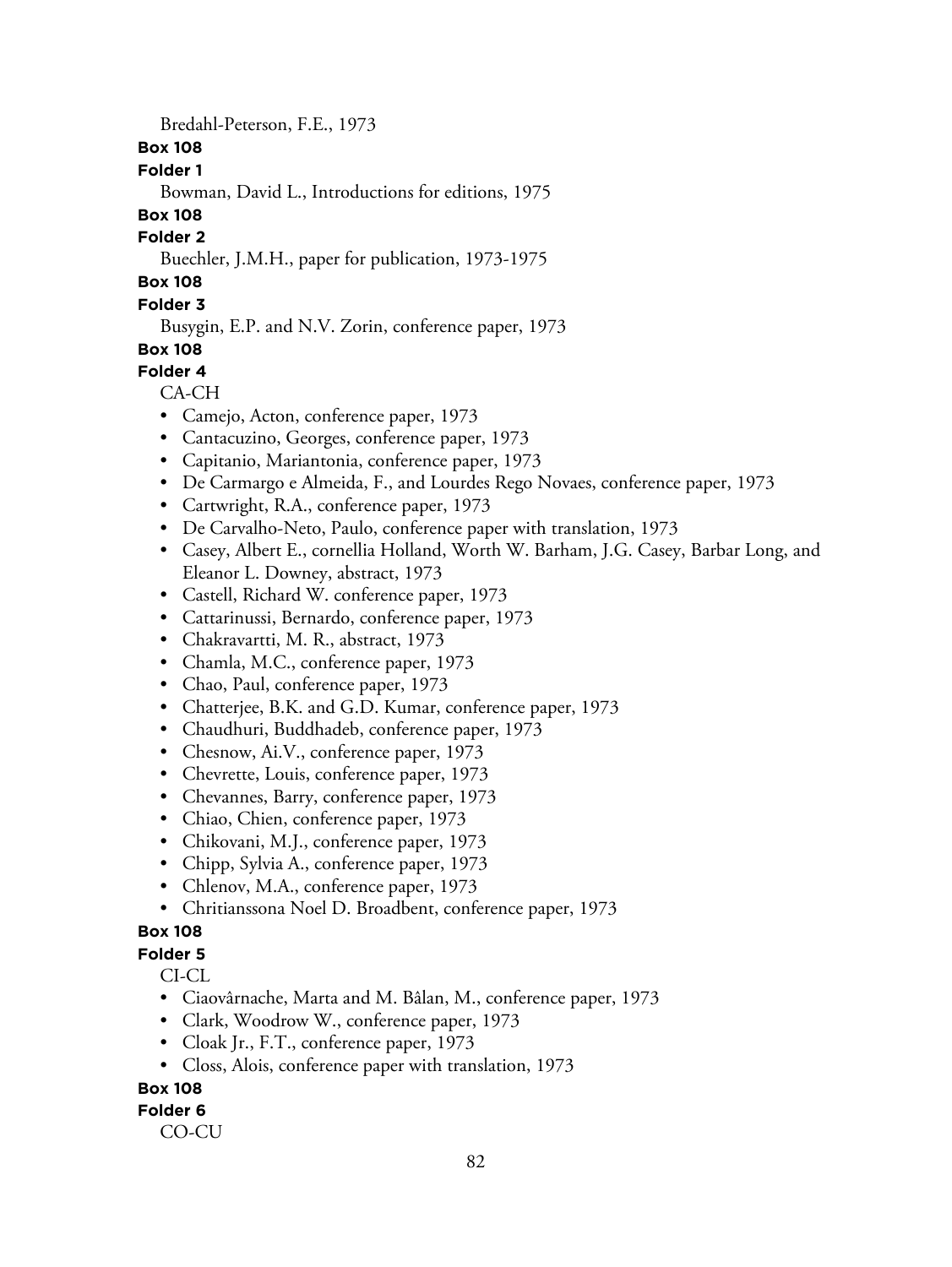• Cochran, Gylnn, conference paper, 1973

- Cohn, Michael, conference paper, 1973
- Comhaire, Jean L., conference paper, 1973
- Comşa, Eugen, conference papers and translations, 1973
- Constans, J., conference papers, 1973
- Cordun, Val, conference paper, 1973
- Correnti, V, M. Cresta, G.B. Panatta, E. Capucci, F. Vecchi. G. Spedini, Cordun, Val, conference papers, 1973
- Cortazar, A.R., Cordun, Val, conference paper, 1973
- Cove, John J. draft, undated
- Crognier, Emile, conference paper, 1973
- Cubelic, Tvrtko, conference paper, 1973

# **Box 108**

## **Folder 7**

Cardich, Augusto

# **Box 108**

# **Folder 8**

Chaudhuri, Dulal, draft, 1973

## **Box 108**

#### **Folder 9**

Chlenov, M. A., conference paper, 1973

#### **Box 108**

**Folder 10**

Choldin, Harvey M., draft, 1974

### **Box 108**

**Folder 11**

Conrad, R. and W. Dye, draft, 1973

### **Box 108**

## **Folder 12**

Corrain, Cleto, draft, 1972

#### **Box 108**

**Folder 13**

Cooper, Kenneth, draft, 1973

#### **Box 108**

#### **Folder 14**

Corning, P.A. and C.H., draft, 1973

### **Box 108**

# **Folder 15**

#### DA-DE

- Danda, Ajit K., conference paper, 1973
- Darnell, Regna, conference paper, 1973
- Danilovea, E.I. and L.I. Timoshinko, conference paper, 1973
- Davide, D.T. and R.R. Grilletto, conference paper and translation, 1973
- Deblock, R. and R. Fenart, conference paper, 1973
- Décsy, Gyula, conference paper, 1973
- Dégh, Linda, and Andrew Vázsonyi, draft, 1973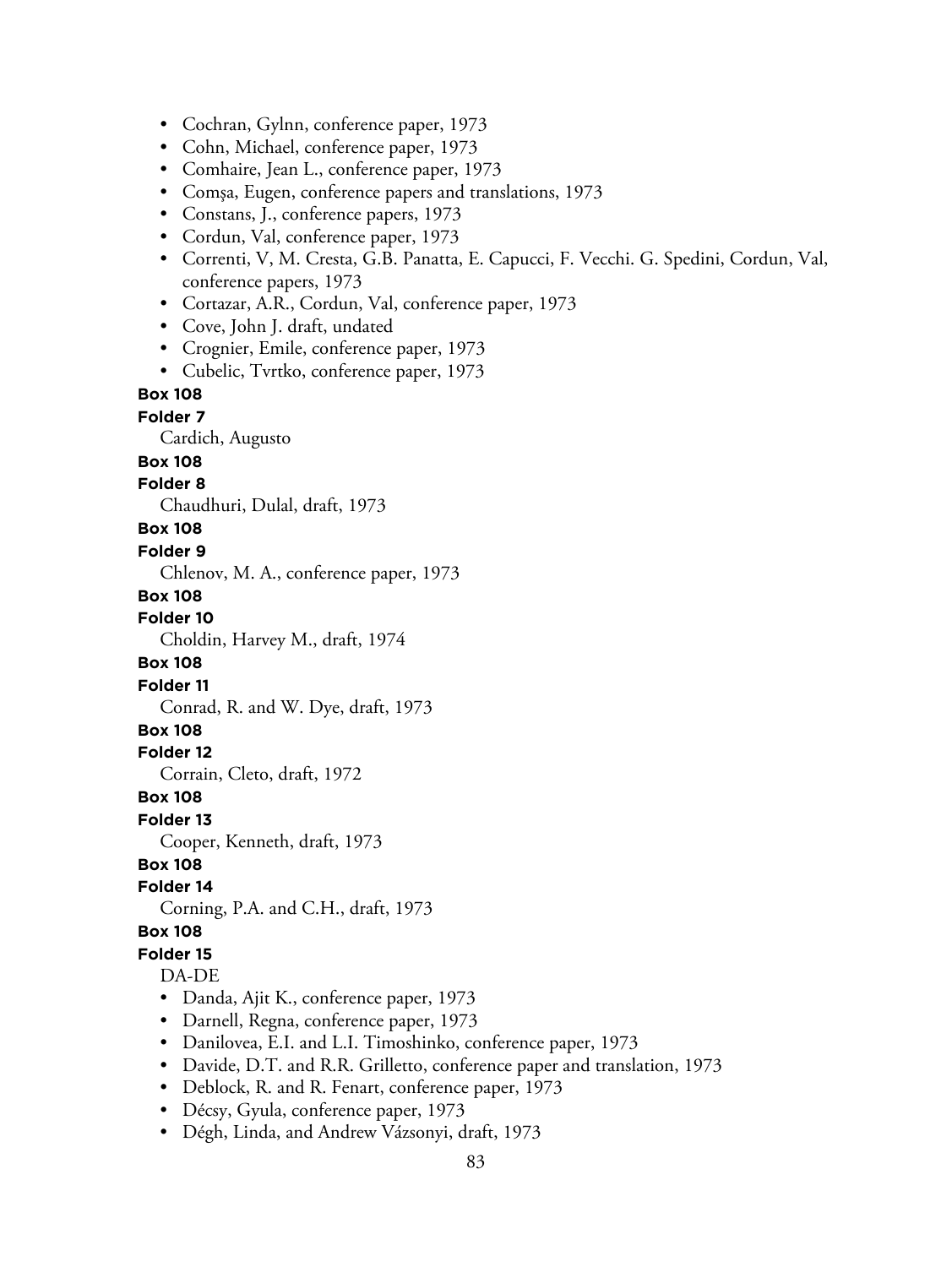- Dej, A.I., conference paper, 1973
- Delange-Fry, Jacquelin, draft, undated
- Derrett, J. Duncan, conference paper, 1973
- Deva, Indra, draft, 1973

# **Folder 1**

#### DH-DZ

- Dhalla, Homi B., conference paper, 1973
- Dinerman, Ina R., conference paper, 1973
- Dmitieva, S.I., conference paper, 1973
- Dobbert, Marion L., draft, 1973
- Doi, Takuji, draft, 1973
- Domotor, ?, draft, 1973
- Dredge, C. Paul, draft, 1973
- Drobizheva, L.H., conference paper, 1973
- Dubreuil, Guy and E.D. Wittkower, conference paper, 1973
- Ducey, Paul R., conference paper, 1973
- Dumett, Raymond E., conference paper, 1973
- Dumitrescu, H. conference paper and translation, 1973
- Du Toit, Brian M., conference paper, 1973
- Dunare, Nicolas, conference paper, 1973
- Dzharylgasinova, R. Sh., conference paper, 1973

### **Box 109**

#### **Folder 2**

David, Kenneth, drafts, undated

## **Box 109**

#### **Folder 3**

David, Kenneth, drafts, undated

#### **Box 109**

**Folder 4**

Dervyanko, A.P., draft, 1972

#### **Box 109**

**Folder 5**

Dillon, Wilton S., reprint, 1972

#### **Box 109**

### **Folder 6**

Divalo, William Julio, draft, 1974

#### **Box 109**

#### **Folder 7**

Dominguez, Alfred Mendez and Gordon Darrow, conference paper, 1973

#### **Box 109**

#### **Folder 8**

Dredge, C. Paul, draft, 1974 **Box 109**

# **Folder 9**

E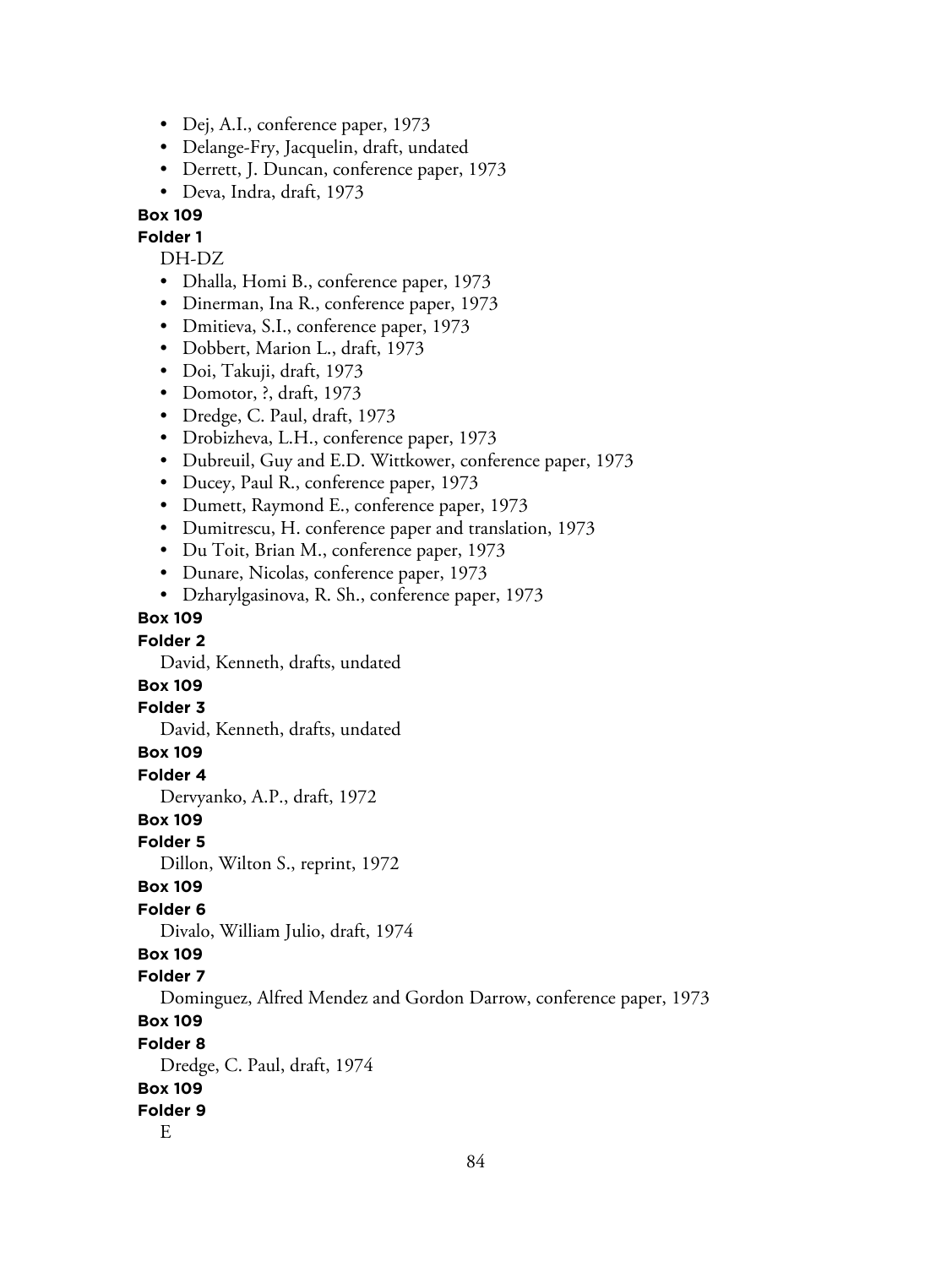- Ecsedy, Csaba, conference paper, 1973
- Eisenstadt, S.N., conference paper, 1973
- El-Hakin, Sherif and John Markoff, conference paper, 1973
- Ellis, David V., conference paper, 1973

#### **Folder 10**

Ehrhardt, Anke A., draft, 1973

## **Box 109**

### **Folder 11**

Elahi, K., draft, 1975

### **Box 109**

#### **Folder 12**

Faris, J.C., draft and conference paper, 1973

# **Box 109**

## **Folder 13**

Fedorova, S.G., conference paper, 1973

## **Box 109**

#### **Folder 14**

Formozov, A.A., conference paper, 1973

## **Box 110**

## **Folder 1**

Freedman, Maurice, draft, session 721, 1973 and introductory remarks by Fred Eggan, 1973

#### **Box 110**

### **Folder 2**

## GA-GI

- Gamburd, Geraldine, conference papers, 1973
- Ganguly, Pranab, draft and conference paper, 1973
- García, María-Pilar, and Rae Lesser Blumberg, conference paper, 1973
- Gardner, Louise, conference paper, 1973
- Garine, Igor de
- Gavazzi, M., draft, 1973
- Gearing, Frederick, draft, 1973
- Gedicks, Al, draft, 1973
- George, J.E., conference paper, 1973
- Gessain, Monique, conference paper, 1973
- Gessain, R., conference paper and translations, 1973
- Ghosh, Asok K., conference paper, 1973
- Gilber, Vera Jane, draft, 1973
- Giles, Howard and Richard Bourhis, conference paper, 1973

## **Box 110**

### **Folder 3**

GO-GU

- Goldberg, Harvey E., Gurvich, I.S., conference paper, 1973
- Goldberg-Mulkiewicz, Olga, Gurvich, I.S., conference paper, 1973
- Goldstein, Melvyn C., Gurvich, I.S., conference paper, 1973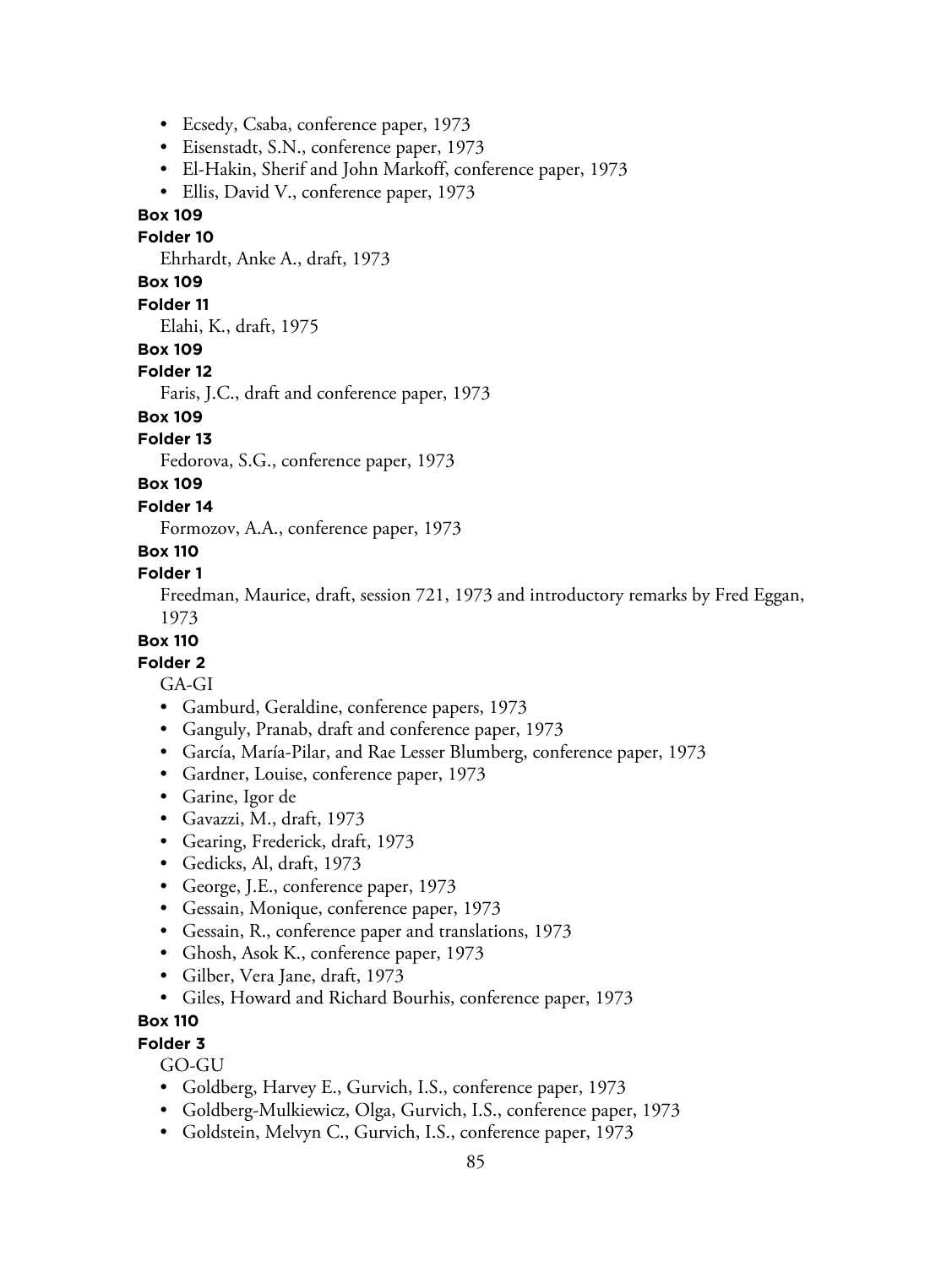- González, G. and M.M. Errázuris, Gurvich, I.S., conference paper, 1973
- Gooch, Donald R., Gurvich, I.S., conference paper, 1973
- Gordon, Robert J. and Wade C. Pendleton, Gurvich, I.S., conference paper, 1973
- Gráfik, Imre, Gurvich, I.S., conference paper, 1973
- Gravaris, I. and M. Giessen, draft, undated
- Grimm, H., Gurvich, I.S., conference paper, 1973
- Griva, Edelmi E. draft, 1973
- Gunawardena, K.L, Gurvich, I.S., conference paper, 1973
- Gurvich, I.S., conference paper, 1973
- Guseva, N.R., Gurvich, I.S., abstract, 1973
- Gutierrez, Ramon, conference paper, 1973

#### **Folder 4**

Gedicks, Al, draft, 1974

### **Box 110**

#### **Folder 5**

Goldberg, Harvey E., Gurvich, I.S., conference paper, 1973

#### **Box 110**

## **Folder 6**

Güttgemanns, Erhardt, draft, 1968

#### **Box 110**

### **Folder 7**

HA

- Haas, Marilyn L., draft, 1973
- Haque, Abu Saeed Zahurul, draft, 1973
- Hartle, Donald D., conference paper, 1973

## **Box 110**

## **Folder 8**

HE-HO

- Haskell, Edward, draft, 1973
- Heath, Barbara Honeyman, conference paper, 1973
- Heilfurth, Gerhard, conference paper and translation, 1973
- Heinrich, Albert, conference paper, 1973
- Henderson, M.C., conference paper, 1973
- Henrotte, J.G., conference paper, 1973
- Hirschfeld, Gerhard, conference paper, 1973
- Hirschfeld, William J. and Robert M. Moyers, conference paper, 1973
- Holmes, Lowell D., conference paper, 1973
- Howard, Alan and Irwin Howard, draft, 1973

## **Box 110**

## **Folder 9**

Hr-I

- Hrissanfova, E.N., conference paper, 1973
- Hunte, Pamela A., conference paper, 1973

**Box 110**

#### **Folder 10**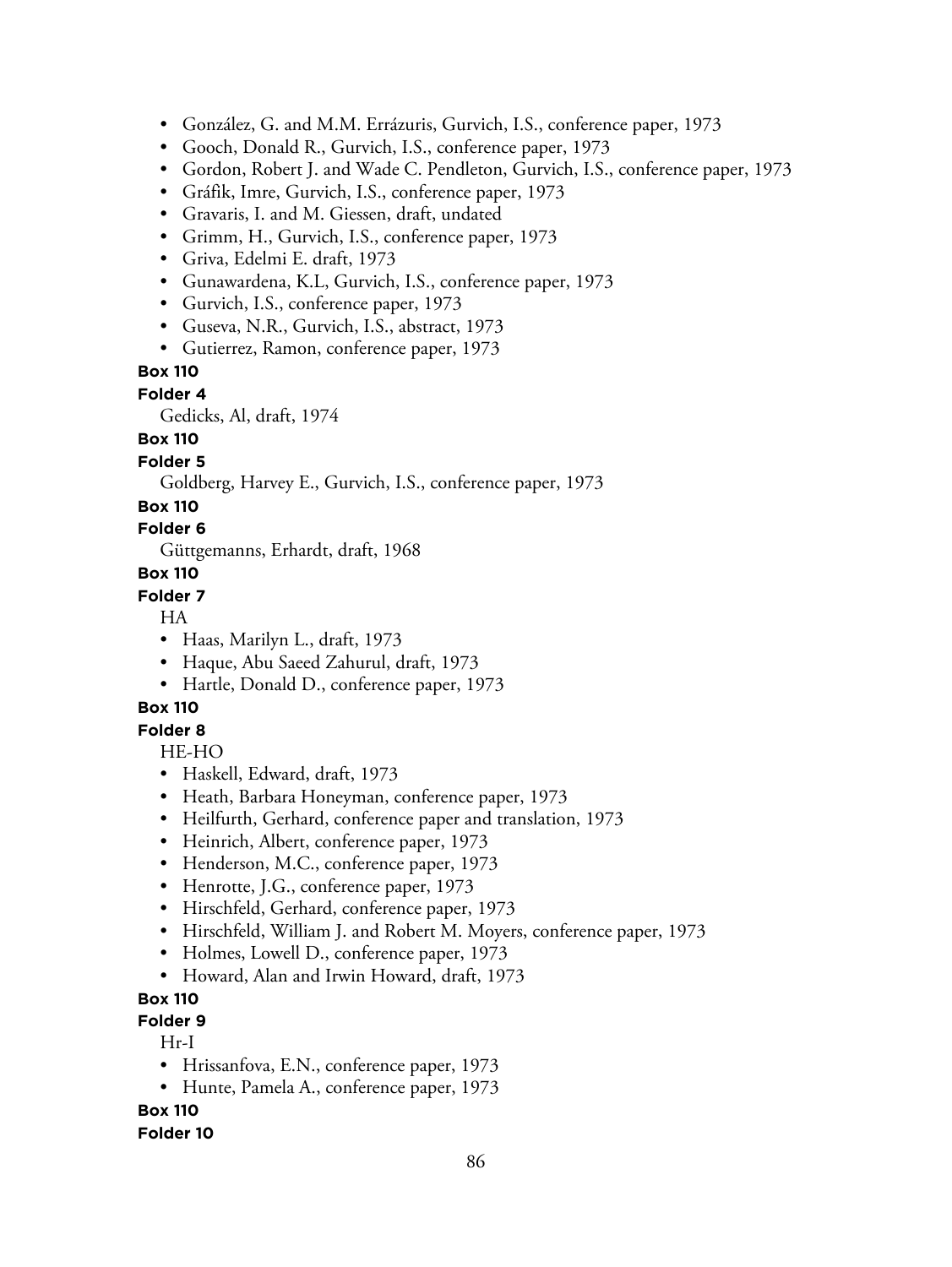### Halanaka, S., draft, 1973

## **Box 110**

**Folder 11**

Harris, Richard M., 1974

## **Box 110**

### **Folder 12**

Hassan, Fekri, A., 1973

# **Box 110**

## **Folder 13**

Hassan, Riaz and Geoffry Benjamin, draft, 1973

### **Box 110**

## **Folder 14**

Heilfarth, Gerhard, draft, 1973

# **Box 110**

## **Folder 15**

Hirschfeld, Gerhard, draft, introduction and conference paper, 1973

# **Box 111**

## **Folder 1**

Hockings, Paul, conference paper, 1973

## **Box 111**

## **Folder 2**

Hoffer, Carol P., draft, 1973

## **Box 111**

## **Folder 3**

### I

- Ikegami, Yoshihiko, conference paper, 1973
- Inal-Ipa, Sh.D., conference paper, 1973
- Inouye, Teruko, draft, 1973
- Isaac, Glynn L., conference paper, 1973
- Islam, Mazharul, conference paper, 1973
- Ismagulov, O., conference paper, 1973

## **Box 111**

## **Folder 4**

Idris-Soven, Elizabeth, conference paper, 1973

## **Box 111**

## **Folder 5**

Ikawa-Smith, Fumiko, conference paper and correspondence, 1973

## **Box 111**

## **Folder 6**

Ikawa-Smith, Fumiko, conference paper, 1973

# **Box 111**

## **Folder 7**

Ingman, Stanley and Anthony Thomas, draft and correspondence, 1974-1975

# **Box 111**

## **Folder 8**

Irving, W. conference paper, 1973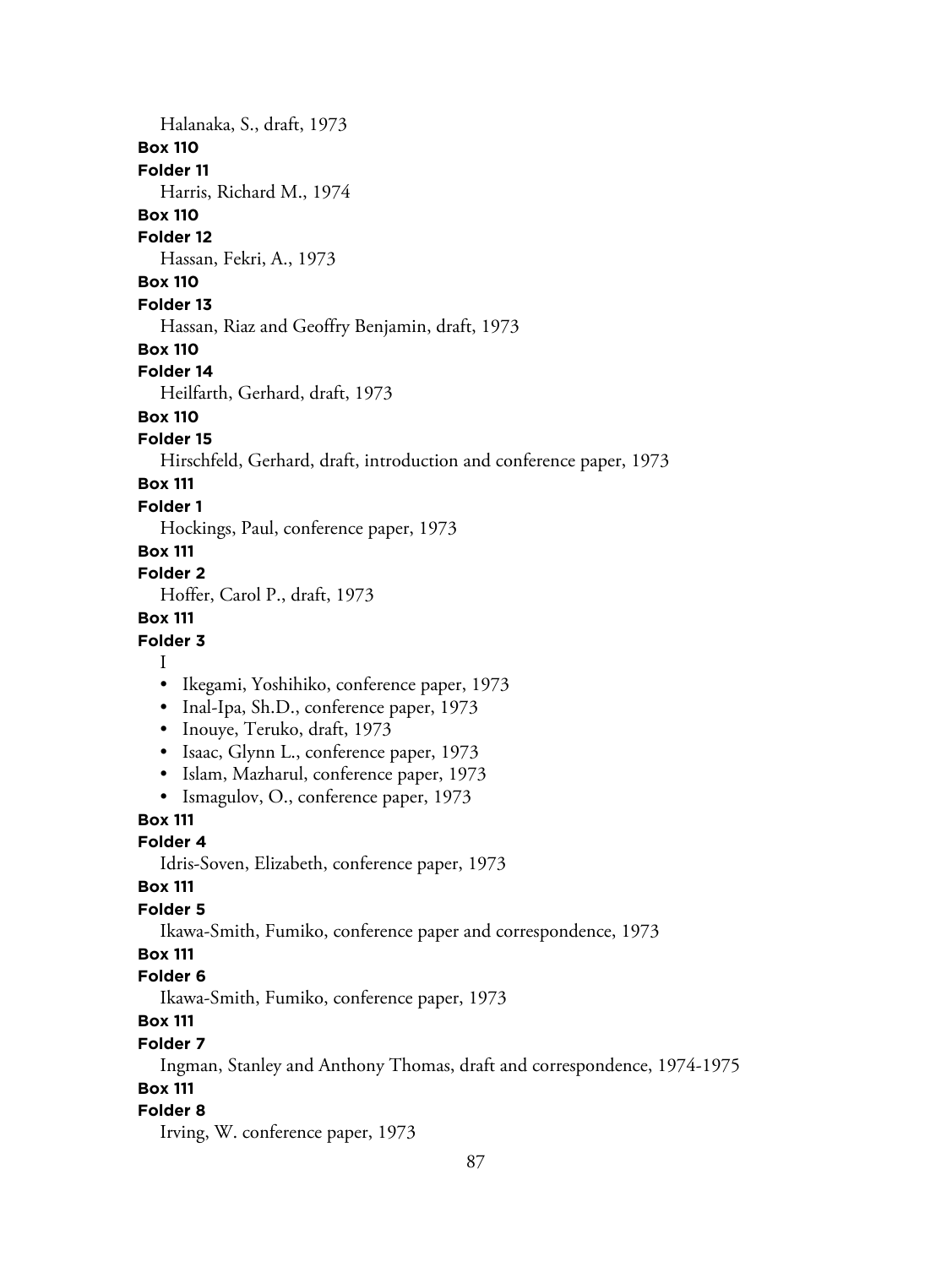**Folder 9**

Irving, William, editorial notes and correspondence, 1973

**Box 111**

### **Folder 10**

JA

- Jaeger, Georges, conference paper, 1973
- Jagannadhacharyulu, C., conference paper, 1973
- Jairazbhoy, R.A., draft, undated
- Jansen II, William H., conference paper, 1973
- Jason, Heda, conference paper, 1973

**Box 111**

**Folder 11**

- JE-JU
- Jenkins, Trefor and G.T. Nurse, draft, 1973
- Johnson, Donald Lee, draft, 1973
- Johnson, Frank A. and Anthony Marsella, conference paper, 1973
- Jones, Steven H., draft, 1973
- Jürgens, H.W., draft, 1973

#### **Box 111**

#### **Folder 12**

Jack Jr., Lenus, draft, 1973

#### **Box 111**

#### **Folder 13**

Jackson, Anthony, draft, 1973

## **Box 111**

#### **Folder 14**

Jacob, Teuku, draft and conference paper, 1973

### **Box 111**

**Folder 15**

Jacobs, Ruth Harriett, draft, 1973

## **Box 112**

**Folder 1**

Jacobs, Sue-Ellen, conference paper, 1973

#### **Box 112**

## **Folder 2**

Jacobson, Doranne, draft, 1973

#### **Box 112**

#### **Folder 3**

Jácome, Nicanor and Inés Llumiquinga, draft, 1973

## **Box 112**

**Folder 4**

Jaeger, Georges, conference paper, 1973

## **Box 112**

## **Folder 5**

Jagannadhacharyulu, C. draft. 1973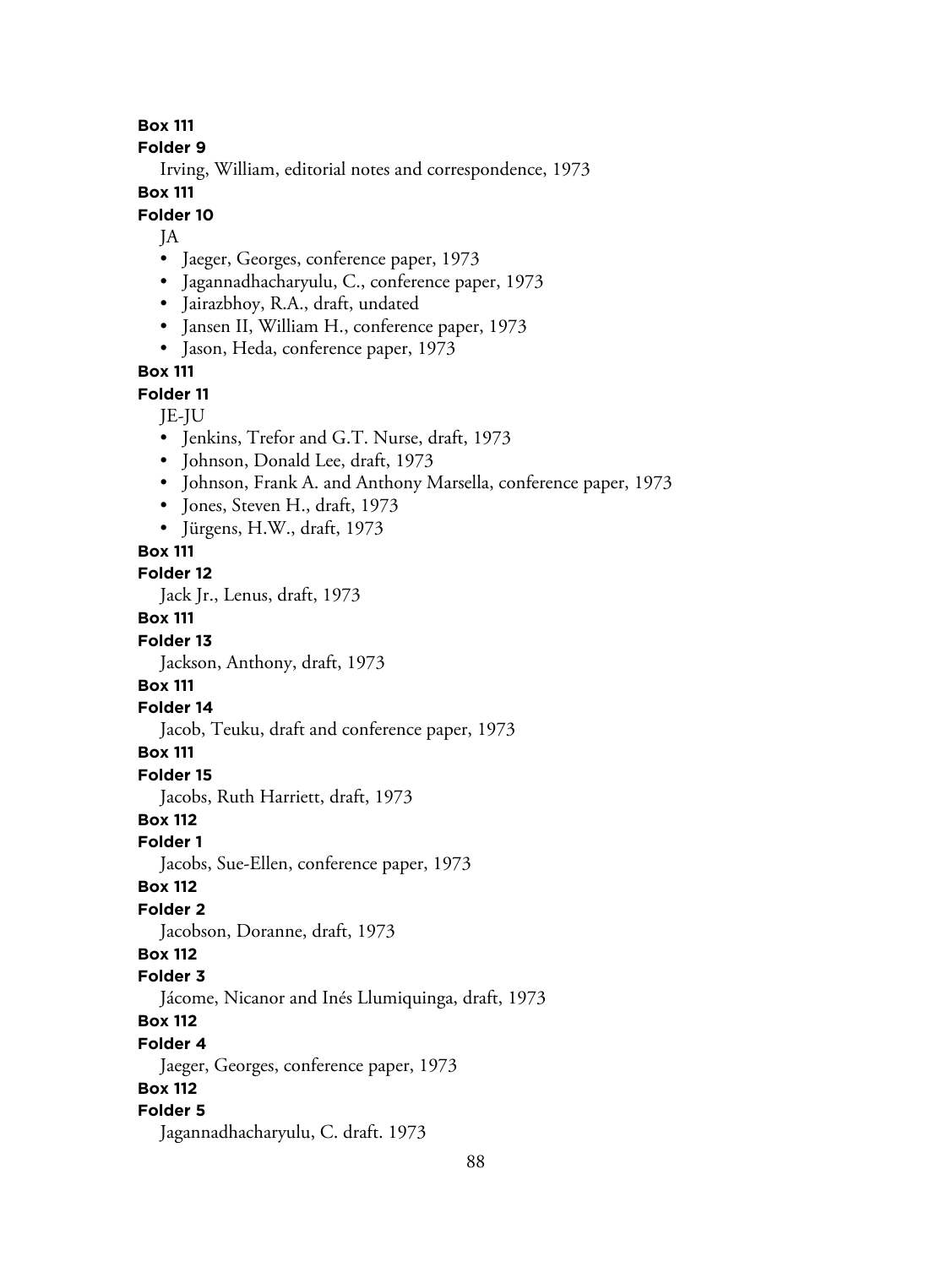**Box 112 Folder 6** James, Hermann, draft, 1973 **Box 112 Folder 7** Jankowsky, Walter G., reprint, 1973 **Box 112 Folder 8** Jánossy, Dénes, draft, 1973 **Box 112 Folder 9** Jansen, William Hugh, draft, 1973 **Box 112 Folder 10** Janzen, John M., draft, 1973 **Box 112 Folder 11** Jason, H., abstract, correspondence, 1975 **Box 112 Folder 12** Jason, H., draft, correspondence, 1975 **Box 112 Folder 13** Jason, Helda, draft, conference paper, 1973 **Box 112 Folder 14** Jean, Zoanga Bigtarma, conference paper, 1973 **Box 113 Folder 1** Jeffreys, M.D.W., draft, 1973 **Box 113 Folder 2** Jelínek, Jan, conference paper, 1973 **Box 113 Folder 3** Jenkins, Farish, A., draft, 1973 **Box 113 Folder 4** Jenkins, Trefor, draft, 1973 **Box 113 Folder 5** Jennings, George J., draft, 1973 **Box 113 Folder 6** Jerome, Norge W. draft, 1973 **Box 113**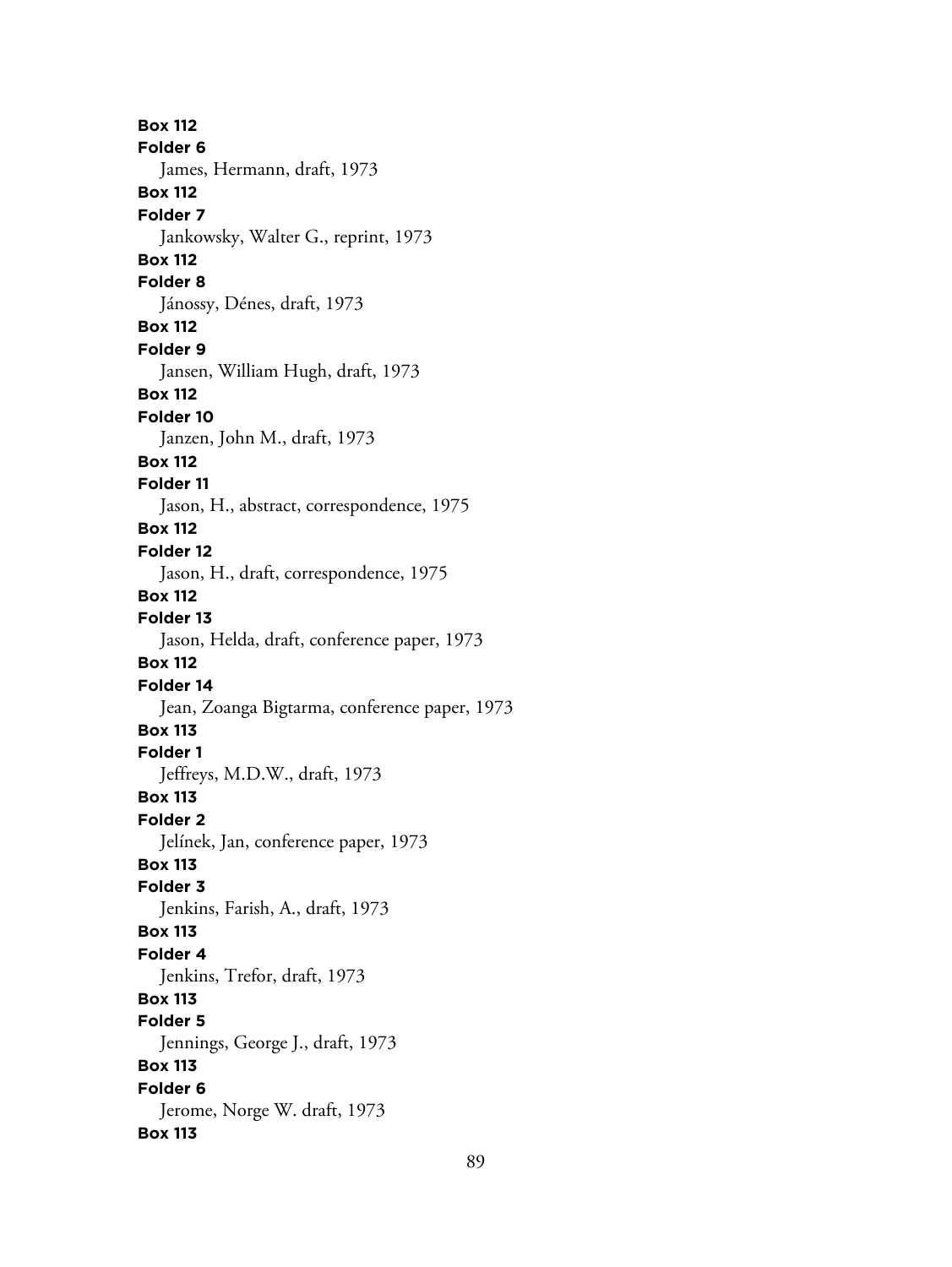**Folder 7** Jest, C., conference paper, 1973 **Box 113 Folder 8** Jilek, Wolfgang G., draft, 1973 **Box 113 Folder 9** Jilek-Aall, Louise, draft, 1973 **Box 113 Folder 10** Johnson, T. draft, 1973 **Box 113 Folder 11** Johnson, L. Lewis, draft, 1973 **Box 113 Folder 12** Johnsons, Frank A., conference paper, 1973 **Box 113 Folder 13** Johnston, Elizabeth, and Watts, reprints and correspondence, 1971-1974 **Box 113 Folder 14** Johnston, Elizabeth, and Watts, reprints and correspondence, 1971-1974 **Box 113 Folder 15** Johnston, Francis E. draft. 1973 **Box 113 Folder 16** Jolly, Grace, draft, 1973 **Box 113 Folder 17** Joshi, Om Prakash, draft, 1973 **Box 114 Folder 1** Jürgens, H.W., draft, 1973 **Box 114 Folder 2** KA-KE • Kabo, V.R., conference paper, 1973 • Kadetotad, N.K., conference paper, 1973 • Kagan, Zippora, conference paper, 1973 • Kahlon, D.P.S., draft, 1973 • Kalinovskaya, K.P., conference paper, 1973 • Kanai, Tenbi, conference paper, 1973 • Karakeev, K.G., conference paper, 1973 • Karim, Anwarul, draft, 1973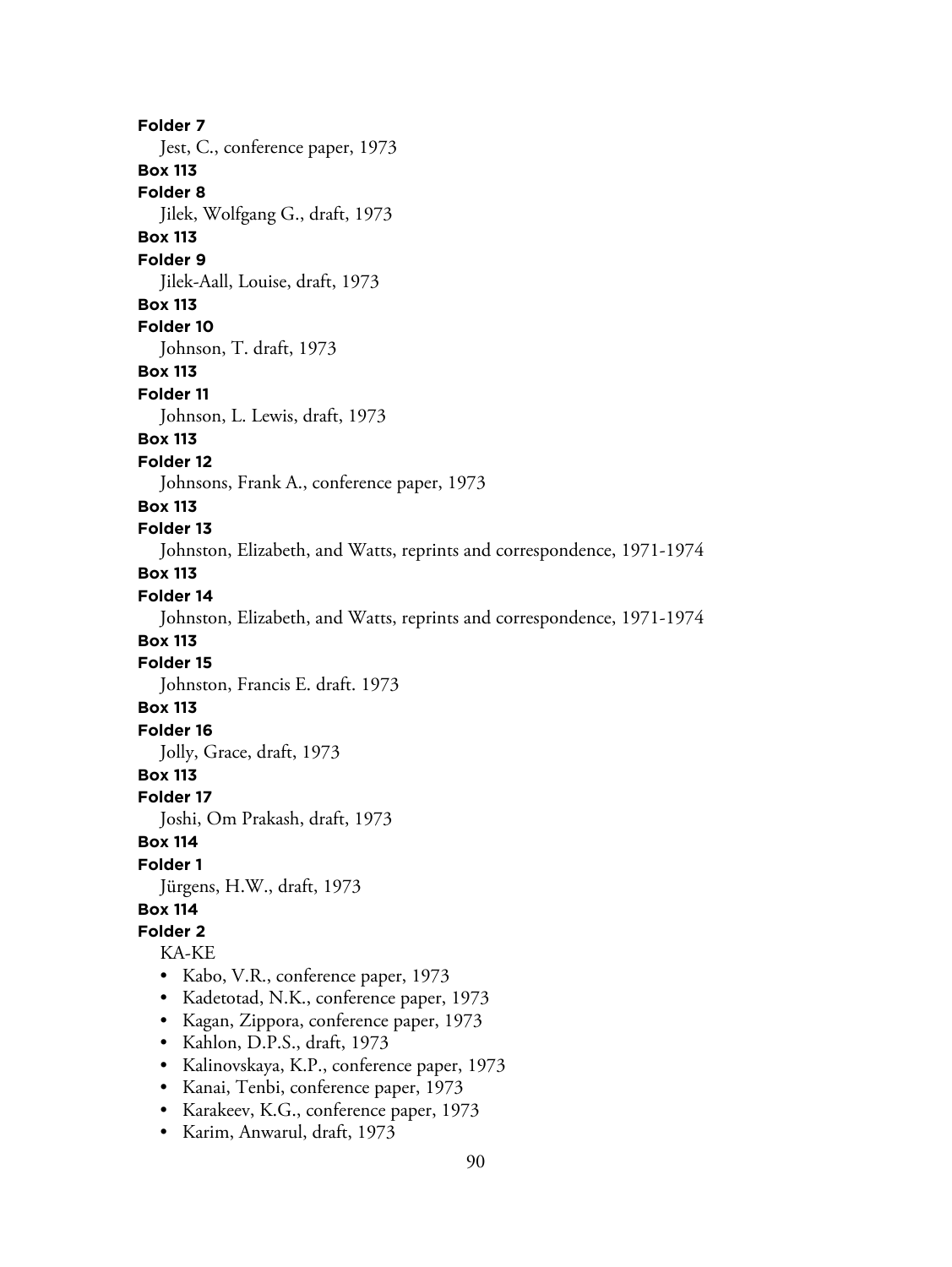- Katona, Imre, conference paper, 1973
- Kauffman, Robert, conference paper, 1973
- Keesing, Roger M., conference paper, 1973
- Keur, Dorothy and Russell LaDae, draft, 1973

### **Folder 3**

KH-KO

- Kikuchi, Yasushi, conference paper, 1973
- Kim, Won-Yong, conference paper, 1973
- Kisliakov, N.A., conference paper, 1973
- Kiyatikina, T.P., conference paper, 1973
- Klein, L.S., conference paper, 1973
- Klymasz, Robert B., draft, 1973
- Kochiyev, R.S., conference paper, 1973
- Koechlin, Bernard, draft, 1973
- Konstantinovi, Vesna D., conference paper, 1973
- Kopczynska-Jaworska, B., conference paper and translation, 1973
- Kozhin, P.M., conference paper, 1973

### **Box 114**

#### **Folder 4**

KR-KU

- Kresz, Mária, conference paper, 1973
- Kriukov, M.V., conference paper, 1973
- Krondl, M.M. and G.G. Boxen, conference paper, 1973
- Kryvelev, I.A., conference paper, 1973
- Kubik, Gerhard, draft, 1973
- Kudrjavtzev, M.K., conference paper, 1973
- Kumanyov, V.A., conference paper, 1973
- Kurais II, Muhammad, conference paper, 1973
- Kurshakova, Y.S., conference paper, 1973
- Kutrzeba-Pojnarowa, Anna, conference paper, 1973
- Kuznetsov, A.I., conference paper, 1973

## **Box 114**

### **Folder 5**

Kabo, V.R., draft and conference paper, 1973

## **Box 114**

#### **Folder 6**

Kabwegyere, T.B., draft, 1973

## **Box 114**

#### **Folder 7**

Kadetotad, N.K., draft, 1973

### **Box 114**

### **Folder 8**

Kagan, Ziporra, draft and conference paper, 1973

#### **Box 114**

#### **Folder 9**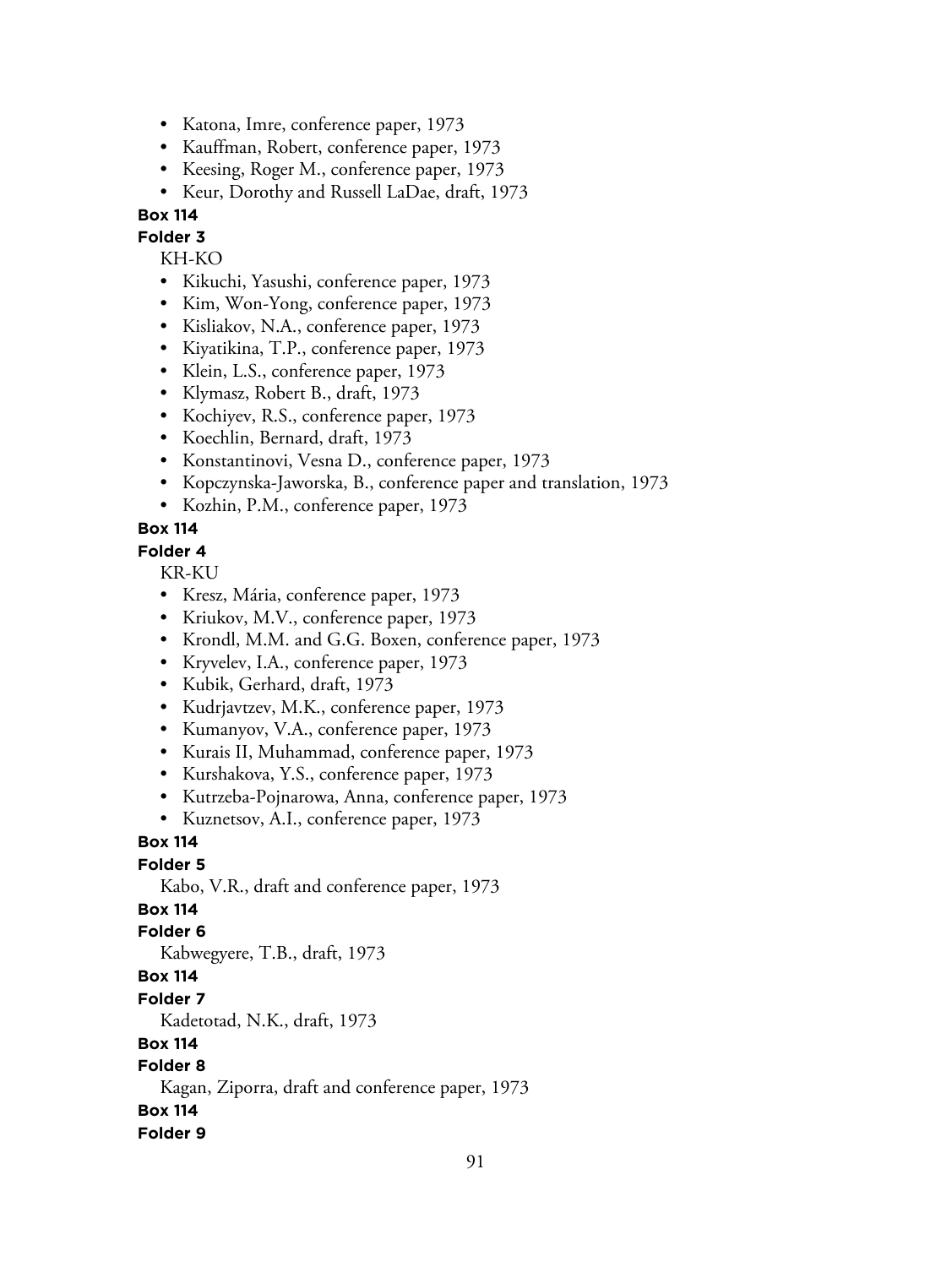Kalab, M., draft, 1973 **Box 114 Folder 10** Kalinovskaya, K.P., draft and conference paper, 1973 **Box 114 Folder 11** Kaloyev, B.A., draft and conference paper, 1973 **Box 114 Folder 12** Kahlke, H.D., draft, 1973 **Box 114 Folder 13** Kamau, I.J., draft, 1973 **Box 114 Folder 14** Karim, Anwarul, drafts and correspondence, 1973 **Box 114 Folder 15** Katz, Solomon H., draft, 1972 **Box 114 Folder 16** Kendon, Adam, draft and correspondence, 1974 **Box 115 Folder 1** Kessler, Carolyn, draft, 1972 **Box 115 Folder 2** Keur, Dorothy and Russell La Due, draft, 1973 **Box 115 Folder 3** Khalil, Zamiti, draft and correspondence, 1973 **Box 115 Folder 4** Khare, R.S., drafts, 1973 **Box 115 Folder 5** Khazanov, A.M. **Box 115 Folder 6** Khubchandani, Lachman M., draft, 1973 **Box 115 Folder 7** King, A.D., draft, 1973 **Box 115 Folder 8** King, J. and A.E. Tregunza, draft, 1973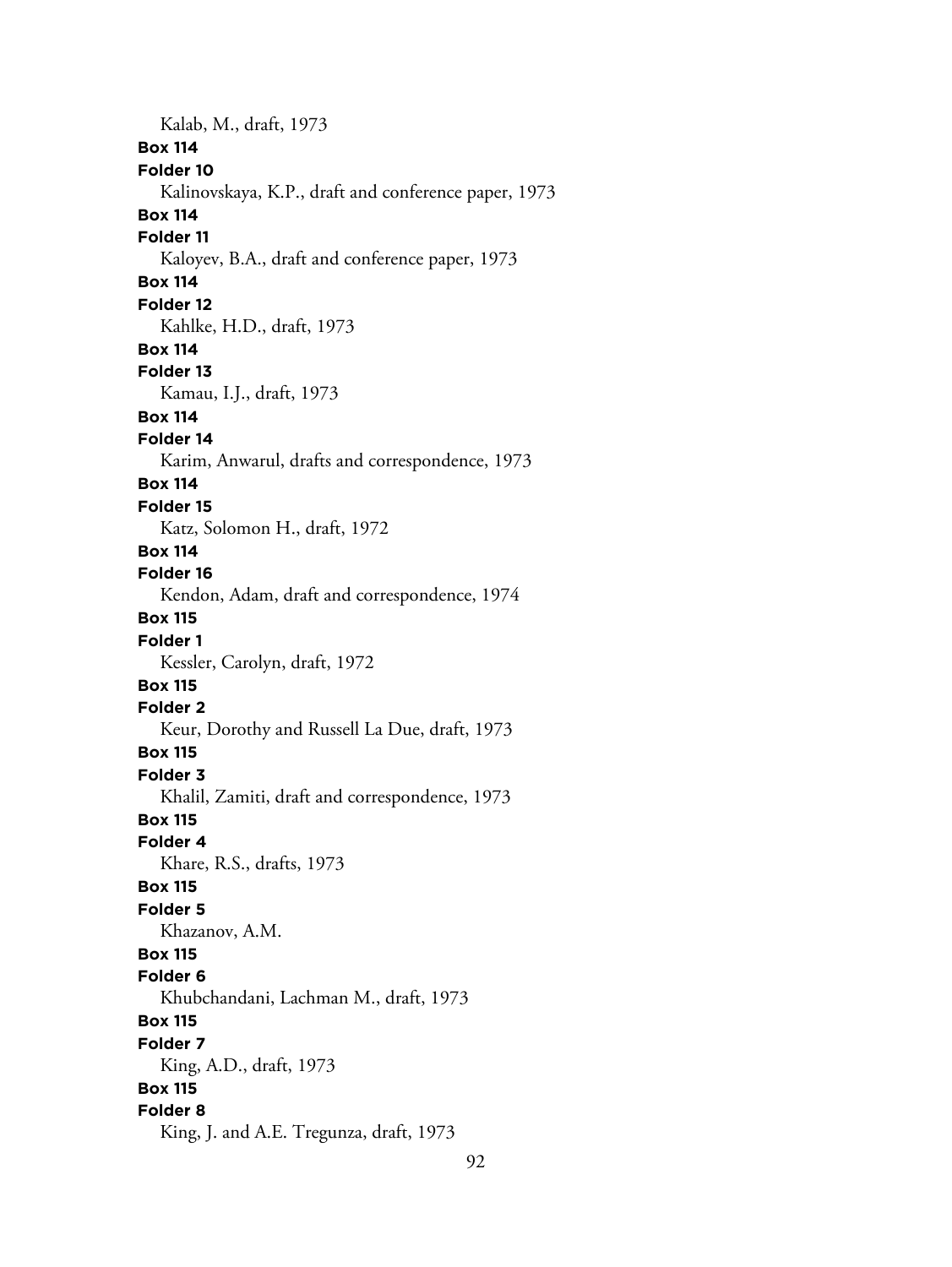**Box 115 Folder 9** Klymasz, Robert B., draft, 1973 **Box 115 Folder 10** Knez, Gene **Box 115 Folder 11** Knezevic, Srebrica, drat and conference paper, 1973 **Box 115 Folder 12** Kohn de Brief, Fritzi, draft, 1973 **Box 115 Folder 13** Koo, Jang H., draft, 1973 **Box 115 Folder 14** Korompay, Bertalan, draft and conference paper, 1973 **Box 115 Folder 15** Kosova, María, draft, 1973 **Box 115 Folder 16** Kozhin, P.M., 1972 **Box 115 Folder 17** Kozlov, V.I., 1973 **Box 115 Folder 18** Kralovānszley, A., draft, 1973 **Box 115 Folder 19** Krantz, Grover S., draft, 1973 **Box 115 Folder 20** Kresz, M., draft and conference paper, 1973 **Box 115 Folder 21** Kurais II, Muhamad, draft, 1973 **Box 115 Folder 22** Kwei, H.L., reprint, 1974 **Box 115 Folder 23** LA • Lareng, L. and R. Giacardy, conference paper, 1973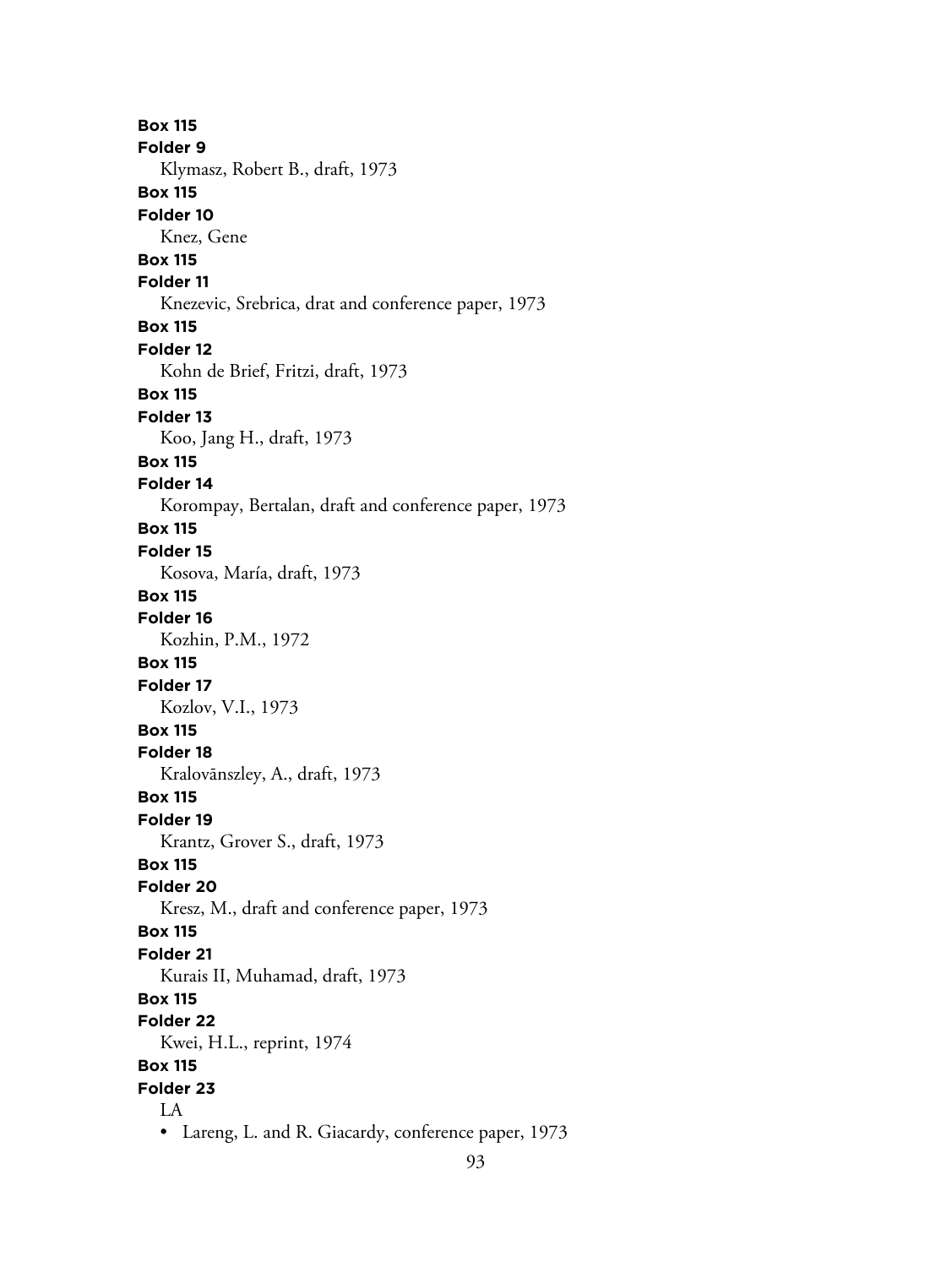- Lavell, Cherry, conference paper, 1973
- Lavondés, Anne, draft and conference paper, 1973, 1973

## **Folder 24**

LE

- Ledoux, Geneviéve and André Lepage, conference paper, 1973
- Lee, Du Hyun, draft, 1973
- Lefevre-Witier, Ph., and H. Vergnes, conference paper, 1973
- Leibowitz, Lila, draft, 1973
- Levine, Morton H., and Victoria von Hagen, conference paper, 1973
- Levin, Stephen K., conference paper, 1973

### **Box 115**

**Folder 25**

### LI-LO

- Light Jr., Donald W., conference paper, 1973
- Lima, Mequitela, draft, 1973
- Lindenfeld, Jacqueline, conference paper, 1973
- Loflin, Marvin D., draft, 1973
- Loots, Willie, draft, 1973

#### **Box 116**

#### **Folder 1**

LU-LW

- Lucas, Jack A., draft, 1973
- Luomala, Katherine, draft, 1973
- Lwanga-Lunyiigo, S., draft, 1973

## **Box 116**

#### **Folder 2**

Lah, Maria, draft, 1972

### **Box 116**

**Folder 3**

Lebeuf, A.M.D, publication, 1973

**Box 116**

## **Folder 4**

Leeds, Anthony, draft, 1973

#### **Box 116**

#### **Folder 5**

Leeson, Joyce, conference paper, 1973

### **Box 116**

#### **Folder 6**

Lefevre-Witier, Ph., and H. Vergnes, draft and conference paper, 1973

## **Box 116**

#### **Folder 7**

Lindenfeld, Jacqueline, draft and conference paper, 1973

## **Box 116**

#### **Folder 8**

Lipschutz, Alexander, draft, 1973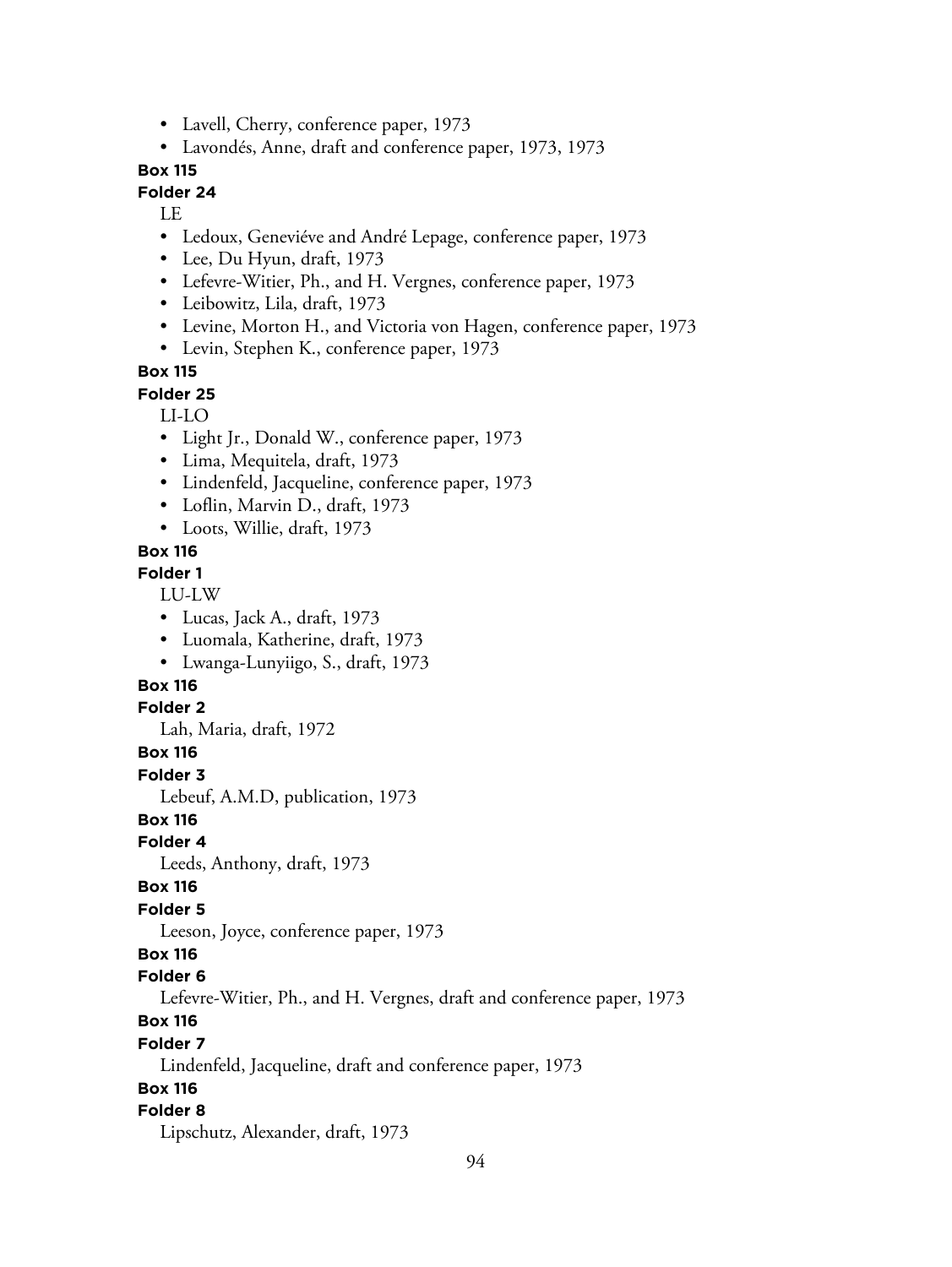**Folder 9**

Lomax, Alan, draft and conference papers, 1973

**Box 116**

## **Folder 10**

Loveland, Franklin, draft, 1973

# **Box 116**

## **Folder 11**

MA-MAL

- MacCormack, C.P.H, draft, 1973
- Maddox, Darryl N., conference paper, 1973
- Machado Bonet, Ofelia, conference paper and translations, 1973
- MacLachlan, Bruce B., conference paper, 1973
- Magli, Ida, conference paper, 1973
- Mahler, Fred, draft, 1973
- Maier, Radu Octavian, draft, 1973
- Maier, R.O., draft, 1973
- Makarius, Raoul, conference paper and translation, 1973
- Makesetov, K.M., conference paper, 1973

# **Box 116**

## **Folder 12**

MAM-MAZ

- Maretina, S.A., conference paper, 1973
- Marinov, Vasil, conference papers and translation, 1973
- Markova, L.V., conference paper, 1973
- Mars, L., conference paper, 1973
- Mateesco, Cornelius N., conference paper and translation, 1973
- Mathur, H.M., draft, 1973
- Matzdorff, Ingrid, conference paper and translation, 1973
- Mauran-Sendrail, A. and Ph. Lefevre-Witier, conference paper, 1973

## **Box 116**

## **Folder 13**

ME-MOO

- Melikishvili, G.A., conference paper, 1973
- Melko, Matthew, conference paper, 1973
- Michel, Guillermo, draft, 1973
- Miller, Elmer S., conference paper, 1973
- Miller, Ron, draft, 1973
- Mitchell, Edna, conference paper, 1973
- Moberg, Carl-Axel, conference paper, 1973
- Mochanov, Y.A., conference paper, 1973
- Monnet, A. and Y. Cabadi, conference paper, 1973
- Morgan, John Henry, conference paper, 1973
- Mis

#### **Box 116 Folder 14**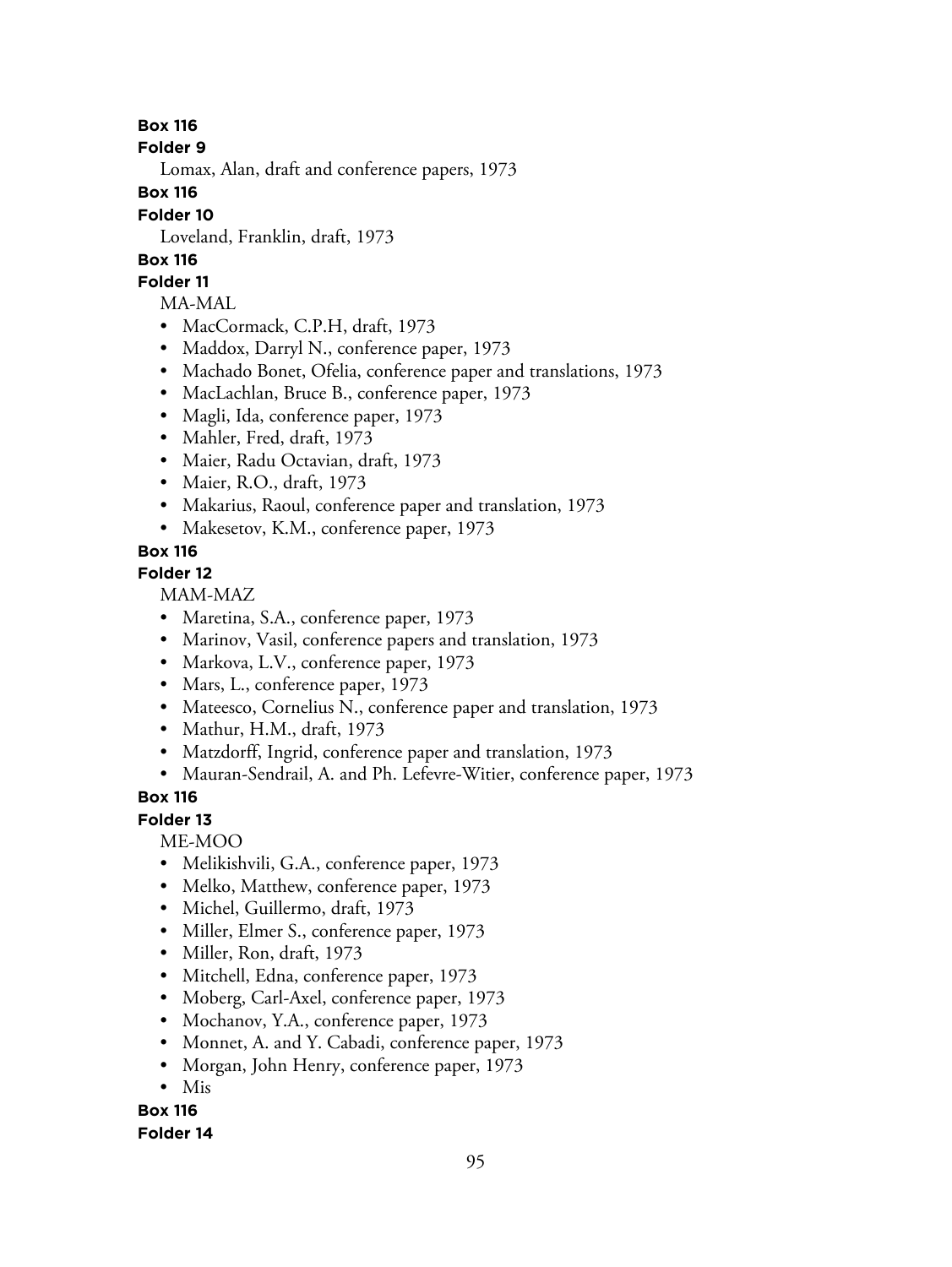MOR-MY • Moraru-Popa, Georgeta, draft, undated • Morsy, Ahmed, draft, 1973 • Mosimann, James E., draft, 1973 • Mukherjeee, Prabhati, draft, 1973 **Box 116 Folder 15** Mabuchi, T. draft, 1973 **Box 116 Folder 16** Madsen, Peter, reprint, 1973 **Box 116 Folder 17** Mahapatra, Sitakant, draft, 1973 **Box 116 Folder 18** Makarius, Kaoul, draft, 1973 **Box 116 Folder 19** Maksetov, K.M., draft, 1973 **Box 117 Folder 1** Malhotra, K.C., draft, 1973 **Box 117 Folder 2** Mallik, B.P., draft, 1973 **Box 117 Folder 3** Markarian, E.S., draft and conference paper, 1973 **Box 117 Folder 4** Martin, Paul, draft, 1973 **Box 117 Folder 5** Maruyama, Mogorah, drafts, 1973 **Box 117 Folder 6** Mateesco, Cornelius, Mansooruddin, M., abstract and draft, 1973 **Box 117 Folder 7** Mazumder, Debika de, draft, 1973 **Box 117 Folder 8** McCadams, R., conference paper, 1973 **Box 117 Folder 9**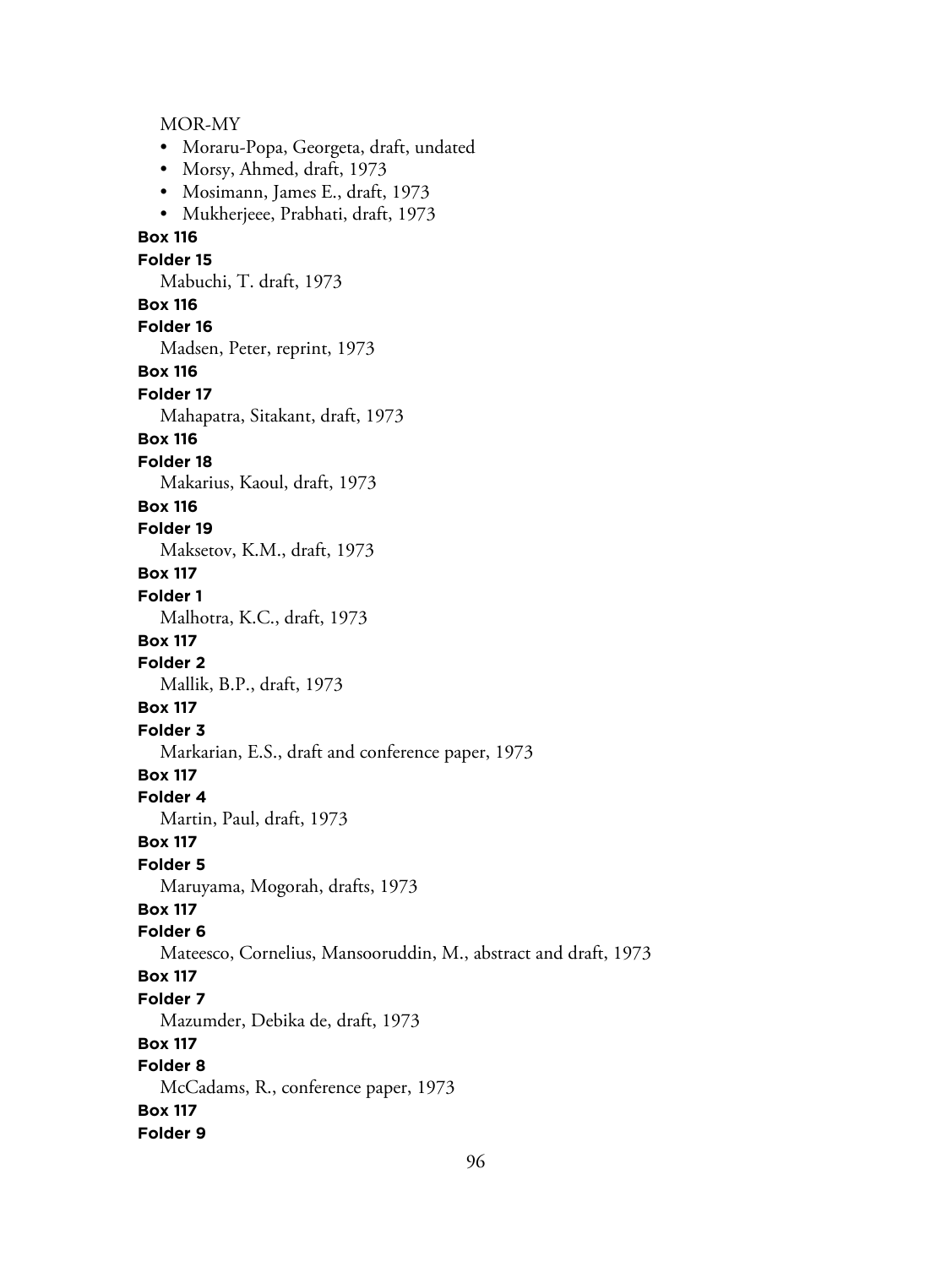McCormack, William C., conference paper and correspondence, 1973 **Box 117 Folder 10** McCormack, William, correspondence and Maher, J. Peter, draft, 1975-1978 **Box 117 Folder 11** McCormack, William, draft, 1976 **Box 117 Folder 12** McKean, Philip Frick, draft, 1972 **Box 117 Folder 13** McKee, H.L., draft 1973 **Box 117 Folder 14** McNeill, William H., reprint, 1973 **Box 117 Folder 15** McNeill, William H., correspondence and conference paper, 1973 **Box 117 Folder 16** McNeill, William H., conference paper, 1973 **Box 117 Folder 17** Mead, Margaret, conference papers, 1973 **Box 117 Folder 18** Melko, Matthew, draft, 1973 **Box 117 Folder 19** Mencher, J.P., draft, 1973 **Box 117 Folder 20** Miller, William C., draft, 1973 **Box 117 Folder 21** Mishra, B.D., draft, 1973 **Box 117 Folder 22** Misra, Bhabagrahi, and James Preston, 1974 **Box 118 Folder 1** Mkrtumyan, Yu.I., draft, 1972 **Box 118 Folder 2** Mladenovic, Olivera, draft, 1973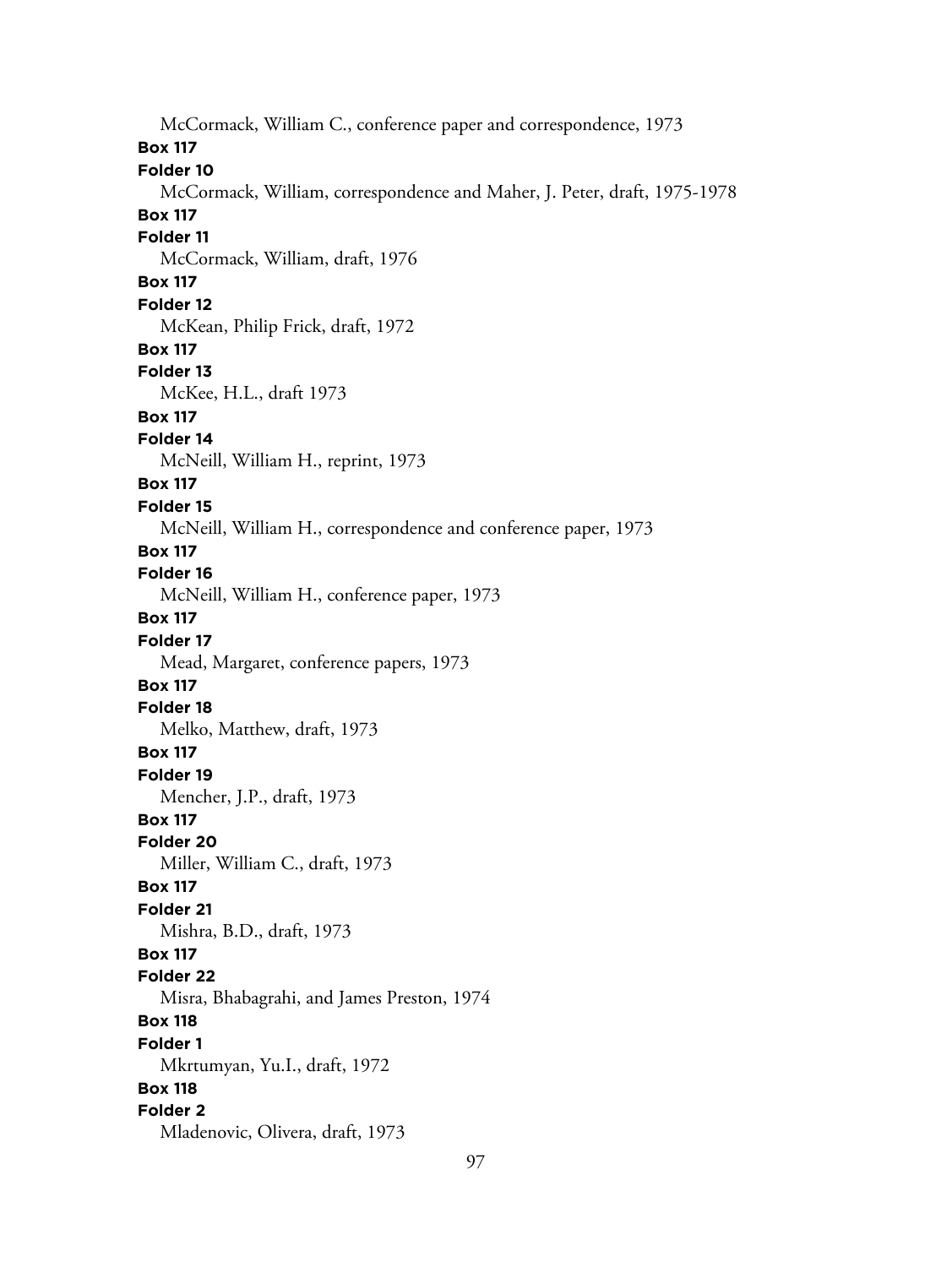**Folder 3**

Moberg, C.A., draft, 1973

**Box 118**

**Folder 4**

Monogarova, L.F., draft, 1973

**Box 118**

**Folder 5**

Monsooruddin, M., draft, 1973

**Box 118**

### **Folder 6**

Morgan, John Henry, draft, 1973

## **Box 118**

**Folder 7**

N

- Nakakuki, Masafumi, conference paper, 1973
- Nance, Everette E., conference paper, 1973
- Nemeskeri, Janos, draft, 1973
- Nesbit, James, draft, 1973
- Nettleship, Martin A., conference paper, 1973
- Newcomer, M.H., draft, 1973
- Newcomer, Peter Jay, conference paper, 1973
- Newmeyer, Frederick J., conference paper, 1973
- Nishimura, Asahitaro, draft, 1973
- Nitityuk, B.A., conference paper, 1973
- Nusbaum, Geoffrey, Nurge, Ethel, conference papers, 1973

# **Box 118**

**Folder 8**

Nachtigall, Horst, draft, 1973

## **Box 118**

**Folder 9**

Nag, Moni, draft, 1973

## **Box 118**

**Folder 10**

Nash, J., and N. Hopkins, draft, 1973

## **Box 118**

**Folder 11**

Nelson, Benjamin, reprint, 1973

- **Box 118**
- **Folder 12**

Newton, N., drafts, 1973

## **Box 118**

**Folder 13**

Nishimura, Asahitaro

**Box 118**

**Folder 14**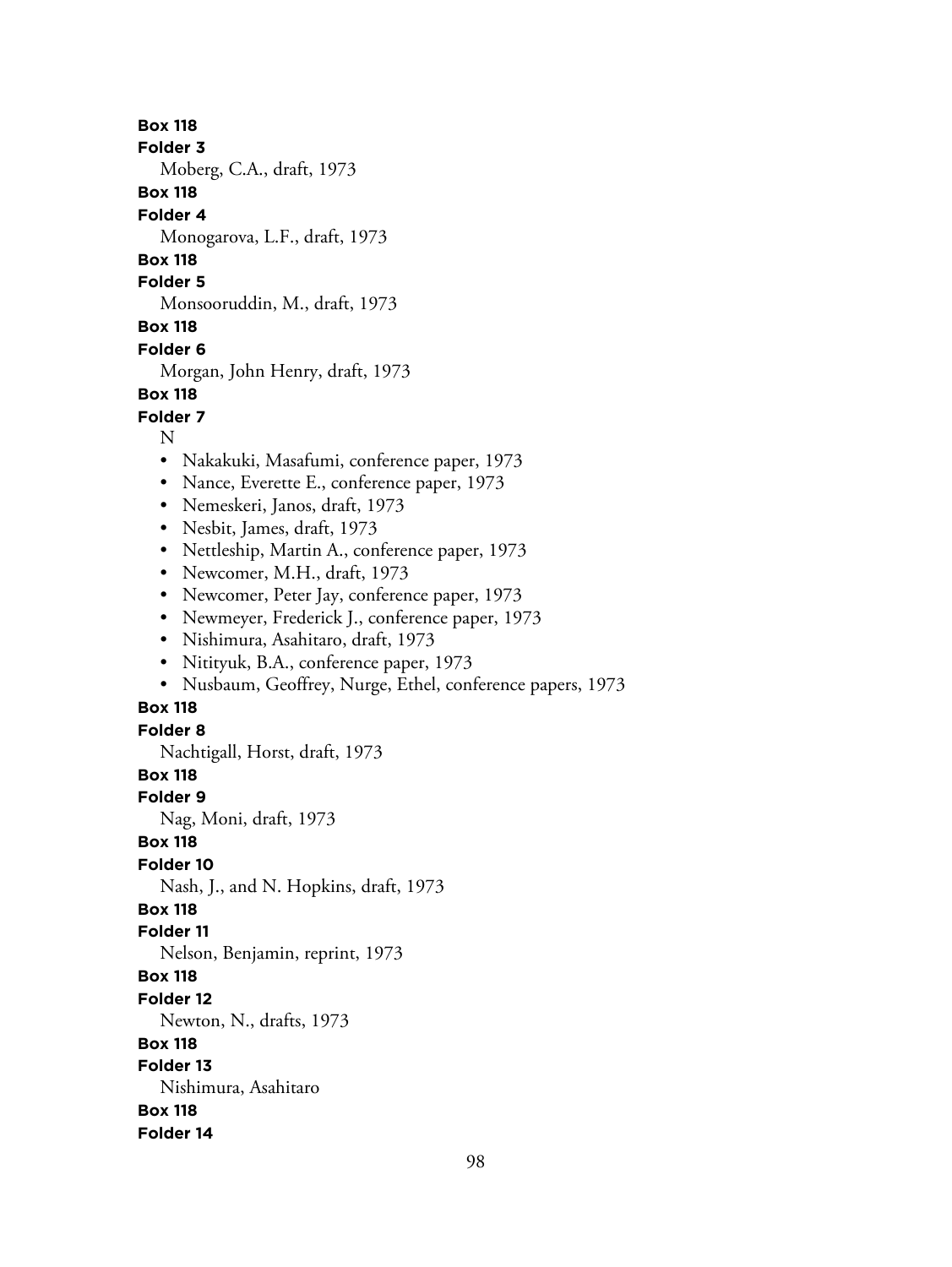Nurge, Ethel, draft and conference paper, 1973

**Box 118**

**Folder 15**

Nwa-chil, C.C., draft, 1972

### **Box 118**

**Folder 16**

- $\Omega$
- Ohnuki-Tierney, Emiko, conference paper, 1973
- Okladnikove, A.P., conference paper, 1973
- Okoreaffia, C.O., conference paper, 1973
- Orrurary, (?), draft, 1973
- Ostric, Anthony, conference paper, 1973

## **Box 118**

**Folder 17**

Ohyi, H., draft., 1973

#### **Box 118**

### **Folder 18**

Okediji, Oladejo O., draft and conference paper, 1973

#### **Box 118**

#### **Folder 19**

Olea, Corona, draft, 1973

### **Box 118**

**Folder 20**

Oledzki, Jacek, draft and conference paper, 1973

### **Box 118**

#### **Folder 21**

Olusanya, Philip O., draft, 1973

## **Box 118**

#### **Folder 22**

Orel, Jaroslav, conference paper, 1973

#### **Box 119**

#### **Folder 1**

Ostric, A, typescript, 1973

## **Box 119**

### **Folder 2**

Ottenberg, Simon, draft, 1973

### **Box 119**

# **Folder 3**

### PA-PE

- Padan-Eisenstartk, Dorit, conference paper, 1973
- Pawal, A. Raziq, draft, 1973
- Papiha, S.S. and B.C. Chaparwal, conference paper, 1973
- Parikos, Nicos, conference paper, 1973
- Peng, Fred C.C., conference paper, 1973
- Perabo, Fred, conference paper, 1973

#### **Box 119**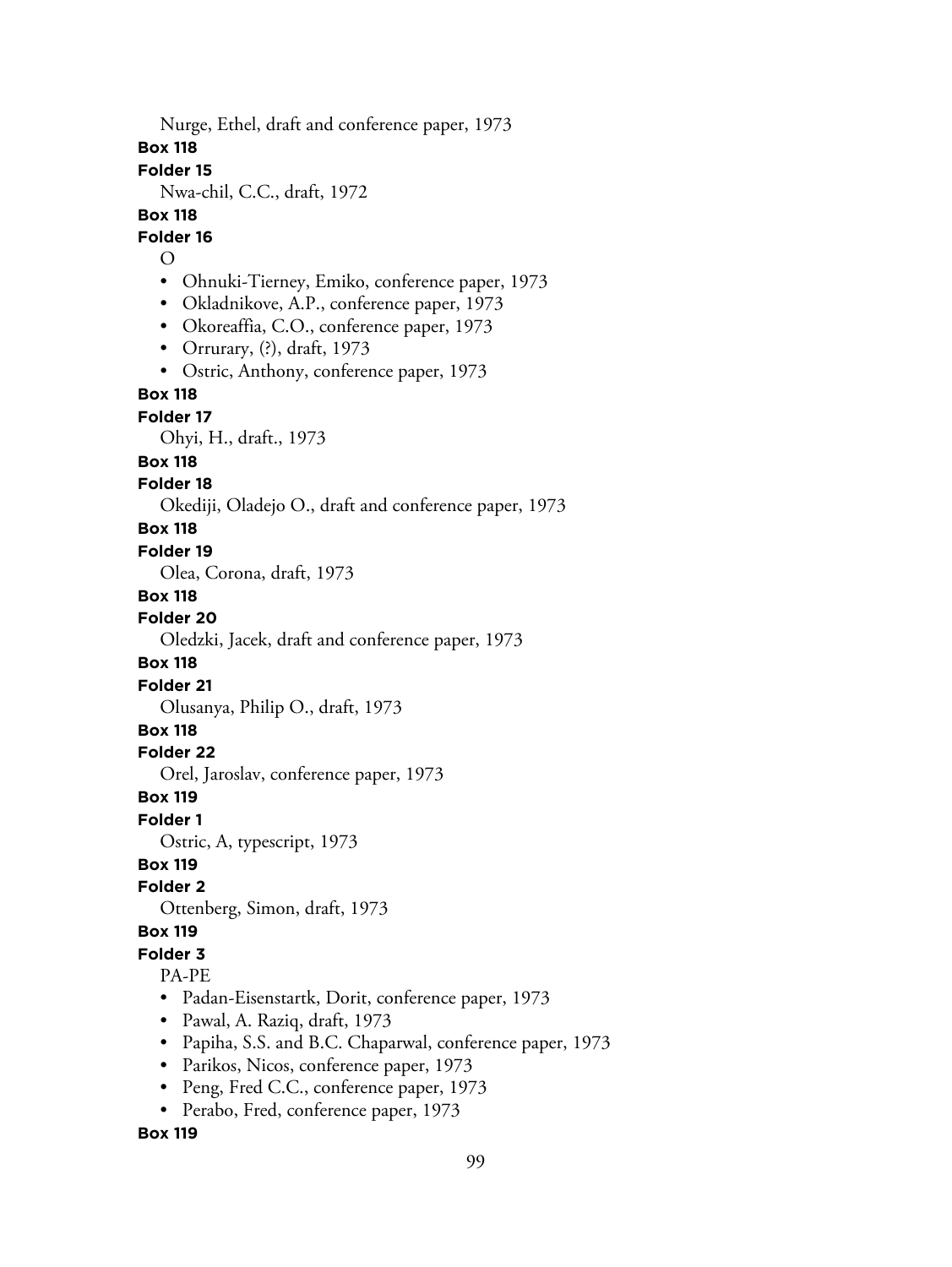### **Folder 4**

PE-PI

- Pescatello, A.M., and B.C. Wade, conference paper, 1973
- Peshits, A.I., conference paper, 1973
- Petrosyan, E.Kh., conference paper, 1973
- Philippidou, H., conference paper, 1973
- Pilotti, Francisco J., draft, 1973

### **Box 119**

#### **Folder 5**

PO-PU

- Popescu, Alexandru, conference paper, 1973
- Poplinsky, Yu.K., conference paper, 1973
- Portéres, Roland, conference paper, 1973
- Powlison, Paul S., conference paper, 1973
- Pratap, D.R., conference paper, 1973

#### **Box 119**

#### **Folder 6**

Parilos, Nicos, conference paper, 1973

### **Box 119**

#### **Folder 7**

Pattanyak, D.P., conference paper, 1973

#### **Box 119**

**Folder 8**

Petit-Skinner, Solange, draft, 1973

#### **Box 119**

**Folder 9**

Pilbeam, David, draft, 1973

#### **Box 119**

**Folder 10**

Pischel, Barbara, manuscript with illustrations, 1973

#### **Box 119**

**Folder 11**

Porras, Pedro I., draft, 1973

### **Box 119**

**Folder 12**

Poulianos, A.N., draft, 1973

#### **Box 119**

#### **Folder 13**

Pride, J.B., draft and conference paper, 1973

## **Box 119**

### **Folder 14**

Putilove, B.N., conference paper, 1973

#### **Box 119**

#### **Folder 15** Quinn, Frederick, conference paper, 1973 **Box 119**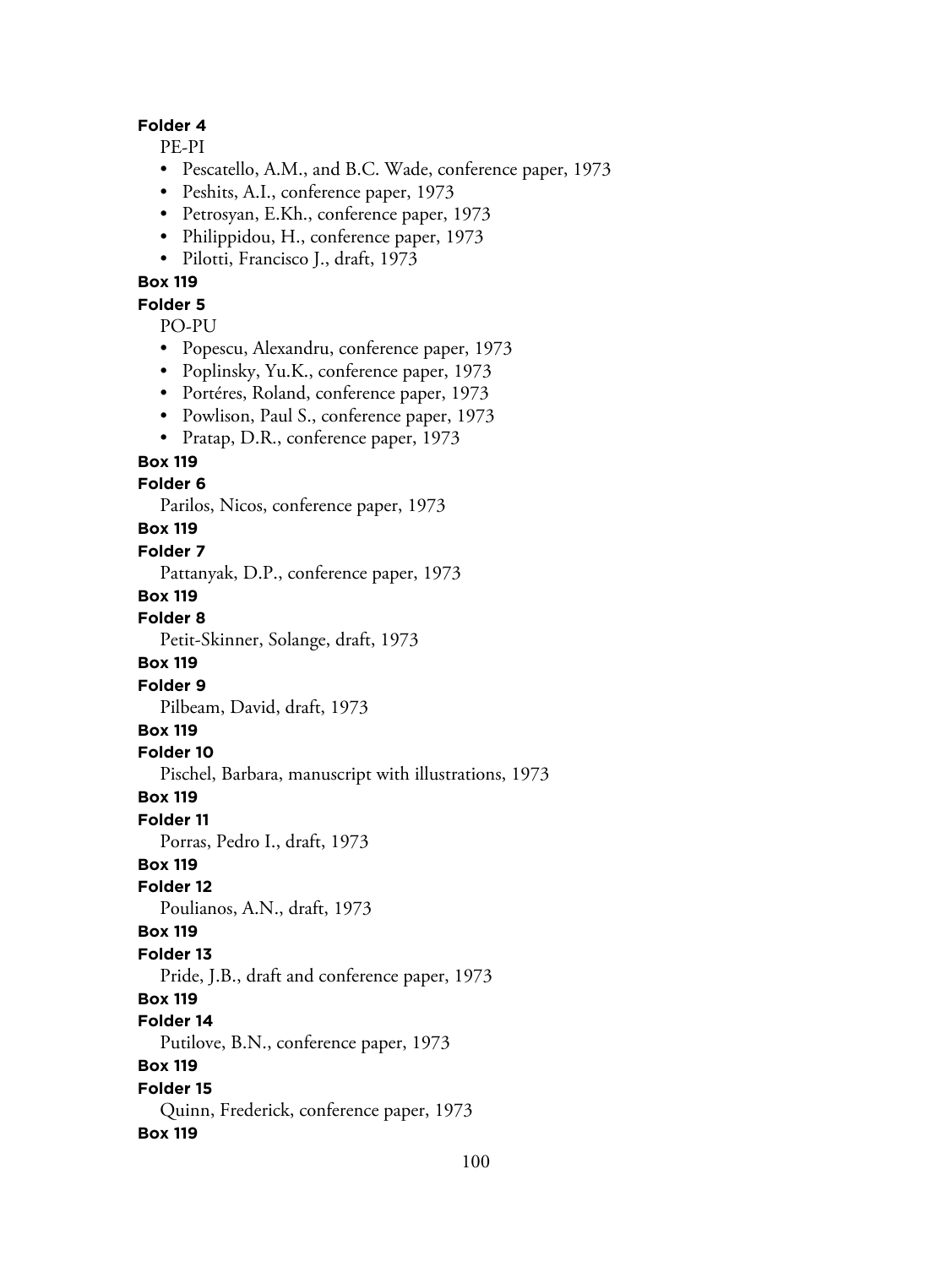### **Folder 16**

RA-RI

- Radaza Demetrio, Francisco y, conference paper, 1973
- Raffler Engel, Walburga von, draft, 1972
- Rajbhandary, Heramba Bahadur, and Strughan Lal Pradhan, conference paper, 1973
- Reeves, B.O.K., conference paper, 1973
- Reshetov, A.M.
- Richards, Cara E., conference paper, 1973
- Richkov, Y.G., and Sheremetieva, V.A., conference paper, 1973
- Rios-Reyes, M., conference paper, 1973
- Ritter, H.H.,

### **Box 120**

**Folder 1**

RO-RY

- Rodrigues, Lucio, draft, 1971
- Rogers, Edward S., and James G.E. Smith, conference paper, 1973
- Rohan-Csermak, G. de, conference paper, 1973
- Rosinski, Franciszek M. and Anna Szwedzinska, draft and conference paper, 1973
- Ross, D. Reid, draft, 1973
- Ross, Jennie-Keith, conference paper, 1973
- Rossi, Ino, conference paper, 1973
- Rossi-Landi, Ferruccio, conference paper, 1973
- Roy, P.K., conference paper, 1973
- Rozhdestvenskaya, S.B., conference paper, 1973
- Rumbaugh, Duane M., E.C. von Gasersfeldk, conference paper, 1973

## **Box 120**

#### **Folder 2**

Rahim, S.A., draft, 1973

#### **Box 120**

**Folder 3**

Robakidze, A.I., draft and conference paper, 1973

**Box 120**

## **Folder 4**

Römer., B., conference paper, 1973

#### **Box 120**

#### **Folder 5**

Roy, M., conference paper, 1973

#### **Box 120**

**Folder 6**

Roper, Marilyn Keyes, draft, 1973

- **Box 120**
- **Folder 7**

Rosinski, F.M.

## **Box 120**

## **Folder 8**

Rubim de Pinho, Alvaro, draft and conference paper, 1973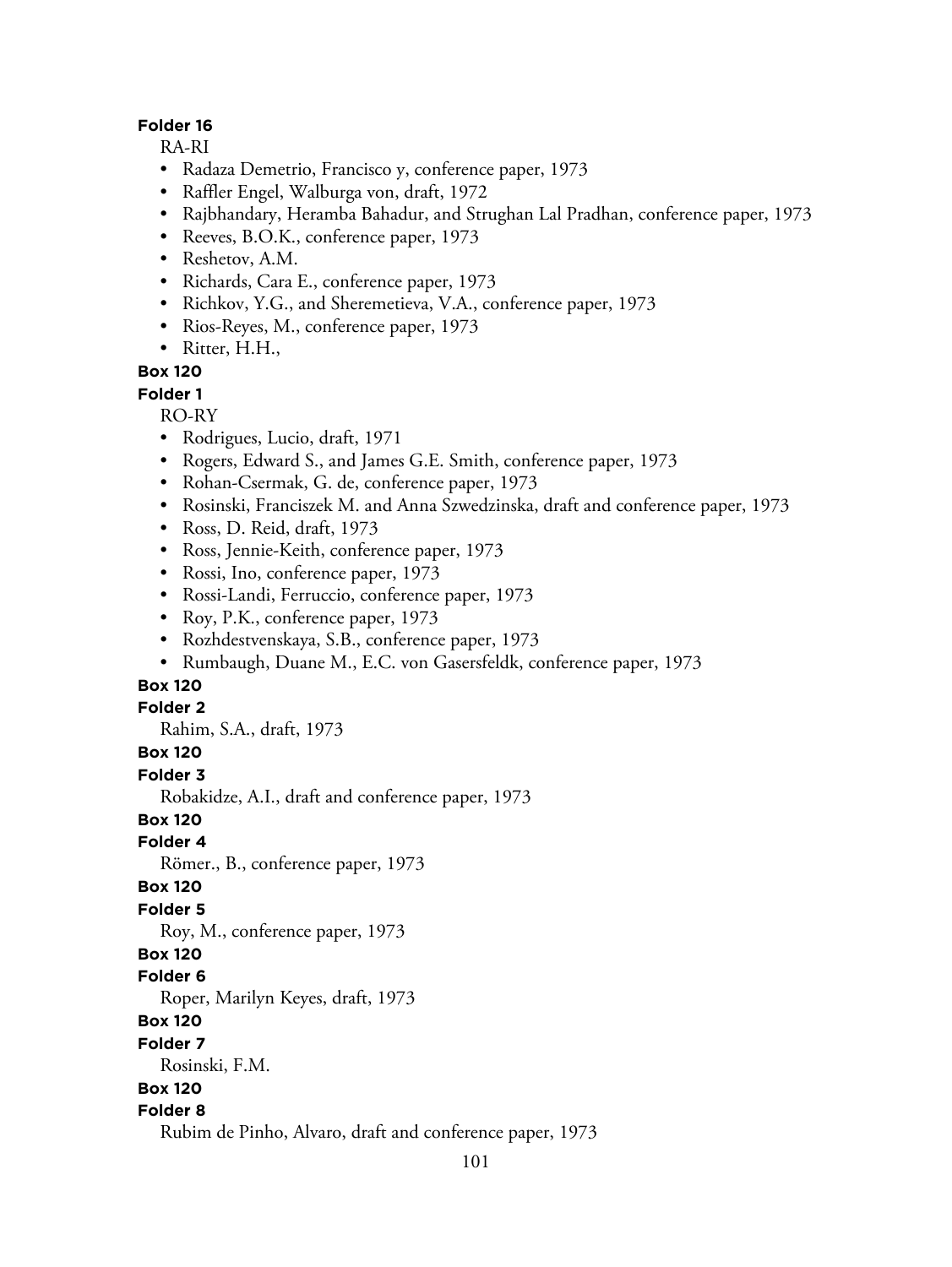**Folder 9**

Russian scholar, no name, draft, 1973

**Box 120**

### **Folder 10**

Rustad Sr., John, draft, 1973

## **Box 120**

## **Folder 11**

SA

- Safa, Helen I., conference paper, 1973
- Saffirio, Luigi, conference paper, 1973
- Saleh, Ahmed Rushdi, conference paper, 1973
- Saliay, Keshari N., conference paper, 1973
- Salivon, I.I., conference paper, 1973
- Sarana, Gopāla, draft, 1973

# **Box 120**

## **Folder 12**

Sc-Sh

- Scheflen, Albert E. conference paper, 1973
- Schmidt, Richard Conrad, draft, 1973
- Schneider, K.A., draft and conference paper, 1973
- Schott, Lothar, conference paper, 1973
- Scott, G.L., conference paper, 1973
- Scotti, Piertro, draft, 1973
- Sekelj, Tibor, conference paper, 1973
- Sellnow, Irmgard, conference paper with translation, 1973
- Sengupta, Syamalkanti, conference paper, 1973
- Shahma, Abbimanuy, draft and conference paper, 1973
- Sharma, Brahma Dev, conference paper, 1973
- Sharma, Tarun, conference paper, 1973
- Shasmal, Kartick Chandra, conference paper, 1973
- Shchekochiknina, L.K., conference paper, 1973
- Shmeleva, M.N., conference paper, 1973
- Shendge-Zuberi, Malati, conference paper, 1973
- Shur, L.A., conference paper, 1973
- Sicard, Harald von, conference paper, 1973

## **Box 120**

## **Folder 13**

SI-SM

- Simionesco, Paul, draft, 1973
- Simmons, D.R., conference paper, 1973
- Simpson, Ruth Dee, conference paper, 1973
- Singh, I.P., three drafts, 1973
- Singh, Raghbir, draft, 1974
- Slusser, Mary Shepard, conference paper, 1973
- Smirnova, N.S., conference paper, 1973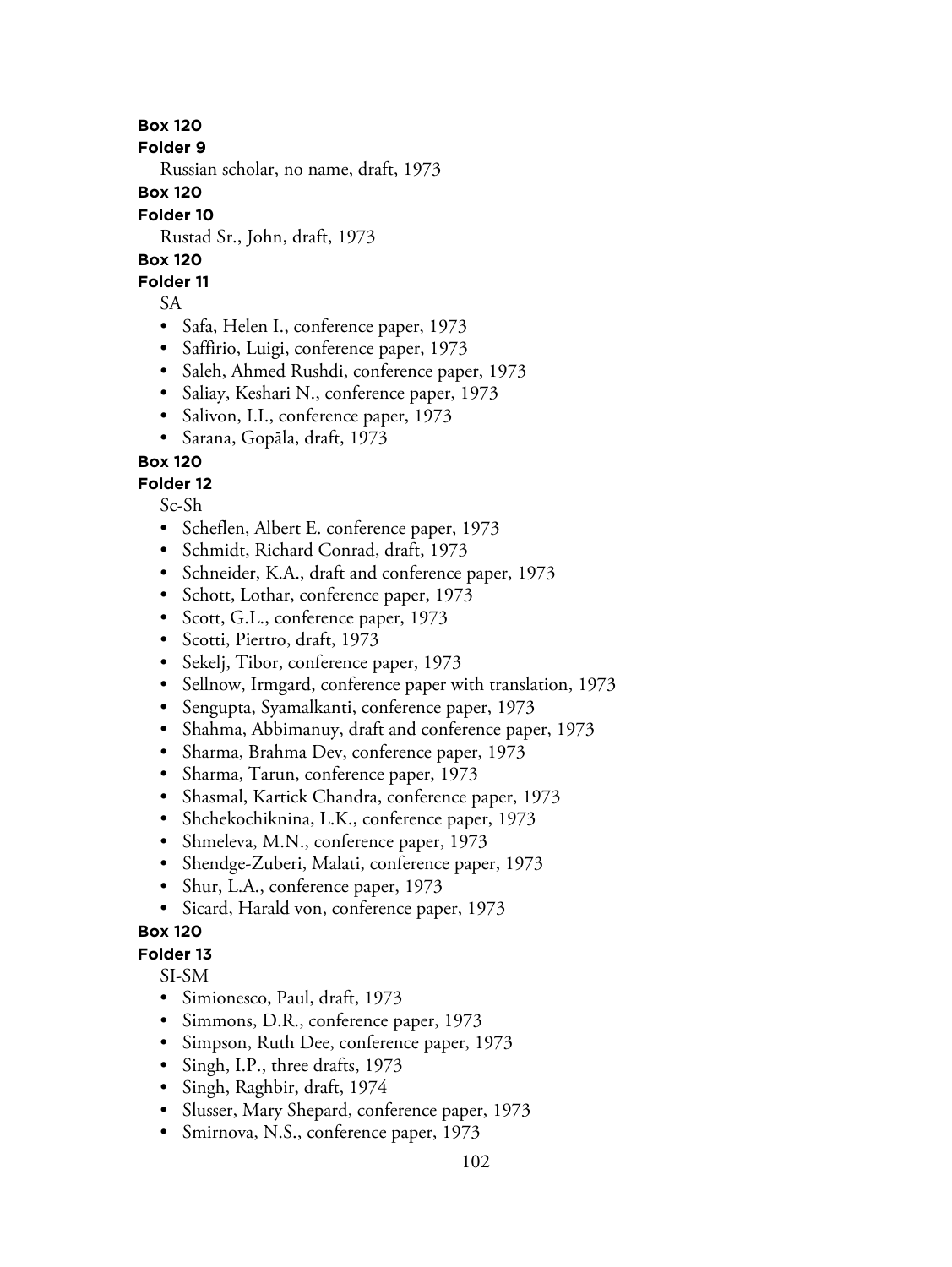- Smith, Andrew, conference paper, 1973
- Smith, David G., conference paper, 1973
- Smith, Jason W., conference paper, 1973
- Smith, Robert A., conference paper, 1973
- Smith, Timothy J., conference paper, 1973

**Folder 1**

SO-ST

- Sorenson, E. Richard, draft, 1973
- Soudek, D., conference paper, 1973
- Spitsin, V.A. conference paper, 1973
- Spyridakis, Georgios, draft, 1973
- Stagg, Ronald M., and William W. Vernon, conference paper, 1973
- Stahl, Anca, conference paper, 1973
- Stevens, Frank, conference paper, 1973
- Strukelj, Pavla, conference paper, 1973

**Box 121**

#### **Folder 2**

SU-SW

- Suchý, Jaroslave, draft, 1973
- Sukdeo, Fred, conference paper, 1973
- Sukdeo, Iris, conference paper, 1973
- Sumi, Tokan, conference paper, 1973
- Sussi, Emidio, draft, 1973
- Suzuki, Masao, conference paper, 1973
- Sweet, Louise E., conference paper, 1973
- Swiderski, Stanislaw, draft, 1973

#### **Box 121**

#### **Folder 3**

Sahlins, Marshall, conference paper, 1973

**Box 121**

**Folder 4**

Sankalia, H.D., draft, 1973

## **Box 121**

**Folder 5**

Schaedel, Richard P., draft, 1973

## **Box 121**

**Folder 6**

Schoepf, B.G., draft, 1973

## **Box 121**

**Folder 7**

Sekelj, Tibor, draft, 1972

## **Box 121**

**Folder 8**

Selier, Frits, J.M., draft, 1972

## **Box 121**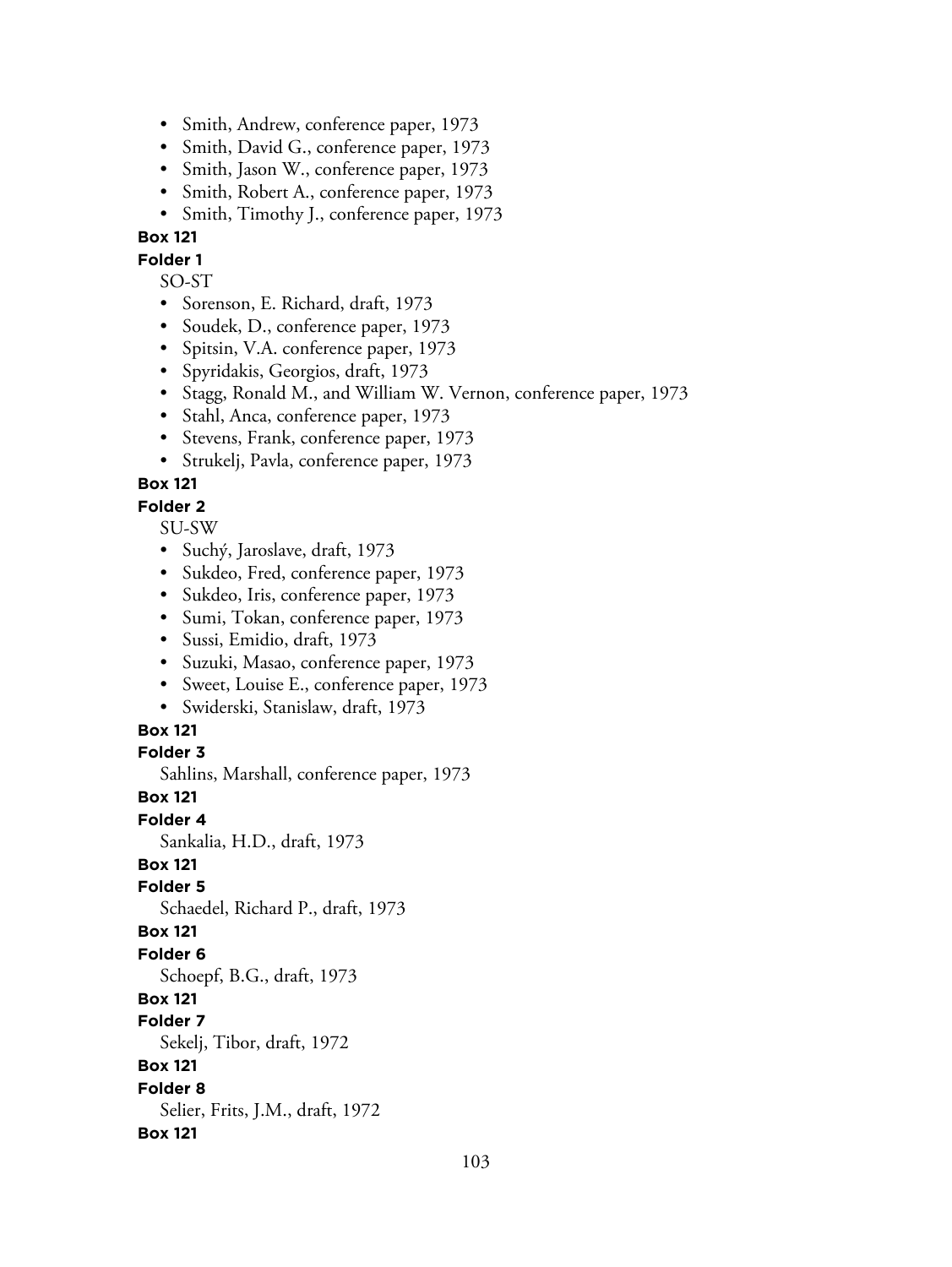**Folder 9** Sengupta, D., draft, 1973 **Box 121 Folder 10** Shankman, P., draft, 1973 **Box 121 Folder 11** Sharma, Bramha Dev, draft, 1973 **Box 121 Folder 12** Sharma, Turun, C., draft, 1973 **Box 121 Folder 13** Simkin, Demitiri B., draft, 1971 **Box 121 Folder 14** Shur, L.A., draft, 1972 **Box 121 Folder 15** Sicard, H. von, draft, 1973 **Box 121 Folder 16** Siverts, H., conference paper, 1973 **Box 121 Folder 17** Slama-Cazacu, Tatiana, draft, 1973 **Box 121 Folder 18** Smirnova, Ya.S., draft, 1972 **Box 121 Folder 19** Shmelyova, M.N., draft, 1972 **Box 121 Folder 20** Shchekochikina, L.K., draft, 1972 **Box 122 Folder 1** Shaniyazov, K., draft, 1972 **Box 122 Folder 2** Sohn, P., draft, 1973-1974 **Box 122 Folder 3** Solenberger, Robert R., draft, 1972 **Box 122 Folder 4**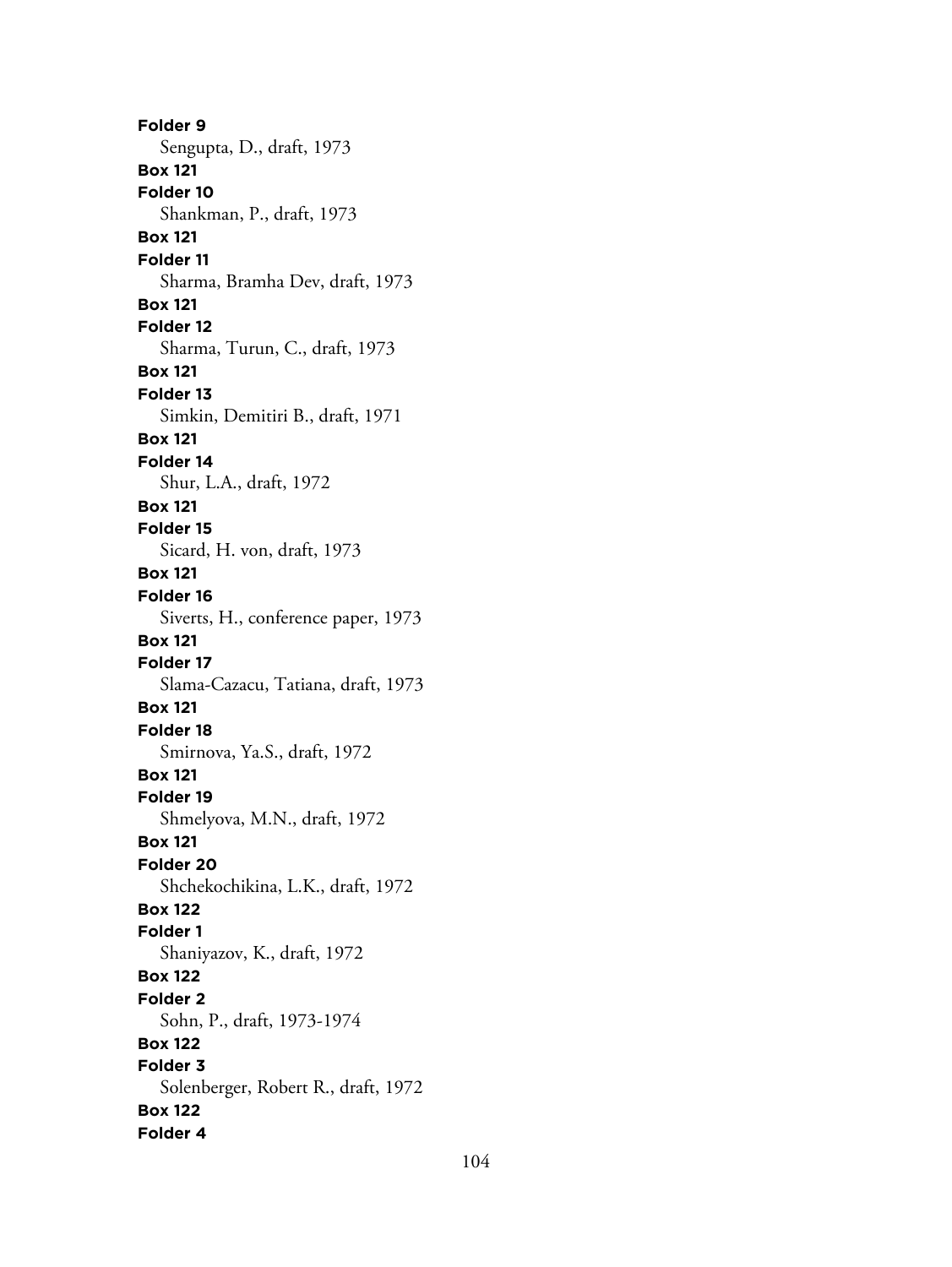Sorenson, E. Richard, and Allison Jablonko, draft, 1973

#### **Box 122**

## **Folder 5**

Southworth, J., draft, 1973

# **Box 122**

## **Folder 6**

Spain, Jayne B., draft and abstract, 1973

# **Box 122**

## **Folder 7**

Spyridakis, Georgios, draft, 1973

## **Box 122**

## **Folder 8**

Stevens, Frank, draft, 1973

## **Box 122**

# **Folder 9**

Stopa, Roman, draft and conference paper, 1973

# **Box 122**

# **Folder 10**

Stratanovich, G.G., draft and conference paper, 1973

# **Box 122**

## **Folder 11**

Sukdeo, I., draft, 1973

## **Box 122**

## **Folder 12**

Szalay, Frederick S., draft, 1973

## **Box 122**

# **Folder 13**

## T

- Tavares de Lima, Rossini, conference paper and translation, 1973
- Taylor, J. Garth, conference paper, 1973
- Taxami, Ch.M., conference paper, 1973
- Thoreson, Timothy H.H., conference paper, 1973
- Tiffany, Walter W., conference paper, 1973
- Ting, Nai-tung, draft, 1973
- Todorov, Tzvetan,
- Tokudome, M., conference paper, 1973
- Torres de Aruúz, Reina, draft, 1973
- Tubaki, Koszi, reprint, undated
- Trivedi, Harshad, conference paper, 1973
- Trofimova, A.G., conference paper, 1973
- Tsioli, Soy Marie, conference paper and translation, 1973
- Turnbull, H.F., and R. E. Taylor, conference paper, 1973

# **Box 122**

## **Folder 14**

Tavares de Lima, Rossini, draft, 1973

## **Box 122**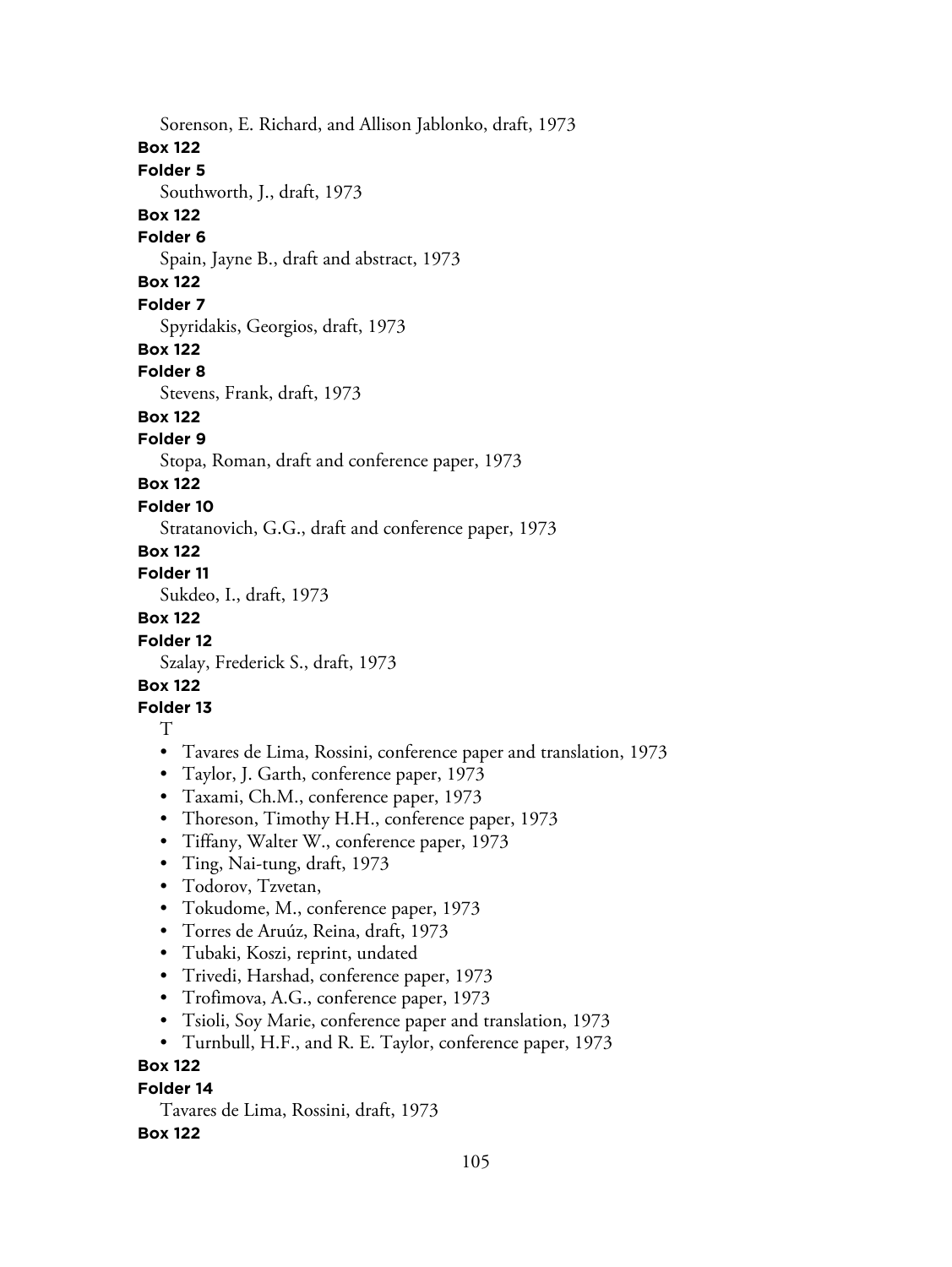#### **Folder 15**

Tefft, Stanton K., draft, 1973

#### **Box 122**

**Folder 16**

Urdaneta, María-Luisa, draft, 1973

## **Box 122**

#### **Folder 17**

- VA-VAR
- Van Dam, André, conference paper, 1973
- Van Dijk, Teun A., manuscript, 1972
- Varagnac, A., conference paper, 1973
- Vareene, Herve, conference paper, 1973

## **Box 122**

**Folder 18**

VAU-VE

- Vaughan, Mary K. manuscript, 1973
- Vendler, Zeno, draft, 1973
- Verdier, R., draft, 1973
- Verma, K.K., draft, 1973
- Vessuri, Hebe M.C., draft, 1973

#### **Box 122**

### **Folder 19**

VI-VY

- Viires, Ants, conference paper, 1973
- Vilakazi, Absolom L., conference papers, 1973
- Virsaladse, Elene B., conference paper, 1973
- Vlachos, Evan, draft, 1973
- Voight, Vilmos, conference paper, 1973
- Von Mering, Otto, and Sally Ann Lawson, conference paper, 1973
- Voronov, A.A., conference paper, 1973
- Vyhnánek, L., conference paper, 1973

## **Box 122**

**Folder 20**

Vaadenberg, Steven G., draft, undated

#### **Box 123**

### **Folder 1**

Vandevort, B., draft, 1973

### **Box 123**

### **Folder 2**

Vergenes, H., C. Bouloux, draft, illustrations, and conference paper, 1973

## **Box 123**

**Folder 3**

Verhaar, John W.M., draft, 1973

### **Box 123**

#### **Folder 4**

Vermeersch, Etienne, draft, 1973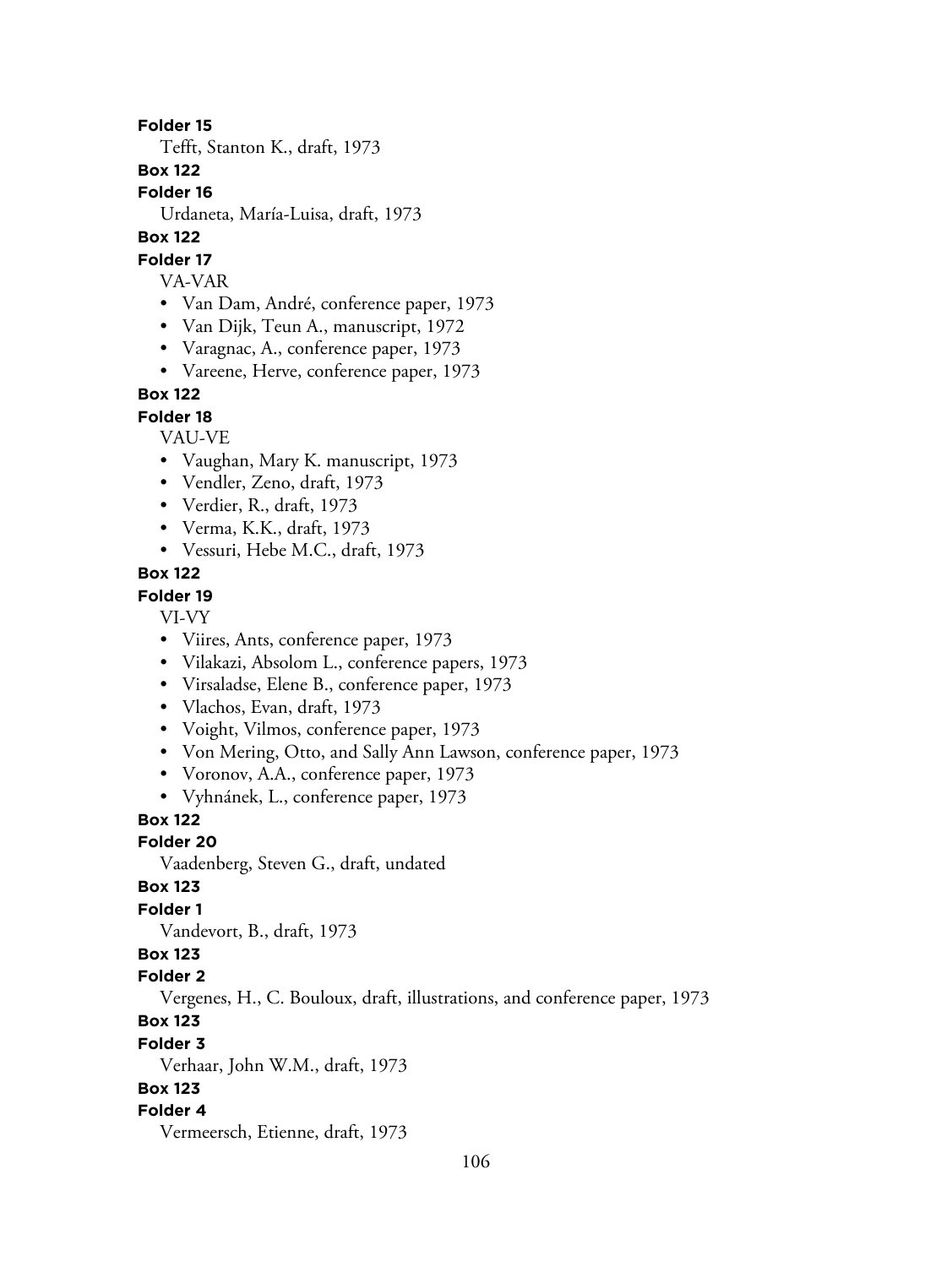**Folder 5**

Veronesi, Fosca Maruzzi, and Maria Zannoti, conference paper, 1973

**Box 123**

#### **Folder 6**

Vessuri, Hebe M.C., and Santiago A. Bilbao, draft, 1973

# **Box 123**

### **Folder 7**

Vidyarthi, L.P., draft, 1972

# **Box 123**

### **Folder 8**

Vine, Ion, draft, 1973

## **Box 123**

## **Folder 9**

Virsaladze, Helena B., 1972

## **Box 123**

## **Folder 10**

WA-WEI

- Wang, Sung-hsing, draft, 1974
- Watanabe, Shoji, draft, undated
- Watson, Patty Jo, draft, undated
- Weiner, Janet Esser, conference paper, 1973
- Weisner, Thomas S., draft, 1973
- Weissleder, (Weinstien), (Vajnshtejan), S.I., draft and conference paper, 1973

## **Box 123**

## **Folder 11**

WER-WES

- Werner, Oswald, draft, 1973
- Wescott, Roger W., drafts, undated
- West, Frederick Hadleigh, conference paper, 1973

## **Box 123**

## **Folder 12**

WH-WR

- Whiteford, Scott, draft, 1974
- Widstrand, Carl Gösta, reprint, 1973
- Wik, Reynold M., conference paper, 1973
- Wilden, Anthony, draft, undated
- Williams, G., draft, 1973
- Williams, Glyn, conference paper, 1973
- Wingeyer, D., draft, undated
- Witkowski, Stanley, 1973
- Wolf, Joseph, draft, 1973

## **Box 123**

## **Folder 13**

Wachuku, Alozie N. draft, 1973

## **Box 123**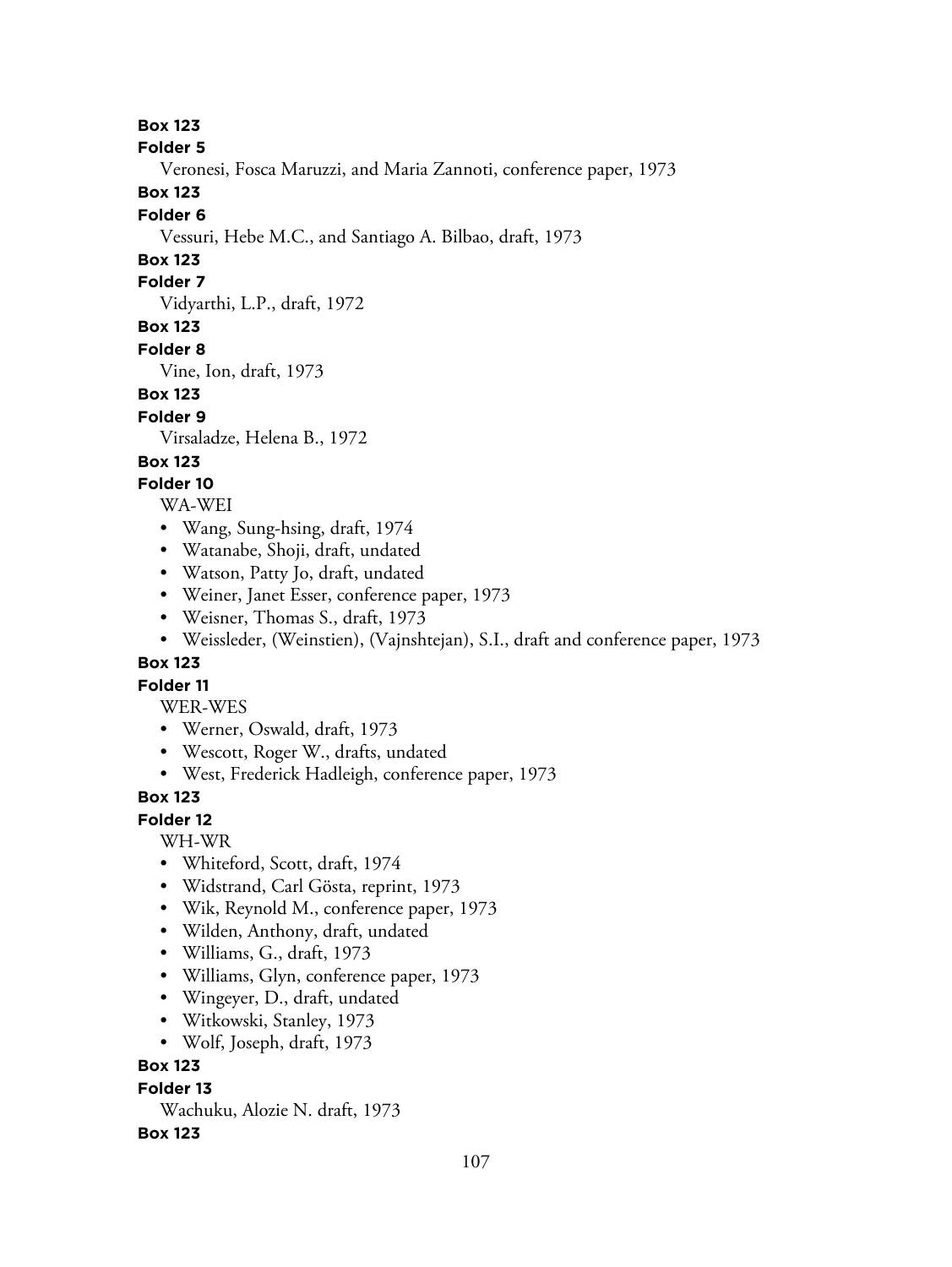### **Folder 14**

Weltfisch, Gene, manuscript, 1973

## **Box 124**

**Folder 1**

Welinder, Stig, draft, 1973

## **Box 124**

**Folder 2**

Wet, J.M.J. de, and J.R. Harlan, conference paper, 1973

### **Box 124**

**Folder 3**

Woods, Clyde M., draft, 1973

## **Box 124**

**Folder 4**

Wright, H.E., draft, 1973

## **Box 124**

**Folder 5**

Young, C.C.S., draft, 1973

## **Box 124**

### **Folder 6**

Y

- Yonemura, Shoji, conference paper, 1973
- Younis, Abdelhameed, draft, 1973
- Yurghinis, Yu.M., conference paper, 1973
- Yurovskaya, Vz., draft and conference paper, 1973

## **Box 124**

## **Folder 7**

Z

- Zamiti, Khalil, draft, undated
- Zaongo, B.J., conference paper, 1973
- Zhornitskaya, M.Ya., conference paper, 1973
- Zinich, V.T., conference paper, 1973
- Zlatkovskaya, T.D., conference paper, 1973

# **Box 124**

# **Folder 8**

Znamierowska-Prufferowa, reprints and correspondence, 1973

## **Subseries 5: Proceedings for World Anthropology Publications**

## **Box 124**

#### **Folder 9**

Afterthoughts, queries about World Anthropology publication, 1980-1981

# **Box 124**

#### **Folder 10**

Camara, Sory, drafts and illustrations, 1974

## **Box 124**

## **Folder 11**

Causdiet, Eugene, list of papers, 1973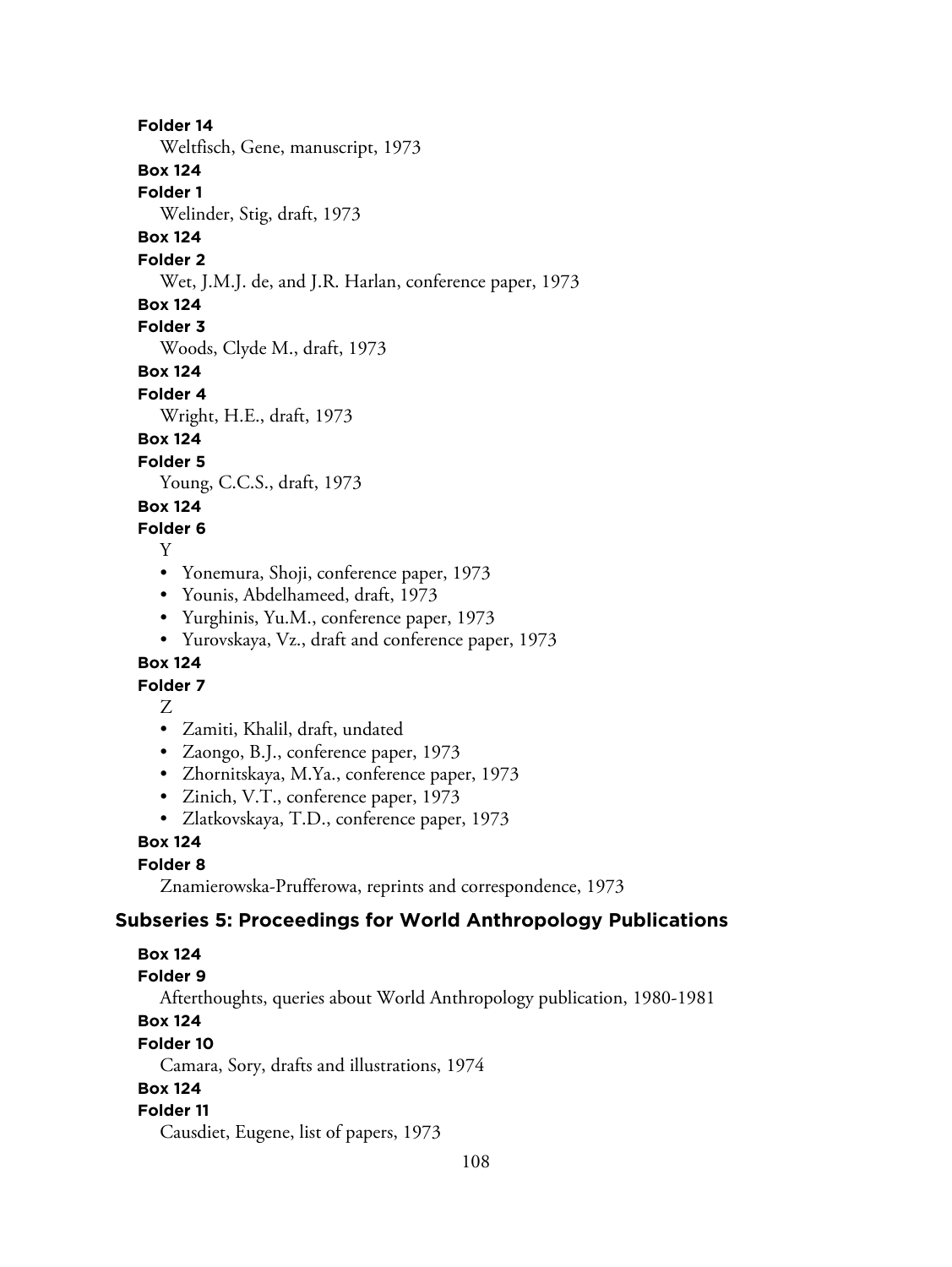**Box 124 Folder 12** Cloak, Ted, preparation for proceeding, 1973 **Box 124 Folder 13** Condomin, Georges, draft, undated **Box 124 Folder 14** Correspondence between editors, 1973 **Box 124 Folder 15** Correspondence regarding proceedings, 1978 **Box 124 Folder 16** Mayor Daley's proclamation for the ICAES, 1973 **Box 125 Folder 1** Editor's recommendations, 1973 **Box 125 Folder 2** Comments on Maurice Freedman's paper, 1973-1974 **Box 125 Folder 3** Comments by Maurice Freedman, 1973-1974 **Box 125 Folder 4** Comments by Maurice Freedman, 1973-1974 **Box 125 Folder 5** Comments by Maurice Freedman, 1973-1974 **Box 125 Folder 6** Hirschfield comments, 1973 **Box 125 Folder 7** Hirschfield comments, 1973 **Box 125 Folder 8** Information for authors, undated **Box 126 Folder 1** Inquiries for proceeding volumes, 1973 **Box 126 Folder 2** Introduction to abstract volume, 1973 **Box 126**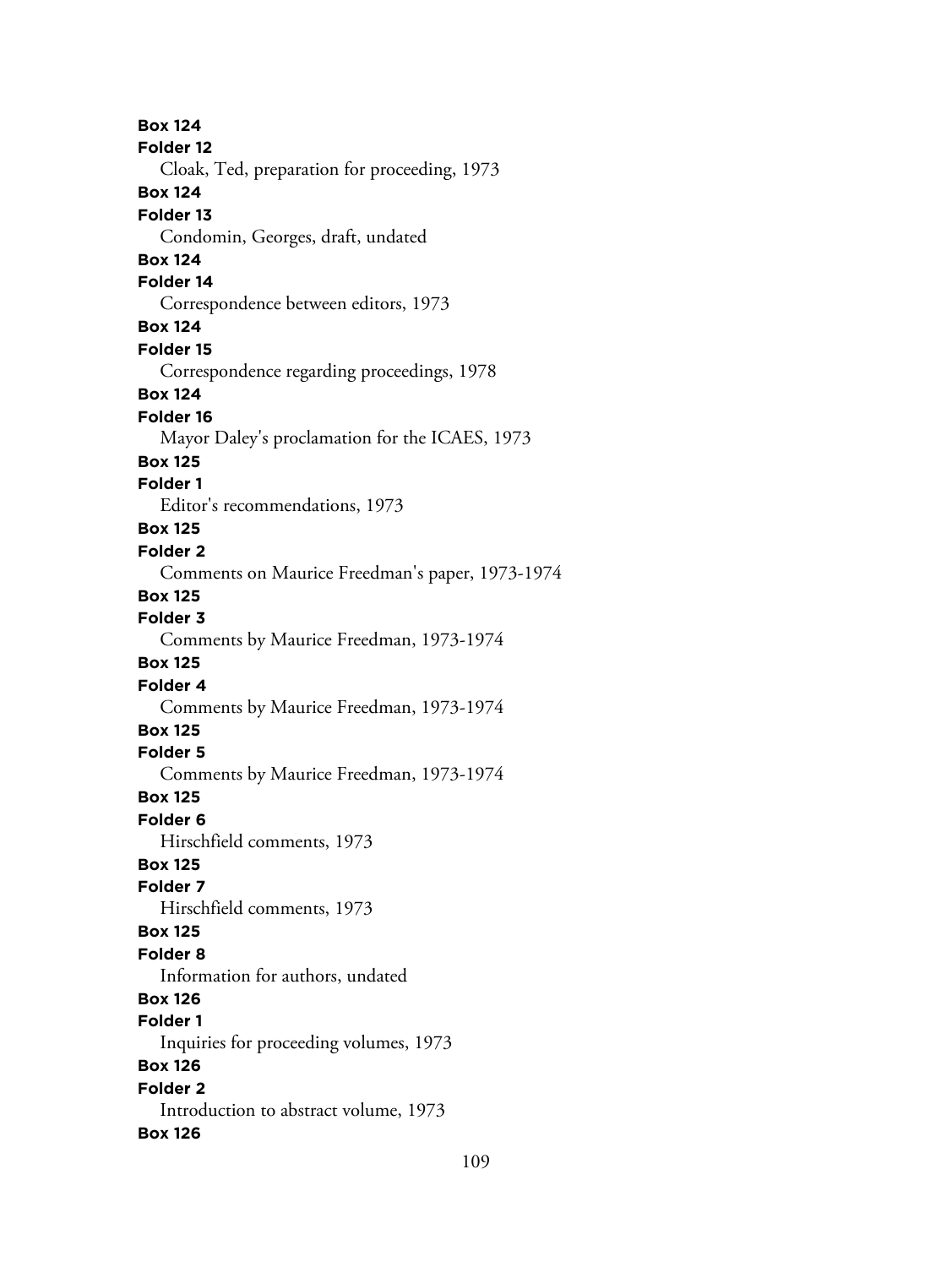**Folder 3**

Introductions, "C," drafts for editors, undated

**Box 126**

**Folder 4**

Introductions, "C," drafts for editors, undated

### **Box 126**

**Folder 5**

of papers, undated

### **Box 126**

#### **Folder 6**

of papers, undated

## **Box 126**

#### **Folder 7**

of papers, undated

### **Box 126**

#### **Folder 8**

"K," IUEAS business and plenary session, address by Vine DeLoria, 1973-1978

### **Box 126**

## **Folder 9**

"M," feedback, summaries of conference, drafts, 1973

## **Box 126**

## **Folder 10**

Master list of papers in published volumes, 1972

#### **Box 126**

## **Folder 11**

Master list watching papers and World Anthropology books, 1974

## **Box 126**

## **Folder 12**

Comments on William McNeill's paper, 1973

## **Box 126**

#### **Folder 13**

Neuberger, Gay, proceedings volume, 1980

#### **Box 127**

## **Folder 1**

Notes on proceedings, 1976

## **Box 127**

#### **Folder 2**

Ordering of the program sections, 1973-1980

## **Box 127**

#### **Folder 3**

Original materials for the proceedings volume, 1973-1982

#### **Box 127**

## **Folder 4**

Original materials for the proceedings volume, 1973-1982 **Box 127 Folder 5**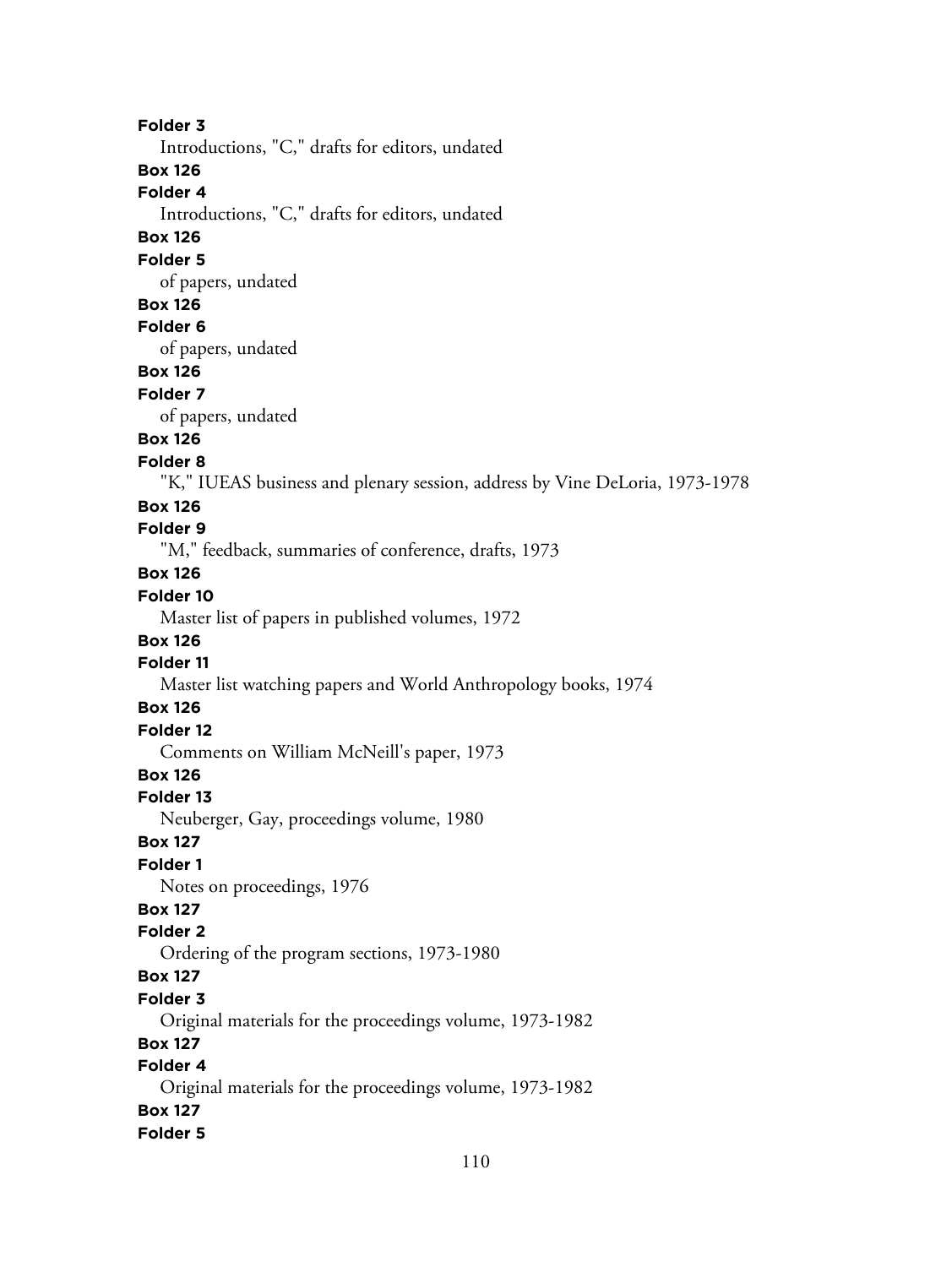Original materials for the proceedings volume, summaries by authors, 1973-1982

**Box 127**

**Folder 6**

Orphans, 1976

**Box 127**

**Folder 7**

Orphans, correspondence and draft, 1974

## **Box 127**

**Folder 8**

Orphan list, undated

## **Box 127**

## **Folder 9**

Orphan lists, conference papers, 1973

## **Box 128**

**Folder 1**

Outer office location index, undated

## **Box 128**

**Folder 2**

Paper inventories, 1973-1975

## **Box 128**

## **Folder 3**

Conference papers nominated for proceedings, 1977

- Albó, Xavier, 1973
- Antler, Ellen and James Faris, 1973
- Aronoff, Myron J., 1973
- Bajema, Carl Jay, 1973`
- Borgonini-Tarlli, Silvan, and Giorio Paoli, 1973
- Casteel, Richard W., 1973
- Cloak Jr., F.T., 1973
- Fry, Gary F., 1973
- Ghabbour, Samir I., 1973
- Goldberg, Harvey E., 1973
- Gunawardena, K.L., 1973
- Inokuchi, S., 1973
- Jackson, Anthony, 1973
- Johnson, Twig, 1973
- Kurt, Donald V., 1973
- Martin, Kent, O. 1973
- Whitten Jr., Norman E., 1973

## **Box 128**

## **Folder 4**

Conference papers nominated for proceedings, 1977

- Cookey, S.J.S., 1973
- Fürer-Haimendorf, Christoph von, 1973
- Haydu, Georges G., 1973
- Magubane, B., 1973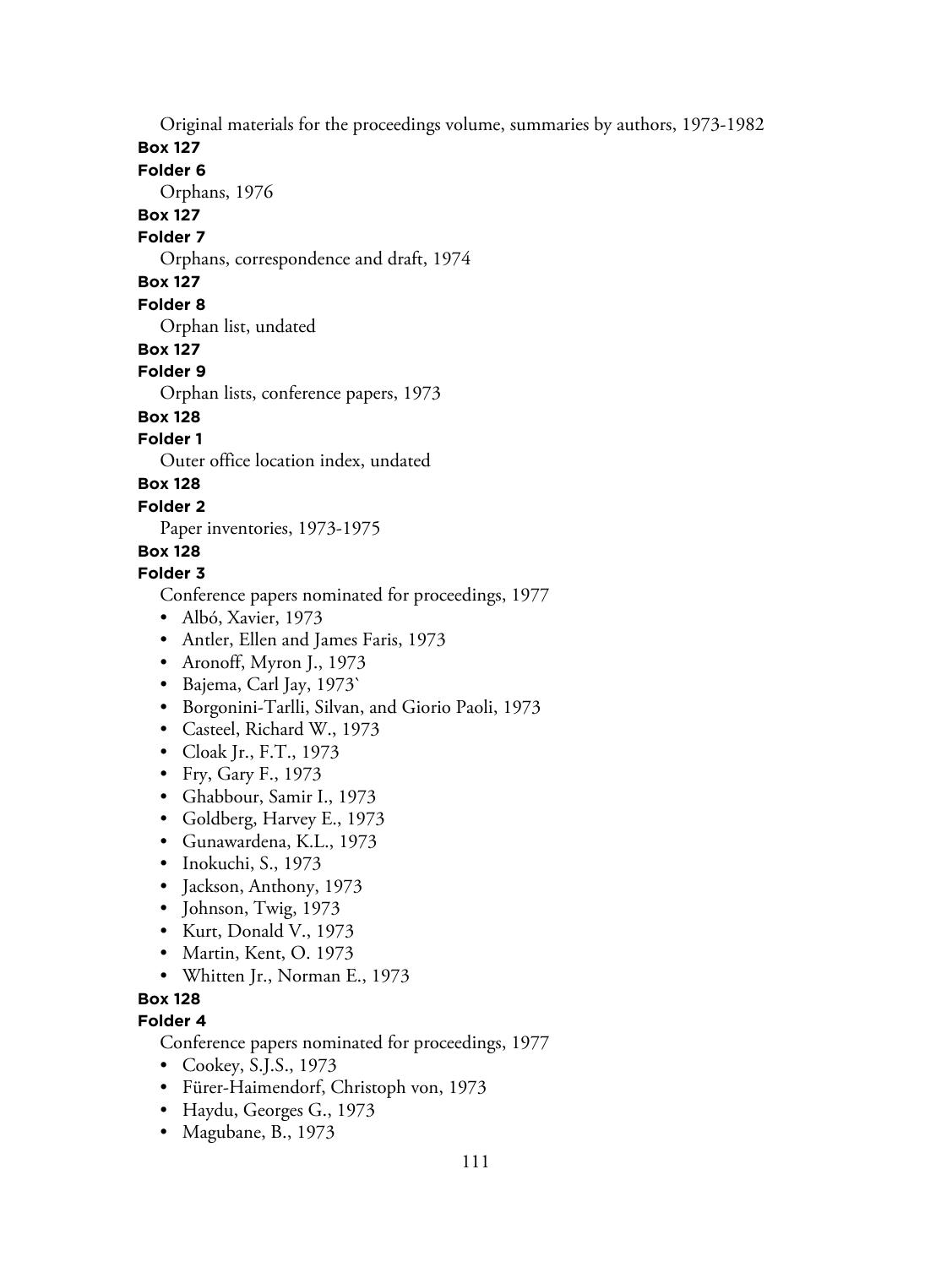- Mahapatra Sitakant, 1973
- Mead, Margaret, 1973
- Molhotra, K.C., 1973
- Morris, Laura Newell, and Peter E. Nute, 1973
- Nah, June, 1973
- Nusbaum, Geoffrey, 1973
- Salzano, Francisco M., 1973
- Schffler, H.W., 1973
- Szalay, Lorand B., and Vid Pecjak, 1973
- Terry, Emanuel, 1973

#### **Box 128**

#### **Folder 5**

Conference papers nominated for proceedings, 1977

- Bartstra, C.J., 1973
- Danielson, Ross, 1973
- García, María-Pilar and Rae Lesser Blumber, 1973
- Harrison, Tom, 1973
- Jahan, Rounaq, 1973
- Laver, John, 1973
- Ramos, Carlos, 1973
- Robineau, Claude, 1973
- Salisbury, Richard F., 1973
- Yngve, Victor H., 1973

### **Box 128**

#### **Folder 6**

Conference papers nominated for proceedings, 1977

- Berghe, Pierre L. van de, 1973
- Brigard, Emilie de, 1973
- Cohen, Mark N., 1973
- Davie, Kenneth, 1973
- Despres, Leo A., 1973
- Everett, Michael W., 1973
- Gifford, James C., 1973
- Marriott, McKim and Ronald B. Inden, 1973
- Muller, Jon, 1973
- Skinner, Elliott P., 1973
- Stoller, Marianne L., M. Jane Cauvel, 1973
- Wing, Elizabeth S., 1973

## **Box 128**

## **Folder 7**

Conference papers nominated for proceedings, 1977

- Bökönyi, S., 1973
- Bornstein, Annika, 1973
- Crabtree, Don E., 1973
- Karp, Ivan, 1973
- Prince Peter of Greece and Denmark, H.R.H., 1973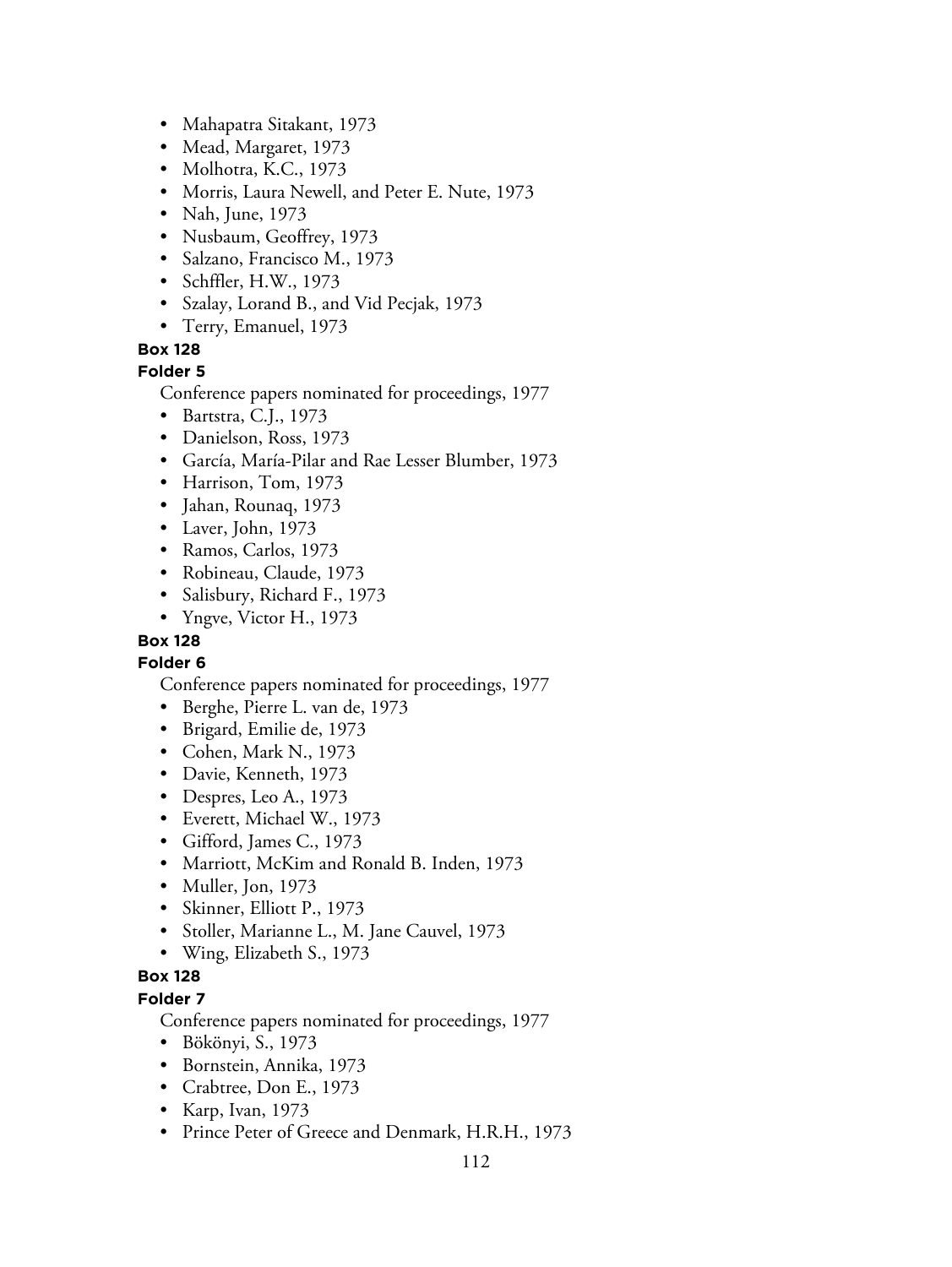- Freilich, Morris, 1973
- Pollock, Nancy J., 1973
- Purdy, Barbara A., 1973
- Shimkin, Demitri, an dFloria J. Louie, 1973
- Sozan, Michael, 1973
- Thoresen, Timothy H.H., 1973
- Weisner, Thomas S., 1973
- Willner, Dorothy, 1973
- Wilson, Christine S., 1973

#### **Box 129 Folder 1**

Conference papers nominated for proceedings, 1977

- Miles, Douglas, 1973
- Newell, William H., 1973
- Shimkin, Louie and Frate, 1973

#### **Box 129**

#### **Folder 2**

Payroll, 1974

#### **Box 129**

#### **Folder 3**

Pre-congress conferences, 1972

#### **Box 129**

#### **Folder 4**

Pre-congress conferences, undated

#### **Box 129**

#### **Folder 5**

Preparation for proceedings, 1973

### **Box 129**

#### **Folder 6**

Preparation for proceedings, correspondence with Ted Cloak, 1973

#### **Box 129**

#### **Folder 7**

Preparation for proceedings, correspondence with Ted Cloak, 1973

#### **Box 129**

#### **Folder 8**

Preparation for proceedings, correspondence with Ted Cloak, 1973

#### **Box 129**

#### **Folder 9**

Preparation for proceedings, comments on M. Freedman and comments by M. Freedman, 1973

#### **Box 129**

#### **Folder 10**

Proceedings Volume, organization and materials, 1975

#### **Box 129**

#### **Folder 11**

Proceedings Volume material, outlines, notes, 1974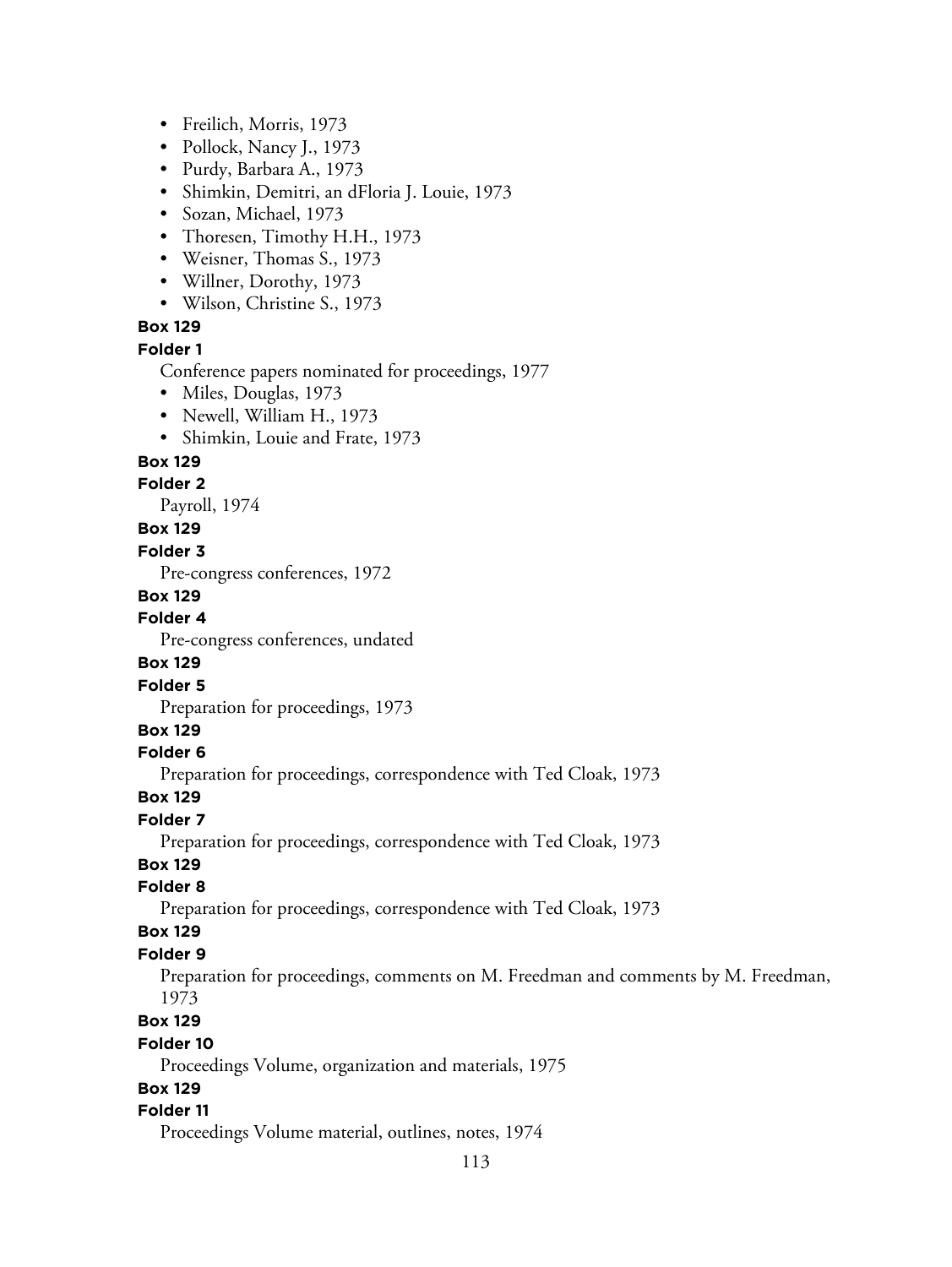**Box 129 Folder 12** Proposed papers, 1973 **Box 130 Folder 1** Publication status of WA volumes, undated **Box 130 Folder 2** Publications, 1974 **Box 130 Folder 3** Publishing, correspondence, 1979 **Box 130 Folder 4** Selections, 1973 **Box 130 Folder 5** Tax, Sol and Gay Neuberger, outline, undated **Box 130 Folder 6** World Anthropology, undated **Box 130 Folder 7** World Anthropology, 1979 **Box 130 Folder 8** World Anthropology, see oversize for reprint chart, 1974 **Box 130 Folder 9** World Anthropology Books, 1973-1976 **Box 130 Folder 10** World Anthropology, catalogues, 1977 **Box 130 Folder 11** World Anthropology, comments, 195-1976 **Box 130 Folder 12** World Anthropology, drafts, 1974 **Box 130 Folder 13** World Anthropology, dual publications, 1974 **Box 131 Folder 1** World Anthropology, editors, 1976 **Box 131**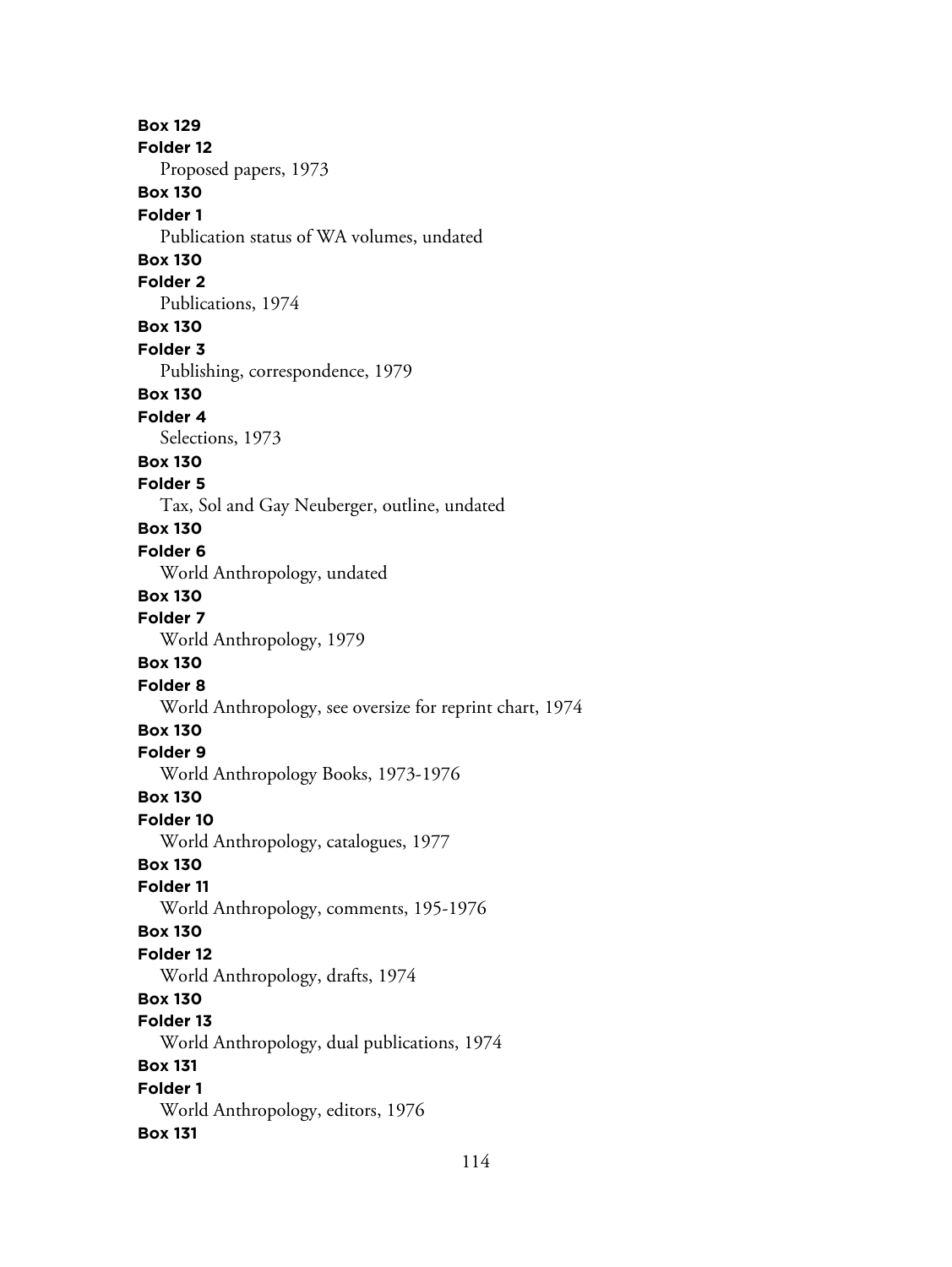**Folder 2** World Anthropology, editors, 1976-1980 **Box 131 Folder 3** World Anthropology, editors, 1976-1980 **Box 131 Folder 4** World Anthropology, French translations, 1973 **Box 131 Folder 5** World Anthropology, Igwia Newsletter, 1972 **Box 131 Folder 6** World Anthropology, paper list, undated **Box 131 Folder 7** World Anthropology, reorganization of files, 1981 **Box 131 Folder 8** World Anthropology, reviews, 1977 **Box 131 Folder 9** World Anthropology, reviews, 1975 **Box 132 Folder 1** World Anthropology, series, table of contents, 1974-1977 **Box 132 Folder 2** World Anthropology, series, table of contents, 1974-1977 **Box 132 Folder 3** World Anthropology Volume prefaces, first 24 volumes, 1974-1975 **Box 132 Folder 4** World Anthropology Volume prefaces, 1974-1976 **Box 132 Folder 5** World Anthropology, (North) West Africa, contributions in French, 1973 **Box 132 Folder 6** World Anthropology, (North) West Africa, contributions in French, 1973 **Box 132 Folder 7** World Anthropology, West Africa, manuscript, 1973 **Box 132 Folder 8**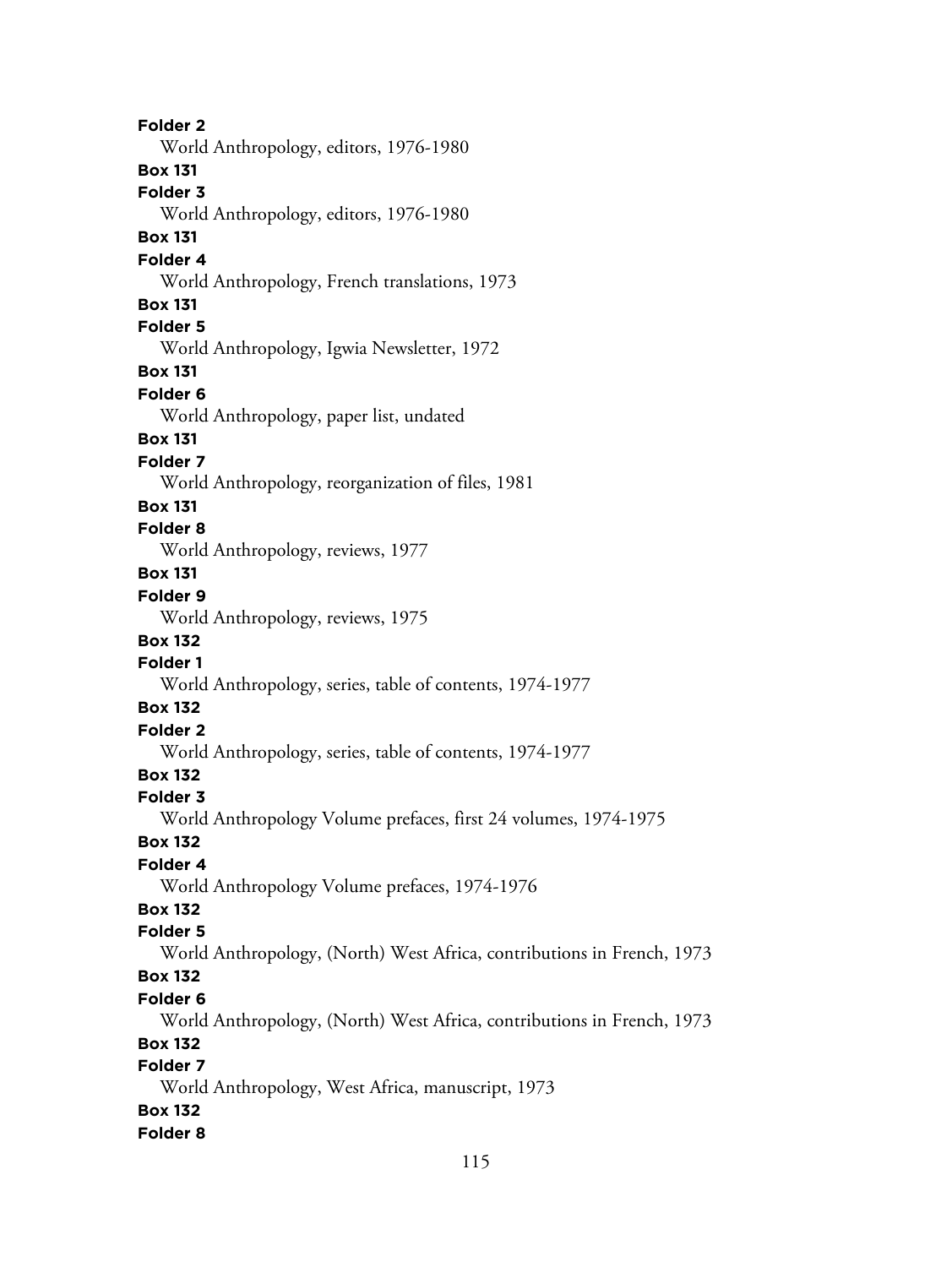World Anthropology, J Whetsel, 1976

### **Box 133**

### **Folder 1**

Unpublished proceedings volume, section 1, the books, 1973

# **Box 133**

## **Folder 2**

Unpublished proceedings volume, section 2, plenary sessions, 1973

## **Box 133**

**Folder 3**

Unpublished proceedings volume, section 3, feedback and organization, 1973

## **Series IX: Oversize**

**Box 134 Folder 1** American Folk Concert, leaflet mock-up, 1973 **Box 134 Folder 2** Tamu-Tamu, brochure mock-up and printed version, 1973 **Box 134 Folder 3** Map, Detroit ethnic groups, by Sol Tax and Engrid Fogel, 1971 **Box 134 Folder 4** Program, picture chart, 1973 **Box 134 Folder 5** Special events, 1973 **Box 134 Folder 6** Reprint chart, 1974 **Box 134 Folder 7** Membership list for proceedings volume, 1982 **Box 134 Folder 8** Atkinson, Jourdon, poster, "To All Black Citizens of Houston," 1973 **Box 134 Folder 9** Lecourt, M., poster, 1973 **Box 134 Folder 10** Z, • Zamiti, Melika, draft, undated • Zelmelman-Merino, Hugo, draft, 1973 **Box 134 Folder 11**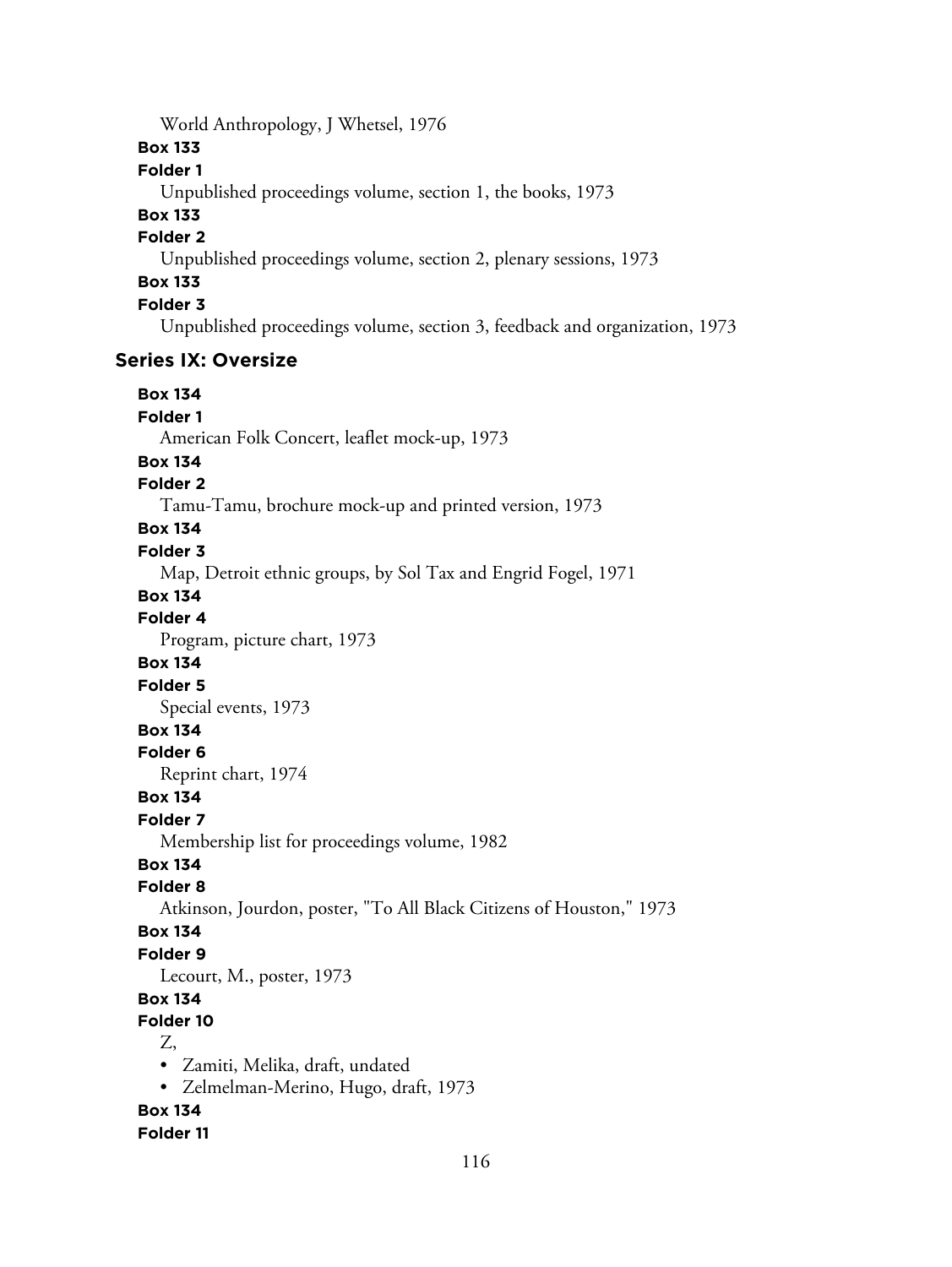Petrshyn, J.T. reprint and correspondence, 1973 **Box 134 Folder 12** Paper requests, undated **Box 134 Folder 13** Rolled timeline, "Hombrecer-Alienogenesis y Desalienacion, 1973

## **Series X: Audio**

**Box 135** David, 5" reels 1 and 2 **Box 135** Family seminar, 7" reel **Box 135** Religion, 7" reel **Box 135** Small group dis. Of religion/family, 7" reel

#### **Box 135**

Conclusion of Family Rel., 7" reel

#### **Box 135**

War and Peace, 7" reel

#### **Box 136**

Family/Education, 7" reel

#### **Box 136**

Urbanization, 7" reel

## **Box 136**

Urbanization, large group and small group, 7" reel

## **Box 136**

Opening of Youth for Mankind (YFM), 7" reel

### **Box 136**

Opening, 7" reel

#### **Box 136**

Family in small groups/family-large groups, 7" reel

#### **Box 136**

Good music, 7" reel

#### **Box 136**

Small group discussion on religion, 7" reel

#### **Box 137**

Cassette recordings of sessions.

# **Box 138**

Cassette recordings of sessions.

### **Box 139**

Cassette recordings of sessions.

### **Series XI: Restricted**

#### **Box 140**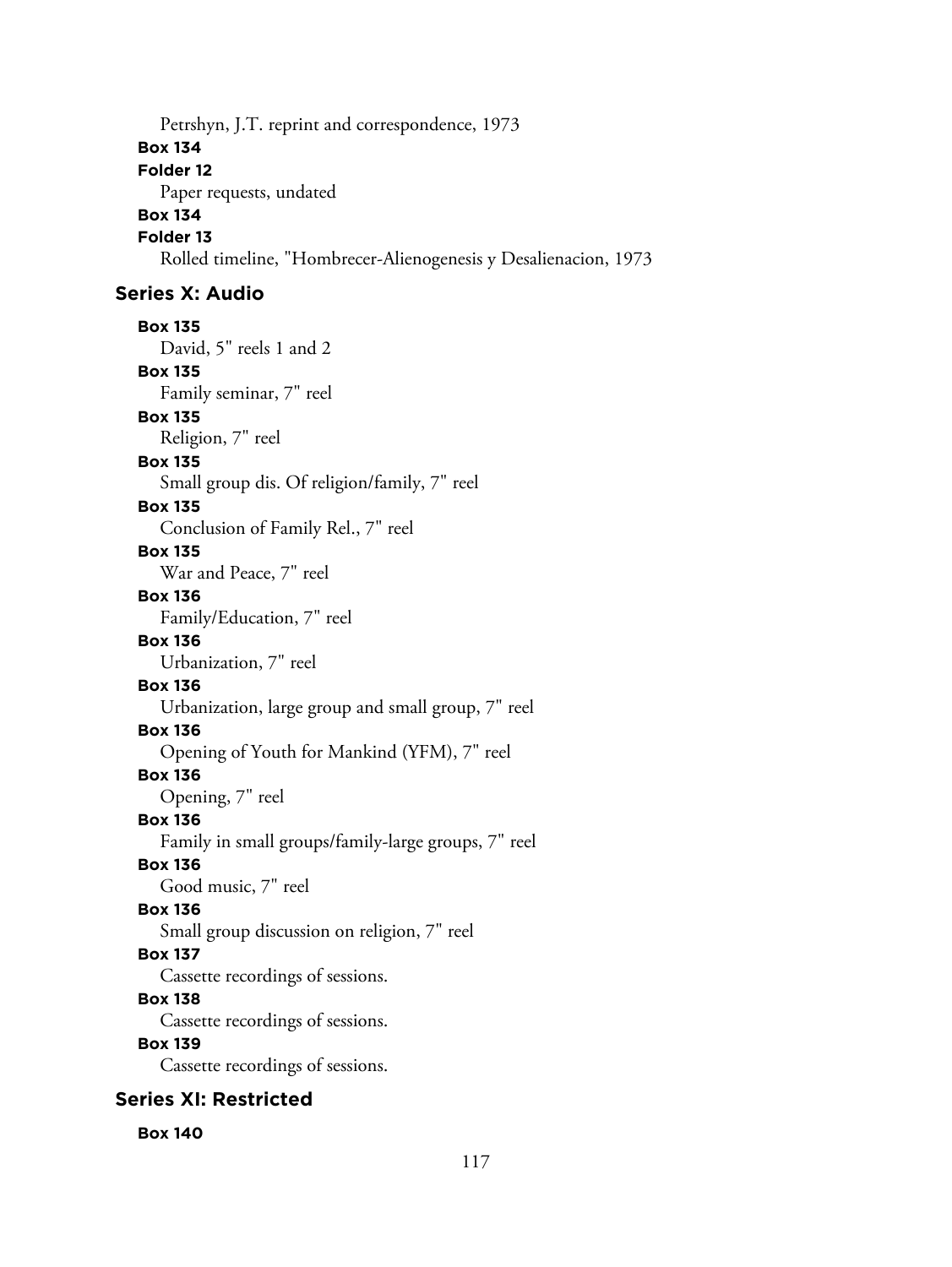**Folder 1** Student papers, 1974 **Box 140 Folder 2** Financial information, 1973 **Box 140 Folder 3** Financial information, 1973 **Box 140 Folder 4** Financial information, 1973 **Box 140 Folder 5** Financial information, 1970's **Box 140 Folder 6** Financial information, 1975 **Box 140 Folder 7** Financial information, 1973 **Box 140 Folder 8** Financial information, 1973 **Box 140 Folder 9** Financial information, 1973 **Box 140 Folder 10** Financial information, 1974 **Box 140 Folder 11** Financial information, 1974 **Box 140 Folder 12** Financial information, 1975 **Box 140 Folder 13** Financial information, 1974 **Box 140 Folder 14** Financial information, 1974 **Box 140 Folder 15** Financial information, 1972 **Box 140 Folder 16**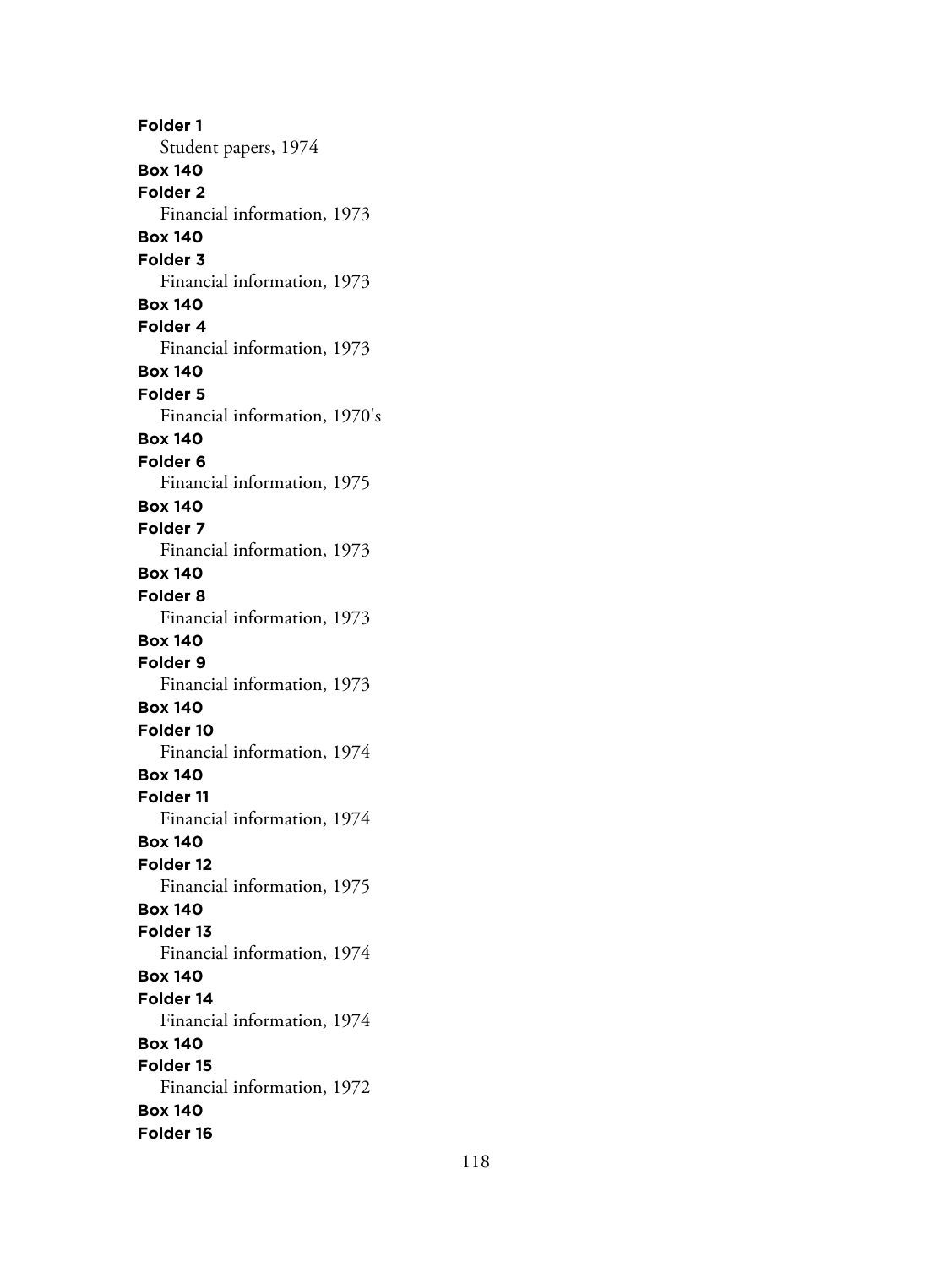Financial information, 1971 **Box 141 Folder 1** Financial information, 1975 **Box 141 Folder 2** Post congress employee, 1975 **Box 141 Folder 3** Letters from employees to Sol tax, regarding raises and resignations, 1967 **Box 141 Folder 4** IRS, 1972 **Box 141 Folder 5** Financial information, 1972 **Box 141 Folder 6** Financial information, 1972 **Box 141 Folder 7** Financial information, 1972 **Box 141 Folder 8** Financial information, 1973 **Box 141 Folder 9** Financial information, 1973 **Box 141 Folder 10** Alan Lomax, Financial information, 1973 **Box 141 Folder 11** Financial information, 1973 **Box 141 Folder 12** Financial information, 1973 **Box 141 Folder 12** Financial information, 1973 **Box 141 Folder 13** Financial information, 1973 **Box 142 Folder 1** Financial information, 1973